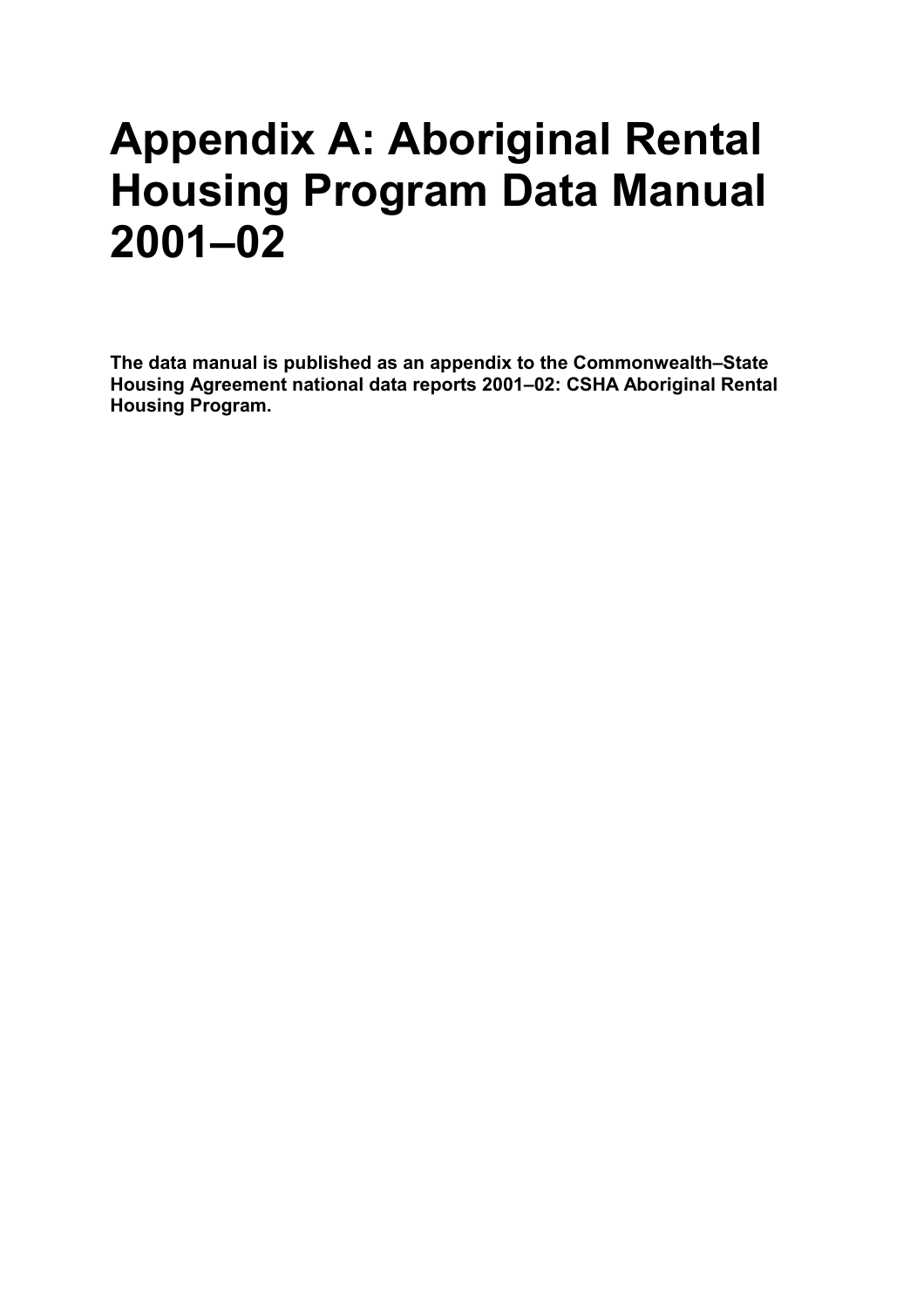# **Contents**

| 2.1.1 Developing the 1999-2003 CSHA national performance reporting framework. 52  |  |
|-----------------------------------------------------------------------------------|--|
|                                                                                   |  |
|                                                                                   |  |
| 2.2.2 National Housing Assistance Data Dictionary Version 1-amended data          |  |
|                                                                                   |  |
|                                                                                   |  |
|                                                                                   |  |
|                                                                                   |  |
|                                                                                   |  |
|                                                                                   |  |
|                                                                                   |  |
|                                                                                   |  |
|                                                                                   |  |
|                                                                                   |  |
|                                                                                   |  |
|                                                                                   |  |
|                                                                                   |  |
|                                                                                   |  |
|                                                                                   |  |
|                                                                                   |  |
|                                                                                   |  |
|                                                                                   |  |
|                                                                                   |  |
|                                                                                   |  |
|                                                                                   |  |
|                                                                                   |  |
|                                                                                   |  |
|                                                                                   |  |
|                                                                                   |  |
|                                                                                   |  |
|                                                                                   |  |
|                                                                                   |  |
|                                                                                   |  |
|                                                                                   |  |
| Appendix 3: CSHA Priority access to those in greatest need national standard  104 |  |
|                                                                                   |  |
|                                                                                   |  |
| CSHA priority access to those in greatest need (P6) national standard 104         |  |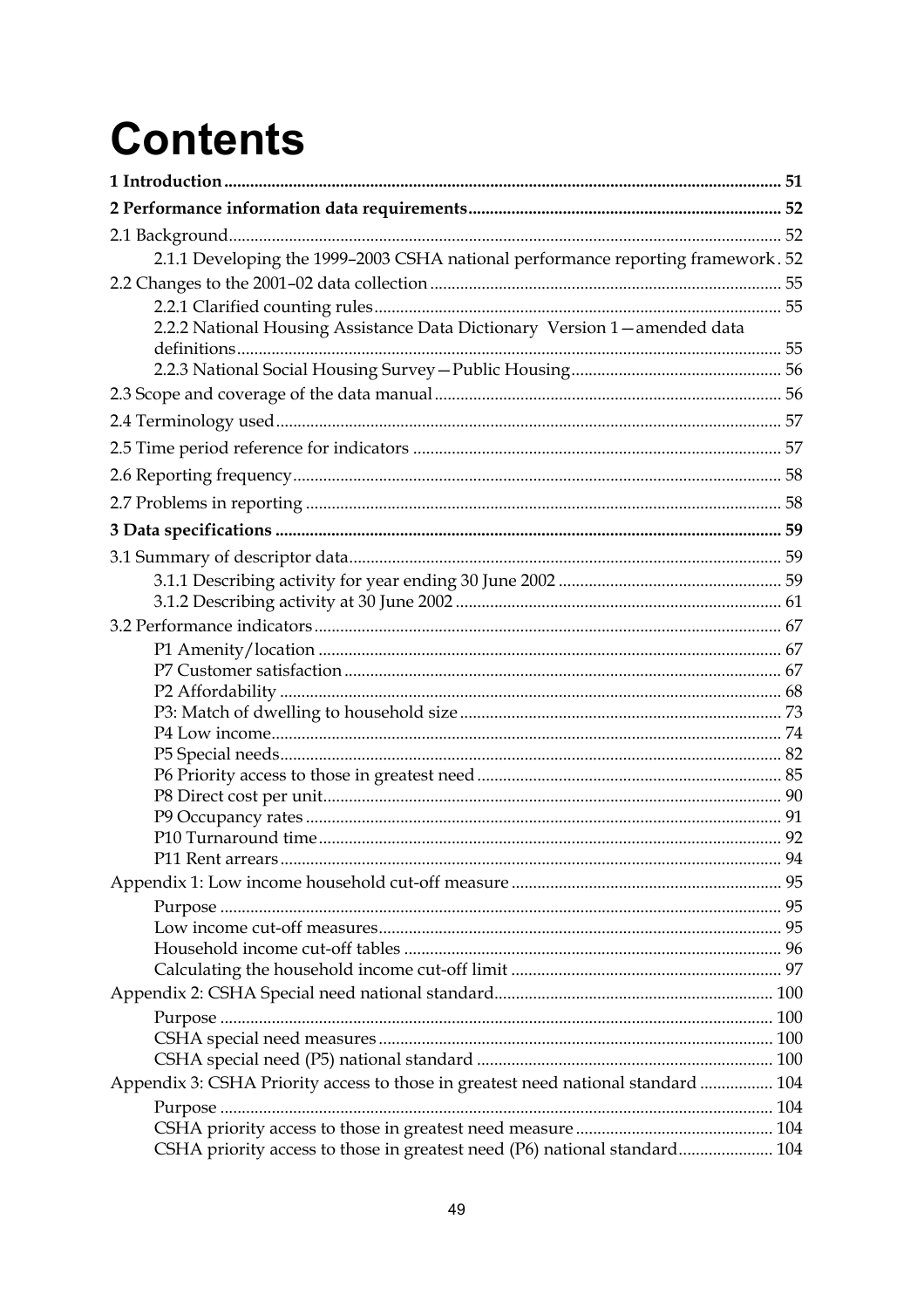| 4.1 Proportional weighting of postcodes across RRMA categories  108  |  |
|----------------------------------------------------------------------|--|
|                                                                      |  |
|                                                                      |  |
|                                                                      |  |
|                                                                      |  |
|                                                                      |  |
|                                                                      |  |
| 4.8 Australian Capital Territory RRMA classification by postcode 122 |  |
|                                                                      |  |
|                                                                      |  |
|                                                                      |  |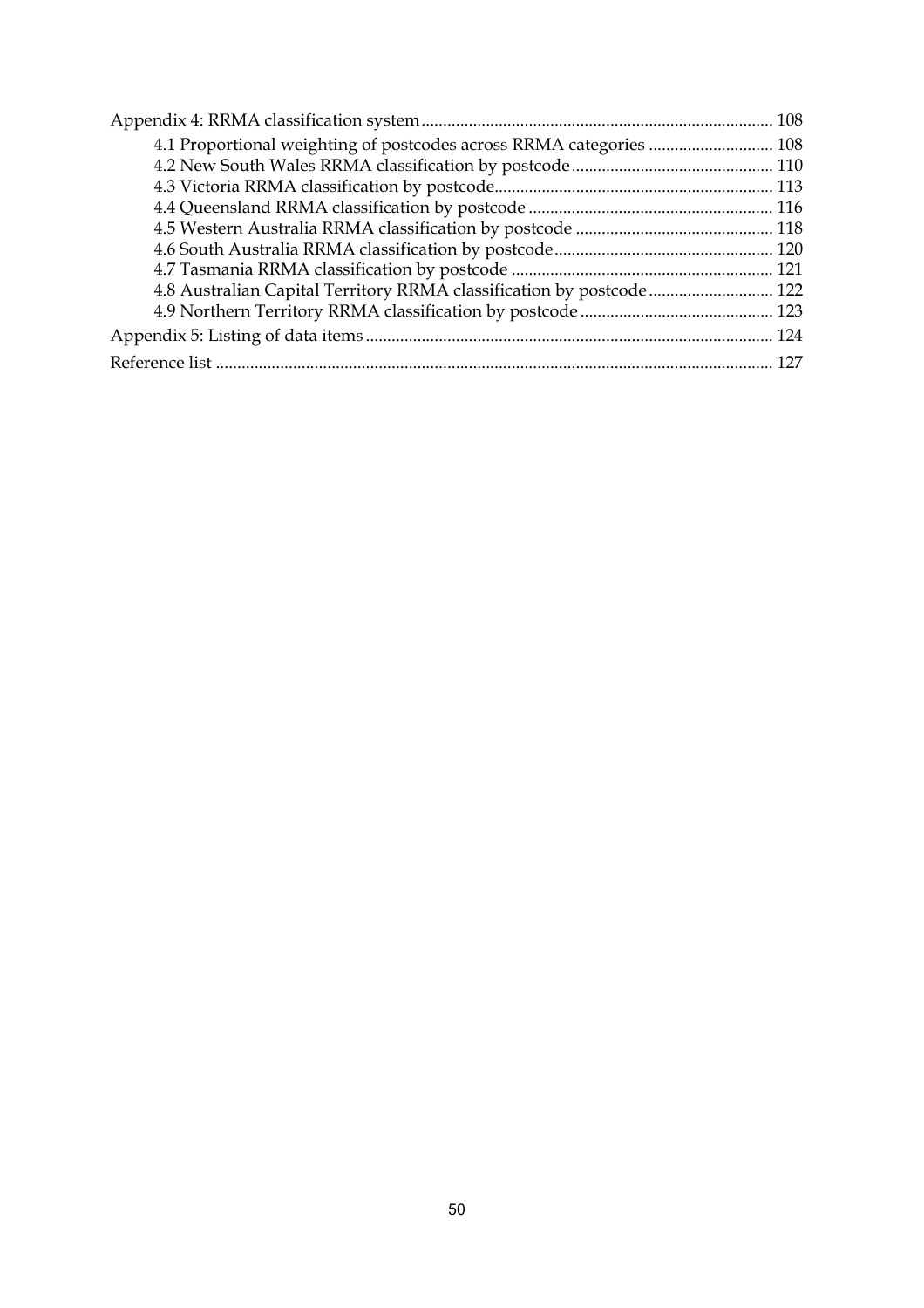# <span id="page-3-0"></span>**1 Introduction**

This manual has been developed by the Australian Institute of Health and Welfare (AIHW) to assist the national collection of Commonwealth–State Housing Agreement data for Aboriginal Rental Housing Program performance indicators for the financial year 2001–02. This manual should be read in conjunction with the *National Housing Assistance Data Dictionary* Version 1 (AIHW 2001d).

This manual and the *National Housing Assistance Data Dictionary* Version 1 aim to provide standard concepts, definitions and procedures to enable the collection and reporting of performance data that is comparable across jurisdictions. The performance information will be published at both the individual state or territory level as well as the national level in the:

- Housing Assistance Act Annual Report 2001–02; and
- 2003 Steering Committee for the Review of Commonwealth/State Service Provision Report on Government Services.

This manual is part of a series of data manuals that cover all forms of housing assistance under the 1999—03 Commonwealth–State Housing Agreement and include:

- Public Rental Housing Data Manual 2001–02
- Community Housing Data Manual 2001–02
- Aboriginal Rental Housing Program Manual 2001–02
- Home Purchase Assistance Data Manual 2001–02
- Crisis Accommodation Data Manual 2001–02
- Private Rent Assistance Data Manual 2001–02

These data manuals have been developed by the National Housing Data Development Committee under the National Housing Data Agreement (NHDA) and the National Agreement on Indigenous Housing Information.

The contact officer for queries or comments is:

Kristy Logan Housing Assistance Unit Welfare Division Australian Institute of Health and Welfare GPO Box 570 Canberra ACT 2601

| Telephone: | $(02)$ 6244 1158         |
|------------|--------------------------|
| Fax:       | $(02)$ 6244 1199         |
| Email:     | kristy.logan@aihw.gov.au |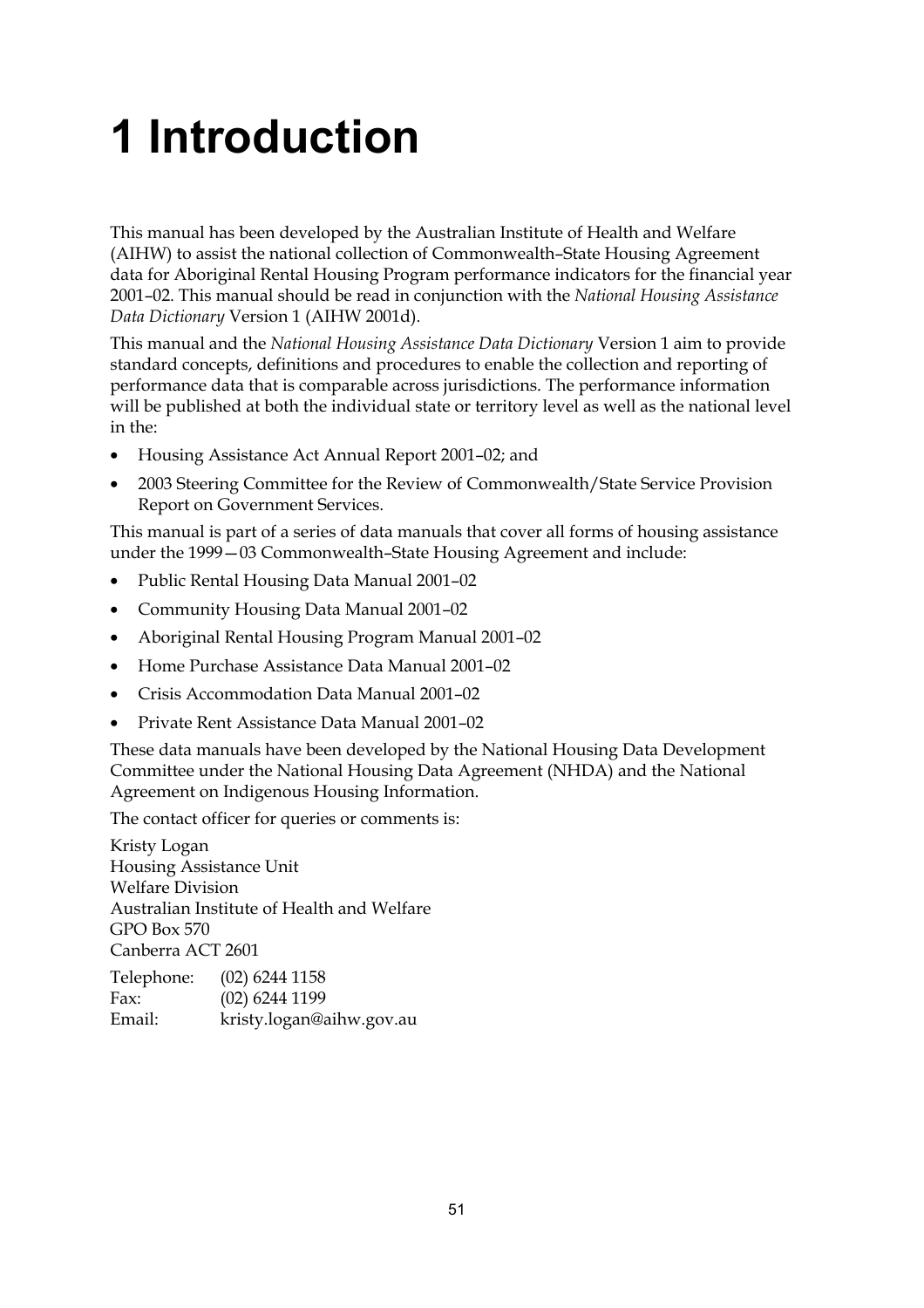# <span id="page-4-0"></span>**2 Performance information data requirements**

# **2.1 Background**

The 2001–02 collection is the third data collection under the 1999-03 Commonwealth–State Housing Agreement (CSHA). The 1999–03 CSHA aims to facilitate access to affordable, appropriate and secure housing for people on low incomes and people with special needs. The CSHA consists of a multilateral agreement accompanied by bilateral agreements between the Commonwealth, and each state and territory. The multilateral agreement specifies an outcome measurement framework based on bilateral information and a core set of nationally consistent indicators and data for benchmarking purposes.

## **2.1.1 Developing the 1999–2003 CSHA national performance reporting framework**

Under the 1999–03 CSHA a National Housing Data Agreement (NHDA) was developed to address the problems of data quality and comparability of the performance information collected under the 1996–99 CSHA. The NHDA consists of a performance information framework, 11 core national performance indicators for the Aboriginal Rental Housing Program, public housing and community housing and a national minimum data set.

The NHDA performance framework aims to develop a nationally consistent approach to the collection and reporting of data for each of the indicative performance measures to enable comparability and effective performance assessment between states and territories. Similar performance indicator frameworks have been developed for the Aboriginal Rental Housing Program, Public Housing and the Community Housing Program for continuity of reporting between the three sectors. The 11 performance indicators for the 1999–03 CSHA are:

- The percentage of tenants expressing different degrees of satisfaction in relation to the amenity and location of their dwelling (P1);
- The rent charged as a proportion of the market rent value for each dwelling (adjusted for Commonwealth Rent Assistance) (P2);
- The proportion of households where dwelling size is not appropriate due to overcrowding(P3);
- The proportion of low income households (new and all households) receiving assistance (P4);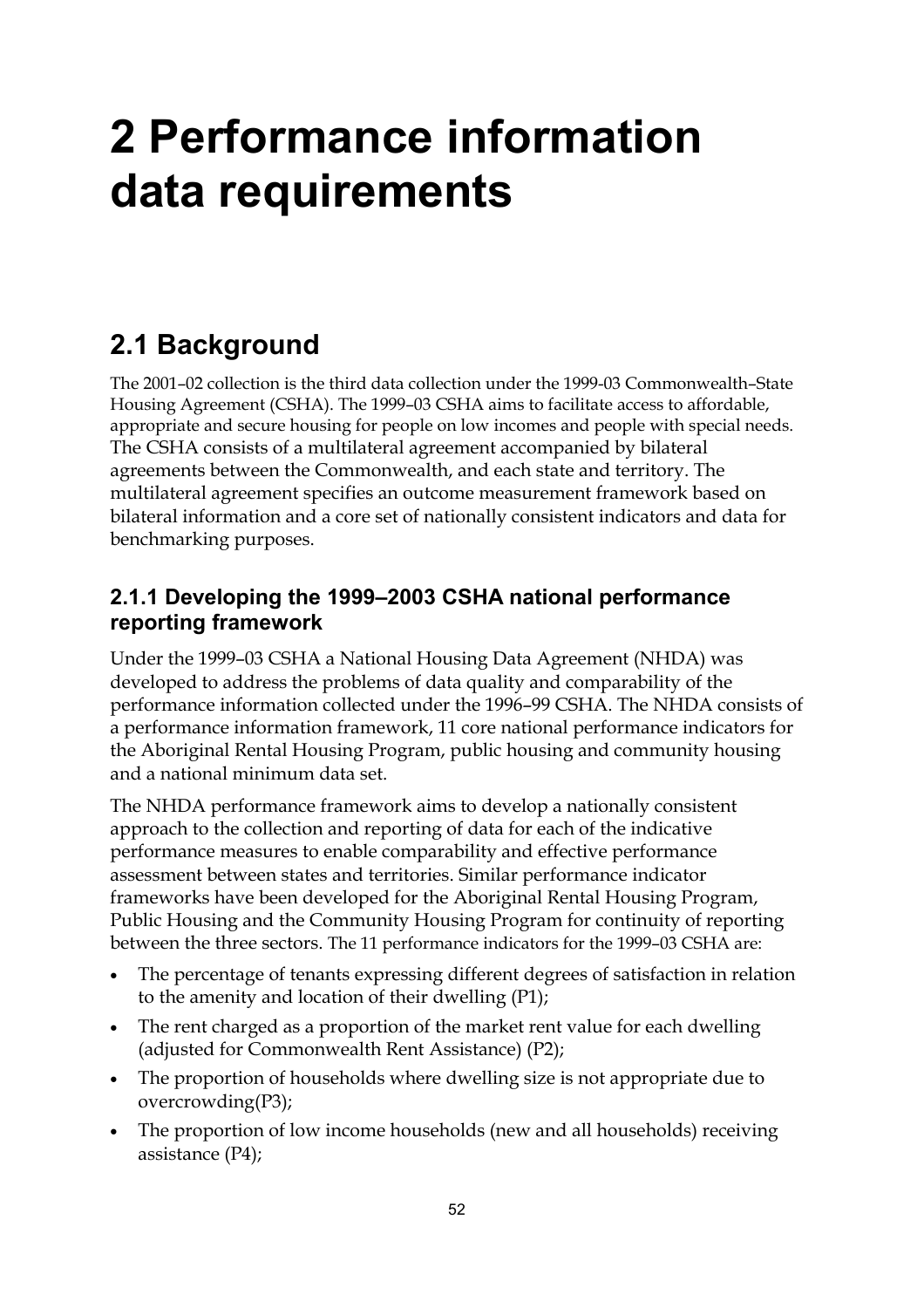- The proportion of new tenancies that are allocated to households with special needs(P5);
- The proportion of new allocations to those in greatest need( $P6$ );
- The percentage of customers expressing different degrees of satisfaction in relation to various service aspects (P7);
- The average cost of providing assistance (excluding capital) per dwelling (P8);
- The occupancy rate of rental housing stock (P9);
- The average time taken for occupancy of vacant stock (P10);
- Total rent actually collected as a percentage of total rent charged (P11).

The 2001–02 data collection will report on performance indicators P2, P3, P4, P5, P6, P8, P9, P10 and P11. This data collection manual includes the range of data items required to construct the various performance indicators for Aboriginal rental housing. The data for Amenity/location (P1) and Customer satisfaction (P7) is obtained through a separate consultancy for some jurisdictions. This information is collected for internal purposes only.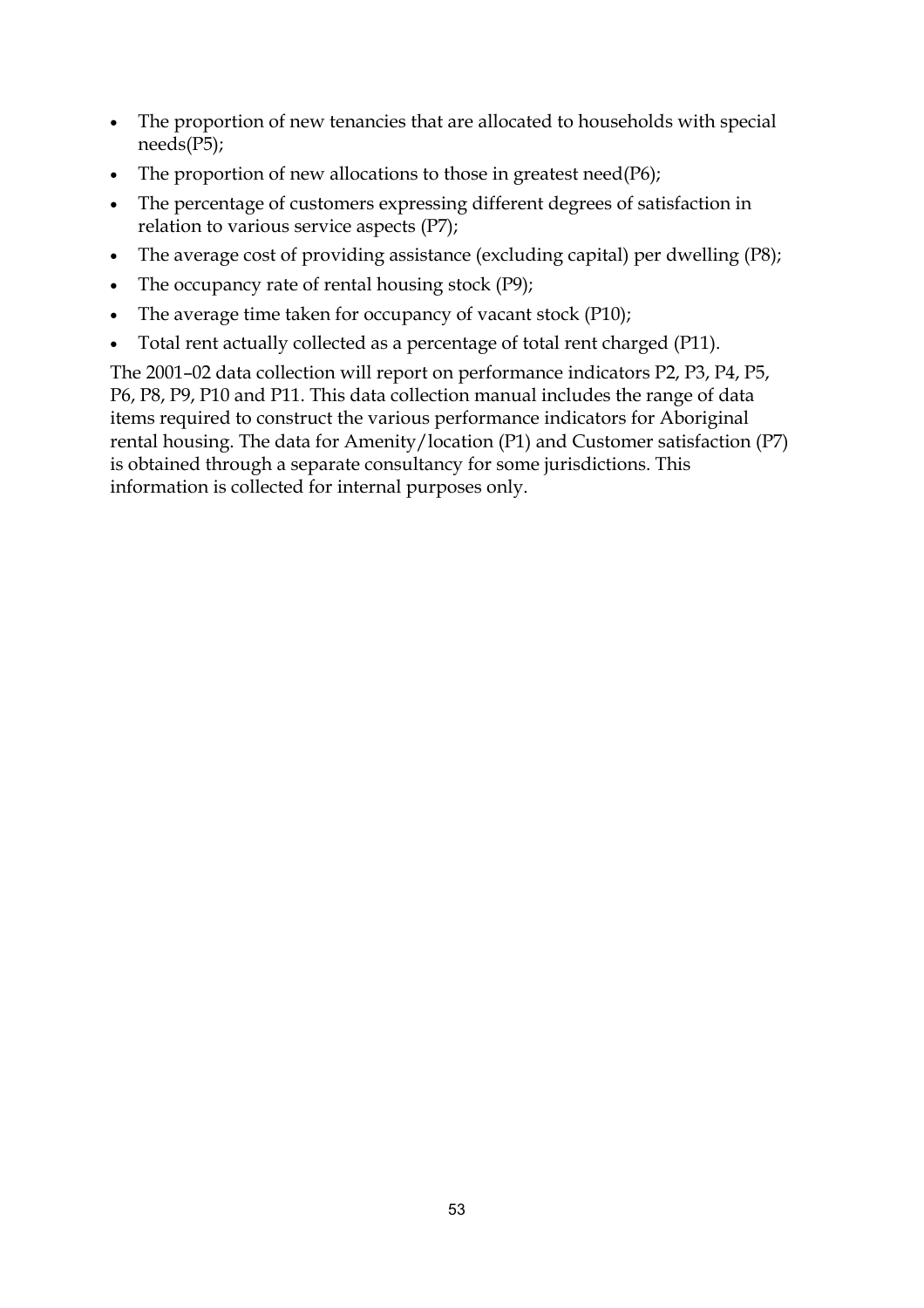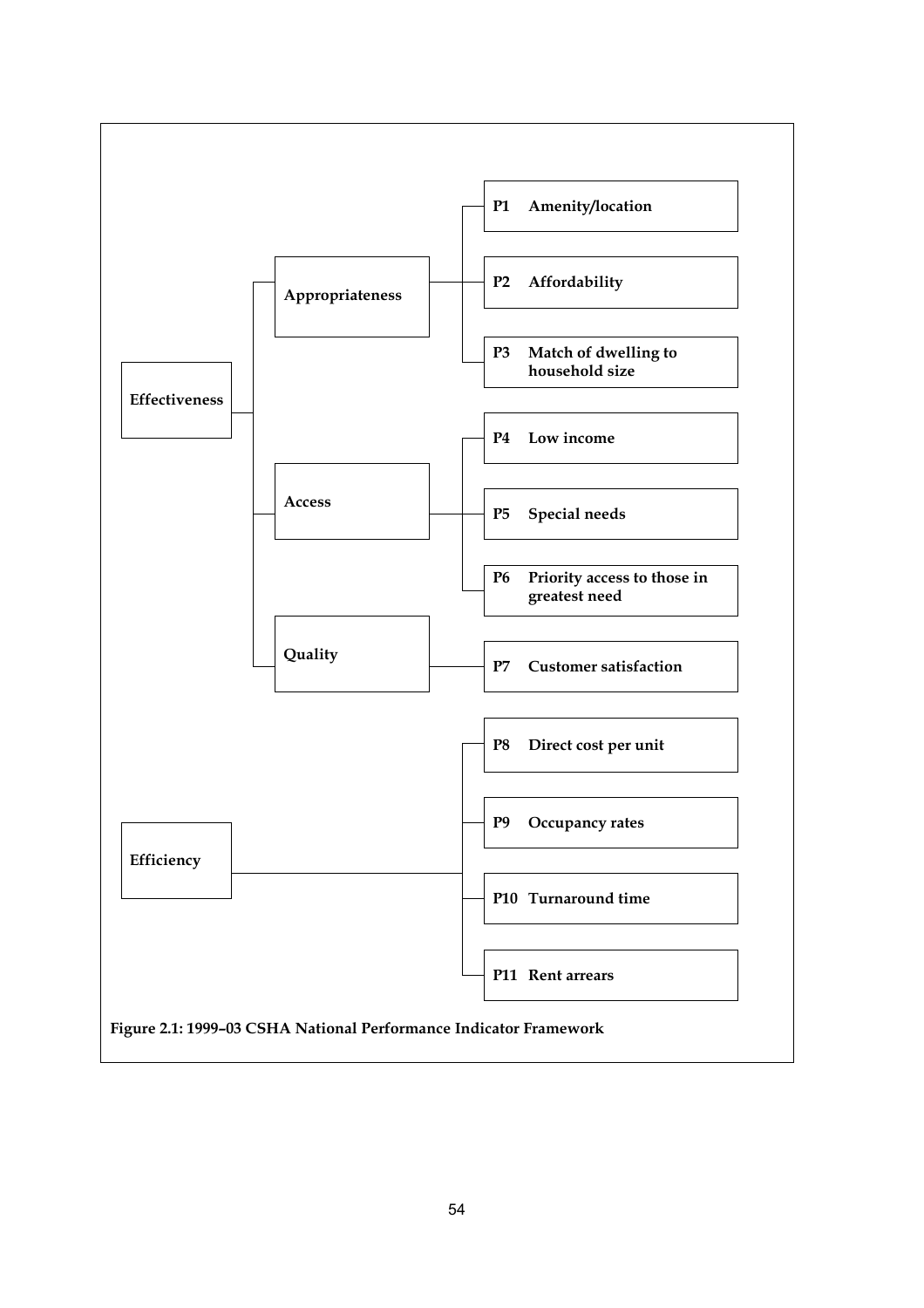# <span id="page-7-0"></span>**2.2 Changes to the 2001–02 data collection**

## **2.2.1 Clarified counting rules**

- **Low income (P4):** The counting rules for distinguishing between 'low income A' and 'low income B' households have been clarified for the 2001–02 data collection. However, as it appears that these counting rules were implemented in the 1999–00 and 2000–01 data collections, this clarification should not affect the data reported for P4 Low income.
- **Priority access (P6):** The number of days in each of the time to allocation groups were adjusted such that a calendar month is equal to approximately 30 days.
- **TT2:** In previous collections, the denominator in the calculation of P10 Turnaround time (TT2) was described as 'Total number of dwellings that are vacated and subsequently tenanted for year ending 30 June'. However, the intention of this data item was to count the number of vacancy episodes for all Aboriginal rental housing dwellings. This clarification has been made to the 2001–02 data manual, however as this counting rule was implemented in the 2000–01 data collection, this clarification should not affect the data reported for P10 Turnaround time in the 2001–02 collection.

## **2.2.2 National Housing Assistance Data Dictionary Version 1—amended data definitions**

The *National Housing Assistance Data Dictionary* Version 1 is the authoritative source of data definitions and standards for this collection.

Version 2 of the *National Housing Assistance Data Dictionary* is currently under development and will include revision to some data items and inclusion of extra data items specific to community housing, Indigenous housing and private rent assistance.

The following definitions in the *National Housing Assistance Data Dictionary* Version 1 should not be used in this data collection as they have been amended prior to the release of Version 2 of the *National Housing Assistance Data Dictionary*:

- **Greatest need status** and **special needs category:** the definitions for these items are provided in this manual at Appendix 2 and 3.
- **Low income status:** the definition of 'low income A' and 'low income B' households is provided in this manual at Appendix 1.
- **The 'collection methods' section of the 'waitlist type' definition**: this section indicates that only households that wish to transfer to another dwelling for reasons other than applying for assistance different from what they currently receive should be included in the count of waitlisted households. **This is incorrect.** The 'collection methods' section of this definition should indicate that *all* households that wish to transfer to another dwelling, irregardless of whether they are applying for assistance different from what they currently receive, should be included in the count of waitlisted 'transfer' households. Due to this error caution should be exercised when referring to this definition when calculating the following summary data items: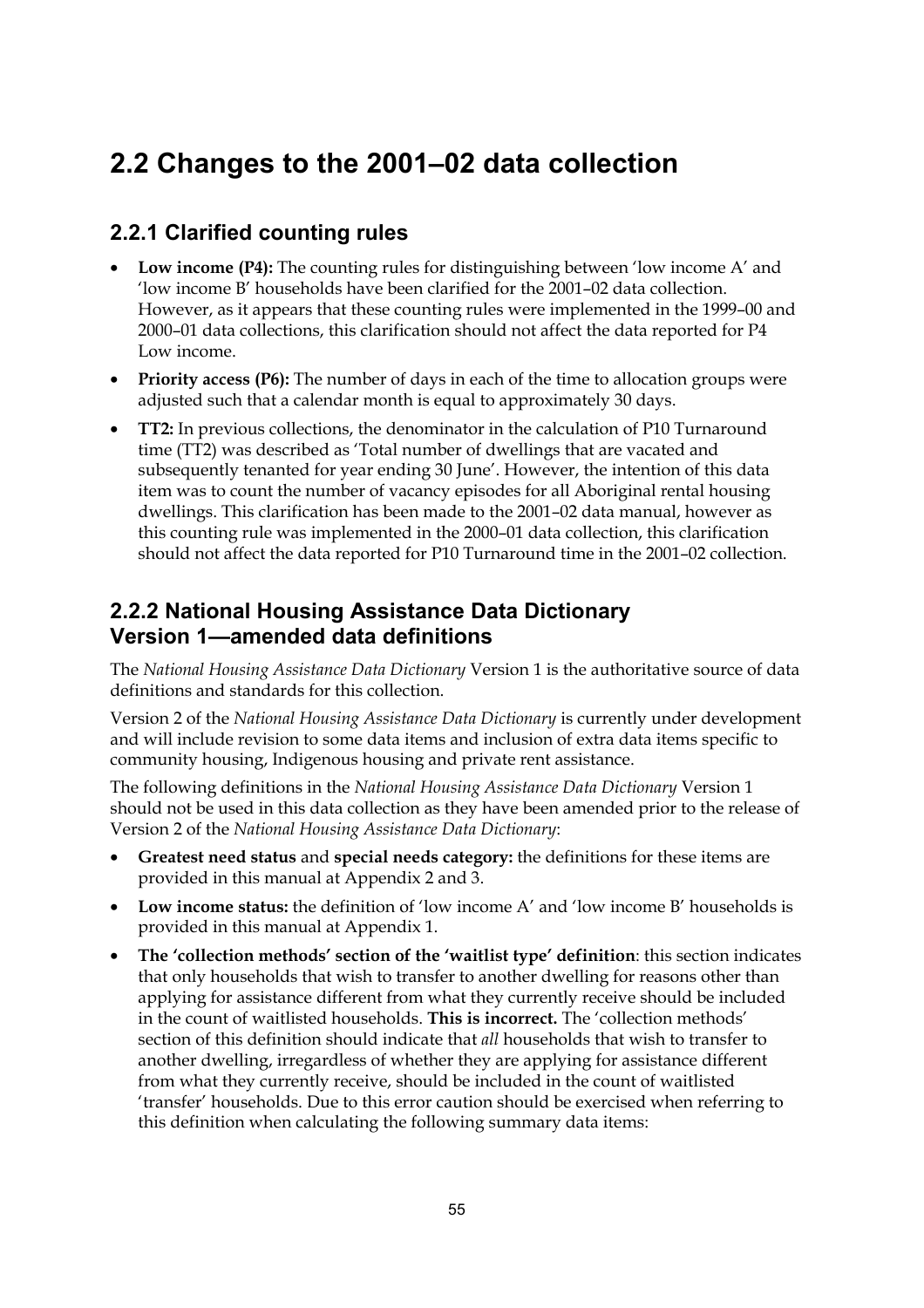- <span id="page-8-0"></span>• S4 Total number of households who relocated from one Aboriginal rental housing dwelling to another Aboriginal rental housing dwelling for year ending 30 June 2002 (transfers); and
- S7 Total number of applicants on waiting list at 30 June 2002.

## **2.2.3 National Social Housing Survey—Public Housing**

Data for Amenity/location (P1) and Customer satisfaction (P7) for public housing has been collected annually for 6 years. Some jurisdictions also elected to have data collected for the Aboriginal rental housing program alongside the public housing collection. However, this information has only been used for internal purposes and has not been reported with the public housing information.

The data for P1 and P7 has consistently demonstrated that there is little variation in these indicators across years. It was decided at the March 2002 Housing Ministers Advisory Committee (HMAC) meeting that a biennial collection is sufficient for reporting against P1 and P7.

# **2.3 Scope and coverage of the data manual**

The data covered by this manual relates only to the Aboriginal Rental Housing Program (ARHP). The following definition identifies that portion of stock that has been specifically identified as being solely for the use of Indigenous tenants.

## **Definition**

In includes all stock where ownership and management reside with the state/territory government and allocation is specifically identified for Indigenous households only. This also includes stock managed by an Indigenous housing government agency for allocation to Indigenous tenants. Funding may be provided from ARHP or general grants.

This collection specifically excludes community managed Indigenous housing where the tenancy manager function of assessing applicants and allocation of housing to eligible households is carried out by the community agency.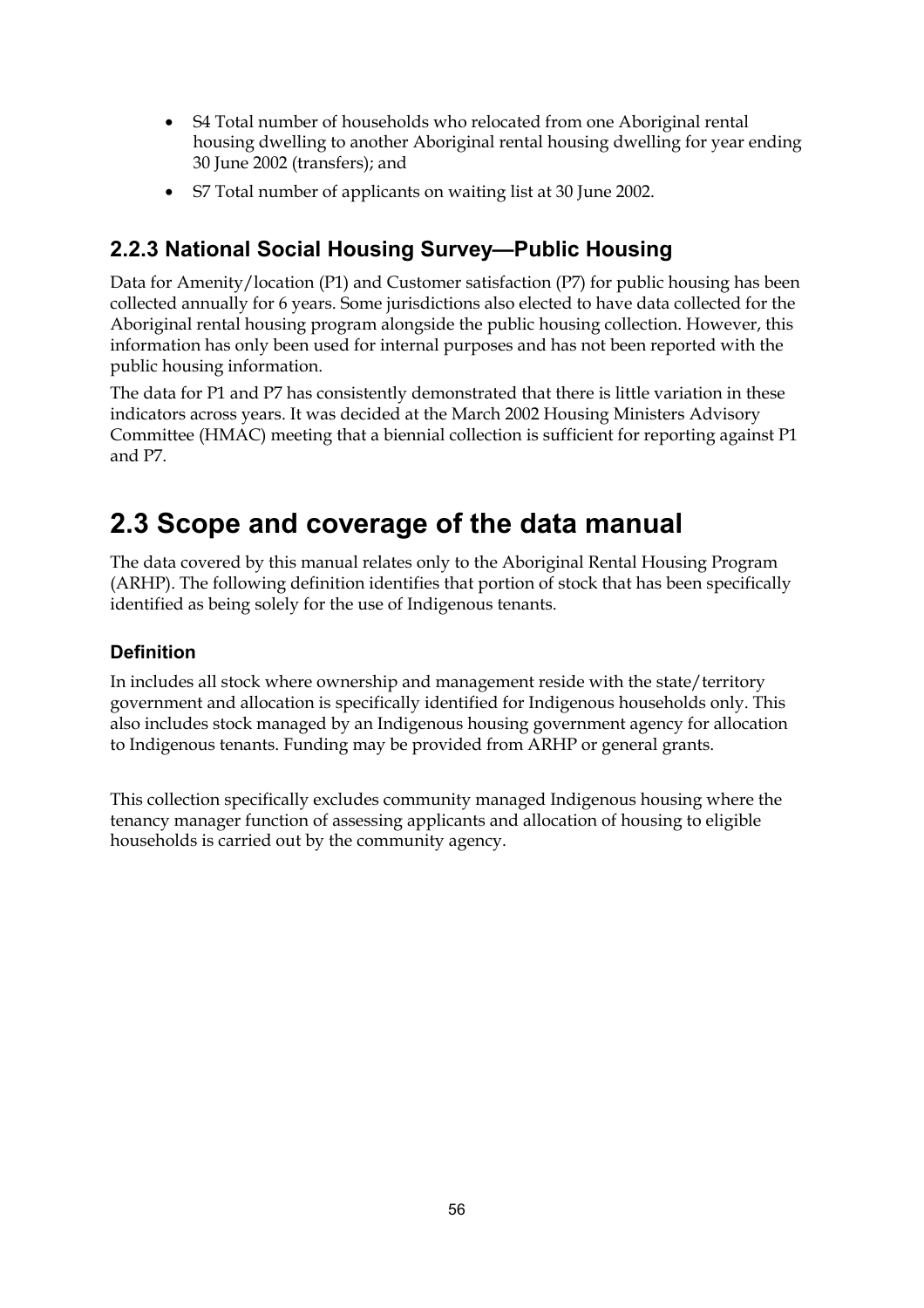# <span id="page-9-0"></span>**2.4 Terminology used**

The main counting units of the performance indicators are *dwelling* and *household*. For the purpose of this data collection the following definitions are provided:

| Dwelling:  | For the purpose of this collection a dwelling equals a tenancy (rental)<br>unit.                                                                                                                                                                                              |
|------------|-------------------------------------------------------------------------------------------------------------------------------------------------------------------------------------------------------------------------------------------------------------------------------|
|            | A tenancy (rental) unit is defined as the unit of accommodation to which<br>a rental agreement can be made.                                                                                                                                                                   |
|            | A tenancy (rental) unit is a way of counting the maximum number of<br>distinct rentable units that a dwelling structure can contain. A dwelling<br>structure can be a house, townhouse, duplex, townhouse, flat or<br>boarding/rooming house.                                 |
|            | In the majority of cases there will be only one tenancy (rental) unit<br>within a dwelling structure, but in a small number of cases (for example<br>boarding houses, special group homes, semi institutional dwellings)<br>there may be more than one tenancy (rental) unit. |
| Household: | For the purpose of this collection a household equals a tenancy<br>agreement.                                                                                                                                                                                                 |
|            | Counting the number of tenancy agreements is a practical proxy for<br>calculating the number of households.                                                                                                                                                                   |
|            | A tenancy agreement is defined as a formal written agreement between<br>a household (a person or group of people) and a housing provider<br>specifying details of a tenancy for a particular dwelling.                                                                        |
|            | There may (in a minority of cases) be more than one household per<br>tenancy (rental) unit.                                                                                                                                                                                   |

# **2.5 Time period reference for indicators**

Two types of time period are referred to in these indicators:

- point in time, that is, status at 30 June 2002; and
- financial year, e.g. 2001–02, the period 1 July 2001 to 30 June 2002.

Table 2.1 describes the time period reference for each of the performance indicators collected in 2001–02. Some indicators are reported in both columns of the table as both point in time and financial year data items are used to derive the performance indicators.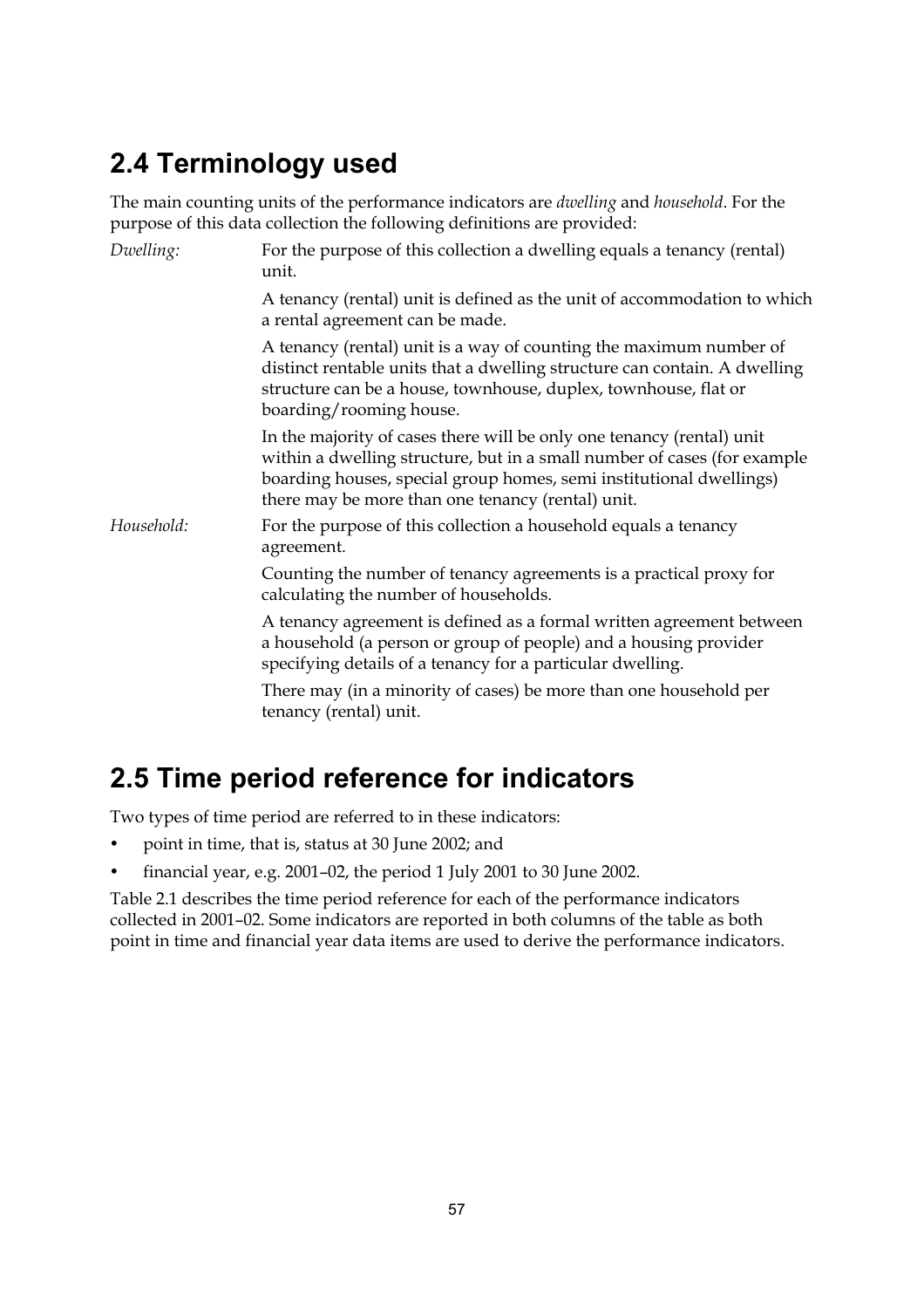<span id="page-10-0"></span>

| Point-in-time indicators (at 30 June 2002) <sup>1</sup> | Financial year activity indicators (for period 1 July 2001)<br>to 30 June 2002) |
|---------------------------------------------------------|---------------------------------------------------------------------------------|
| P2 Affordability                                        | P1 Amenity/location                                                             |
| P3 Match of dwelling to household size                  | P4 Low income                                                                   |
| P4 Low income                                           | P5 Special needs                                                                |
| P8 Direct costs per unit                                | P6 Priority access to those in greatest need                                    |
| P9 Occupancy rates                                      | P7 Customer satisfaction                                                        |
|                                                         | P8 Direct costs per unit                                                        |
|                                                         | P <sub>10</sub> Turnaround time                                                 |
|                                                         | P <sub>11</sub> Rent arrears                                                    |

## **2.6 Reporting frequency**

Indicators described in this data manual are reported on an annual basis.

## **2.7 Problems in reporting**

 $\overline{a}$ 

Jurisdictions are requested to provide footnotes qualifying their data where the data supplied differs to the counting rules specified in this manual and the definitions provided in the *National Housing Assistance Data Dictionary* Version 1. In addition, jurisdictions should specify any difficulty they experience in providing data due to the way it is collected and stored or the way financial information is reported. In these cases it is necessary to note the reason the data has not been collected or provide footnotes when the data supplied have not met the specifications.

<sup>&</sup>lt;sup>1</sup> For point in time indicators, data may have been extracted at a date during the financial year other than 30 June.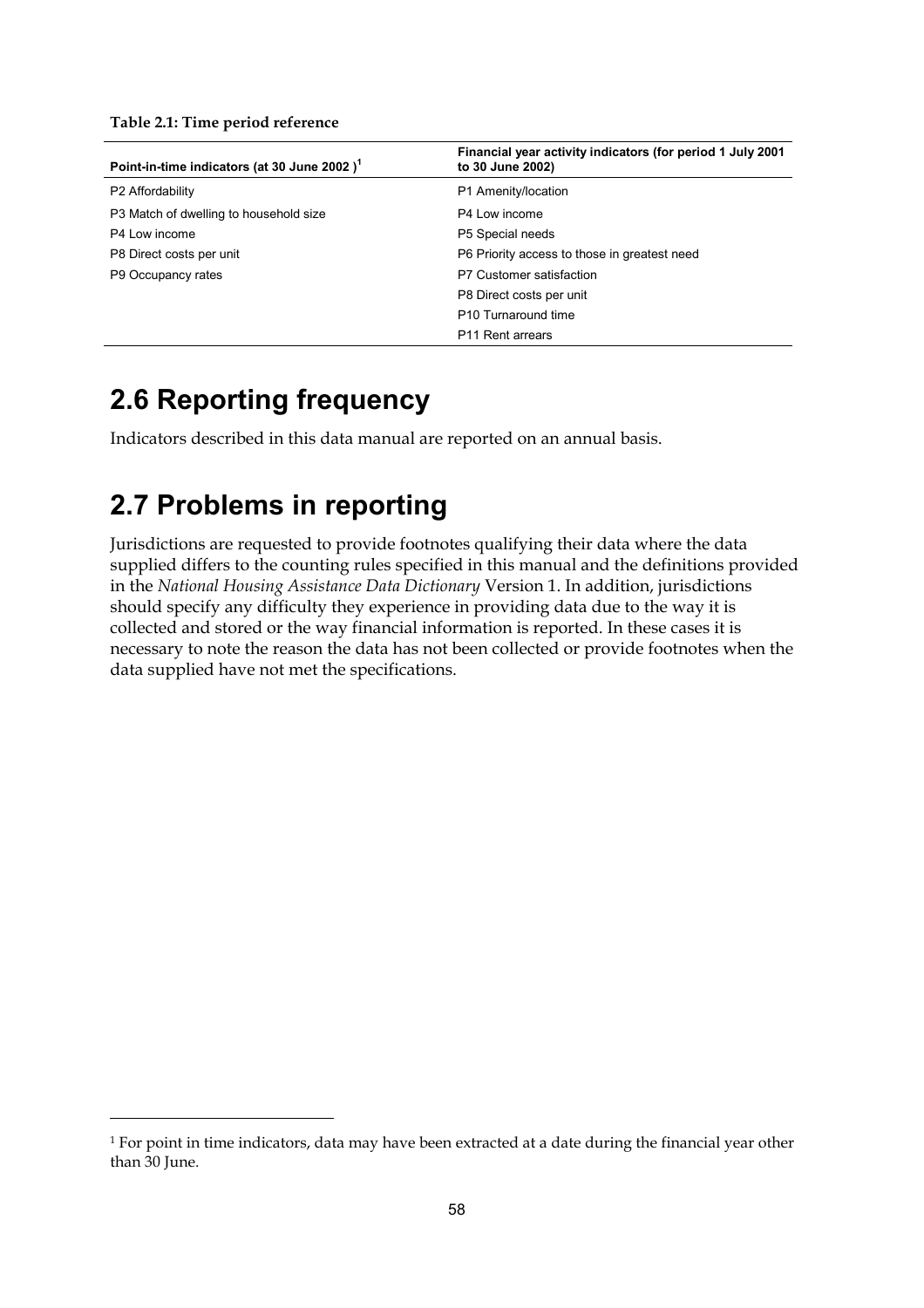# <span id="page-11-0"></span>**3 Data specifications**

This section is in two parts:

- Section 3.1 provides details of descriptor data items which describe Aboriginal Rental Housing Program assistance provided by each jurisdiction; and
- Section 3.2 provides details of data items used to derive the performance indicators.

A list of descriptor and performance indicator data items is provided at Appendix 5.

## **3.1 Summary of descriptor data**

Descriptor data are of two types: financial year activity indicators that describe activity for the *year ending 30 June 2002* and point in time indicators that describe status *at 30 June 2002.*

## **3.1.1 Describing activity for year ending 30 June 2002**

| S1:             | Total number of all households assisted with rebated Aboriginal Rental<br>Housing for year ending 30 June 2002                                                                                                       |
|-----------------|----------------------------------------------------------------------------------------------------------------------------------------------------------------------------------------------------------------------|
|                 | Count the total number of households provided with Aboriginal Rental<br>Housing rebate assistance from 1 July 2001 to 30 June 2002.                                                                                  |
| Definitions:    | National Housing Assistance Data Dictionary Version 1:                                                                                                                                                               |
|                 | rebated household.                                                                                                                                                                                                   |
| Include:        | All tenants receiving rebate assistance at some time in the financial year,<br>both tenants currently receiving rebate assistance and those currently<br>paying market rent who received a rebate during the period. |
|                 | Households not currently tenants but who occupied Aboriginal Rental<br>Housing and received a rebate during the $2001 - 02$ period.                                                                                  |
| Exclude:        | Tenants who paid market rent only, and did not receive rebates at any<br>time in the period.                                                                                                                         |
| Note:           | If a rebate history throughout the year is not kept then households that<br>move from rebated to market renter status will not be counted. A footnote<br>detailing this is required.                                 |
|                 | The same household should be counted only once. For example, a<br>household that had a change in rebate eligibility, or who occupied more<br>than one dwelling during the year, is counted only once.                |
| Classification: | Number of households.                                                                                                                                                                                                |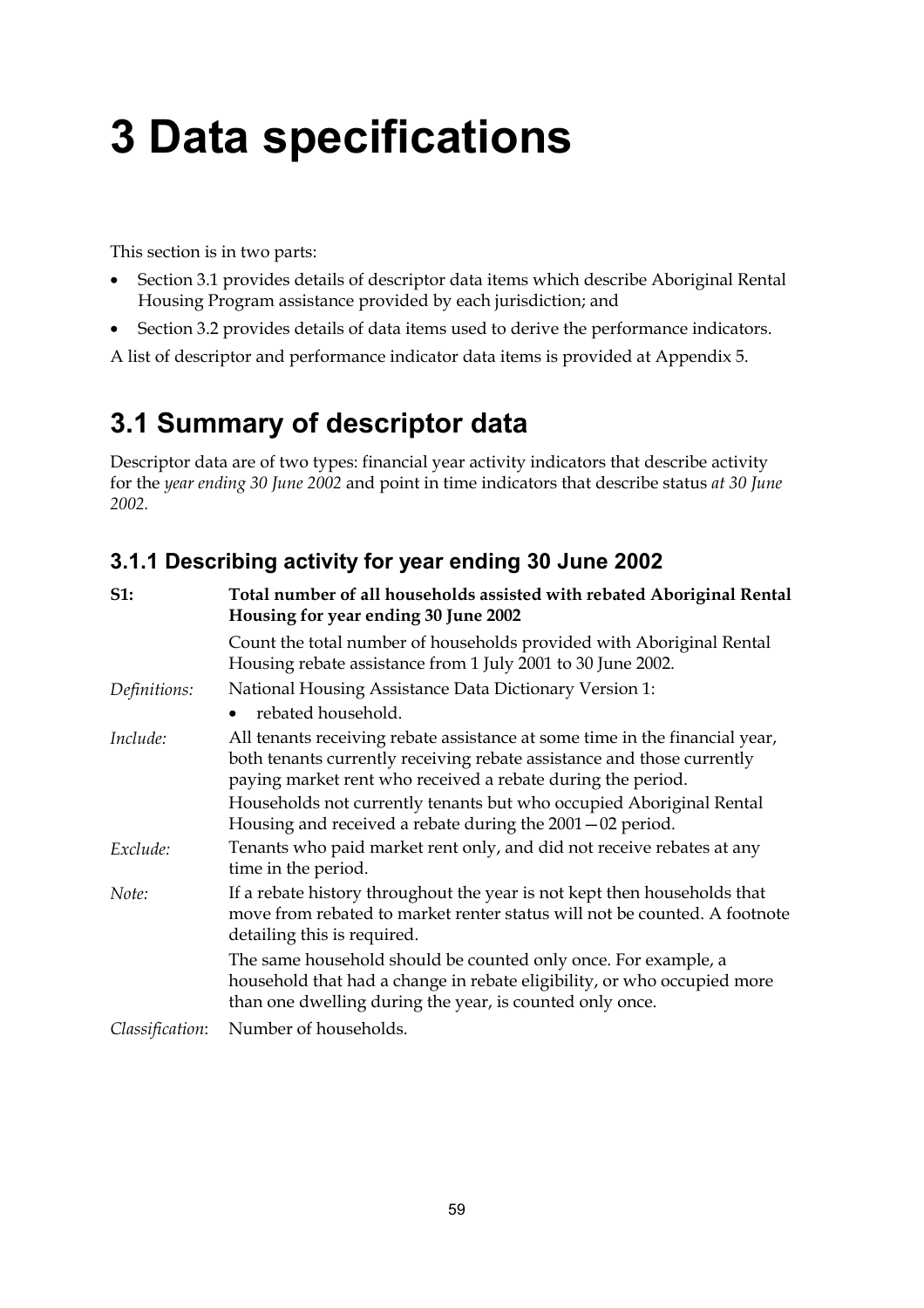| S2:             | Total number of new households assisted for year ending 30 June 2002                                                                                                                                    |
|-----------------|---------------------------------------------------------------------------------------------------------------------------------------------------------------------------------------------------------|
|                 | Count the total number of households, including rebated or market renter<br>households, who:                                                                                                            |
|                 | commenced receiving Aboriginal Rental Housing assistance for year<br>ending 30 June 2002; and                                                                                                           |
|                 | were waitlist type 'new applicant/household'.<br>$\bullet$                                                                                                                                              |
| Definitions:    | National Housing Assistance Data Dictionary Version 1:                                                                                                                                                  |
|                 | date assistance commenced;                                                                                                                                                                              |
|                 | waitlist type.                                                                                                                                                                                          |
| Include:        | Households not currently tenants but who were waitlist type 'new<br>applicant/household' and commenced receiving housing assistance at any<br>time during the year ending 30 June 2002.                 |
| Exclude:        | Households who commenced receiving assistance during the year ending<br>30 June 2002 and were waitlist type:                                                                                            |
|                 | 'transfer applicant/household';                                                                                                                                                                         |
|                 | $\bullet$ 'other';                                                                                                                                                                                      |
|                 | 'not stated/inadequately described'.                                                                                                                                                                    |
| Note:           | The same tenant household should be counted only once. For example, a<br>household that commenced receiving assistance more than once during<br>the year is counted only once.                          |
| Relation:       | S2 may be equal to or greater than LI3<br>S2 may be equal to or greater than LI4<br>S2 may be equal to or greater than SN2<br>S2 should be equal to PA12.                                               |
| Classification: | Number of Households.                                                                                                                                                                                   |
| S4              | Total number of households who relocated from one Aboriginal Rental<br>Housing dwelling to another Aboriginal Rental Housing dwelling for<br>vear ending 30 June 2002 (transfers)                       |
|                 | Count the total number of households, including rebated or market renter<br>households, who:                                                                                                            |
|                 | commenced receiving Aboriginal Rental Housing assistance for year<br>ending 30 June 2002; and                                                                                                           |
|                 | were waitlist type 'transfer applicant/household'.                                                                                                                                                      |
| Definition:     | National Housing Assistance Data Dictionary Version 1:                                                                                                                                                  |
|                 | date assistance commenced;                                                                                                                                                                              |
|                 | waitlist applicant/household;                                                                                                                                                                           |
|                 | waitlist type.                                                                                                                                                                                          |
| Include:        | Households not currently tenants but who were waitlist type 'transfer<br>applicant/household' and commenced receiving Aboriginal housing<br>assistance at any time during the year ending 30 June 2002. |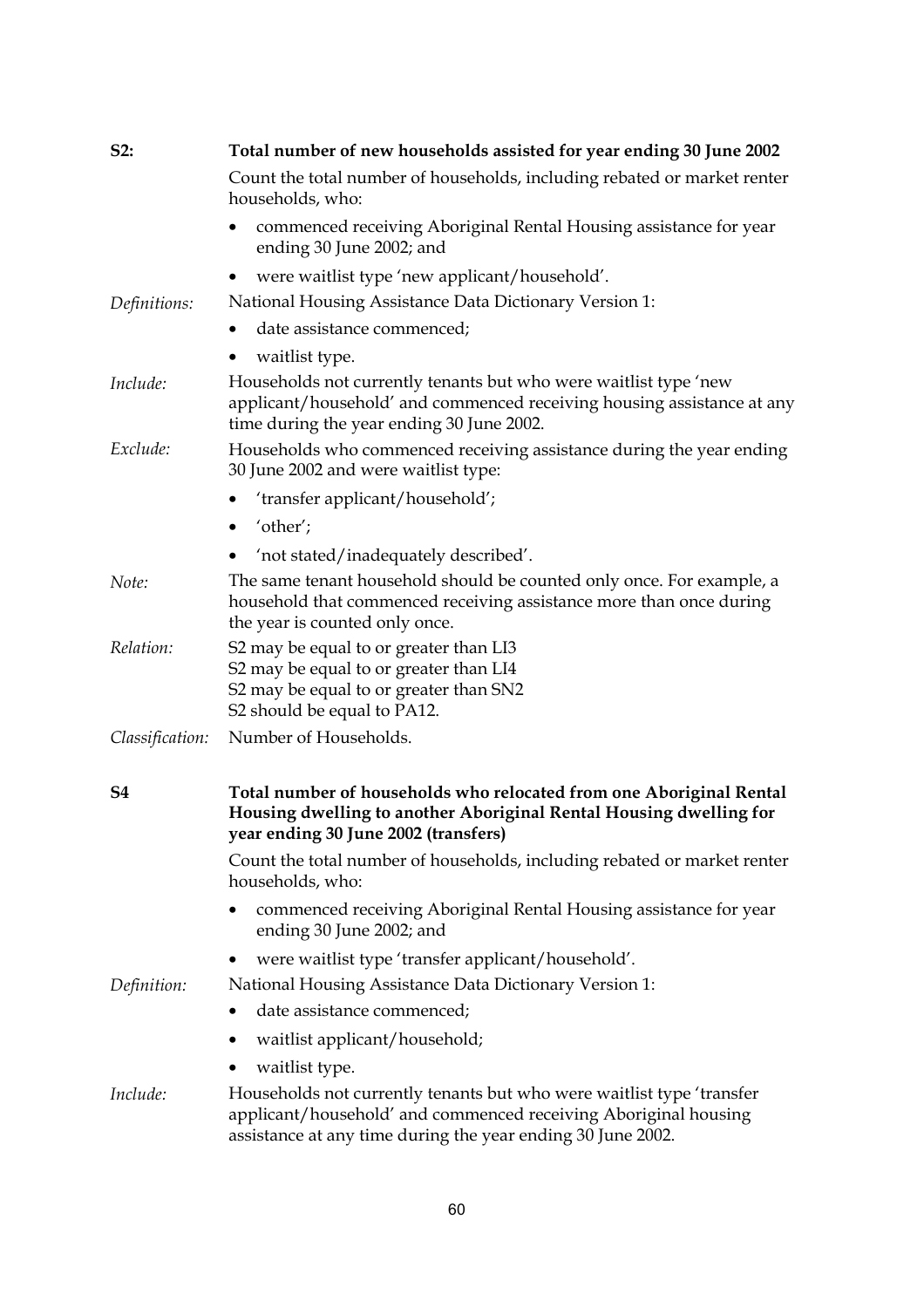<span id="page-13-0"></span>

| Exclude:        | Mutual exchanges and same address transfers.                                                                                                                                                                                                                                                                                                                                                                                                                                                                               |
|-----------------|----------------------------------------------------------------------------------------------------------------------------------------------------------------------------------------------------------------------------------------------------------------------------------------------------------------------------------------------------------------------------------------------------------------------------------------------------------------------------------------------------------------------------|
|                 | Households who commenced receiving assistance during the year ending<br>30 June 2002 and were waitlist type:                                                                                                                                                                                                                                                                                                                                                                                                               |
|                 | 'new applicant/household';                                                                                                                                                                                                                                                                                                                                                                                                                                                                                                 |
|                 | $\bullet$ 'other';                                                                                                                                                                                                                                                                                                                                                                                                                                                                                                         |
|                 | 'not stated/inadequately described'                                                                                                                                                                                                                                                                                                                                                                                                                                                                                        |
| Note:           | For households that were waitlist type 'transfer applicant/household' and<br>received Aboriginal Rental Housing assistance more than once in the time<br>period, each period of assistance for the same tenant household should be<br>counted.                                                                                                                                                                                                                                                                             |
|                 | National Housing Assistance Data Dictionary Version 1 – waitlist type –<br>disregard the 'collection methods' section. That is, all households that<br>were waitlist type 'transfer applicant/household' and received Aboriginal<br>Rental Housing assistance for year ending 30 June 2002 should be<br>counted. Households that did not require Aboriginal Rental Housing<br>assistance different from what they currently received (e.g. need a<br>modified dwelling due to an illness or disability) should be counted. |
| Classification: | Number of Households.                                                                                                                                                                                                                                                                                                                                                                                                                                                                                                      |

## **3.1.2 Describing activity at 30 June 2002**

 $\overline{a}$ 

| S <sub>6</sub> | Total number of 'greatest need' applicants on waiting list at 30 June<br>2002                                                                                |
|----------------|--------------------------------------------------------------------------------------------------------------------------------------------------------------|
|                | Count total number of applicants on the Aboriginal Rental Housing<br>waiting list at 30 June 2002 who:                                                       |
|                | are waitlist type 'new applicant/household'; and                                                                                                             |
|                | satisfy the greatest need definition.                                                                                                                        |
| Definitions:   | National Housing Assistance Data Dictionary Version 1:                                                                                                       |
|                | waitlist applicant household;                                                                                                                                |
|                | waitlist type.                                                                                                                                               |
|                | Greatest need is defined as low income households <sup>2</sup> that at the time of<br>allocation were subject to one or more of the following circumstances: |
|                | they were homeless; or                                                                                                                                       |
|                | their life or safety was at risk in their accommodation; or<br>٠                                                                                             |
|                | their health condition was aggravated by their housing; or<br>٠                                                                                              |
|                | their housing was inappropriate to their needs; or                                                                                                           |
|                | they had very high rental housing costs.                                                                                                                     |

<sup>&</sup>lt;sup>2</sup> A low income household for the CSHA greatest need definition is a household who satisfies an eligibility test to receive CSHA funded program assistance.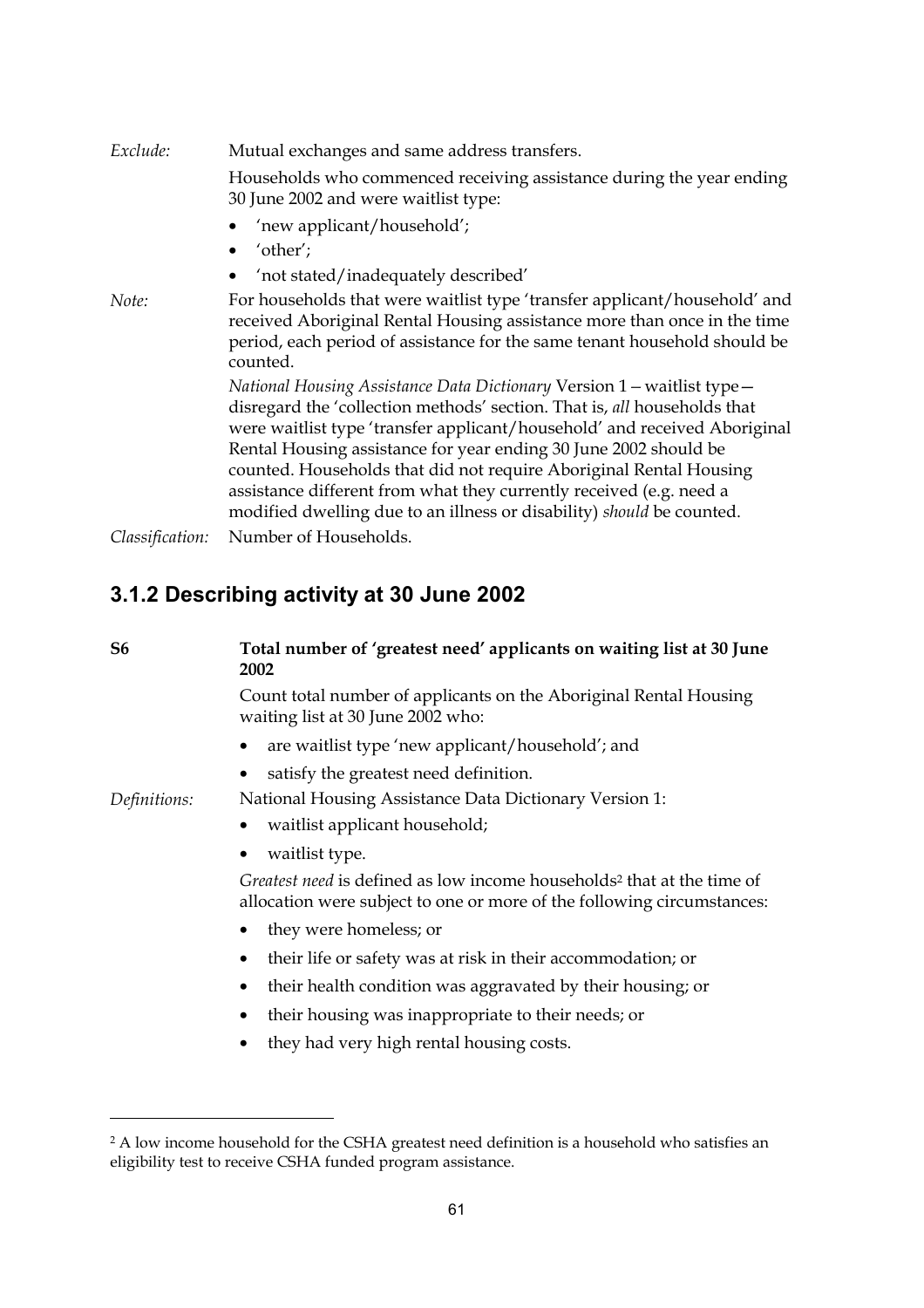|                 | For additional information about the greatest need definition refer to<br>Appendix 3.                                                                                                                                                                                                   |
|-----------------|-----------------------------------------------------------------------------------------------------------------------------------------------------------------------------------------------------------------------------------------------------------------------------------------|
|                 | Note: The greatest need definition in the National Housing Assistance Data<br>Dictionary Version 1 should not be used in this collection. This definition<br>has been amended with the introduction of the national standard for<br>identifying applicants in greatest need of housing. |
|                 | Where a state/territory definition of 'greatest need' varies from the<br>above this is to be specified in the footnotes.                                                                                                                                                                |
| Exclude:        | Applicants who are waitlist type:                                                                                                                                                                                                                                                       |
|                 | 'transfer applicant/household';                                                                                                                                                                                                                                                         |
|                 | 'other';<br>٠                                                                                                                                                                                                                                                                           |
|                 | 'not stated/inadequately described'.                                                                                                                                                                                                                                                    |
|                 | Potential applicants still awaiting eligibility assessment at 30 June 2002.                                                                                                                                                                                                             |
|                 | Applicants on the waiting list whose greatest need status has not been<br>identified.                                                                                                                                                                                                   |
| Note:           | The reliability and comparability of this indicator depends on the<br>accuracy of the waiting list information. The waiting list information<br>used in this indicator requires that all applicants, at 30 June 2002:                                                                   |
|                 | still reside in the State of application                                                                                                                                                                                                                                                |
|                 | are still eligible for Aboriginal Rental Housing;                                                                                                                                                                                                                                       |
|                 | 'greatest need' circumstances still prevail; and                                                                                                                                                                                                                                        |
|                 | still wish to pursue their application.                                                                                                                                                                                                                                                 |
|                 | Where this is not the case, jurisdictions should footnote details of current<br>practice.                                                                                                                                                                                               |
| Classification: | Number of households.                                                                                                                                                                                                                                                                   |
|                 |                                                                                                                                                                                                                                                                                         |
| S7              | Total number of applicants on waiting list at 30 June 2002                                                                                                                                                                                                                              |
|                 | Count the total number of applicants on the Aboriginal Rental Housing<br>waiting list at 30 June 2002 who are waitlist type:                                                                                                                                                            |
|                 | new applicant/household;                                                                                                                                                                                                                                                                |
|                 | transfer applicant/household;                                                                                                                                                                                                                                                           |
|                 | other;                                                                                                                                                                                                                                                                                  |
|                 | not stated/inadequately described.                                                                                                                                                                                                                                                      |
| Definitions:    | National Housing Assistance Data Dictionary Version 1:                                                                                                                                                                                                                                  |
|                 | waitlist applicant/household;                                                                                                                                                                                                                                                           |
|                 | waitlist type.                                                                                                                                                                                                                                                                          |
| Exclude:        | Mutual exchanges and same address transfers.                                                                                                                                                                                                                                            |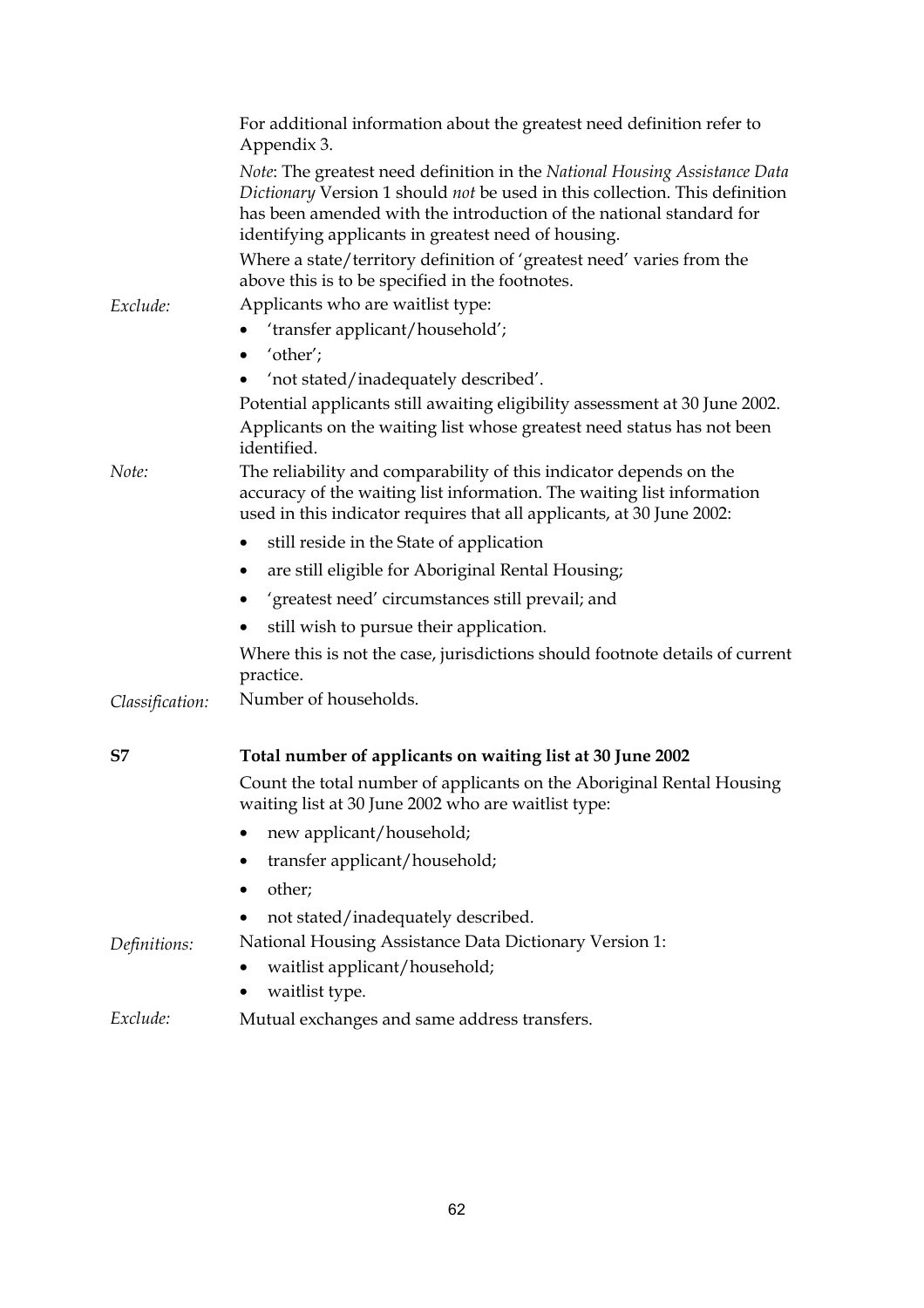| Note:           | National Housing Assistance Data Dictionary Version 1 – waitlist type –<br>disregard the 'collection methods' section. That is, all households that<br>were waitlist type 'transfer applicant/household' and received<br>Aboriginal Rental Housing assistance for year ending 30 June 2002<br>should be counted. Households that did not require Aboriginal Rental<br>Housing assistance different from what they currently received (e.g.<br>Need a modified dwelling due to an illness or disability) should be<br>counted. |
|-----------------|-------------------------------------------------------------------------------------------------------------------------------------------------------------------------------------------------------------------------------------------------------------------------------------------------------------------------------------------------------------------------------------------------------------------------------------------------------------------------------------------------------------------------------|
| Classification: | Number of households.                                                                                                                                                                                                                                                                                                                                                                                                                                                                                                         |
| S8:             | Total number of tenantable dwellings at 30 June 2002                                                                                                                                                                                                                                                                                                                                                                                                                                                                          |
|                 | Count the total number of tenantable Aboriginal Rental Housing<br>dwellings at 30 June 2002, including both occupied and vacant<br>tenantable dwellings.                                                                                                                                                                                                                                                                                                                                                                      |
| Definition:     | For the purpose of this collection a dwelling is defined as a tenancy<br>(rental) unit.                                                                                                                                                                                                                                                                                                                                                                                                                                       |
|                 | National Housing Assistance Data Dictionary Version 1:                                                                                                                                                                                                                                                                                                                                                                                                                                                                        |
|                 | tenancy (rental) unit.                                                                                                                                                                                                                                                                                                                                                                                                                                                                                                        |
|                 | Tenantable dwellings are defined as dwellings where maintenance has<br>been completed and can be either occupied or unoccupied at 30 June<br>2002. All occupied dwellings are tenantable.                                                                                                                                                                                                                                                                                                                                     |
| Include:        | Tenantable dwellings for which there is no demand or suitable applicant<br>such as single bedroom or disabled modification.                                                                                                                                                                                                                                                                                                                                                                                                   |
| Exclude:        | Stock outside the scope of this collection (refer to 'scope and coverage of<br>the data manual').                                                                                                                                                                                                                                                                                                                                                                                                                             |
|                 | Dwellings where maintenance has not been completed at 30 June 2002.                                                                                                                                                                                                                                                                                                                                                                                                                                                           |
| Classification: | Number of dwellings.                                                                                                                                                                                                                                                                                                                                                                                                                                                                                                          |
| S9:             | Total number of untenantable dwellings at 30 June 2002                                                                                                                                                                                                                                                                                                                                                                                                                                                                        |
|                 | Count the total number of untenantable Aboriginal Rental Housing<br>dwellings at 30 June 2002.                                                                                                                                                                                                                                                                                                                                                                                                                                |
| Definition:     | For the purpose of this collection a dwelling is defined as a tenancy<br>(rental) unit.                                                                                                                                                                                                                                                                                                                                                                                                                                       |
|                 | National Housing Assistance Data Dictionary Version 1:                                                                                                                                                                                                                                                                                                                                                                                                                                                                        |
|                 | tenancy (rental) unit.                                                                                                                                                                                                                                                                                                                                                                                                                                                                                                        |
|                 | Untenantable dwellings are defined as those dwellings not currently<br>occupied by a tenant where maintenance has either been deferred or not<br>been completed at 30 June 2002.                                                                                                                                                                                                                                                                                                                                              |
| Include:        | Properties that are vacant and awaiting a decision on their future,<br>including those awaiting insurance evaluation or which are structurally<br>damaged.                                                                                                                                                                                                                                                                                                                                                                    |
|                 | Properties identified for sale or undergoing upgrade or maintenance.                                                                                                                                                                                                                                                                                                                                                                                                                                                          |
|                 |                                                                                                                                                                                                                                                                                                                                                                                                                                                                                                                               |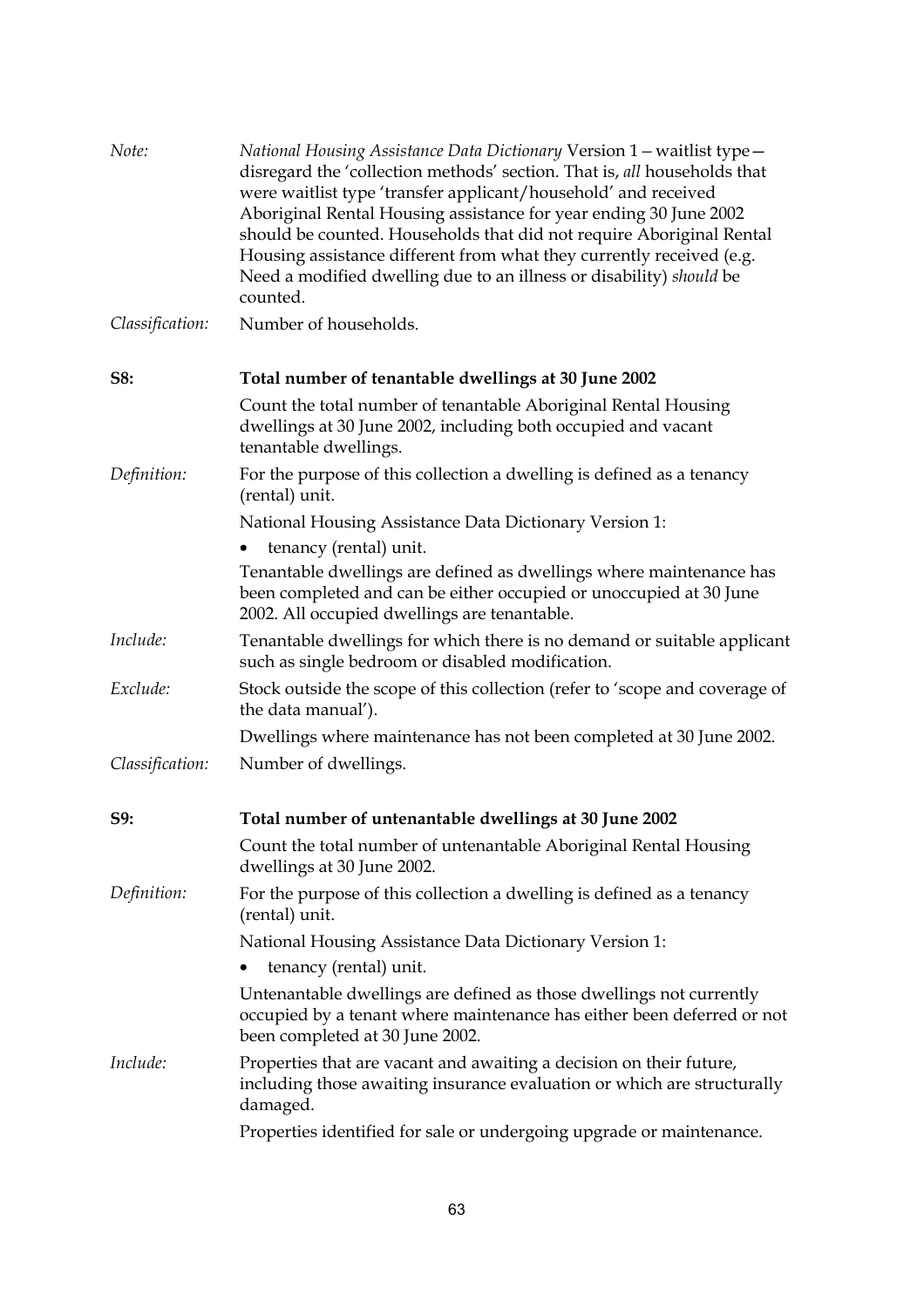| Exclude:        | Stock outside the scope of this collection (refer to 'scope and coverage of<br>the data manual').                                                                                                                                                                  |
|-----------------|--------------------------------------------------------------------------------------------------------------------------------------------------------------------------------------------------------------------------------------------------------------------|
| Classification: | Number of dwellings.                                                                                                                                                                                                                                               |
| <b>S10:</b>     | Number of rebated households paying 20% or less of assessable<br>income in rent at 30 June 2002                                                                                                                                                                    |
| <b>S11:</b>     | Number of rebated households paying more than 20% but not more<br>than 25% of assessable income in rent at 30 June 2002                                                                                                                                            |
| <b>S12:</b>     | Number of rebated households paying more than 25% but not more<br>than 30% of assessable income in rent at 30 June 2002                                                                                                                                            |
| <b>S13:</b>     | Number of rebated households paying more than 30% of assessable<br>income in rent at 30 June 2002                                                                                                                                                                  |
| Definition:     | These items count the number of rebated households at 30 June 2002 that<br>satisfy each of the above criteria. They use tenant household-level<br>information about the amount each rebated household spends on rent<br>and the total household assessable income. |
| Definition:     | National Housing Assistance Data Dictionary Version 1:                                                                                                                                                                                                             |
|                 | rent charged to tenant 3;                                                                                                                                                                                                                                          |
|                 | income-assessable;                                                                                                                                                                                                                                                 |
|                 | rebated household.                                                                                                                                                                                                                                                 |
| Note:           | Multiple tenant households (e.g. more than one tenancy agreement) are<br>considered different households and should be calculated separately.                                                                                                                      |
| Relation:       | $S10 + S11 + S12 + S13 = S14$                                                                                                                                                                                                                                      |
| Classification: | Number of households.                                                                                                                                                                                                                                              |
| <b>S14:</b>     | Total number of rebated households occupying Aboriginal Rental<br>Housing for whom income details are known at 30 June 2002                                                                                                                                        |
|                 | Count the total number of households provided with Aboriginal Rental<br>Housing rebate assistance at 30 June 2002.                                                                                                                                                 |
| Definition:     | National Housing Assistance Data Dictionary Version 1:                                                                                                                                                                                                             |
|                 | rebated household.                                                                                                                                                                                                                                                 |
| Exclude:        | Tenants paying market rent at 30 June 2002.                                                                                                                                                                                                                        |
|                 | Households not currently tenants but who received rebated assistance<br>during 2001-02.                                                                                                                                                                            |
| Relation:       | $S14 = S10 + S11 + S12 + S13$                                                                                                                                                                                                                                      |
| Classification: | Number of households.                                                                                                                                                                                                                                              |

 $\overline{a}$ 

 $^3$  The rent charged is the amount of money the household has been asked to pay. It may differ from market rent and may not have been received.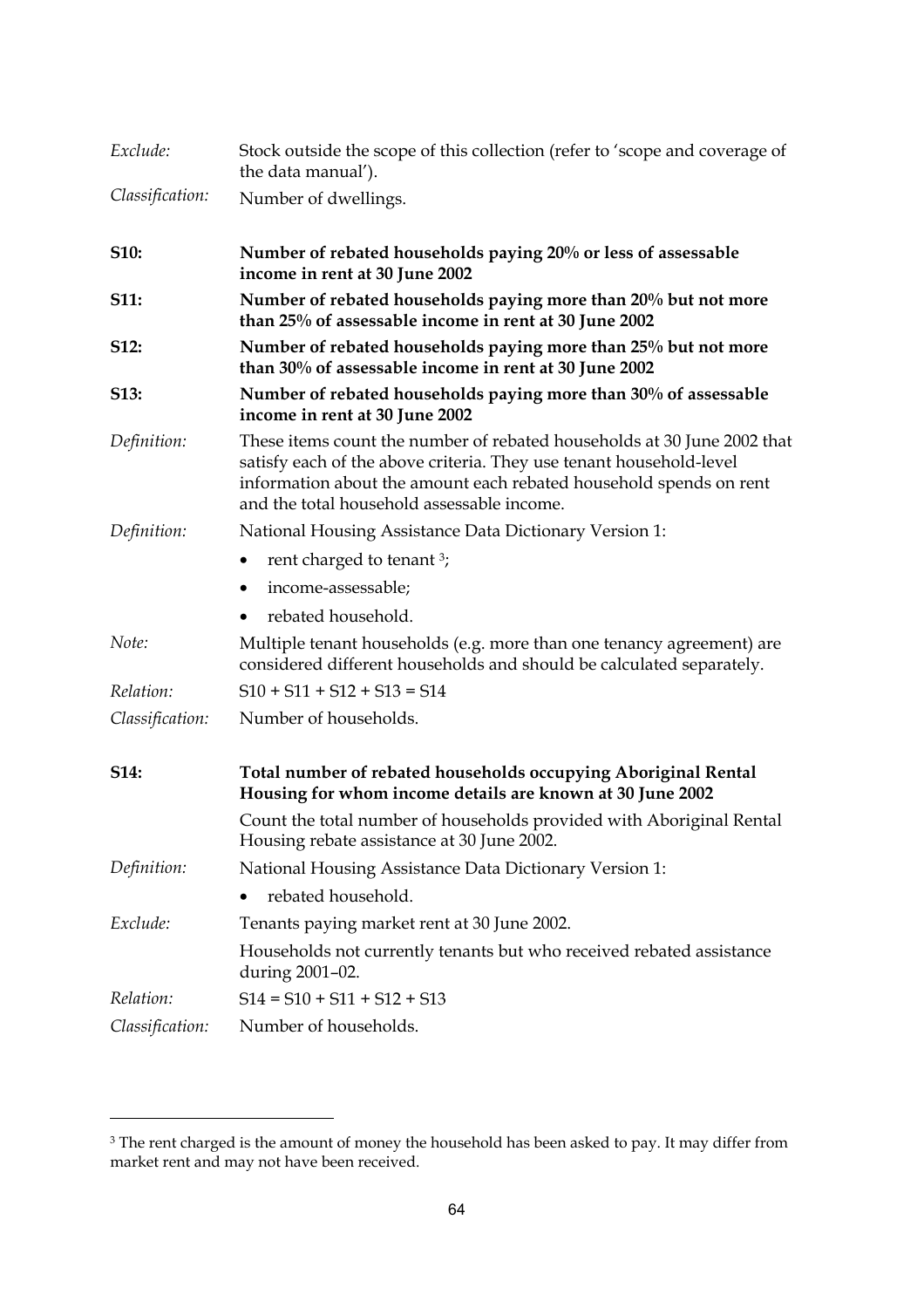| S15:            | Number of households with moderate overcrowding at 30 June 2002                                                                                                                                                                                                                                        |  |  |  |  |
|-----------------|--------------------------------------------------------------------------------------------------------------------------------------------------------------------------------------------------------------------------------------------------------------------------------------------------------|--|--|--|--|
| S16:            | Number of households with under utilisation at 30 June 2002                                                                                                                                                                                                                                            |  |  |  |  |
|                 | These items count the total number of households that satisfy the<br>moderate overcrowding and under utilisation definitions.                                                                                                                                                                          |  |  |  |  |
|                 | To derive the number of households in each of the above categories, every<br>household is assigned a proxy occupancy status based on the size of the<br>dwelling. That is, the number of bedrooms; the number of adults; the<br>number of children; and the family relationships of household members. |  |  |  |  |
| Definition:     | National Housing Assistance Data Dictionary Version 1:                                                                                                                                                                                                                                                 |  |  |  |  |
|                 | proxy occupancy standard.                                                                                                                                                                                                                                                                              |  |  |  |  |
|                 | Moderate overcrowding: where one additional bedroom is required to<br>satisfy the proxy occupancy standard.                                                                                                                                                                                            |  |  |  |  |
|                 | Under utilisation: where there are two or more bedrooms additional to the<br>number required to satisfy the proxy occupancy standard.                                                                                                                                                                  |  |  |  |  |
| Classification: | Number of households.                                                                                                                                                                                                                                                                                  |  |  |  |  |
| <b>S17</b>      | Total number of dwellings in capital cities at 30 June 2002                                                                                                                                                                                                                                            |  |  |  |  |
| <b>S18</b>      | Total number of dwellings in other metropolitan centres at 30 June 2002                                                                                                                                                                                                                                |  |  |  |  |
| S <sub>19</sub> | Total number of dwellings in large rural centres at 30 June 2002                                                                                                                                                                                                                                       |  |  |  |  |
| <b>S20</b>      | Total number of dwellings in small rural centres at 30 June 2002                                                                                                                                                                                                                                       |  |  |  |  |
| <b>S21</b>      | Total number of dwellings in other rural centres at 30 June 2002                                                                                                                                                                                                                                       |  |  |  |  |
| <b>S22</b>      | Total number of dwellings in remote centres at 30 June 2002                                                                                                                                                                                                                                            |  |  |  |  |
| <b>S23</b>      | Total number of dwellings in other remote areas at 30 June 2002                                                                                                                                                                                                                                        |  |  |  |  |
|                 | These data items count the total number of dwellings in each of the seven<br>specified metropolitan/rural/remote centres.                                                                                                                                                                              |  |  |  |  |
|                 | Although the total number of dwellings in each centre may vary from<br>month to month, the number reported is as at 30 June 2002.                                                                                                                                                                      |  |  |  |  |
| Definitions:    | For the purpose of this collection a dwelling is defined as a tenancy<br>(rental) unit.                                                                                                                                                                                                                |  |  |  |  |
|                 | National Housing Assistance Data Dictionary Version 1:                                                                                                                                                                                                                                                 |  |  |  |  |
|                 | tenancy (rental) unit.                                                                                                                                                                                                                                                                                 |  |  |  |  |
|                 | The seven metropolitan/rural/remote centres are defined as:                                                                                                                                                                                                                                            |  |  |  |  |
|                 | capital city: consists of state and territory capital city statistical<br>divisions;                                                                                                                                                                                                                   |  |  |  |  |
|                 | other metropolitan centre (consists of one or more statistical<br>$\bullet$<br>subdivision which have an urban centre of population 100,000 or more<br>in size)                                                                                                                                        |  |  |  |  |
|                 | large rural centres: SLAs where most of the population reside in urban<br>٠<br>centres of population 25,000-99,000;                                                                                                                                                                                    |  |  |  |  |
|                 | small rural centres: SLAs in rural zones containing urban centres of<br>population 10,000-24,999;                                                                                                                                                                                                      |  |  |  |  |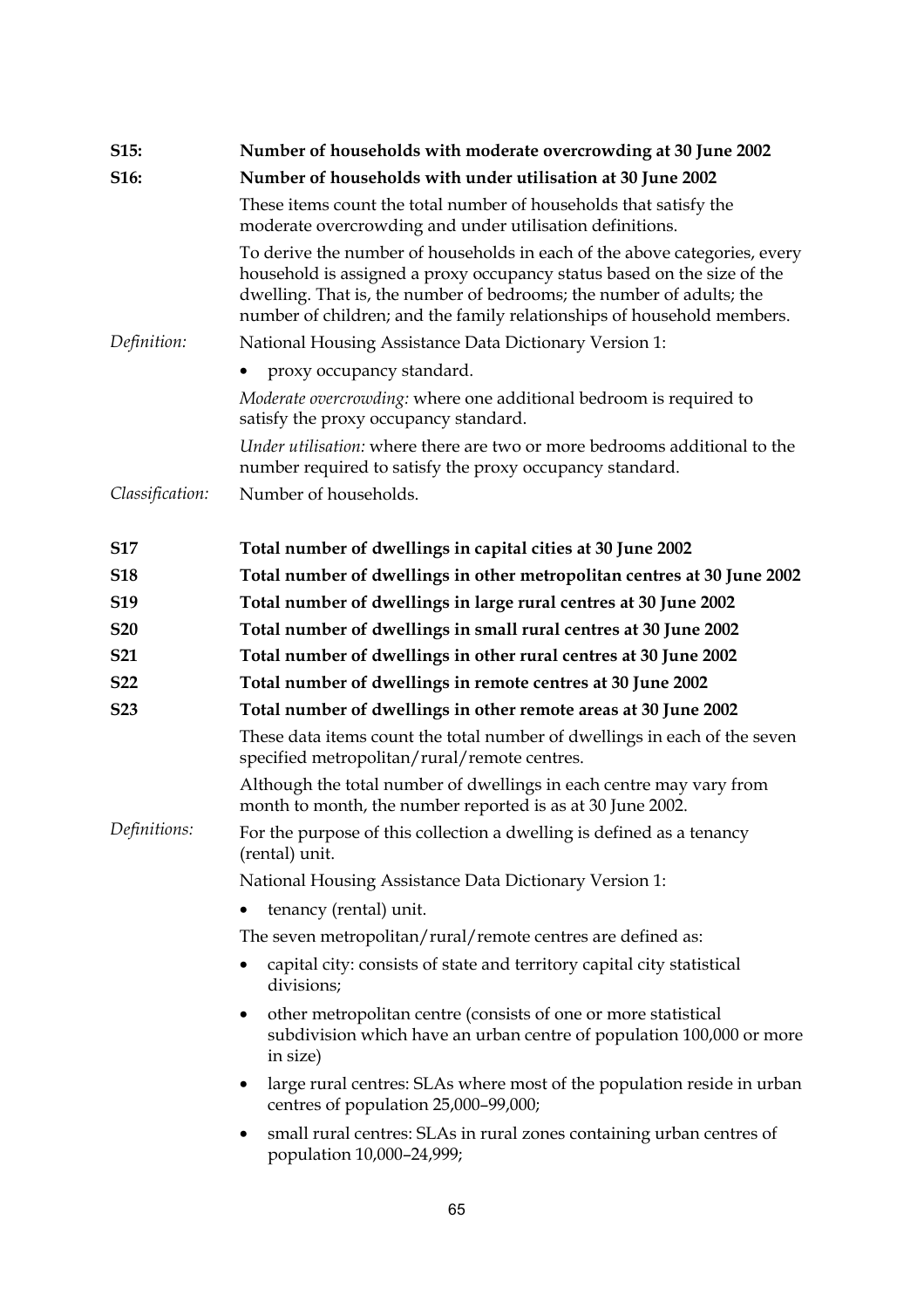|                 | other rural centres: the remaining SLAs within the rural zone - urban<br>centres of population less than 10,000;                                                                                                                                |  |  |  |  |
|-----------------|-------------------------------------------------------------------------------------------------------------------------------------------------------------------------------------------------------------------------------------------------|--|--|--|--|
|                 | remote centres: SLAs in the remote zone containing urban centres of<br>$\bullet$<br>population greater than 5,000;                                                                                                                              |  |  |  |  |
|                 | other remote areas: remaining SLAs within the remote zone - urban<br>$\bullet$<br>centres of population less than 5,000.                                                                                                                        |  |  |  |  |
| Include:        | All dwellings in each metropolitan/rural/remote centre that meet the<br>specified definition at 30 June 2002 that were:                                                                                                                         |  |  |  |  |
|                 | tenantable (occupied and vacant);                                                                                                                                                                                                               |  |  |  |  |
|                 | untenantable; and                                                                                                                                                                                                                               |  |  |  |  |
|                 | headleased stock used for Aboriginal housing rental.                                                                                                                                                                                            |  |  |  |  |
| Exclude:        | Stock outside the scope of this collection (refer to 'scope and coverage of<br>the data manual').                                                                                                                                               |  |  |  |  |
| Note:           | RRMA classification system is being used to identify in which<br>metropolitan/rural/remote centre the dwelling is located. Postcodes have<br>been converted into a metropolitan/rural/remote centre - information is<br>provided at Appendix 4. |  |  |  |  |
| Classification: | Number of dwellings.                                                                                                                                                                                                                            |  |  |  |  |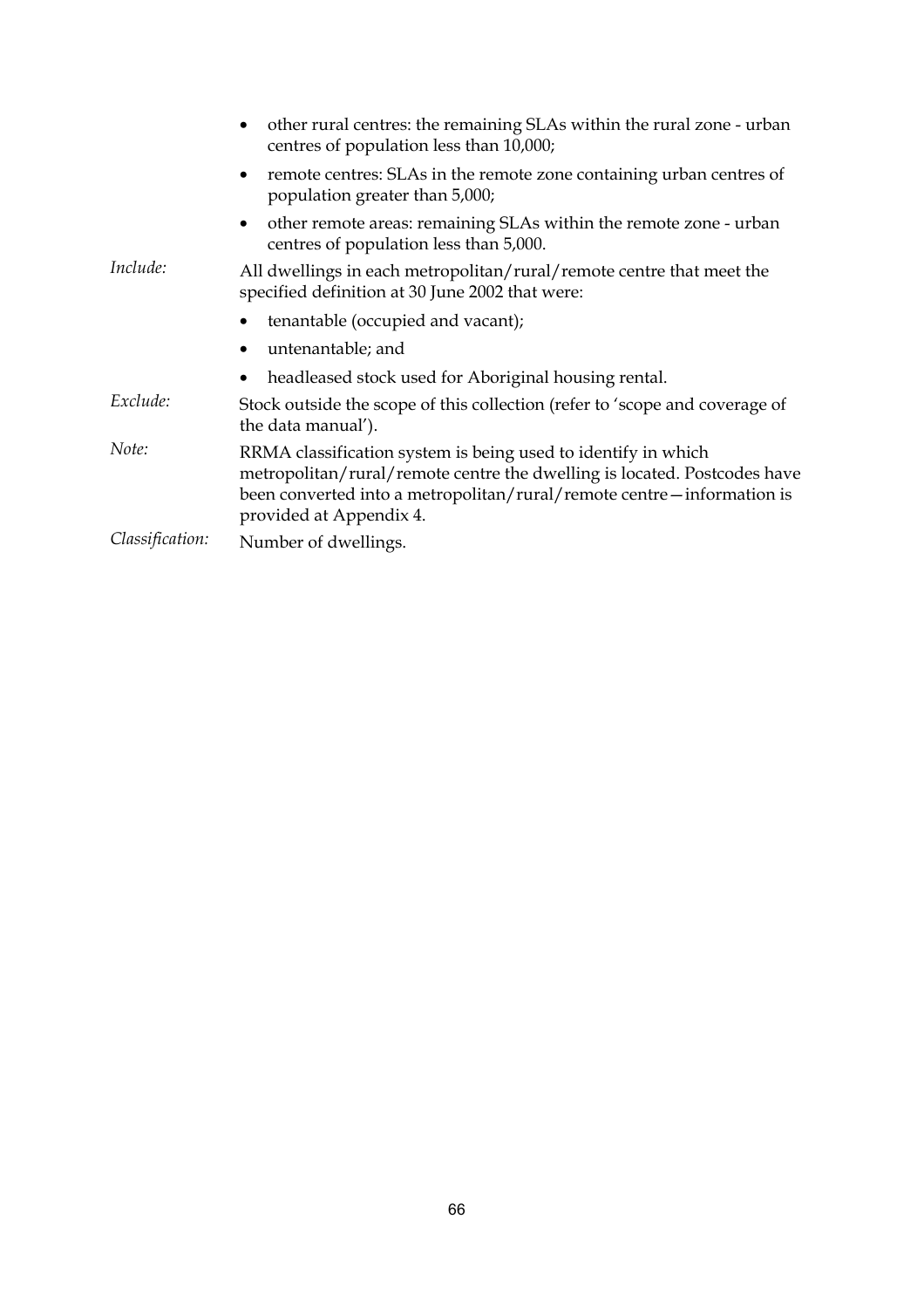# <span id="page-19-0"></span>**3.2 Performance indicators**

P1 Amenity/location and P7 Customer satisfaction are collected through the National Social Housing Survey for the Public Housing and Community Housing Programs. This survey is not administered on a national basis for the Aboriginal Rental Housing Program. Details of these two performance indicators are shown below, however the data and specifications are not part of this manual.

## **P1 Amenity/location**

| Outcome to be measured        |                                                               | Performance indicator                                                       |                                                               | Data items                                                                                                                           |  |  |
|-------------------------------|---------------------------------------------------------------|-----------------------------------------------------------------------------|---------------------------------------------------------------|--------------------------------------------------------------------------------------------------------------------------------------|--|--|
| The amenity of housing stock. | (a)                                                           | The percentage of tenants<br>expressing different degrees of                | To be developed as part of the 2003 Social<br>Housing Survey. |                                                                                                                                      |  |  |
|                               | satisfaction in relation to the<br>amenity of their dwelling. |                                                                             | Amenity data items will measure:                              |                                                                                                                                      |  |  |
|                               | The percentage of tenants<br>(b)                              | (a)                                                                         | the condition of the dwelling; and                            |                                                                                                                                      |  |  |
|                               |                                                               | expressing different degrees of<br>satisfaction in relation to the location | (b)                                                           | the suitability of the dwelling for the<br>tenants needs.                                                                            |  |  |
|                               |                                                               | of their dwelling.                                                          | Location data items will measure:                             |                                                                                                                                      |  |  |
|                               |                                                               |                                                                             | (a)                                                           | the importance to tenants; and                                                                                                       |  |  |
|                               |                                                               |                                                                             | (b)                                                           | ease of access to a range of support<br>services such as health, community<br>services, employment or training, public<br>transport. |  |  |

## **P7 Customer satisfaction**

| Outcome to be measured         | <b>Performance indicator</b>                                                                                              | Data items                                                                       |
|--------------------------------|---------------------------------------------------------------------------------------------------------------------------|----------------------------------------------------------------------------------|
| The satisfaction of customers. | The percentage of customers<br>expressing different degrees of<br>satisfaction in relation to various<br>service aspects. | To be undertaken by external consultant using<br>the 2003 Social Housing Survey. |

For each for the remainder nine CSHA performance indicators, the following information is presented in this manual:

- notes on compiling data for this indicator;
- data specification items;
- definitions (for data items not defined in the *National Housing Assistance Data Dictionary* Version 1).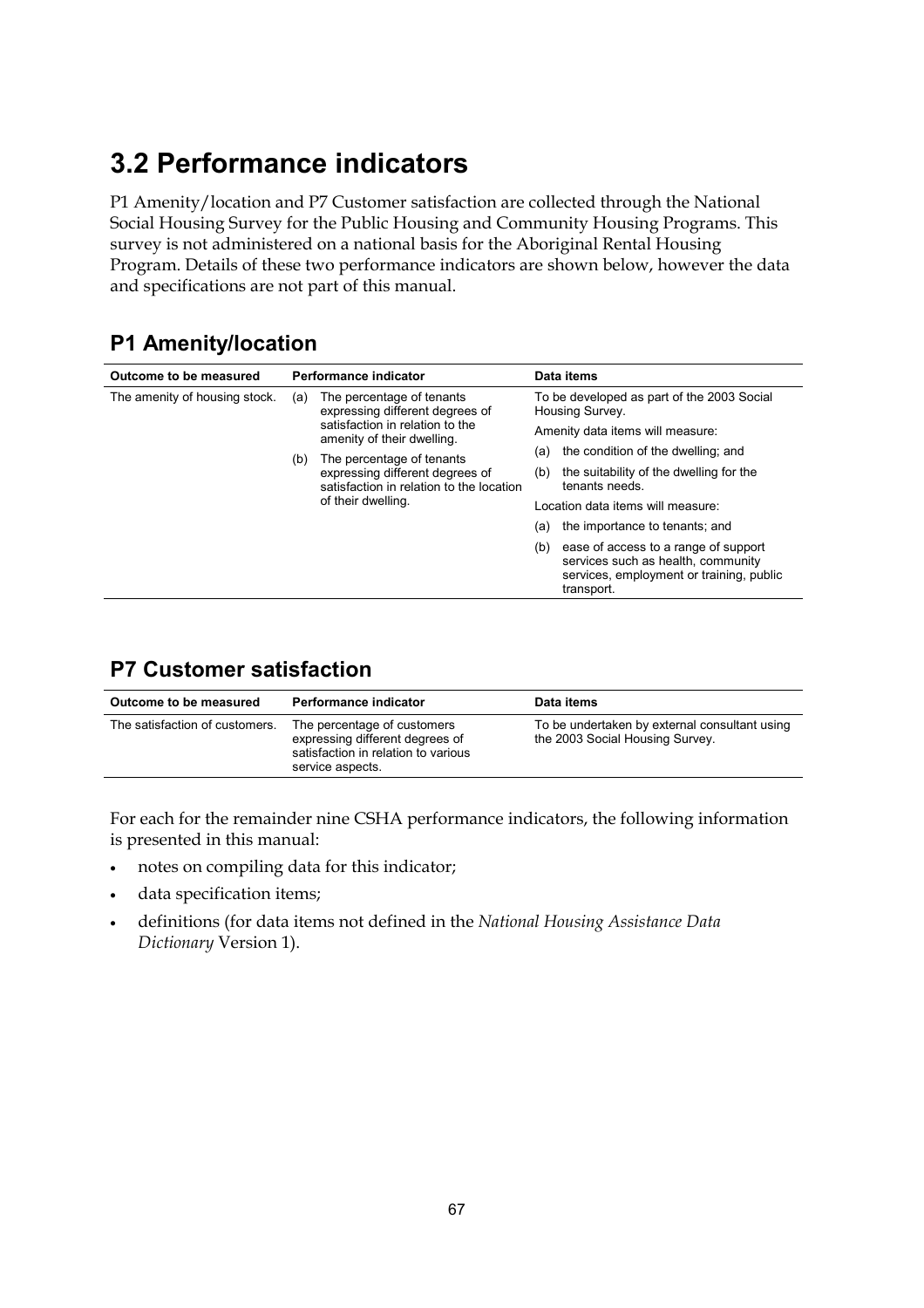## <span id="page-20-0"></span>**P2 Affordability**

| Outcome to be measured                     | Performance indicator                                                         |                 | Data items                                                                                                                           |
|--------------------------------------------|-------------------------------------------------------------------------------|-----------------|--------------------------------------------------------------------------------------------------------------------------------------|
| The level of housing                       | The rent charged as a proportion of the                                       |                 | For week of 30 June 2002:                                                                                                            |
| affordability within the<br>public sector. | market rent for each dwelling (adjusted for<br>Commonwealth Rent Assistance). | AF <sub>1</sub> | Total rents charged to tenant.                                                                                                       |
|                                            |                                                                               | AF <sub>2</sub> | Total market rent value of dwellings<br>for which a rent was charged.                                                                |
|                                            |                                                                               | AF3             | Total value of Commonwealth Rent<br>Assistance entitlements for<br>households where rent was charged<br>on the week of 30 June 2002. |

### **Calculation**

 $\overline{a}$ 

The indicator is calculated as:

|                 | Total rents charged to tenants for week of 30 June 2002 (AF1) $\times$ 100                                                                                                                                                             |  |  |  |  |
|-----------------|----------------------------------------------------------------------------------------------------------------------------------------------------------------------------------------------------------------------------------------|--|--|--|--|
| $P2 =$          | Total market rent value of dwellings for which a rent was charged for week of 30 June<br>2002 (AF2) – Total value of Commonwealth Rent Assistance entitlements for<br>households where rent was charged for week of 30 June 2002 (AF3) |  |  |  |  |
| Data items      |                                                                                                                                                                                                                                        |  |  |  |  |
| AF1             | Total rents charged for week of 30 June 2002                                                                                                                                                                                           |  |  |  |  |
|                 | Count the amount in dollars per week of all rents charged to tenants for<br>the week of 30 June 2002. The rents charged to tenants may or may not<br>have been received.                                                               |  |  |  |  |
| Definition:     | National Housing Assistance Data Dictionary Version 1:                                                                                                                                                                                 |  |  |  |  |
|                 | rent charged to tenant 4.                                                                                                                                                                                                              |  |  |  |  |
| Exclude:        | Commercial rent.                                                                                                                                                                                                                       |  |  |  |  |
|                 | Rent charged on properties outside the scope of this collection (refer to<br>'scope and coverage of the data manual').                                                                                                                 |  |  |  |  |
| Classification: | Dollars.                                                                                                                                                                                                                               |  |  |  |  |

<sup>4</sup> The rent charged is the amount of money the household has been asked to pay. It may differ from market rent and may not have been received.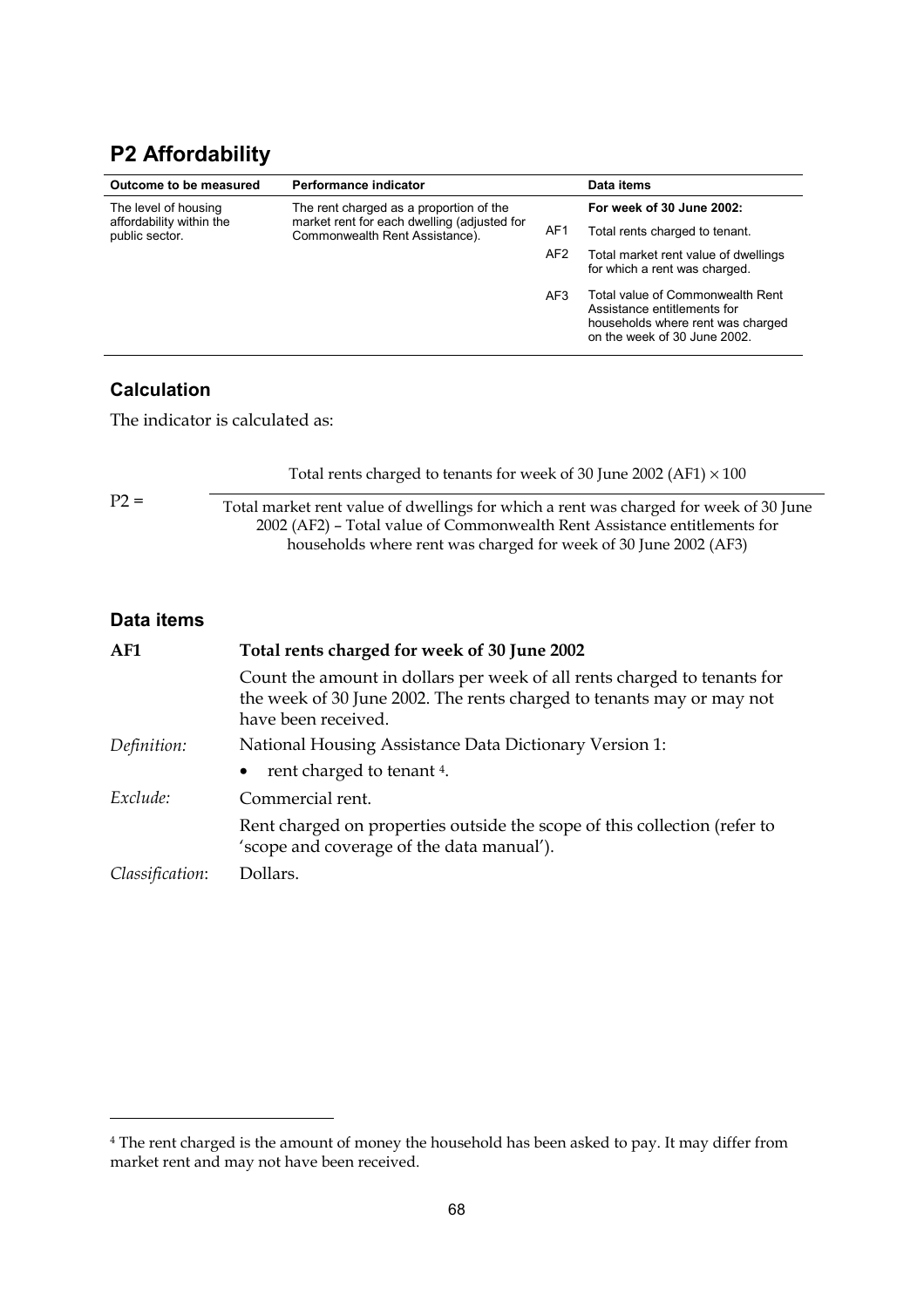### **AF2 Total market rent value of dwellings for which a rent was charged for week of 30 June 2002**

This item identifies the total market rent value of all dwellings, for which a rent was charged the week of 30 June 2002.

*Definiti on:* The method of calculating market rent varies across jurisdictions. For example independent valuations, as a per cent of capital value, and/or from newspapers. For guidance please refer to Infrastructure Economics (1996). The method used should be footnoted.

*Classifi* Dollars.

*cation*:

#### **AF3 Total value of Commonwealth Rent Assistance entitlements for households where a rent was charged for the week of 30 June 2002**

The value of Commonwealth Rent Assistance (CRA) is a dollar value estimate of the Centrelink rent assistance entitlement that the low-income household would receive if they were in the private rental sector. CRA value only applies to households that would be eligible to receive CRA.

Note: to calculate the CRA entitlement for a household it is necessary to:

- Firstly, assess household income to determine whether the household is eligible to receive CRA; and then
- Secondly, if a household is eligible to receive CRA, calculate the CRA entitlement the household would receive based on the market rent value of the dwelling and the household composition.

*Calculating CRA entitlements:*

1. Assess whether the household is eligible to receive CRA:

A household qualifies for CRA if they:

- receive a full or part statutory income (except Family tax benefit part A recipients on the base rate); and
- are over 25 years of age; or
- are partnered; or
- are under 25 years of age (under 21 years if receive Disability Support Pension) and living permanently or indefinitely apart from parents or guardians.

Households **not** in receipt of full or part statutory income (except Family tax benefit part A recipients on the base rate) are assumed to be **not** eligible for CRA.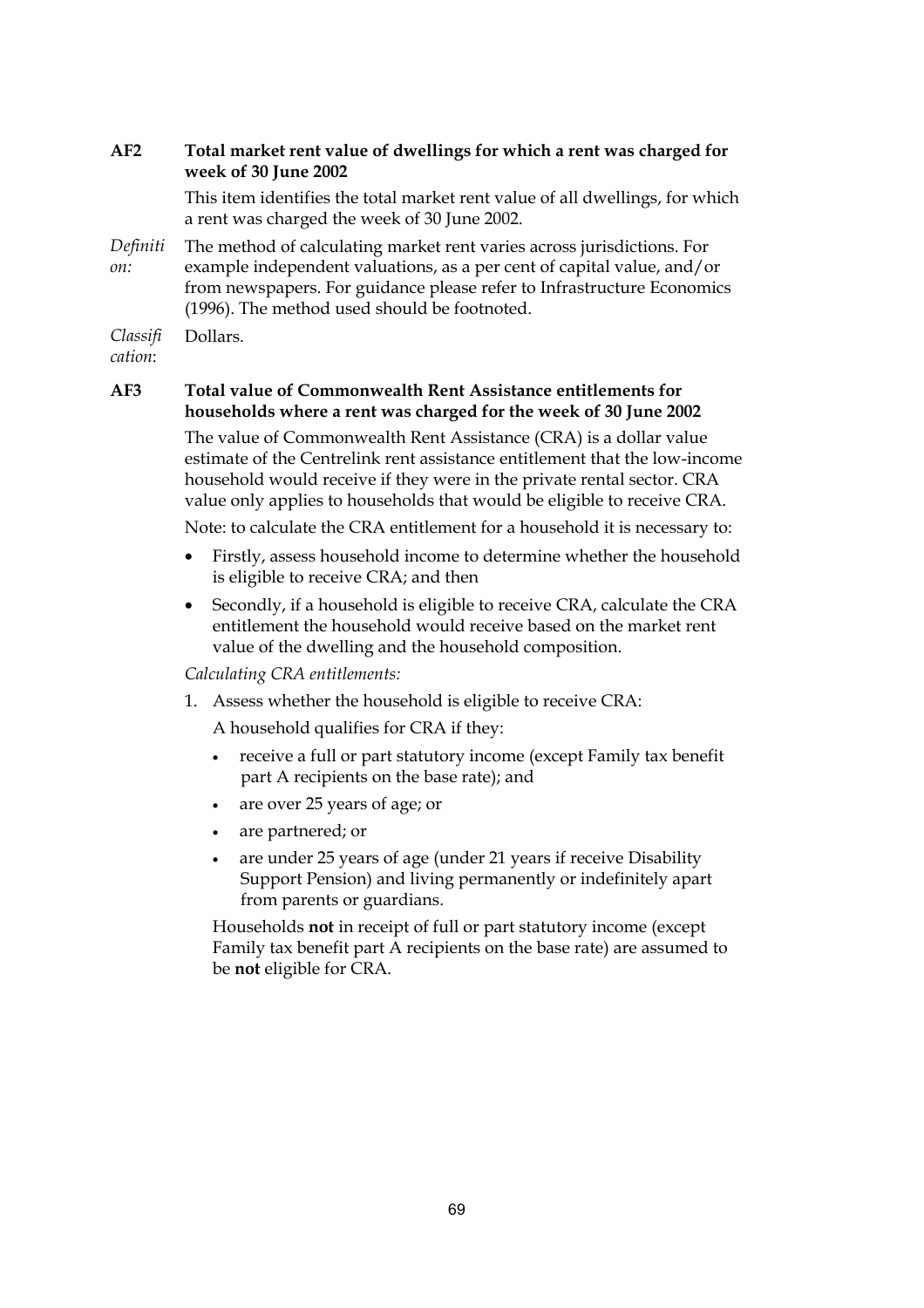

If income source is unknown:

• use income, family type and age to look-up maximum income to be eligible to receive CRA ( refer to Tables 3.1 and 3.2).

• For multiple income unit households, assume a person getting a statutory income (other than the base rate of Family Tax Benefit Part A) is eligible for rent assistance unless they are under 25, have no dependent children and live with a parent (refer to eligibility criteria above).

If both income source and assessable income are unknown, the household is assumed to not *be eligible for CRA.*

### **CRA Income limit tables**

Tables 3.1 and 3.2 indicate the maximum weekly income that an income unit can receive and be eligible to receive CRA.

Table 3.1 provides the income limits for single/couple income units without dependants. It is necessary to identify the income unit situation to identify the maximum weekly income limit.

Table 3.2 provides the income limits for single/couple income units with dependants. The table has been compiled similar to the low income measure tables (refer to Appendix 1 for information about reading the tables).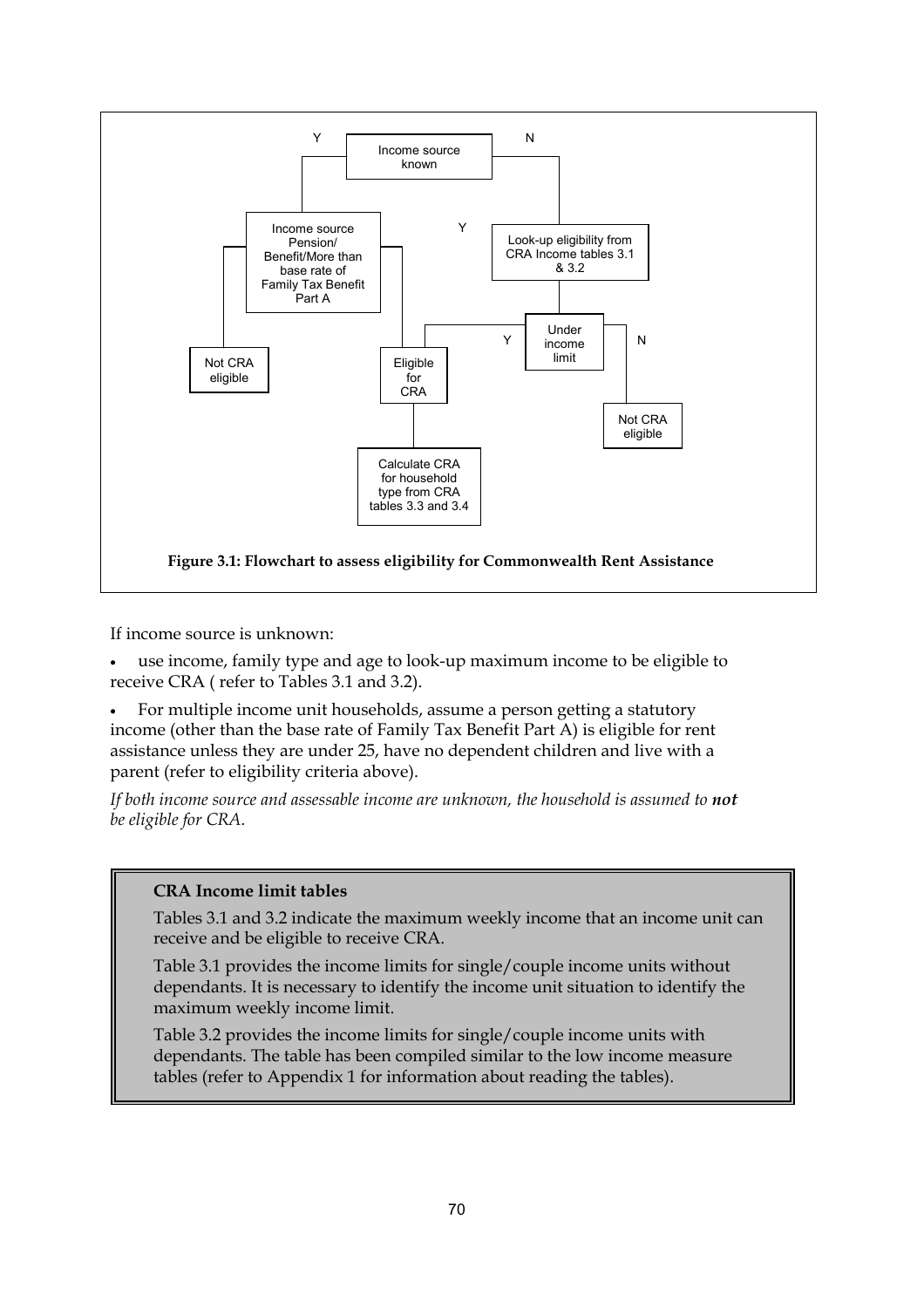#### **Table 3.1: Maximum weekly income limits for single/couple income units with no dependants to be eligible to receive CRA**

| <b>Household composition</b>    | Assumption used to calculate<br>income limit | Income maximum limit per week |
|---------------------------------|----------------------------------------------|-------------------------------|
| Single, no children (60 plus)   | Pensioner                                    | \$703.75                      |
| Single, no children (21 to 59)  | Newstart                                     | \$370.72                      |
| Single, no children (under 21)  | Youth allowance, unemployed                  | \$322.65                      |
| Couple, no children, (60 plus)  | Pensioners                                   | \$1.094.25                    |
| Couple, no children, (21 to 59) | Newstart - optimal mix of incomes            | \$621.29                      |
| Couple, no children, (under 21) | Youth allowance, unemployed                  | \$576.86                      |

*Note: Assumes only pensioners are entitled to Pharmaceutical allowance and that rent paid is sufficient to attract maximum rent assistance.*

*Source: Department of Family and Community Services (2002).*

#### **Table 3.2 Maximum weekly income limits for single/couple income units with dependants to be eligible to receive CRA**

|                                   |                                                                            | Number of children 13 to 15 years of age                          |            |            |            |            |  |
|-----------------------------------|----------------------------------------------------------------------------|-------------------------------------------------------------------|------------|------------|------------|------------|--|
|                                   |                                                                            | 0                                                                 |            | 2          | 3          |            |  |
|                                   | 0                                                                          | n.a.                                                              | \$943.60   | \$1,137.50 | \$1,354.50 | \$1,548.40 |  |
| Number of                         |                                                                            | \$888.77                                                          | \$1,082.67 | \$1,299.67 | \$1,493.57 | \$1,687.47 |  |
| children under<br>13 years of age | $\mathbf{2}$                                                               | \$1.027.84                                                        | \$1.244.84 | \$1,438.74 | \$1,632.64 | \$1,826.54 |  |
|                                   | 3                                                                          | \$1.190.00                                                        | \$1,383.90 | \$1,577.80 | \$1,771.70 | \$1,965.60 |  |
|                                   | 4                                                                          | \$1,910.77                                                        | \$2,104.67 |            |            |            |  |
|                                   | For each additional child under the age of 13 years add \$139.08 per week. |                                                                   |            |            |            |            |  |
|                                   |                                                                            | For each additional child aged 13-15 years add \$193.89 per week. |            |            |            |            |  |

*Note*: The income limits are for households with children where neither the customer nor their partner receives a pension or allowance. Assumes rent paid is sufficient to attract maximum rent assistance. The income limits are for taxable income for the relevant financial year. Households with income in excess of these limits may still qualify for the base rate of Family Tax Benefit Part A, and may also receive additional payments such as Carer Allowance, Child Care Benefit, Double Orphans Pension and Family Tax Benefit Part B. The household income limit for receipt of Rent Assistance would therefore be higher if these payments are included as income. The effect of maintenance income tests have not been considered in the income limit tables.

*Source:* Department of Family and Community Services (2002).

2. If a household is eligible to receive CRA, identify the market rent value of the dwelling and calculate the CRA entitlement based on the market rent value of the dwelling and household composition (refer to tables 3.3 and 3.4).

#### **CRA Weekly rates and threshold tables**

Tables 3.3 and 3.4 indicate the maximum CRA payment for an income unit type and the rent threshold ranges at which CRA payments commence and at which the maximum rate of CRA is payable.

Table 3.3 provides the weekly rates and thresholds of CRA for single/couple income units without dependants.

Table 3.4 provides the weekly rates and thresholds of CRA for single/couple income units with dependants.

It is necessary to identify the market rent value of the dwelling and the household composition to identify the maximum weekly rates and thresholds.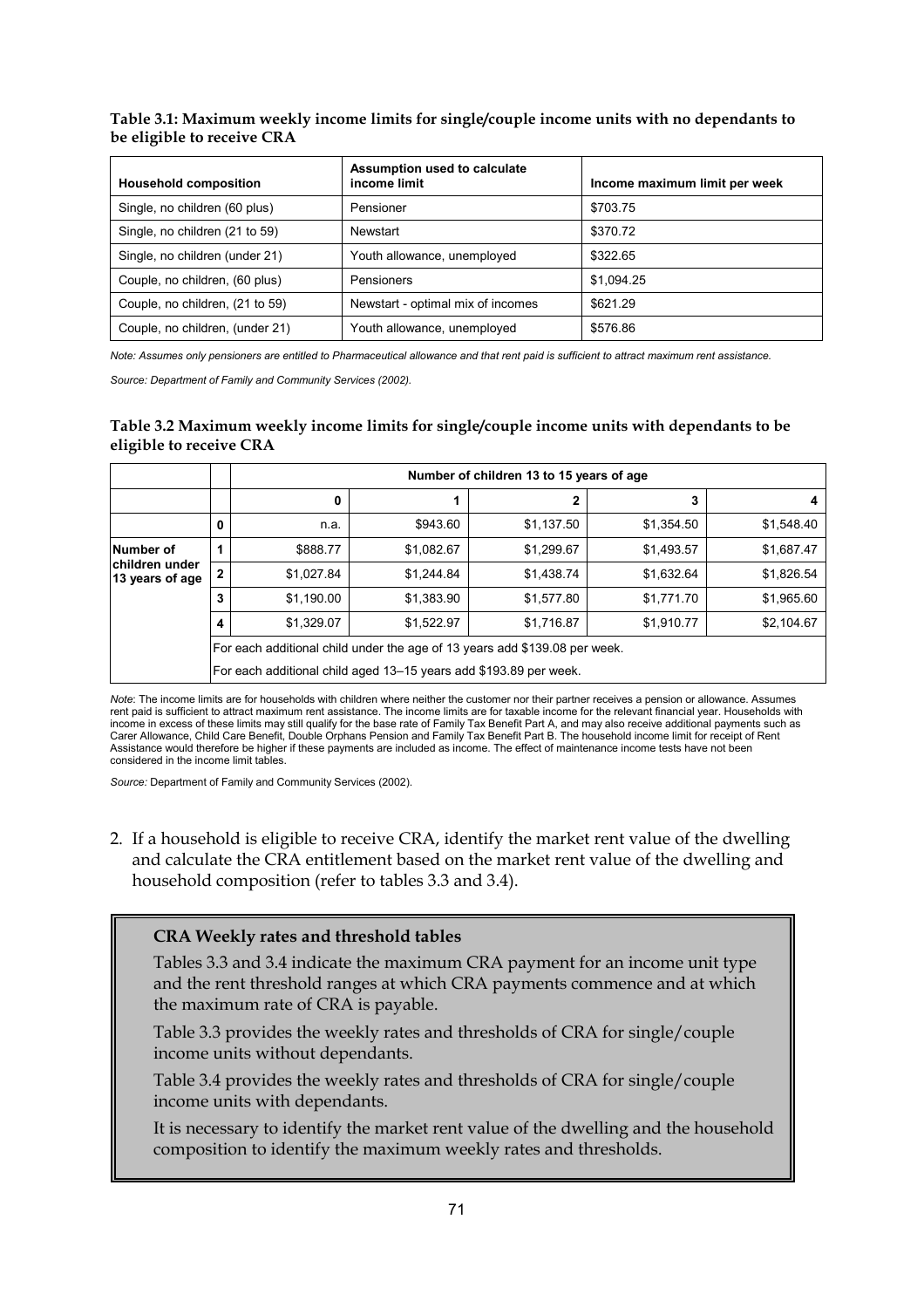#### **Table 3.3: Weekly rates and thresholds of CRA for single/couple income units with no dependants**

| <b>Household composition</b>                                     | <b>Maximum rate of RAI</b> | Rent threshold (at)<br>which payment of RA<br>commences) | Rent at which maximum<br>rate of RA is payable |
|------------------------------------------------------------------|----------------------------|----------------------------------------------------------|------------------------------------------------|
| Single, no children                                              | \$45.30                    | \$40.20                                                  | \$100.60                                       |
| Single, no children, sharer                                      | \$30.20                    | \$40.20                                                  | \$80.47                                        |
| Couple, no children                                              | \$42.70                    | \$65.50                                                  | \$122.44                                       |
| One of a couple who are separated due to<br>illness, no children | \$45.30                    | \$40.20                                                  | \$100.60                                       |
| One of a couple who are temporarily<br>separated, no children    | \$42.70                    | \$40.20                                                  | \$97.13                                        |

*Note:* Single sharers rate does not apply to anyone in receipt of a disability support pension, or parenting payment. Single sharers in receipt of a disability support pension should be paid at the normal single rate. Single sharers rate generally only applies to a member of a group house or a parent living only with a son who is employed and not in receipt of an income support payment.

*Source:* Department of Family and Community Services (2002).

#### **Table 3.4: Weekly rates and thresholds of CRA for single/couple income units with dependants**

| <b>Household composition</b> | Maximum rate of<br><b>CRA</b> | Rent threshold (at<br>which payment of<br><b>CRA commences)</b> | Rent at which maximum<br>rate of CRA is payable |
|------------------------------|-------------------------------|-----------------------------------------------------------------|-------------------------------------------------|
| Single, 1 or 2 children      | \$53.13                       | \$52.92                                                         | \$123.76                                        |
| Single, 3 or more children   | \$60.06                       | \$52.92                                                         | \$133.00                                        |
| Couple, 1 or 2 children      | \$53.13                       | \$78.33                                                         | \$149.17                                        |
| Couple, 3 or more children   | \$60.06                       | \$78.33                                                         | \$158.41                                        |

*Source:* Department of Family and Community Services (2002).

There are three options for calculating the CRA entitlement for a household, depending on the market rent value of the property:

(a) If the market rent value of the property is equal to or more than the rent threshold at which the maximum rate of CRA is payable:

select the dollar value of the maximum rate of CRA for that household type.

(b) If the market rent value of the property is less than the rent threshold at which the maximum rate of CRA is payable but equal to or more than the rent threshold at which payment of CRA commences, the CRA entitlement is calculated by using the following formula:

(market rent value of property – rent threshold at which payment of CRA commences) x 0.75

(c) If the market rent value of the property is less than the rent threshold at which payment of CRA commences:

the household is not entitled to receive any CRA payment.

*Classification*: Dollars.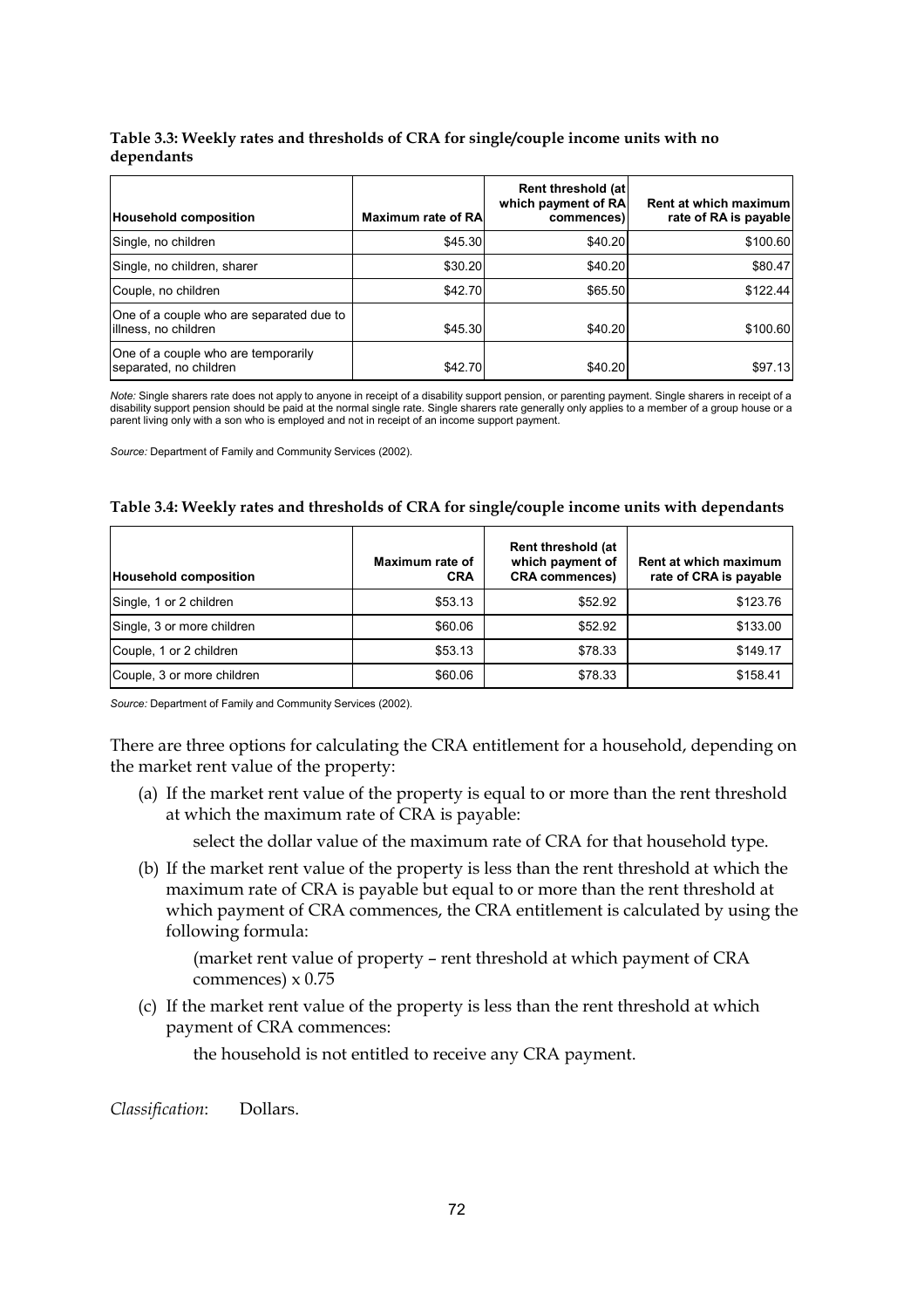| Outcome to be measured                           |                           | Performance indicator                                                                                                       |                 | Data items                                                                                                                                                                                                                                                                                                                                                          |  |  |
|--------------------------------------------------|---------------------------|-----------------------------------------------------------------------------------------------------------------------------|-----------------|---------------------------------------------------------------------------------------------------------------------------------------------------------------------------------------------------------------------------------------------------------------------------------------------------------------------------------------------------------------------|--|--|
| The degree of 'over'<br>occupation of dwellings. |                           | The proportion of households                                                                                                |                 | At 30 June 2002:                                                                                                                                                                                                                                                                                                                                                    |  |  |
|                                                  |                           | where dwelling size is not<br>appropriate due to<br>overcrowding.                                                           | HS1             | Total number of households with<br>overcrowding.                                                                                                                                                                                                                                                                                                                    |  |  |
|                                                  |                           |                                                                                                                             | HS <sub>2</sub> | Total number of households occupying<br>Aboriginal Rental Housing for which<br>household composition and dwelling details<br>are known.                                                                                                                                                                                                                             |  |  |
| <b>Calculation</b>                               |                           |                                                                                                                             |                 |                                                                                                                                                                                                                                                                                                                                                                     |  |  |
| The indicator is calculated as:                  |                           |                                                                                                                             |                 |                                                                                                                                                                                                                                                                                                                                                                     |  |  |
|                                                  |                           |                                                                                                                             |                 | Total number of households with overcrowding at 30 June 2002 (HS1) $\times$ 100                                                                                                                                                                                                                                                                                     |  |  |
| $P3 =$                                           |                           |                                                                                                                             |                 | Total number of households occupying Aboriginal Rental Housing for which household<br>composition and dwelling details are known at 30 June 2002 (HS2)                                                                                                                                                                                                              |  |  |
| Note:                                            |                           | This indicator requires data about each dwelling (number of<br>bedrooms) and the composition of the household occupying the |                 | dwelling to determine the adequacy of the dwelling at 30 June 2002.                                                                                                                                                                                                                                                                                                 |  |  |
| Data items                                       |                           |                                                                                                                             |                 |                                                                                                                                                                                                                                                                                                                                                                     |  |  |
| <b>HS1:</b>                                      |                           |                                                                                                                             |                 | Total number of households with overcrowding at 30 June 2002                                                                                                                                                                                                                                                                                                        |  |  |
| Definition:                                      |                           | National Housing Assistance Data Dictionary Version 1:                                                                      |                 | Count the number of households that satisfy the overcrowding definition.<br>To derive the number of households with overcrowding every household<br>is assigned a proxy occupancy status based on the size of the dwelling.<br>That is, the number of bedrooms; the number of adults; the number of<br>children; and the family relationships of household members. |  |  |
|                                                  | proxy occupancy standard. |                                                                                                                             |                 |                                                                                                                                                                                                                                                                                                                                                                     |  |  |
|                                                  |                           | collection.                                                                                                                 |                 | A bedsit is defined as a one-bedroom dwelling for the purpose of this                                                                                                                                                                                                                                                                                               |  |  |
| Classification:                                  |                           | Number of households.                                                                                                       |                 |                                                                                                                                                                                                                                                                                                                                                                     |  |  |
| HS2:                                             |                           | 30 June 2002                                                                                                                |                 | Total number of households occupying Aboriginal Rental Housing for<br>which household composition and dwelling details are known at                                                                                                                                                                                                                                 |  |  |
|                                                  |                           |                                                                                                                             |                 | Count the total number of households, including rebated and non-rebated<br>households, for which household composition details are known.                                                                                                                                                                                                                           |  |  |
| Definition:                                      |                           | National Housing Assistance Data Dictionary Version 1:                                                                      |                 |                                                                                                                                                                                                                                                                                                                                                                     |  |  |
|                                                  |                           | household composition.                                                                                                      |                 |                                                                                                                                                                                                                                                                                                                                                                     |  |  |
| Exclude:                                         |                           | Households for which household composition and size of dwelling (ie the<br>number of bedrooms) was not known.               |                 |                                                                                                                                                                                                                                                                                                                                                                     |  |  |
| Relation:                                        |                           | HS2 may be equal to or less than LI8.                                                                                       |                 |                                                                                                                                                                                                                                                                                                                                                                     |  |  |
| Classification:                                  |                           | Number of households                                                                                                        |                 |                                                                                                                                                                                                                                                                                                                                                                     |  |  |

 $\overline{a}$ 

## <span id="page-25-0"></span>**P3: Match of dwelling to household size**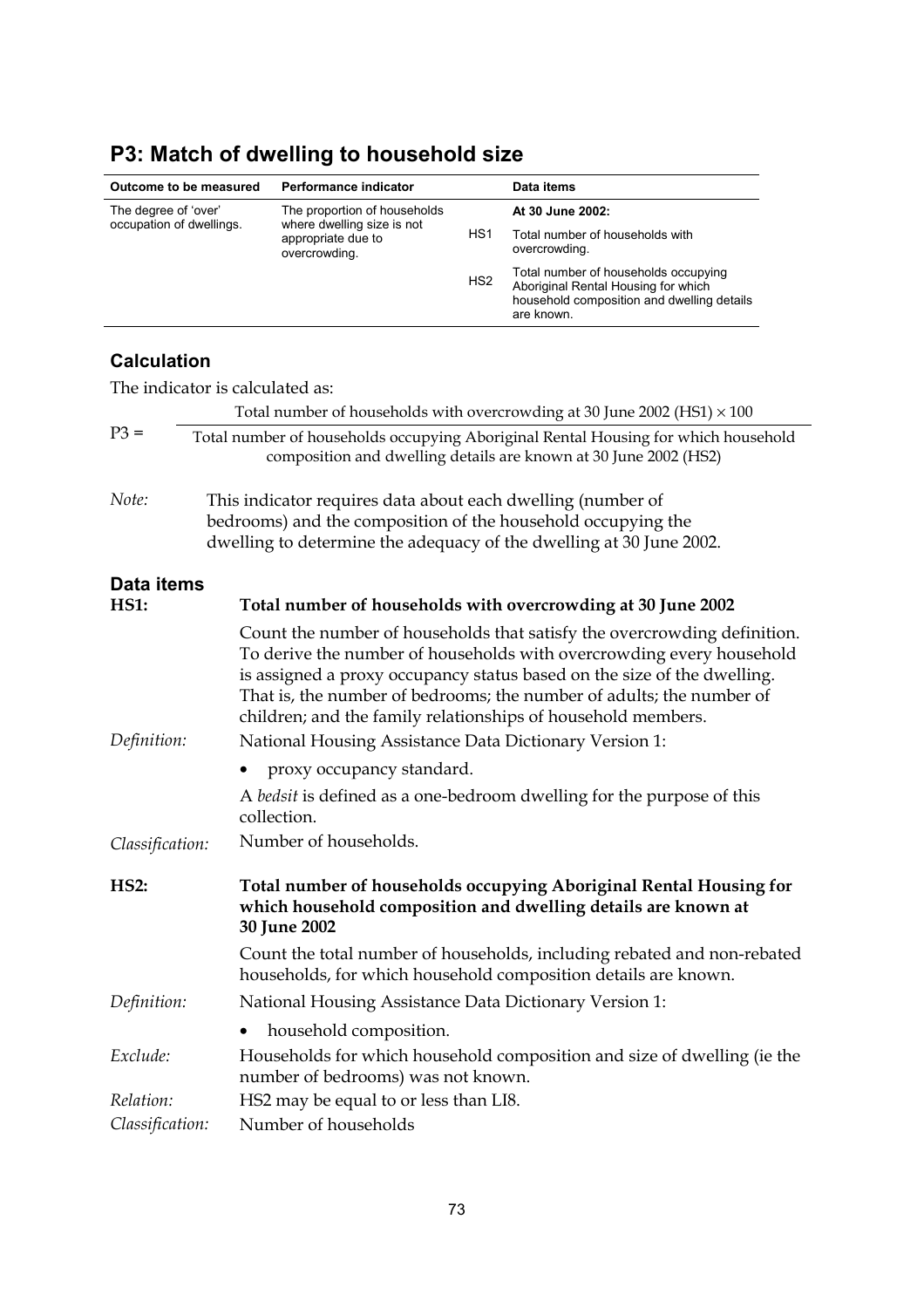### <span id="page-26-0"></span>**P4 Low income**

| Outcome to be measured                     |     | Performance indicator                                                                                                                                   |                 | Data items                                                                                                    |
|--------------------------------------------|-----|---------------------------------------------------------------------------------------------------------------------------------------------------------|-----------------|---------------------------------------------------------------------------------------------------------------|
| The low income need status                 | (a) | The number of new low-income<br>households as a proportion of all<br>new households.                                                                    |                 | For year ending 30 June 2002:                                                                                 |
| of all households receiving<br>assistance. |     |                                                                                                                                                         | LI1a            | Total number of new households with low<br>income A.                                                          |
|                                            | (b) | The number of new low-income<br>households plus new special<br>needs (not low income)<br>households as a proportion of all<br>new households.           | L11b            | Total number of new households with low<br>income B.                                                          |
|                                            |     |                                                                                                                                                         | L12a            | Total number of new households with<br>special needs but not on low income A.                                 |
|                                            | (c) | The number of all rebated<br>households plus special needs<br>households paying market rent as<br>a proportion of all households<br>(new and existing). | L12b            | Total number of new households with<br>special needs but not on low income B.                                 |
|                                            |     |                                                                                                                                                         | L <sub>13</sub> | Total number of new households where<br>income and household composition<br>details are known.                |
|                                            |     |                                                                                                                                                         | L <sub>14</sub> | Total number of new households where<br>income, household composition and<br>special needs details are known. |
|                                            |     |                                                                                                                                                         |                 | At 30 June 2002:                                                                                              |
|                                            |     |                                                                                                                                                         | L15             | Total number of all rebated households.                                                                       |
|                                            |     |                                                                                                                                                         | LI <sub>6</sub> | Total number of all special needs<br>households paying market rent.                                           |
|                                            |     |                                                                                                                                                         | LI7             | Total number of households paying<br>market rent where special needs details<br>are not known.                |
|                                            |     |                                                                                                                                                         | LI8             | Total number of all households.                                                                               |

#### **Explanatory note**

The 'low income status' definition in the *National Housing Assistance Data Dictionary* Version 1 should not be used to identify 'low income A' and 'low income B' households when calculating this performance indicator. The definition of 'low income A' and 'low income B' households is provided at LI1a–b and Appendix 1.

The 'special needs category' definition in the *National Housing Assistance Data Dictionary* Version 1 should not be used to calculate this performance indicator. This definition has been amended with the introduction of a CSHA special need national standard. Details about the CSHA special need national standard is provided in this manual at Appendix 2.

#### **Calculation**

The three components of this indicator, with the first two split into two categories, are calculated as:

P4(a)  $a =$  Number of new households with low income A for year ending 30 June 2002 (LI1a) x 100

> Total number of new households where income and household composition details are known for year ending 30 June 2002 (LI3)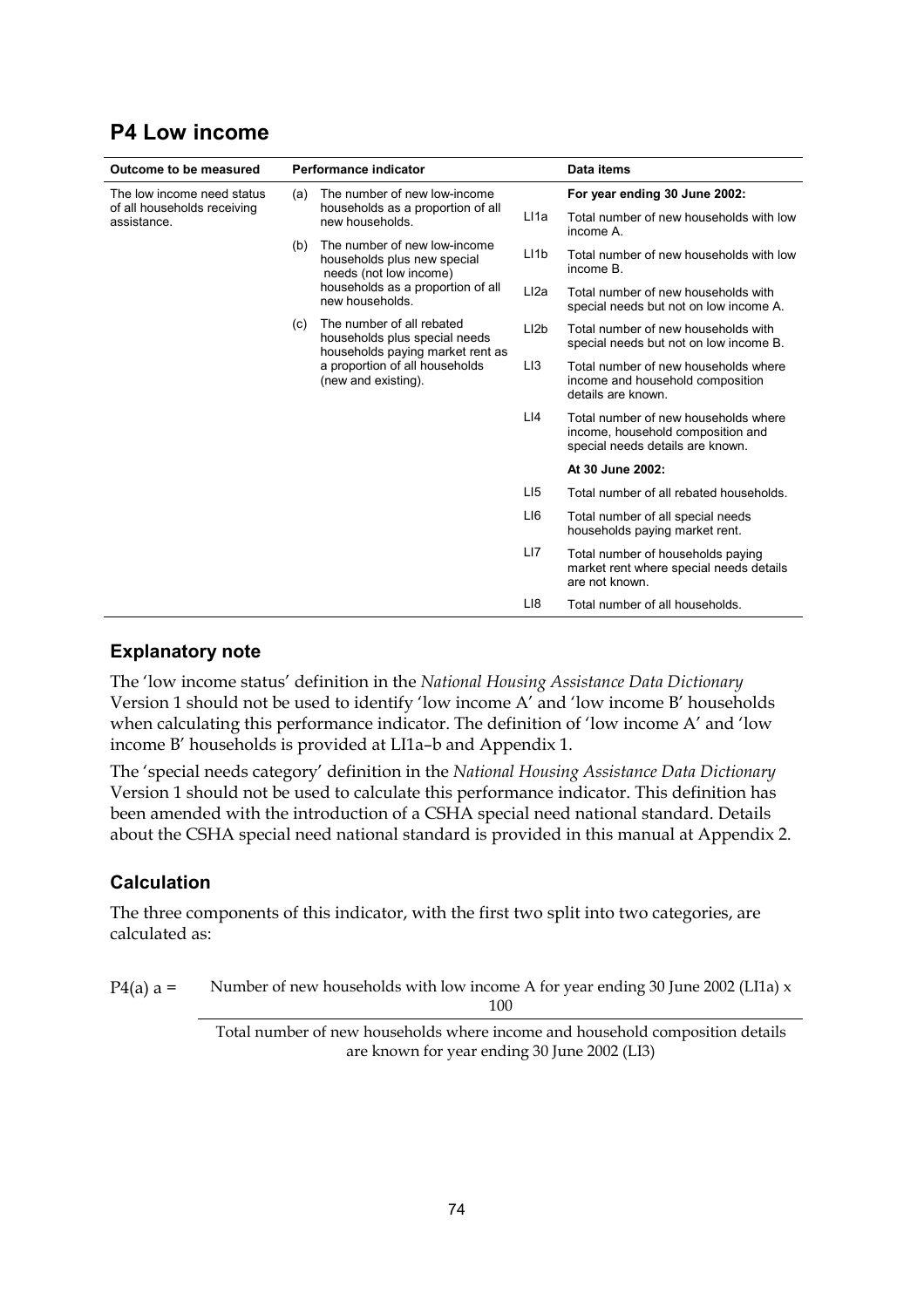| $P4(a) b =$ | Number of new households with low income B for year ending 30 June 2002 (LI1b) x<br>100                                                                                                                                                                                                                                              |
|-------------|--------------------------------------------------------------------------------------------------------------------------------------------------------------------------------------------------------------------------------------------------------------------------------------------------------------------------------------|
|             | Total number of new households where income and household composition details<br>are known for year ending 30 June 2002 (LI3)                                                                                                                                                                                                        |
| $P4(b)a =$  | Total number of new households with low income $A(LI1a) + Total number of new$<br>households with special needs but not on low income A for year ending 30 June 2002<br>$(LI2a) \times 100$                                                                                                                                          |
|             | Total number of new households where income; household composition; and special<br>needs details are known for year ending 30 June 2002 (LI4)                                                                                                                                                                                        |
| $P4(b) b=$  | Total number of new households with low income $A(LI1a) + Total number of new$<br>households with low income B (LI1b) + Total number of new households with special<br>needs but not on low income A (LI2a) + Total number of new households with special<br>needs but not on low income B for year ending 30 June 2002 (LI2b) x 100 |
|             | Total number of new households where income; household composition; and special<br>needs details are known for year ending 30 June 2002 (LI4)                                                                                                                                                                                        |
| $P4(c) =$   | Total number of all rebated households (LI5) + Total number of all special needs<br>households paying market rent (LI6) at 30 June 2002 x 100                                                                                                                                                                                        |
|             | Total number of all households at 30 June 2002 (LI8) - Total number of households<br>paying market rent where special needs details are not known at 30 June 2002 (LI7)                                                                                                                                                              |
|             |                                                                                                                                                                                                                                                                                                                                      |

#### **Data items**

#### **LI1a–b: Total number of new households with low income for year ending 30 June 2002**

Count the total number of households who:

- commenced receiving Aboriginal Rental Housing assistance up to 30 June 2002; and
- satisfy the low income definition; and
- were waitlist type 'new applicant/household'.

To derive the number of households with low income every household is assigned an income status based on the total household gross income and the household composition.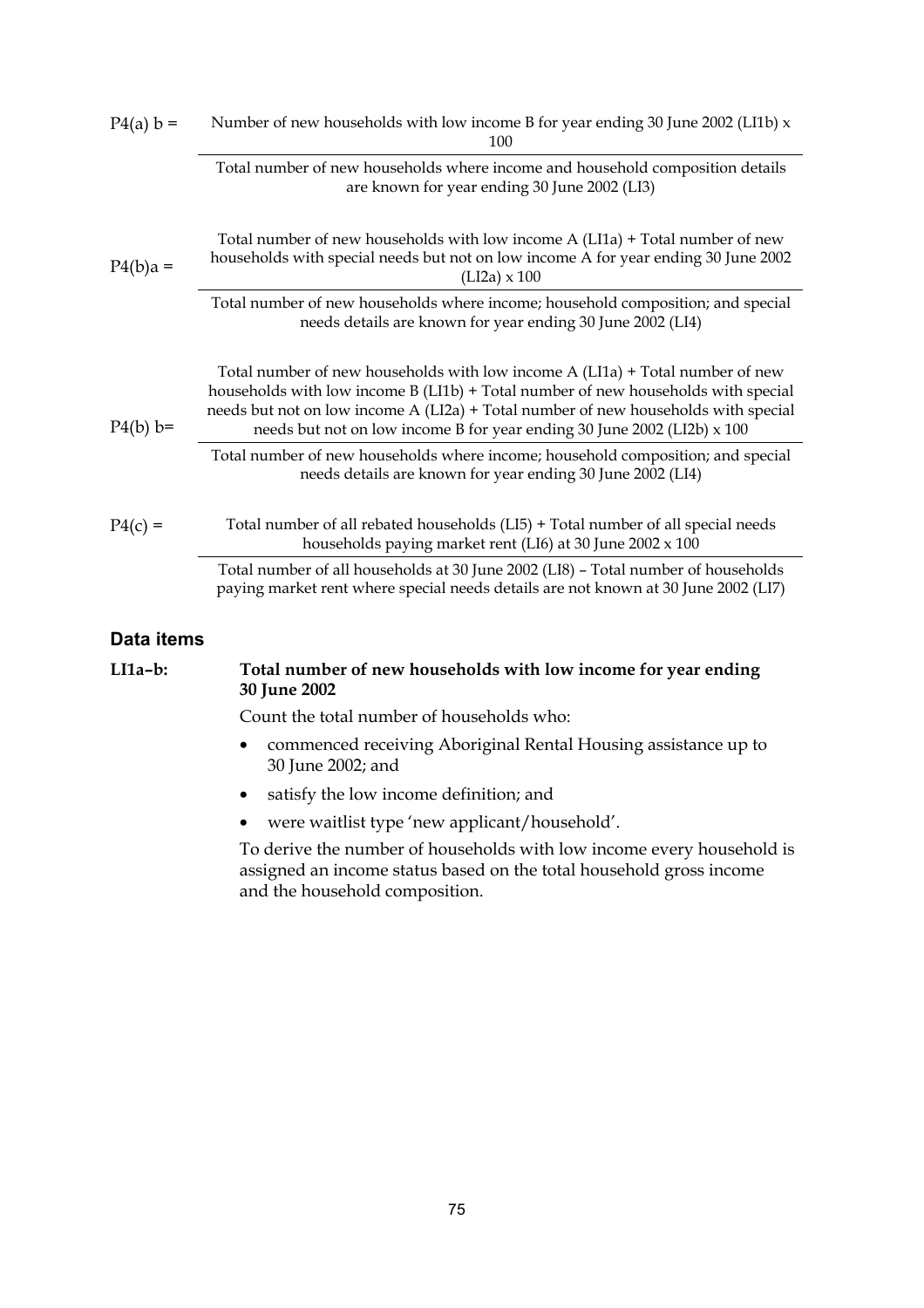

<sup>5</sup> **Full statutory income** is defined as an income equivalent to or less than 100% government income support benefits at the pensioner rate.

**Part statutory income** is defined as income above 100% government income support benefits at the pensioner rate but not greater than the cut-off point for receiving this benefit.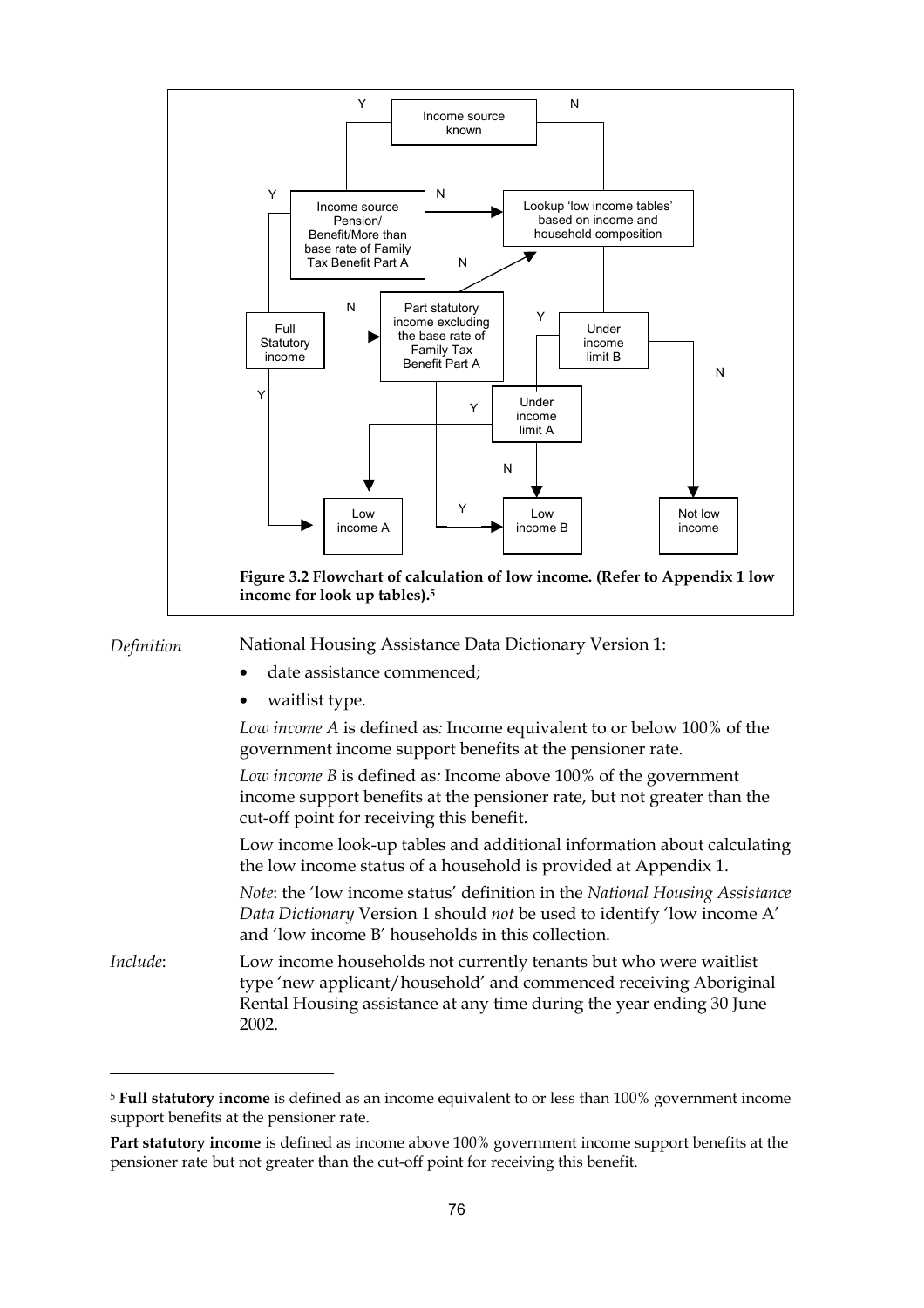|                 | the year ending 30 June 2002 and were waitlist type:                                                                                                                                                                                                                            |
|-----------------|---------------------------------------------------------------------------------------------------------------------------------------------------------------------------------------------------------------------------------------------------------------------------------|
|                 | 'transfer applicant/household';                                                                                                                                                                                                                                                 |
|                 | 'other';                                                                                                                                                                                                                                                                        |
|                 | 'not stated/inadequately described'.                                                                                                                                                                                                                                            |
| Note:           | The same tenant household should be counted only once. For example, a<br>household that commenced receiving assistance more than once during<br>the year is counted only once.                                                                                                  |
|                 | Multiple tenant households (i.e. more than one tenancy agreement) are<br>considered different households and should be calculated separately.                                                                                                                                   |
| Classification: | Number of households.                                                                                                                                                                                                                                                           |
| $LI2a-b$        | Total number of new households with special needs but not on low<br>income for year ending 30 June 2002                                                                                                                                                                         |
|                 | Count the total number of households who:                                                                                                                                                                                                                                       |
|                 | commenced receiving Aboriginal Rental Housing assistance up to<br>30 June 2002; and                                                                                                                                                                                             |
|                 | were waitlist type 'new applicant/household'; and                                                                                                                                                                                                                               |
|                 | satisfy the special need definition; and                                                                                                                                                                                                                                        |
|                 | do not satisfy the low income definition.                                                                                                                                                                                                                                       |
|                 | To derive the number of households with low income every household is<br>assigned an income status based on the total household gross income<br>and the household composition.                                                                                                  |
| Definitions:    | National Housing Assistance Data Dictionary Version 1:                                                                                                                                                                                                                          |
|                 | date assistance commenced;<br>$\bullet$                                                                                                                                                                                                                                         |
|                 | waitlist type.                                                                                                                                                                                                                                                                  |
|                 | Refer to LI1a-b for a definition of 'low income A' and 'low income B'.                                                                                                                                                                                                          |
|                 | Special need is defined as low income households <sup>6</sup> :                                                                                                                                                                                                                 |
|                 | that have a household member with a disability; or                                                                                                                                                                                                                              |
|                 | where the principal tenant is aged 24 years or under; or                                                                                                                                                                                                                        |
|                 | where the principal tenant is aged 50 years or more.                                                                                                                                                                                                                            |
|                 | For additional information about the special need definition refer to<br>Appendix 2.                                                                                                                                                                                            |
|                 | Note: The 'special need' definition in the National Housing Assistance Data<br>Dictionary Version 1 should not be used in this collection. This definition<br>has been amended with the introduction of the national standard for<br>identifying applicants with special needs. |
|                 | Where a state/territory definition of 'special need' varies from the above<br>this is to be specified in the footnotes.                                                                                                                                                         |

 $^6$  A low income household for the CSHA special need definition is a household who satisfies an eligibility test to receive CSHA funded program assistance.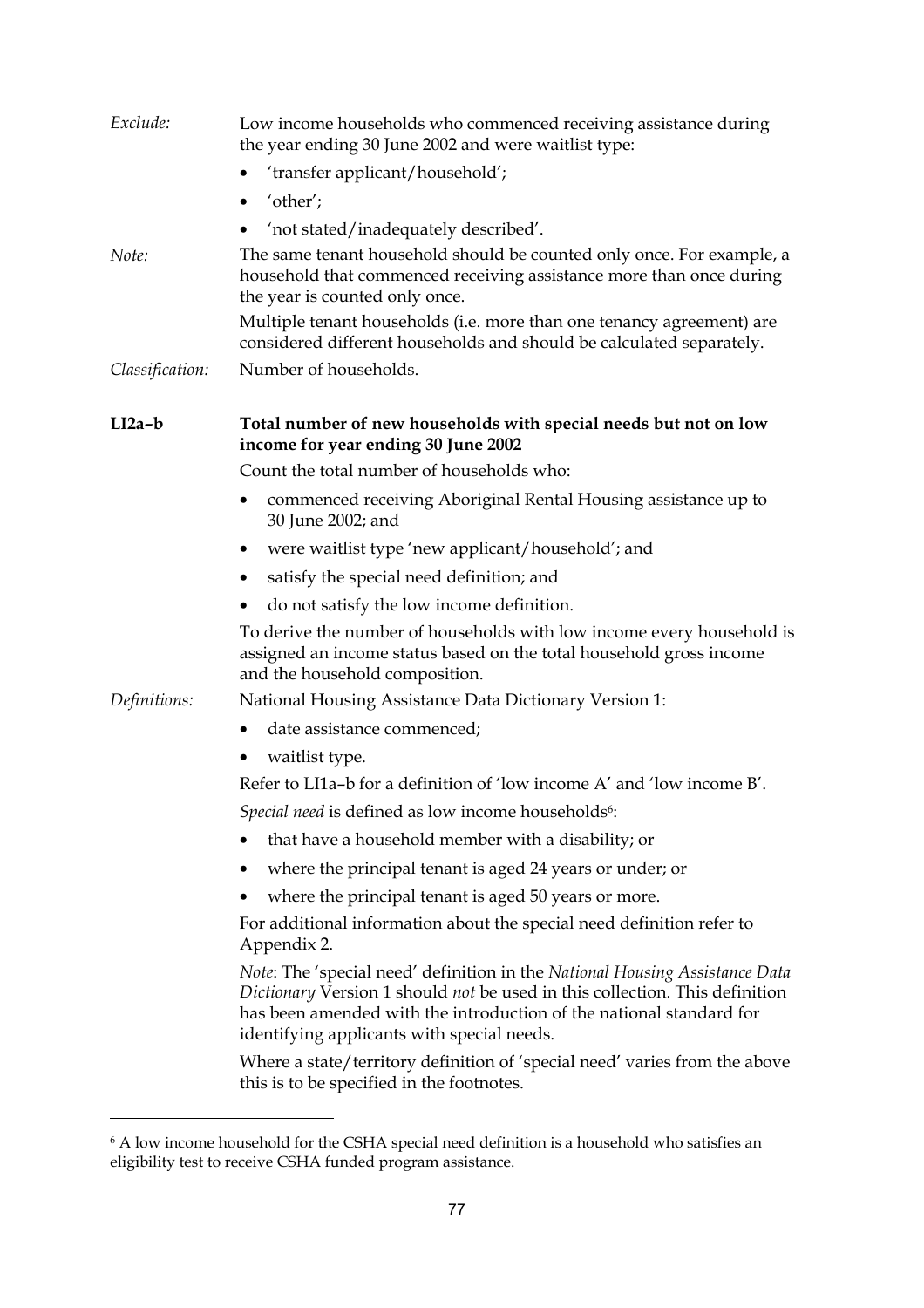| Include:        | Households with a 'special need' but not low income who are not<br>currently tenants but who were waitlist type 'new applicant/household'<br>and commenced receiving Aboriginal Rental Housing assistance at any<br>time during the year ending 30 June 2002. |
|-----------------|---------------------------------------------------------------------------------------------------------------------------------------------------------------------------------------------------------------------------------------------------------------|
| Exclude:        | Households with a 'special need' but not low income who commenced<br>receiving assistance during the year ending 30 June 2002 and were<br>waitlist type:                                                                                                      |
|                 | 'transfer applicant/household';                                                                                                                                                                                                                               |
|                 | $\bullet$ 'other';                                                                                                                                                                                                                                            |
|                 | 'not stated/inadequately described'.                                                                                                                                                                                                                          |
| Note:           | The same tenant household should be counted only once. For example, a<br>household that commenced receiving assistance more than once during<br>the year is counted only once.                                                                                |
|                 | Multiple tenant households (i.e. more than one tenancy agreement) are<br>considered different households and should be calculated separately.                                                                                                                 |
| Classification: | Number of households.                                                                                                                                                                                                                                         |
| LI3             | Total number of new households where income and household<br>composition details are known for year ending 30 June 2002                                                                                                                                       |
|                 | Count the total number of households who:                                                                                                                                                                                                                     |
|                 | commenced receiving Aboriginal Rental Housing assistance up to<br>30 June 2002; and                                                                                                                                                                           |
|                 | were waitlist type 'new applicant/household'; and                                                                                                                                                                                                             |
|                 | whose income and household composition details were collected<br>prior to placement.                                                                                                                                                                          |
| Definitions:    | National Housing Assistance Data Dictionary Version 1:                                                                                                                                                                                                        |
|                 | date assistance commenced;                                                                                                                                                                                                                                    |
|                 | waitlist type;                                                                                                                                                                                                                                                |
|                 |                                                                                                                                                                                                                                                               |
|                 | total gross household income;                                                                                                                                                                                                                                 |
|                 | household composition.                                                                                                                                                                                                                                        |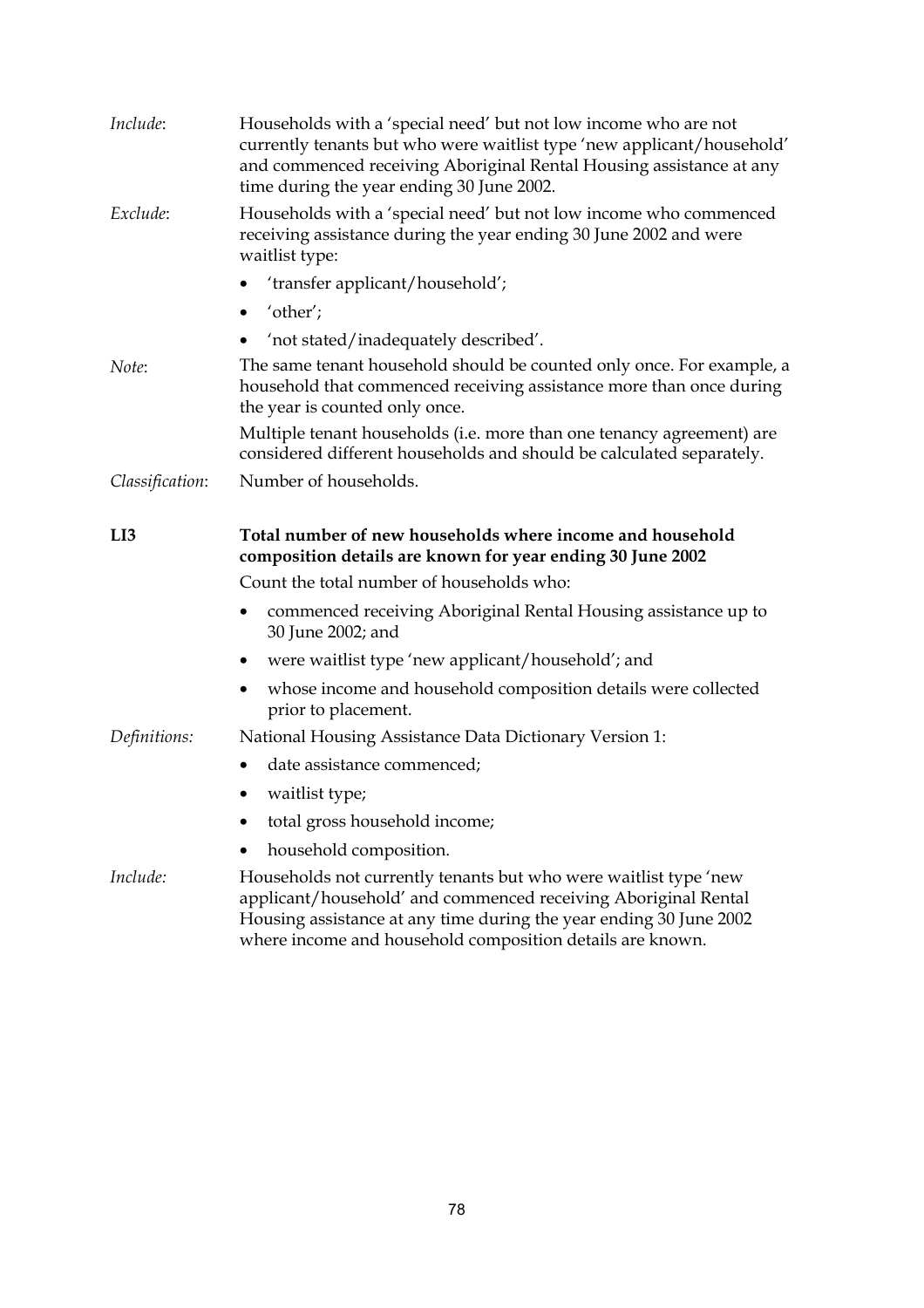| Exclude:        | Households who commenced receiving Aboriginal Rental Housing<br>assistance up to 30 June 2002 who:                                                                                                                                                                                     |
|-----------------|----------------------------------------------------------------------------------------------------------------------------------------------------------------------------------------------------------------------------------------------------------------------------------------|
|                 | were waitlist type 'new applicant/household' and whose income<br>and household composition details were not collected prior to<br>placement; or                                                                                                                                        |
|                 | were waitlist type:<br>٠                                                                                                                                                                                                                                                               |
|                 | • 'transfer applicant/household';                                                                                                                                                                                                                                                      |
|                 | $\bullet$ 'other';                                                                                                                                                                                                                                                                     |
|                 | 'not stated/inadequately described'.                                                                                                                                                                                                                                                   |
| Note:           | The same tenant household should be counted only once. For example, a<br>household that commenced receiving assistance more than once during<br>the year is counted only once.                                                                                                         |
|                 | Multiple tenant households (i.e. more than one tenancy agreement) are<br>considered different households and should be calculated separately.                                                                                                                                          |
| Relation:       | LI3 may be equal to or less than S2.                                                                                                                                                                                                                                                   |
| Classification: | Number of households.                                                                                                                                                                                                                                                                  |
| LI4             | Total number of new households where income; household<br>composition; and special needs details are known for year ending<br>30 June 2002                                                                                                                                             |
|                 | Count the total number of households who:                                                                                                                                                                                                                                              |
|                 | commenced receiving Aboriginal Rental Housing assistance up to<br>$\bullet$<br>30 June 2002; and                                                                                                                                                                                       |
|                 | were waitlist type 'new applicant/household'; and                                                                                                                                                                                                                                      |
|                 | whose income, household composition and special need details were<br>٠<br>collected prior to placement.                                                                                                                                                                                |
| Definition      | National Housing Assistance Data Dictionary Version 1:                                                                                                                                                                                                                                 |
|                 | date assistance commenced;<br>٠                                                                                                                                                                                                                                                        |
|                 | waitlist type;                                                                                                                                                                                                                                                                         |
|                 | total gross household income;                                                                                                                                                                                                                                                          |
|                 | household composition.                                                                                                                                                                                                                                                                 |
|                 | Refer to LI2a-b for a definition of special needs.                                                                                                                                                                                                                                     |
| Include:        | Households not currently tenants but who were waitlist type 'new<br>applicant/household' and commenced receiving Aboriginal Rental<br>Housing assistance at any time during the year ending 30 June 2002<br>where income, household composition and special need details are<br>known. |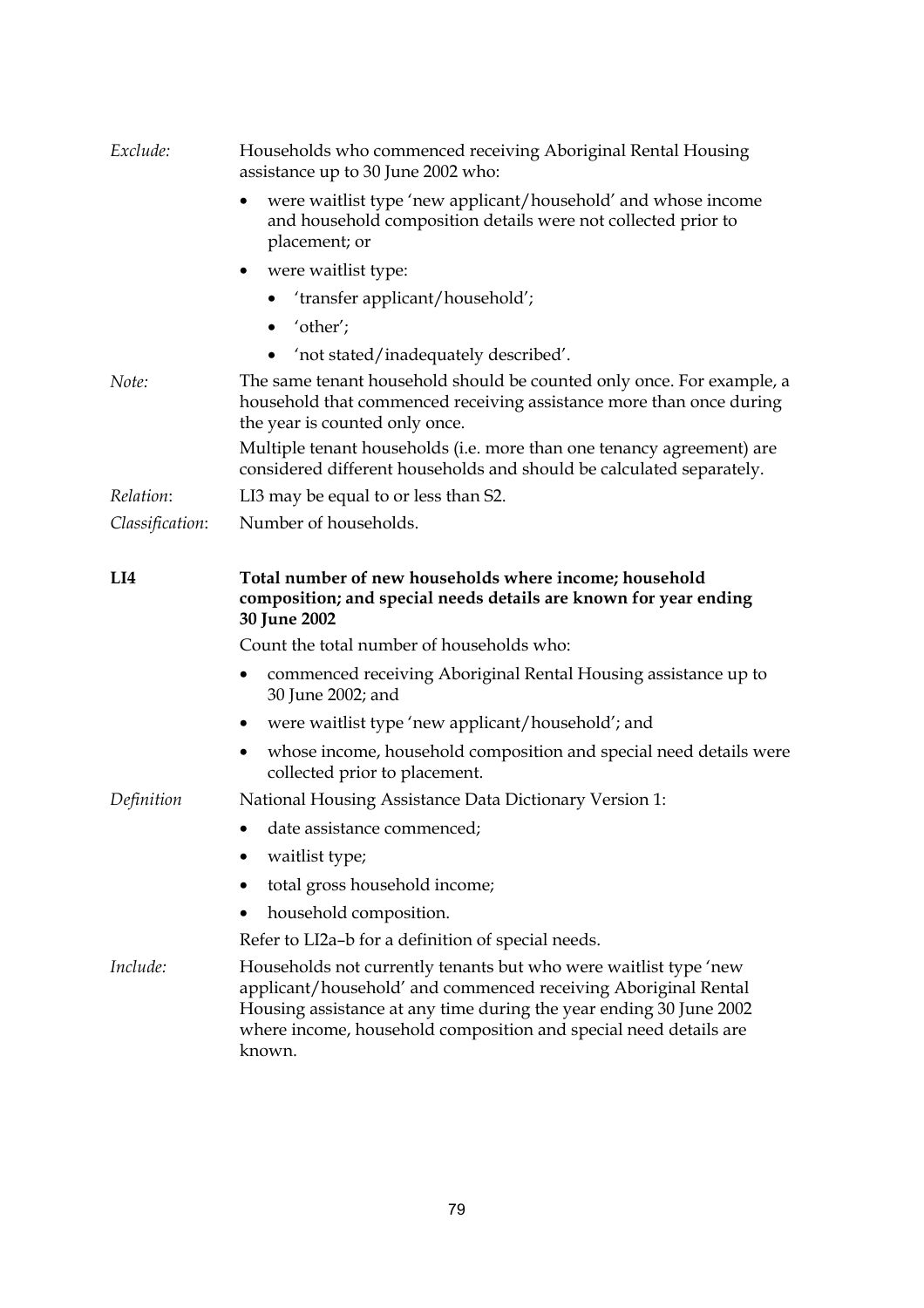| Households who commenced receiving Aboriginal Rental Housing<br>assistance up to 30 June 2002 who:                                                                             |
|--------------------------------------------------------------------------------------------------------------------------------------------------------------------------------|
| were waitlist type 'new applicant/household' and whose income,<br>household composition and special need details were not collected<br>prior to placement; or                  |
| were waitlist type:                                                                                                                                                            |
| • 'transfer applicant/household';                                                                                                                                              |
| $\bullet$ 'other';                                                                                                                                                             |
| 'not stated/inadequately described'                                                                                                                                            |
| The same tenant household should be counted only once. For example, a<br>household that commenced receiving assistance more than once during<br>the year is counted only once. |
| Multiple tenant households (i.e. more than one tenancy agreement) are<br>considered different households and should be calculated separately.                                  |
| LI4 may be equal to or less than S2.                                                                                                                                           |
| Number of households.                                                                                                                                                          |
| Total number of all rebated households at 30 June 2002                                                                                                                         |
| Count the total number of households provided with Aboriginal Rental<br>Housing rebate assistance as at 30 June 2002.                                                          |
| National Housing Assistance Data Dictionary Version 1:                                                                                                                         |
| rebated household.                                                                                                                                                             |
| Tenants who do not receive rebate assistance at 30 June 2002.                                                                                                                  |
| Number of households.                                                                                                                                                          |
| Total number of all special needs households paying market rent at                                                                                                             |
| Count the number of households at 30 June 2002 who:                                                                                                                            |
| satisfy the special need definition; and                                                                                                                                       |
| do not satisfy the rebated household definition.                                                                                                                               |
|                                                                                                                                                                                |
| National Housing Assistance Data Dictionary Version 1:                                                                                                                         |
| rebated household.                                                                                                                                                             |
| Refer to LI2a-b for a definition of special needs.                                                                                                                             |
| Multiple tenant households (i.e. more than one tenancy agreement) are<br>considered different households and should be calculated separately.                                  |
|                                                                                                                                                                                |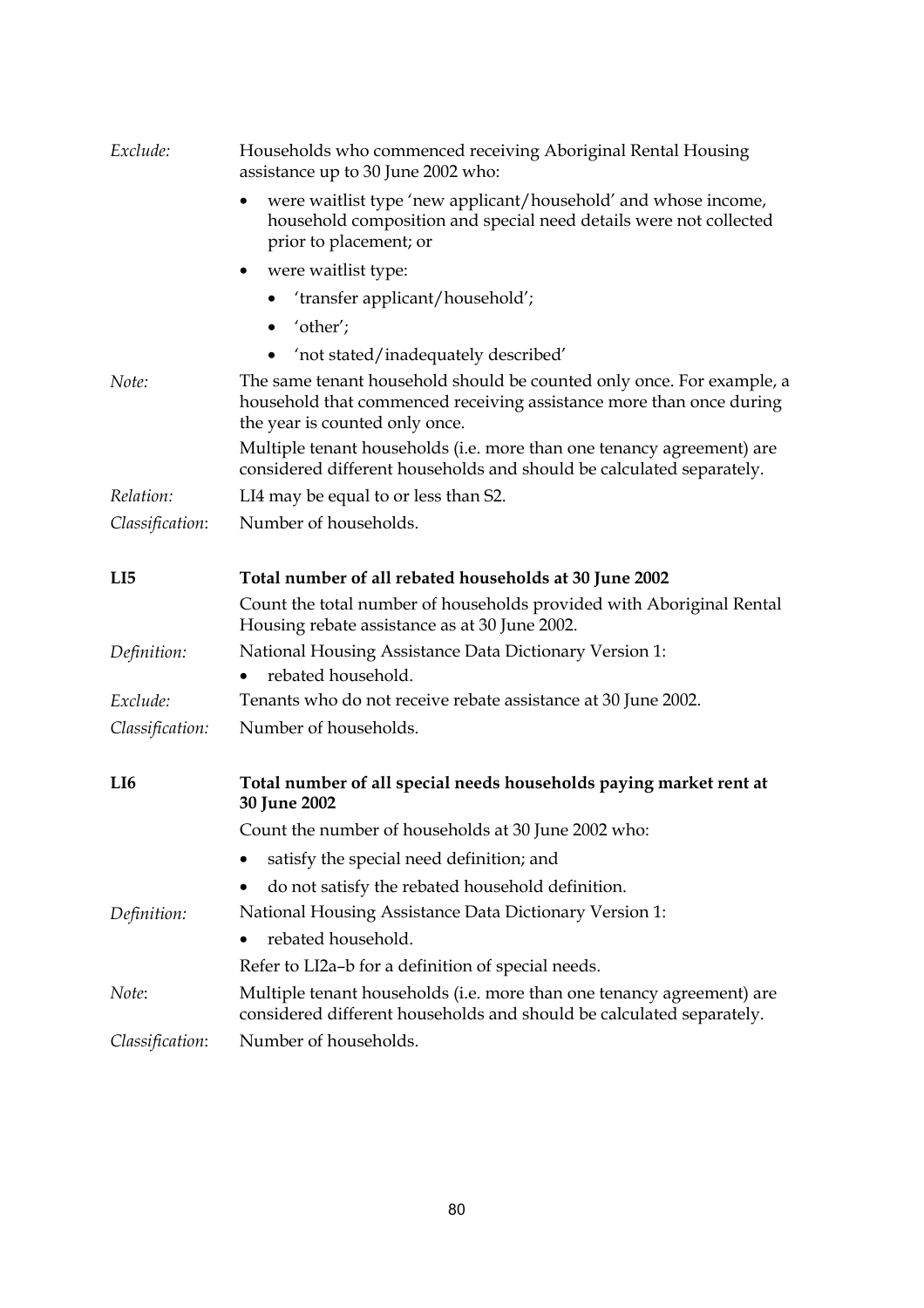| LI7             | Total number of households paying market rent where special need<br>details are not known at 30 June 2002                                                   |
|-----------------|-------------------------------------------------------------------------------------------------------------------------------------------------------------|
|                 | Count the total number of households at 30 June 2002 who:                                                                                                   |
|                 | do not satisfy the rebated household definition; and                                                                                                        |
|                 | whose special need details are not known.                                                                                                                   |
| Definition:     | National Housing Assistance Data Dictionary Version 1:                                                                                                      |
|                 | household;<br>$\bullet$                                                                                                                                     |
|                 | rebated household.                                                                                                                                          |
|                 | Refer to LI2a-b for a definition of special needs.                                                                                                          |
| Note:           | Multiple tenant households (i.e. more than one tenancy agreement) are<br>considered different households and should be calculated separately.               |
| Classification: | Number of households.                                                                                                                                       |
| LI8             | Total number of all households at 30 June 2002                                                                                                              |
|                 | Count the total number of households, including rebated and market<br>renter households, that were tenants in Aboriginal Rental Housing at 30<br>June 2002. |
| Definition:     | For the purpose of this collection a household is defined as a tenancy<br>agreement.                                                                        |
|                 | National Housing Assistance Data Dictionary Version 1:                                                                                                      |
|                 | tenancy agreement.                                                                                                                                          |
| Relation:       | LI8 may be equal to or greater than HS2.                                                                                                                    |
| Classification: | Number of households.                                                                                                                                       |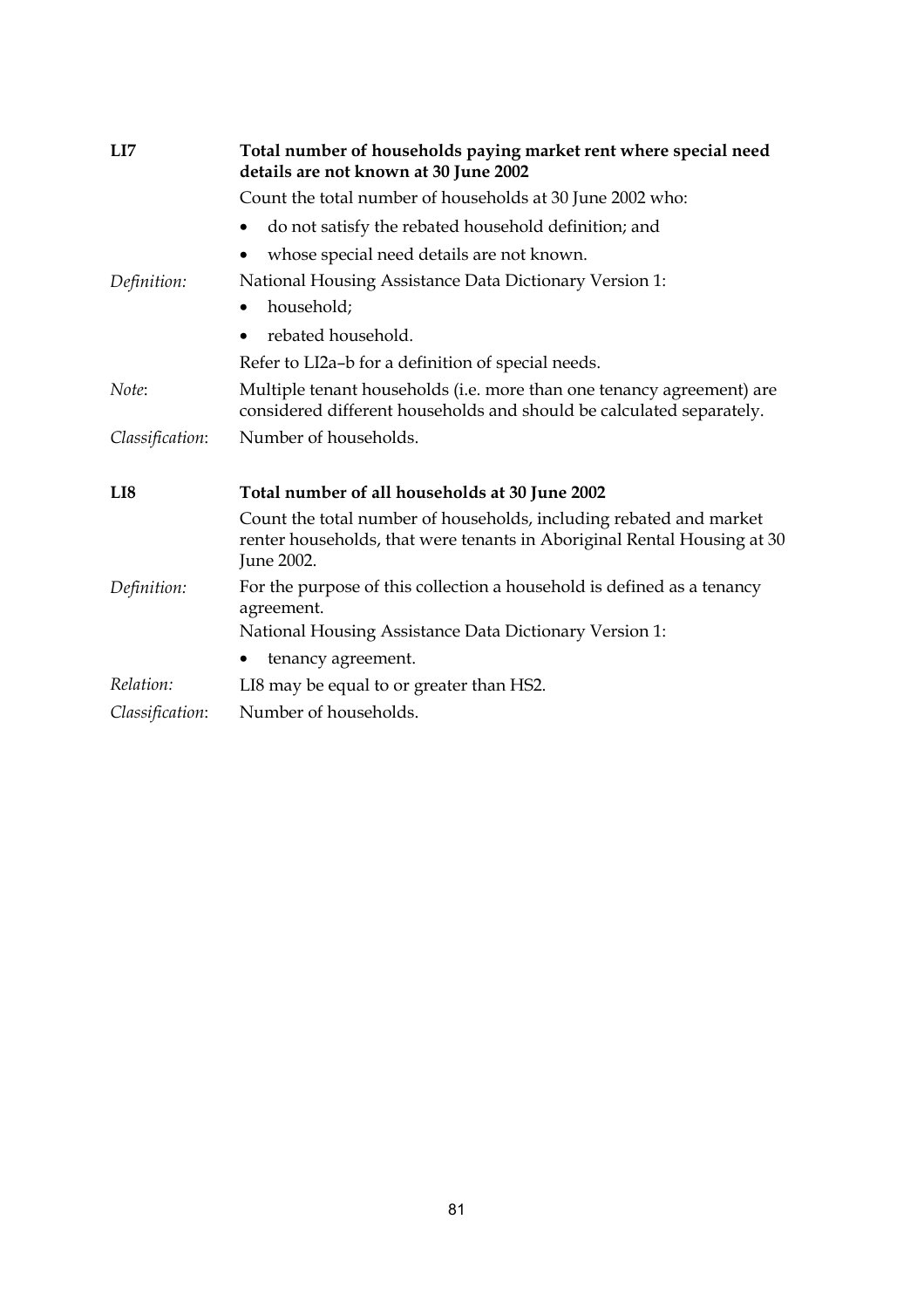## <span id="page-34-0"></span>**P5 Special needs**

| Outcome to be measured                                                | Performance indicator                                                                      |                 | Data items                                                                                                 |
|-----------------------------------------------------------------------|--------------------------------------------------------------------------------------------|-----------------|------------------------------------------------------------------------------------------------------------|
| The special need status of<br>all households receiving<br>assistance. | The proportion of new tenancies<br>that are allocated to households<br>with special needs. |                 | For year ending 30 June 2002:                                                                              |
|                                                                       |                                                                                            | SN <sub>1</sub> | Total number of new households with special<br>needs.                                                      |
|                                                                       |                                                                                            | SN <sub>2</sub> | Total number of new households for whom<br>details of whether or not they have special<br>needs are known. |

### **Explanatory note**

The 'special needs category' definition in the *National Housing Assistance Data Dictionary* Version 1 should not be used to calculate this performance indicator. This definition has been amended with the introduction of a CSHA special need national standard. Details about the CSHA special need national standard is provided in this manual at Appendix 2.

### **Calculation**

The indicator is calculated as:

|             | Total number of new households with special needs for year ending 30 June 2002 (SN1) $\times$ 100                                         |
|-------------|-------------------------------------------------------------------------------------------------------------------------------------------|
| $P5 =$      | Total number of new households for whom details of whether or not they have special<br>needs are known for year ending 30 June 2002 (SN2) |
| Data items  |                                                                                                                                           |
| SN1         | Total number of new households with special needs for year ending<br>30 June 2002                                                         |
|             | Count the total number of households, including rebated and market<br>renter households, who:                                             |
|             | commenced receiving Aboriginal Rental Housing assistance up to<br>٠<br>30 June 2002; and                                                  |
|             | were waitlist type 'new applicant/household'; and<br>٠                                                                                    |
|             | satisfy the special need definition.                                                                                                      |
| Definition: | National Housing Assistance Data Dictionary Version 1:                                                                                    |
|             | date assistance commenced;<br>٠                                                                                                           |
|             | waitlist type.<br>٠                                                                                                                       |
|             | Special need is defined as low income households <sup>7</sup> :                                                                           |
|             | that have a household member with a disability; or<br>$\bullet$                                                                           |
|             | where the principal tenant is aged 24 years or under; or                                                                                  |
|             | where the principal tenant is aged 50 years or more.                                                                                      |
|             |                                                                                                                                           |
|             |                                                                                                                                           |

<sup>&</sup>lt;sup>7</sup> A low income household for the CSHA special need definition is a household who satisfies an eligibility test to receive CSHA funded program assistance.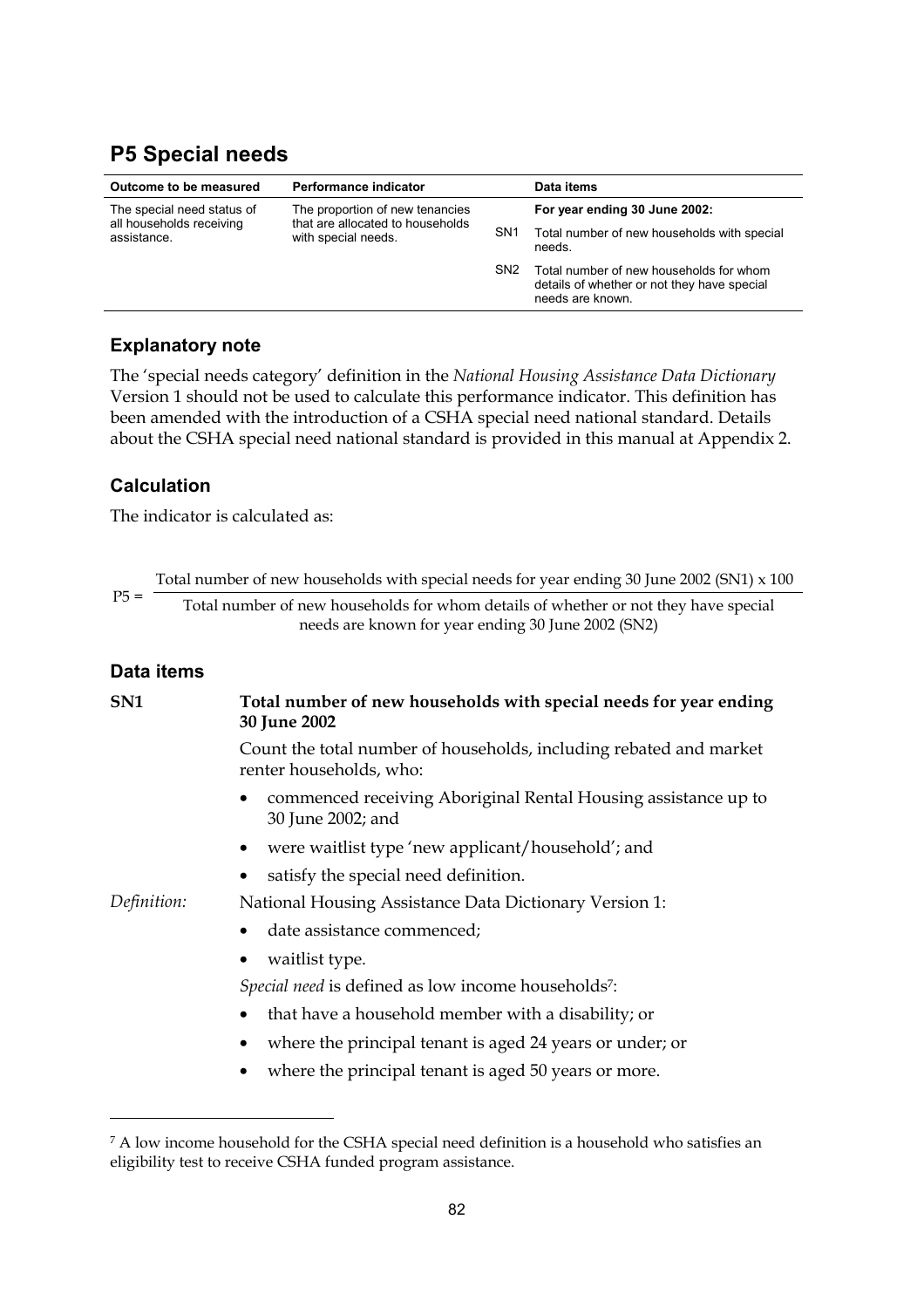|                 | For additional information about the special needs definition refer to<br>Appendix 2.                                                                                                                                                                                         |
|-----------------|-------------------------------------------------------------------------------------------------------------------------------------------------------------------------------------------------------------------------------------------------------------------------------|
|                 | Note: The special need definition in the National Housing Assistance Data<br>Dictionary Version 1 should not be used in this collection. This definition<br>has been amended with the introduction of the national standard for<br>identifying applicants with special needs. |
|                 | Where a state/territory definition of 'special need' varies from the above<br>this is to be specified in the footnotes.                                                                                                                                                       |
| Include:        | Households who are not currently tenants but who were waitlist type<br>'new applicant/household' and commenced receiving Aboriginal Rental<br>Housing assistance at any time during the year ending 30 June 2002 and<br>satisfy the special need definition.                  |
| Exclude:        | Households who commenced receiving assistance during the year<br>ending 30 June 2002 and were waitlist type:                                                                                                                                                                  |
|                 | 'transfer applicant/household';                                                                                                                                                                                                                                               |
|                 | 'other';                                                                                                                                                                                                                                                                      |
|                 | 'not stated/inadequately described'.                                                                                                                                                                                                                                          |
| Note:           | The same tenant household should be counted only once. For example, a<br>household that commenced receiving assistance more than once during<br>the year is counted only once.                                                                                                |
|                 | Multiple tenant households (i.e. more than one tenancy agreement) are<br>considered different households and should be calculated separately.                                                                                                                                 |
| Classification: | Number of households.                                                                                                                                                                                                                                                         |
| <b>SN2:</b>     | Total number of new households for whom details of whether or not<br>they have special needs are known for year ending 30 June 2002                                                                                                                                           |
|                 | Count the total number of households, including rebated and market<br>renter households, who:                                                                                                                                                                                 |
|                 | commenced receiving Aboriginal Rental Housing assistance up to 30<br>٠<br>June 2002; and                                                                                                                                                                                      |
|                 | were waitlist type 'new applicant/household'; and                                                                                                                                                                                                                             |
|                 | whose household special need status is known.                                                                                                                                                                                                                                 |
| Definition:     | National Housing Assistance Data Dictionary Version 1:                                                                                                                                                                                                                        |
|                 | date assistance commenced;                                                                                                                                                                                                                                                    |
|                 | waitlist type.                                                                                                                                                                                                                                                                |
|                 | Refer to SN1 for definition of special needs.                                                                                                                                                                                                                                 |
| Include:        | Households who are not currently tenants but who were waitlist type<br>'new applicant/household' and commenced receiving Aboriginal Rental<br>Housing assistance at any time during the year ending 30 June 2002 and<br>their special need details are known.                 |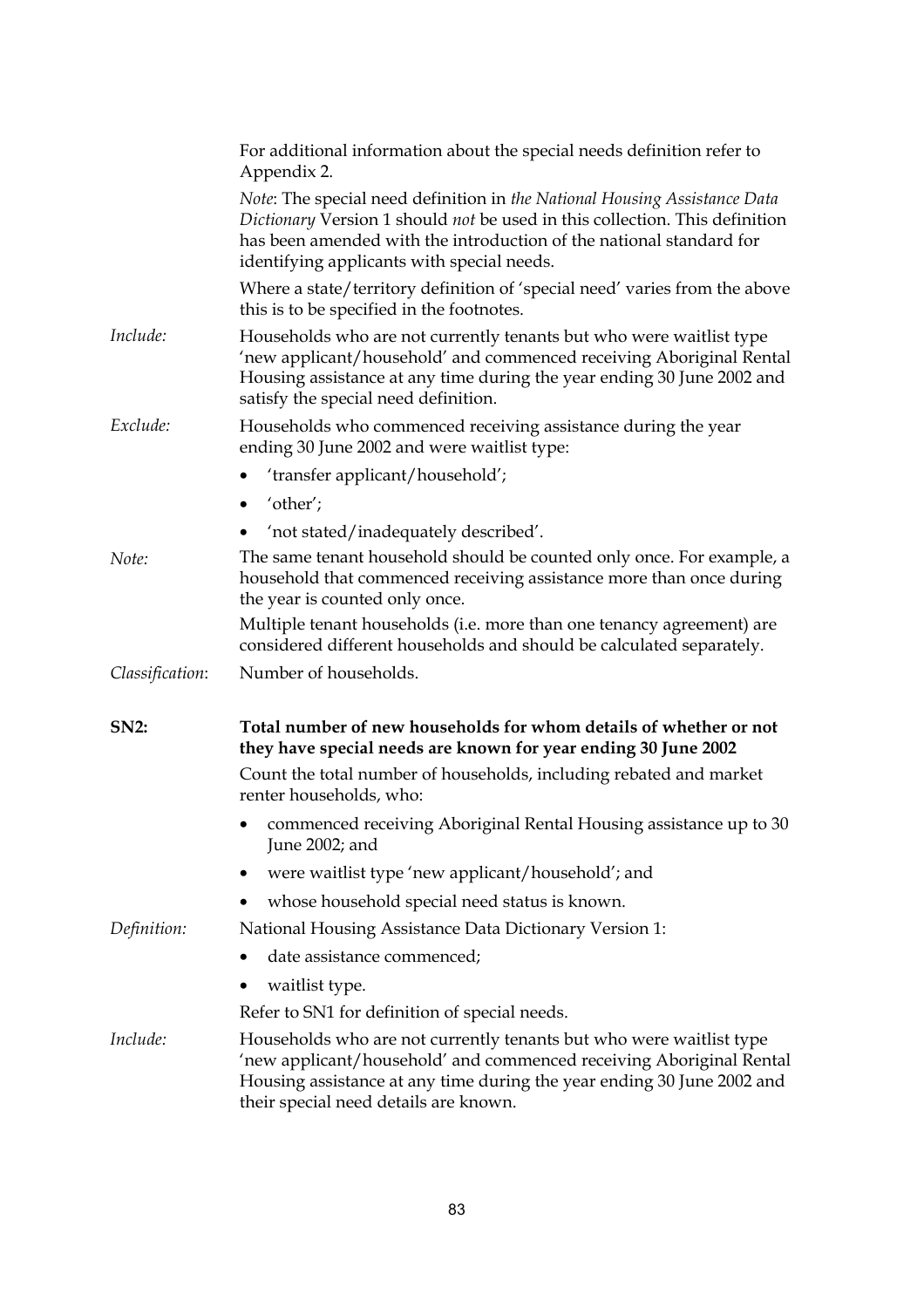| Exclude:        | Households who commenced receiving Aboriginal Rental Housing<br>assistance during the year ending 30 June 2002 and were waitlist type:                                         |
|-----------------|--------------------------------------------------------------------------------------------------------------------------------------------------------------------------------|
|                 | $\bullet$ 'transfer applicant/household';                                                                                                                                      |
|                 | $\bullet$ 'other';                                                                                                                                                             |
|                 | • 'not stated/inadequately described'.                                                                                                                                         |
| Note:           | The same tenant household should be counted only once. For example, a<br>household that commenced receiving assistance more than once during<br>the year is counted only once. |
|                 | Multiple tenant households (ie. more than one tenancy agreement) are<br>considered different households and should be calculated separately.                                   |
| Relation:       | SN2 may be equal to or less than S2.                                                                                                                                           |
| Classification: | Number of households.                                                                                                                                                          |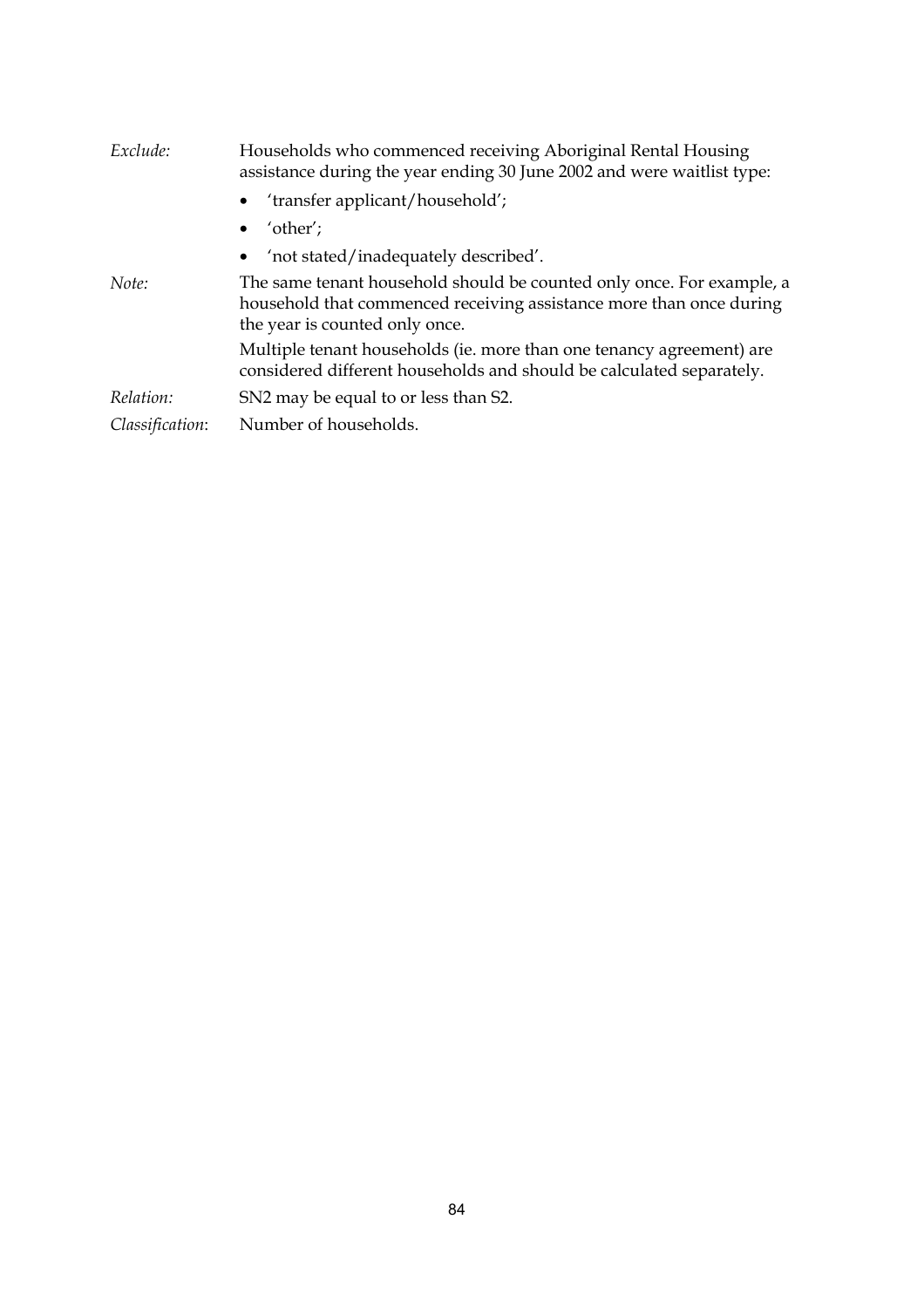| Outcome to be measured                                                    |                                   | Performance indicator                                                    |                                    | Data items                                                                           |
|---------------------------------------------------------------------------|-----------------------------------|--------------------------------------------------------------------------|------------------------------------|--------------------------------------------------------------------------------------|
| To indicate allocation                                                    | The proportion of new allocations |                                                                          | For year ending 30 June 2002:      |                                                                                      |
| processes are such that<br>those in greatest need<br>have first access to |                                   | to those in greatest need in the<br>following time to allocation groups: |                                    | Total number of new priority (greatest<br>need) allocations with time to allocation: |
| housing.                                                                  | (a)                               | Under 3 months                                                           | PA <sub>1</sub>                    | Under 3 months                                                                       |
|                                                                           | (b)                               | 3 months to under 6 months                                               | PA <sub>2</sub><br>PA <sub>3</sub> | 3 months to under 6 months                                                           |
|                                                                           | (c)                               | 6 months to under 1 year                                                 |                                    | 6 months to under 1 year                                                             |
|                                                                           | (d)                               | 1 year to less than 2 years                                              | PA4                                | 1 year to less than 2 years                                                          |
|                                                                           | (e)                               | 2 years or more<br>(f)<br>Total.                                         | PA <sub>5</sub>                    | 2 years or more                                                                      |
|                                                                           |                                   |                                                                          | PA <sub>6</sub>                    | Total number of new priority (greatest<br>need) allocations.                         |
|                                                                           |                                   |                                                                          |                                    | Total number of new allocations with time<br>to allocation:                          |
|                                                                           |                                   |                                                                          | PA7                                | Under 3 months                                                                       |
|                                                                           |                                   |                                                                          | PA <sub>8</sub>                    | 3 months to under 6 months                                                           |
|                                                                           |                                   |                                                                          | PA <sub>9</sub>                    | 6 months to under 1 year                                                             |
|                                                                           |                                   |                                                                          | <b>PA10</b>                        | 1 year to less than 2 years                                                          |
|                                                                           |                                   |                                                                          | <b>PA11</b>                        | 2 years or more                                                                      |
|                                                                           |                                   |                                                                          | <b>PA12</b>                        | Total number of new allocations.                                                     |

### **P6 Priority access to those in greatest need**

#### **Explanatory note**

The 'greatest need status' definition in the *National Housing Assistance Data Dictionary* Version 1 should not be used to calculate this performance indicator. This definition has been amended with the introduction of a CSHA priority access to those in greatest need national standard. Details about the CSHA greatest need national standard is provided in this manual at Appendix 3.

#### **Calculation**

The six components of this indicator are calculated as:

| $P6(a) =$ | Total number of new greatest need allocations with time to allocation under 3 months<br>for year ending 30 June 2002 (PA1) $\times$ 100     |
|-----------|---------------------------------------------------------------------------------------------------------------------------------------------|
|           | Total number of new allocations with time to allocation under 3 months for year ending<br>30 June 2002 (PA7)                                |
| $P6(b) =$ | Total number of new greatest need allocations with time to allocation 3 months to under<br>6 months for year ending 30 June 2002 (PA2)x 100 |
|           | Total number of new allocations with time to allocation 3 months to under 6 months for<br>year ending 30 June 2002 (PA8)                    |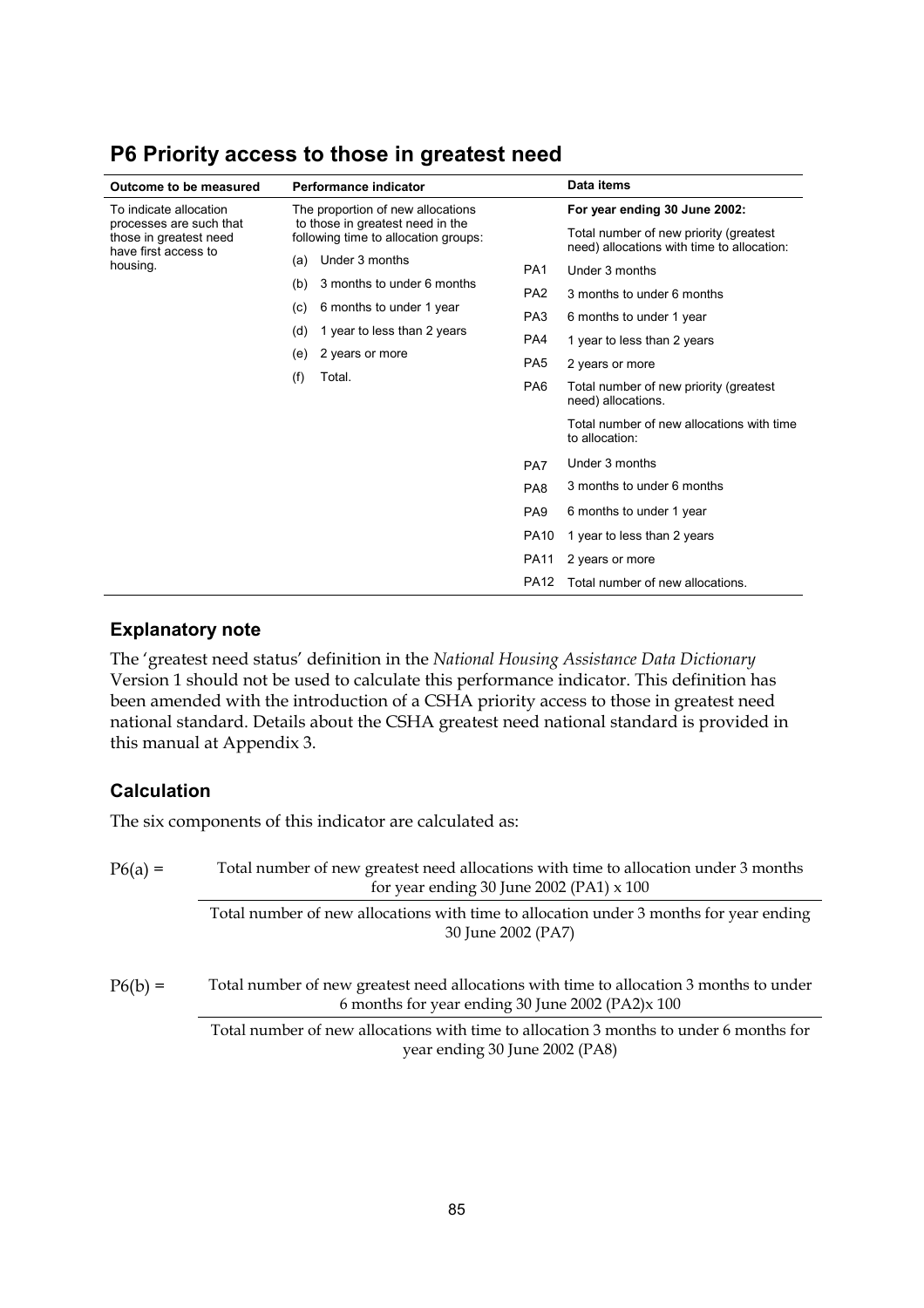| $P6(c) =$ | Total number of new greatest need allocations with time to allocation 6 months to under<br>1 year for year ending 30 June 2002 (PA3)x 100    |
|-----------|----------------------------------------------------------------------------------------------------------------------------------------------|
|           | Total number of new allocations with time to allocation 6 months to under 1 year for<br>year ending 30 June 2002 (PA9)                       |
| $P6(d) =$ | Total number of new greatest need allocations with time to allocation 1 year to less than<br>2 years for year ending 30 June 2002 (PA4)x 100 |
|           | Total number of new allocations with time to allocation 1 year to less than 2 years for<br>year ending 30 June 2002 (PA10)                   |
| $P6(e) =$ | Total number of new greatest need allocations with time to allocation 2 years or more<br>for year ending 30 June 2002 (PA5)x 100             |
|           | Total number of new allocations with time to allocation 2 years or more for year ending<br>30 June 2002 (PA11)                               |
| $P6(f) =$ | Total number of new greatest need allocations for year ending 30 June 2002 (PA6)x 100                                                        |
|           | Total number of new allocations for year ending 30 June 2002 (PA12)                                                                          |

The reliability and comparability of this indicator depends on the accuracy of the waiting list assessment process (e.g. applicants in greatest need of housing are identified).

| PA1             | Total number of new greatest need households who have been allocated<br>housing within less than three months for year ending 30 June 2002                  |  |  |
|-----------------|-------------------------------------------------------------------------------------------------------------------------------------------------------------|--|--|
| PA <sub>2</sub> | Total number of new greatest need households who have been allocated<br>housing within three months to less than six months for year ending<br>30 June 2002 |  |  |
| PA3             | Total number of new greatest need households who have been allocated<br>housing within six months to less than one year for year ending 30 June<br>2002     |  |  |
| PA4             | Total number of new greatest need households who have been allocated<br>housing within one year to less than two years for year ending 30 June<br>2002      |  |  |
| PA <sub>5</sub> | Total number of new greatest need households who have been allocated<br>housing within two years or more for year ending 30 June 2002                       |  |  |
|                 | These data items count the total number of households, including rebated<br>and market renter households, who:                                              |  |  |
|                 | commenced receiving Aboriginal Rental Housing assistance up to<br>٠<br>30 June 2002; and                                                                    |  |  |
|                 | were waitlist type 'new applicant/household'; and<br>$\bullet$                                                                                              |  |  |
|                 | satisfy the greatest need definition.                                                                                                                       |  |  |
|                 | Each data item is derived by identifying the length of time that each<br>'greatest need' household assisted was on the waiting list.                        |  |  |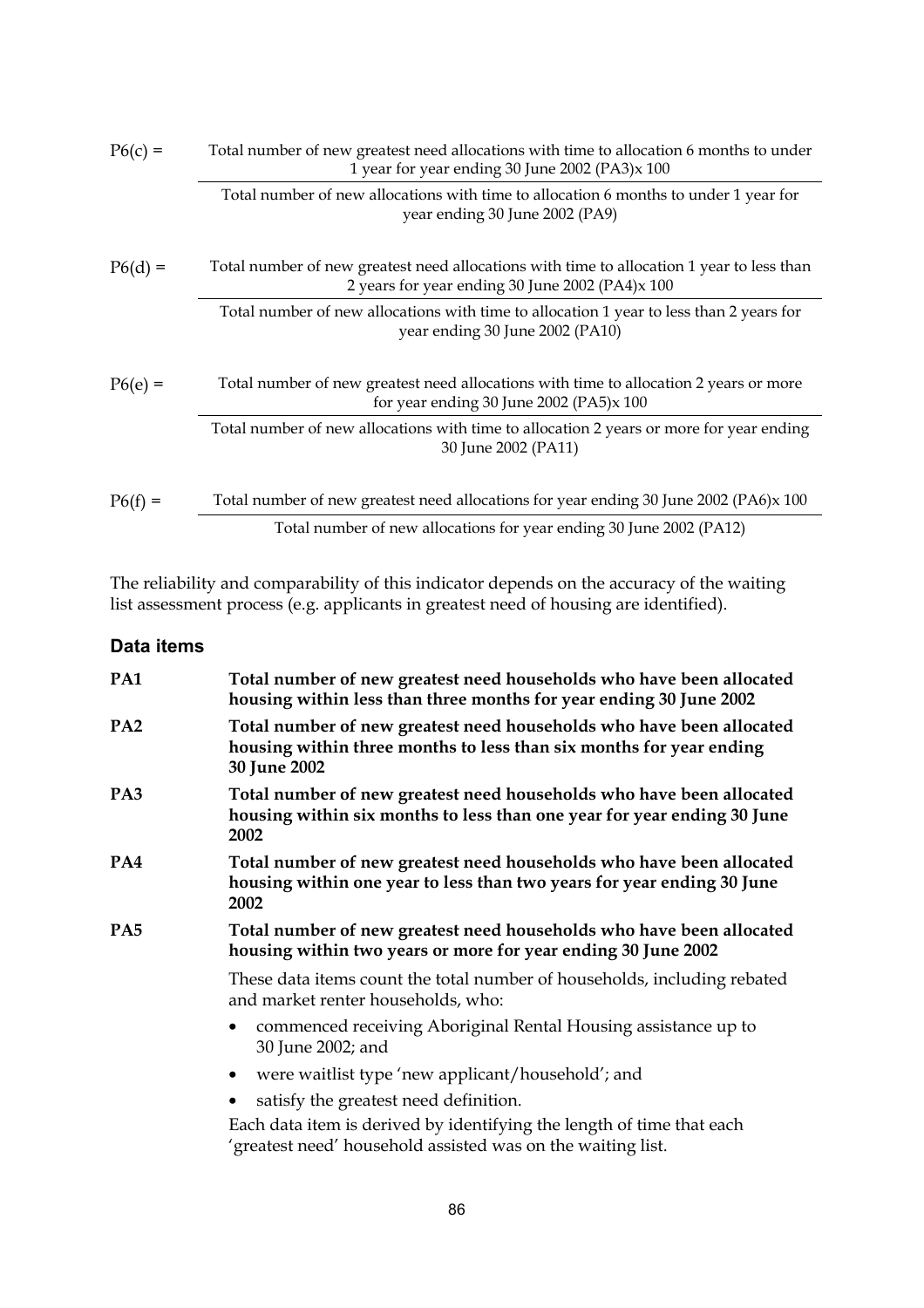|              | The waiting list time refers to the period of time from the date eligible for<br>'greatest need' assistance to the date assistance commenced (e.g. if an<br>applicant transfers between waitlist categories, only the time spent on the<br>waitlist from when the applicant met the greatest need definition is<br>counted). |
|--------------|------------------------------------------------------------------------------------------------------------------------------------------------------------------------------------------------------------------------------------------------------------------------------------------------------------------------------|
| Definitions: | National Housing Assistance Data Dictionary Version 1:                                                                                                                                                                                                                                                                       |
|              | waitlist type;<br>٠                                                                                                                                                                                                                                                                                                          |
|              | date eligible for assistance;<br>٠                                                                                                                                                                                                                                                                                           |
|              | date assistance commenced.                                                                                                                                                                                                                                                                                                   |
|              | Greatest need is defined as low income households <sup>8</sup> that at the time of<br>allocation were subject to one or more of the following circumstances:                                                                                                                                                                 |
|              | they were homeless; or<br>$\bullet$                                                                                                                                                                                                                                                                                          |
|              | their life or safety was at risk in their accommodation; or                                                                                                                                                                                                                                                                  |
|              | their health condition was aggravated by their housing; or                                                                                                                                                                                                                                                                   |
|              | their housing was inappropriate to their needs; or<br>٠                                                                                                                                                                                                                                                                      |
|              | they had very high rental housing costs.                                                                                                                                                                                                                                                                                     |
|              | For additional information about the greatest need definition refer to<br>Appendix 3.                                                                                                                                                                                                                                        |
|              | Note: The greatest need definition in the National Housing Assistance Data<br>Dictionary Version 1 should not be used in this collection. This definition has<br>been amended with the introduction of the national standard for<br>identifying applicants in greatest need of housing.                                      |
|              | Where a state/territory definition of 'greatest need' varies from the above<br>this is to be specified in the footnotes.                                                                                                                                                                                                     |
| Include:     | Households who are not currently tenants but who were waitlist type 'new<br>applicant/household' and commenced receiving Aboriginal Rental<br>Housing assistance during the year ending 30 June 2002 and satisfy the<br>greatest need definition.                                                                            |
| Exclude:     | Households who commenced receiving assistance during the year ending<br>30 June 2002 and were waitlist type:                                                                                                                                                                                                                 |
|              | 'transfer applicant/household';                                                                                                                                                                                                                                                                                              |
|              | 'other';                                                                                                                                                                                                                                                                                                                     |

• 'not stated/inadequately described'.

 $\overline{a}$ 

 $^8$  A low income household for the CSHA greatest need definition is a household who satisfies an eligibility test to receive CSHA funded program assistance.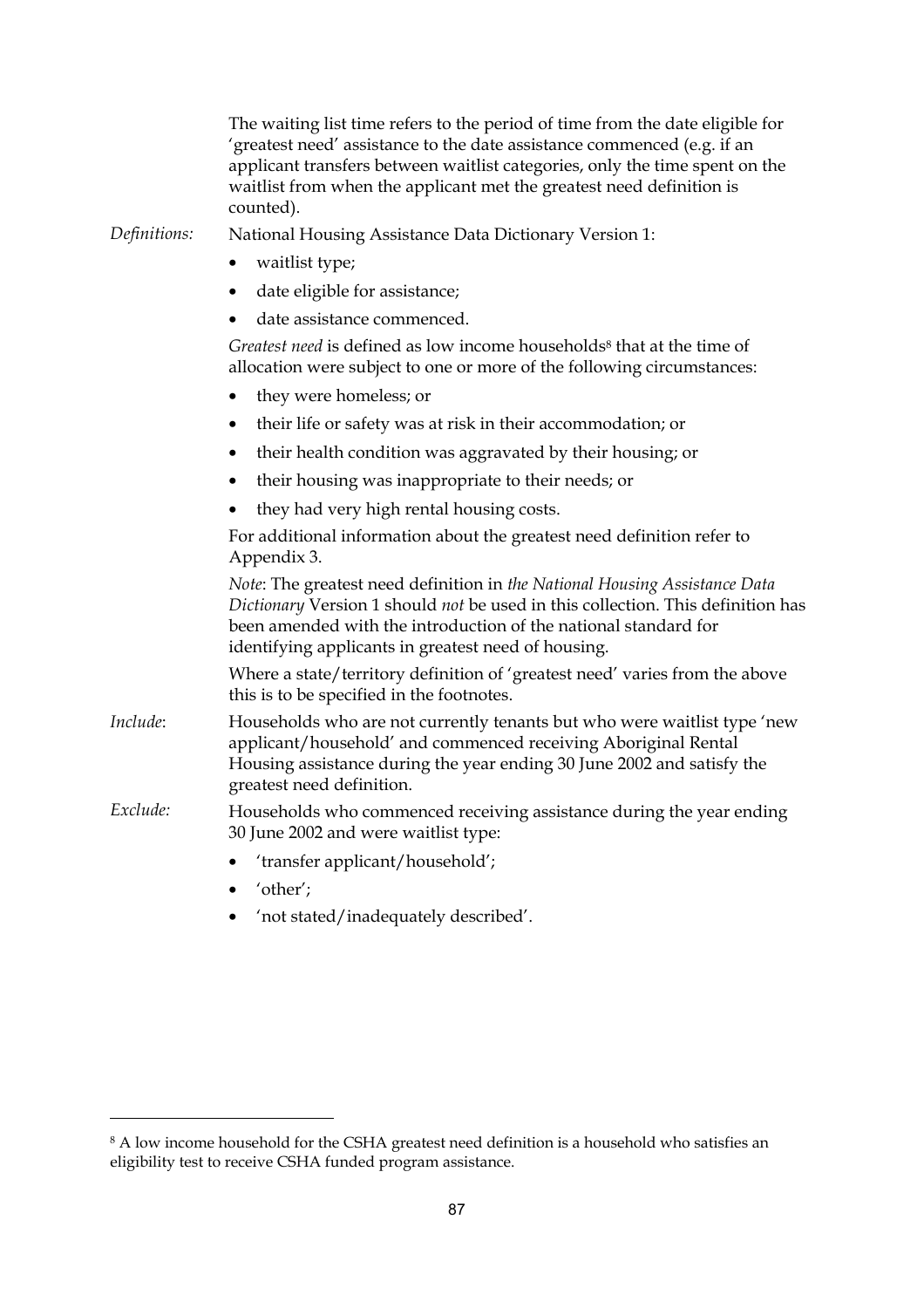| Note:           | The same tenant household should be counted only once. For example, a<br>household that commenced receiving assistance more than once during the<br>year is counted only once.                                                     |                          |  |
|-----------------|------------------------------------------------------------------------------------------------------------------------------------------------------------------------------------------------------------------------------------|--------------------------|--|
|                 | Less than three months:                                                                                                                                                                                                            | $< 90$ days              |  |
|                 | Three months to less than six months:                                                                                                                                                                                              | 90 days to $<$ 180 days  |  |
|                 | Six months to less than one year:                                                                                                                                                                                                  | 180 days to $<$ 365 days |  |
|                 | One year to less than two years:                                                                                                                                                                                                   | 365 days to < 730 days   |  |
|                 | Two years or more:                                                                                                                                                                                                                 | $=$ > 730 days           |  |
| Classification: | Calculation assumes 7 day week including public holidays and weekends.<br>Number of households.                                                                                                                                    |                          |  |
| PA <sub>6</sub> | Total number of new greatest need households who have been allocated<br>housing for year ending 30 June 2002                                                                                                                       |                          |  |
|                 | Count the total number of households, including rebated and market renter<br>households, who:                                                                                                                                      |                          |  |
|                 | commenced receiving Aboriginal Rental Housing assistance up to<br>٠<br>30 June 2002; and                                                                                                                                           |                          |  |
|                 | were waitlist type 'new applicant/household'; and<br>$\bullet$                                                                                                                                                                     |                          |  |
|                 | satisfy the greatest need definition.                                                                                                                                                                                              |                          |  |
| Relation:       | PA6 = sum of PA1 to PA5                                                                                                                                                                                                            |                          |  |
| Classification: | Number of households.                                                                                                                                                                                                              |                          |  |
| PA7             | Total number of new households allocated housing within less than three<br>months for year ending 30 June 2002                                                                                                                     |                          |  |
| PA <sub>8</sub> | Total number of new households allocated housing within three months<br>to less than six months for year ending 30 June 2002                                                                                                       |                          |  |
| PA <sub>9</sub> | Total number of new households allocated housing within six months to<br>less than one year for year ending 30 June 2002                                                                                                           |                          |  |
| <b>PA10</b>     | Total number of new households allocated housing within one year to<br>less than two years for year ending 30 June 2002                                                                                                            |                          |  |
| <b>PA11</b>     | Total number of new households allocated housing within two years or<br>more for year ending 30 June 2002                                                                                                                          |                          |  |
|                 | Count the total number of households, including rebated and market renter<br>households, who:                                                                                                                                      |                          |  |
|                 | commenced receiving Aboriginal Rental Housing assistance up to<br>30 June 2002; and                                                                                                                                                |                          |  |
|                 | were waitlist type 'new applicant/household'.<br>Count all households regardless of whether details of their 'greatest need'<br>status is known.                                                                                   |                          |  |
|                 | Each data item is derived by identifying the length of time that each<br>household assisted was on the waiting list. The waiting list time refers to<br>the continuous period of time from the date eligible for assistance to the |                          |  |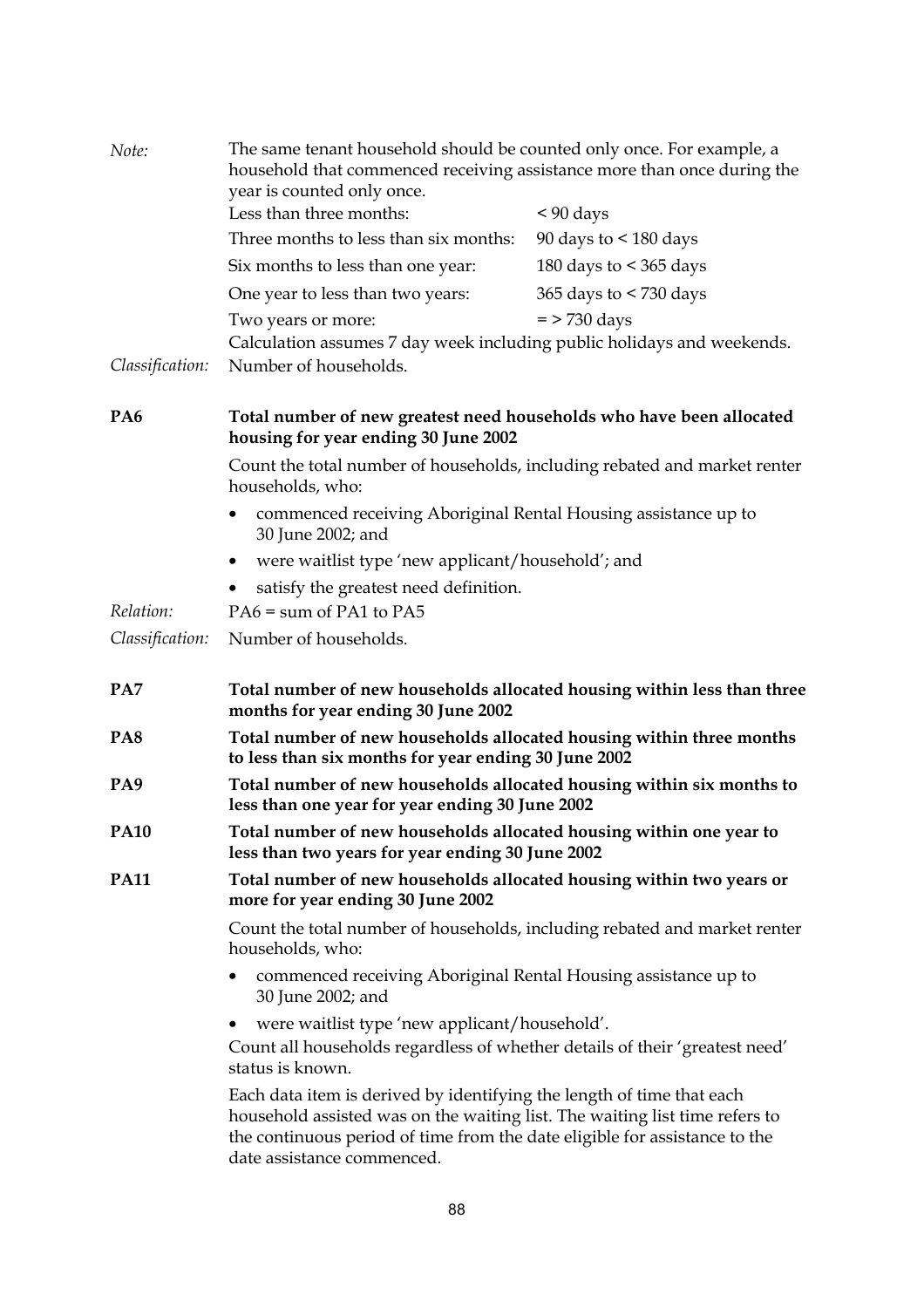| Definitions:    | National Housing Assistance Data Dictionary Version 1:                                                                                                                                                            |                                                                                                                                        |  |  |
|-----------------|-------------------------------------------------------------------------------------------------------------------------------------------------------------------------------------------------------------------|----------------------------------------------------------------------------------------------------------------------------------------|--|--|
|                 | waitlist type;<br>٠                                                                                                                                                                                               |                                                                                                                                        |  |  |
|                 | date eligible for assistance;<br>٠                                                                                                                                                                                |                                                                                                                                        |  |  |
|                 |                                                                                                                                                                                                                   |                                                                                                                                        |  |  |
| Include:        | Households who are not currently tenants but who were waitlist type 'new<br>applicant/household' and commenced receiving Aboriginal Rental<br>Housing assistance at any time during the year ending 30 June 2002. |                                                                                                                                        |  |  |
| Exclude:        |                                                                                                                                                                                                                   | Households who commenced receiving Aboriginal Rental Housing<br>assistance during the year ending 30 June 2002 and were waitlist type: |  |  |
|                 | 'transfer applicant/household';                                                                                                                                                                                   |                                                                                                                                        |  |  |
|                 | 'other';<br>$\bullet$                                                                                                                                                                                             |                                                                                                                                        |  |  |
|                 | 'not stated/inadequately described'.                                                                                                                                                                              |                                                                                                                                        |  |  |
| Note:           | The same tenant household should be counted only once. For example, a<br>household that commenced receiving assistance more than once during the<br>year is counted only once.                                    |                                                                                                                                        |  |  |
|                 | Less than three months:                                                                                                                                                                                           | $< 90$ days                                                                                                                            |  |  |
|                 | Three months to less than six months:                                                                                                                                                                             | 90 days to $\leq 180$ days                                                                                                             |  |  |
|                 | Six months to less than one year:                                                                                                                                                                                 | 180 days to $<$ 365 days                                                                                                               |  |  |
|                 | One year to less than two years:                                                                                                                                                                                  | 365 days to $<$ 730 days                                                                                                               |  |  |
|                 | Two years or more:                                                                                                                                                                                                | $=$ > 730 days                                                                                                                         |  |  |
| Classification: | Calculation assumes 7 day week including public holidays and weekends.<br>Number of households.                                                                                                                   |                                                                                                                                        |  |  |
| <b>PA12</b>     | Total number of new households allocated housing for year ending<br>30 June 2002                                                                                                                                  |                                                                                                                                        |  |  |
|                 | Count the total number of households, including rebated and market renter                                                                                                                                         |                                                                                                                                        |  |  |
|                 | commenced receiving Aboriginal Rental Housing assistance up to<br>30 June 2002; and                                                                                                                               |                                                                                                                                        |  |  |
|                 | were waitlist type 'new applicant/household'.                                                                                                                                                                     |                                                                                                                                        |  |  |
| Relation:       | $PA12 = sum of PA7 to PA11$<br>PA12 should be equal to S2                                                                                                                                                         |                                                                                                                                        |  |  |
| Classification: | Number of households.                                                                                                                                                                                             |                                                                                                                                        |  |  |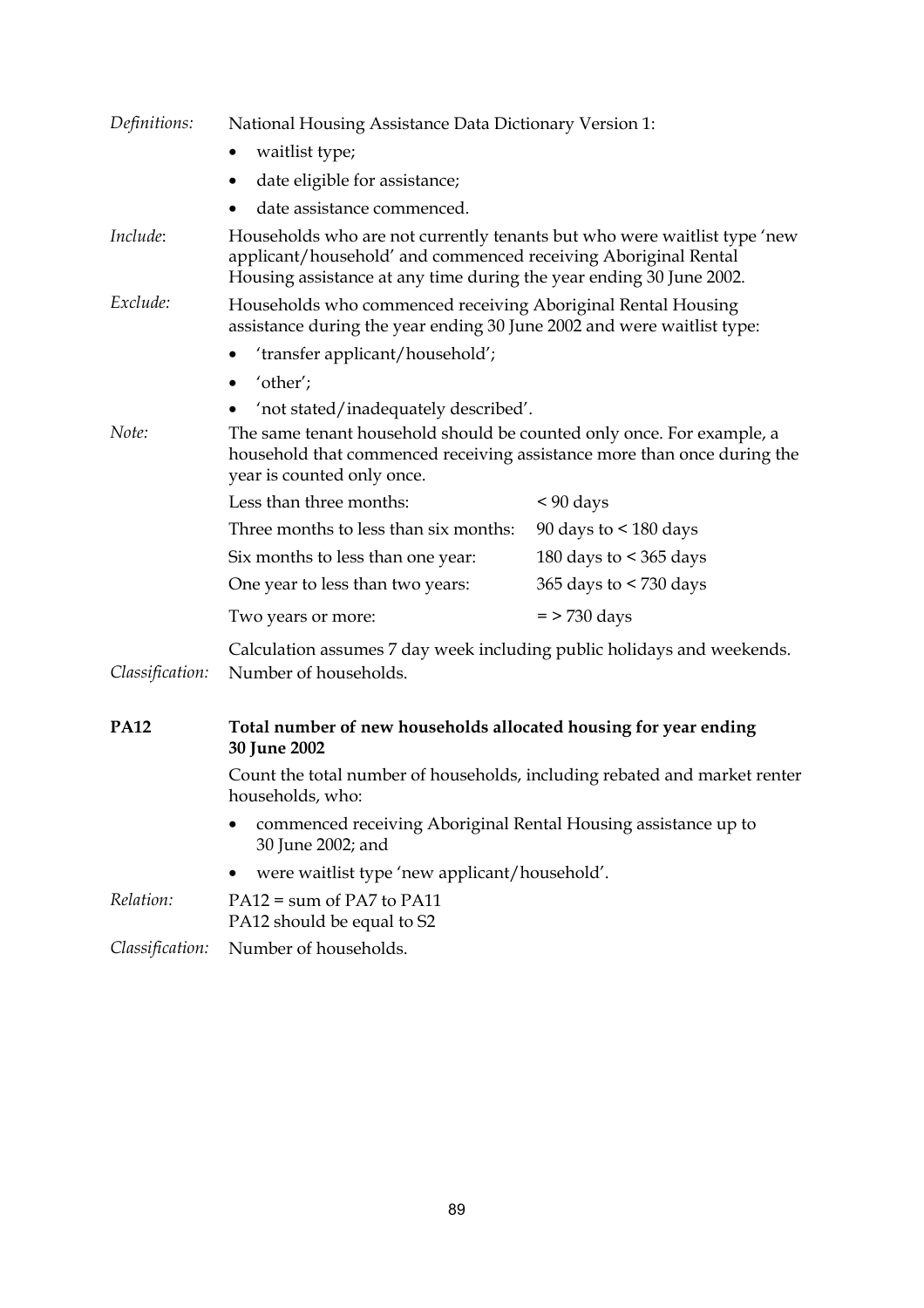# **P8 Direct cost per unit**

| Outcome to be measured         | Performance indicator                           |                  | Data items                    |
|--------------------------------|-------------------------------------------------|------------------|-------------------------------|
| The cost of housing provision. | The average cost of providing                   |                  | For year ending 30 June 2002: |
|                                | assistance (excluding capital) per<br>dwelling. | DC <sub>1</sub>  | Total direct costs.           |
|                                |                                                 |                  | At 30 June 2002:              |
|                                |                                                 | D <sub>C</sub> 2 | Total number of dwellings.    |

### **Calculation**

The indicator is calculated as:

| $PS =$ | Total direct costs for year ending 30 June 2002 (DC1) |
|--------|-------------------------------------------------------|
|        | Total number of dwellings at 30 June 2002 (DC2)       |

| DC1             | Total direct costs for year ending 30 June 2002                                                                                                                                                                                               |  |  |
|-----------------|-----------------------------------------------------------------------------------------------------------------------------------------------------------------------------------------------------------------------------------------------|--|--|
|                 | Count the administration and operational costs of dwellings for year ending<br>30 June 2002.                                                                                                                                                  |  |  |
| Definitions:    | National Housing Assistance Data Dictionary Version 1:                                                                                                                                                                                        |  |  |
|                 | direct costs;<br>$\bullet$                                                                                                                                                                                                                    |  |  |
|                 | administration costs;                                                                                                                                                                                                                         |  |  |
|                 | operational costs.                                                                                                                                                                                                                            |  |  |
| Note:           | Maintenance costs relate to the costs for the Aboriginal Rental Housing property<br>and tenancy manager components of the agency's (or agencies') operation and<br>should not include maintenance costs involved in other areas of operation. |  |  |
|                 | User cost of capital items should be calculable from the balance sheet.                                                                                                                                                                       |  |  |
| Classification  | Dollars per year                                                                                                                                                                                                                              |  |  |
|                 |                                                                                                                                                                                                                                               |  |  |
| <b>DC2:</b>     | Total number of dwellings at 30 June 2002                                                                                                                                                                                                     |  |  |
|                 |                                                                                                                                                                                                                                               |  |  |
|                 | Count the total number of dwellings as at 30 June 2002, including dwellings that<br>are tenantable (occupied and vacant), untenantable and headleased properties<br>used for the purpose of Aboriginal Rental Housing.                        |  |  |
|                 | Although the total number of dwellings may vary from month to month, the<br>number reported is as at 30 June 2002.                                                                                                                            |  |  |
| Definition:     | For the purpose of this collection a dwelling is defined as a tenancy (rental) unit.                                                                                                                                                          |  |  |
|                 | National Housing Assistance Data Dictionary Version 1:                                                                                                                                                                                        |  |  |
|                 | tenancy (rental) unit.                                                                                                                                                                                                                        |  |  |
| Exclude:        | Dwellings outside the scope of this collection (refer to 'scope and coverage of<br>the data manual').                                                                                                                                         |  |  |
| Relation:       | $DC2 = OR2$                                                                                                                                                                                                                                   |  |  |
| Classification: | Number of dwellings.                                                                                                                                                                                                                          |  |  |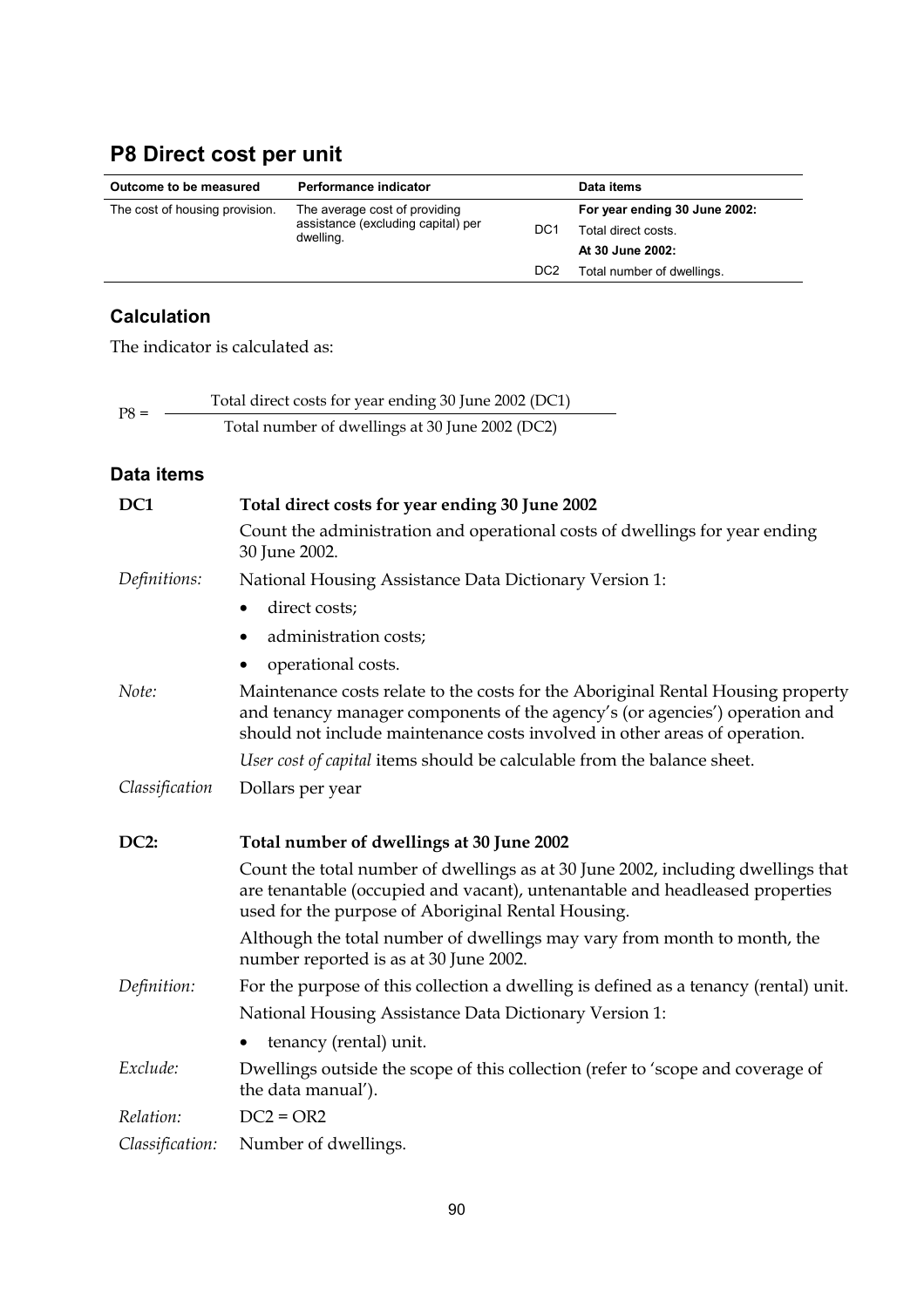## **P9 Occupancy rates**

| Outcome to be measured    | Performance indicator |                 | Data items                          |
|---------------------------|-----------------------|-----------------|-------------------------------------|
| The utilisation of rental | The occupancy rate of |                 | At 30 June 2002:                    |
| housing stock.            | rental housing stock. | OR <sub>1</sub> | Total number of occupied dwellings. |
|                           |                       | OR <sub>2</sub> | Total number of dwellings.          |

### **Calculation**

This indicator is calculated as:

P9 =  $\frac{\text{Total number of occupied dwellings at 30 June 2002 (OR1) x 100}}{P}$ Total number of dwellings at 30 June 2002 (OR2)

| OR1:            | Total number of occupied dwellings at 30 June 2002                                                                                                                                                                     |
|-----------------|------------------------------------------------------------------------------------------------------------------------------------------------------------------------------------------------------------------------|
|                 | Count all occupied Aboriginal Rental Housing dwellings at 30 June 2002. It<br>includes dwellings occupied by rebated and market renter households.                                                                     |
|                 | Although the total number of dwellings may vary from month to month, the<br>number reported is as at 30 June 2002.                                                                                                     |
| Definition      | For the purpose of this collection a dwelling is defined as a tenancy (rental)<br>unit.                                                                                                                                |
|                 | National Housing Assistance Data Dictionary Version 1:                                                                                                                                                                 |
|                 | tenancy (rental) unit;<br>٠                                                                                                                                                                                            |
|                 | dwelling occupancy status.                                                                                                                                                                                             |
| Classification: | Number of dwellings.                                                                                                                                                                                                   |
| OR2:            | Total number of dwellings at 30 June 2002                                                                                                                                                                              |
|                 | Count the total number of dwellings as at 30 June 2002, including dwellings<br>that are tenantable (occupied and vacant), untenantable and headleased<br>properties used for the purpose of Aboriginal Rental Housing. |
|                 | Although the total number of dwellings may vary from month to month, the<br>number reported is as at 30 June 2002.                                                                                                     |
| Definition:     | For the purpose of this collection a dwelling is defined as a tenancy (rental)<br>unit.                                                                                                                                |
|                 | National Housing Assistance Data Dictionary Version 1:                                                                                                                                                                 |
|                 | tenancy (rental) unit.<br>٠                                                                                                                                                                                            |
| Exclude::       | Dwellings outside the scope of this collection (refer to 'scope and coverage of<br>the data manual').                                                                                                                  |
| Relation:       | $OR2 = DC2$<br>$OR2 = S8 + S9$                                                                                                                                                                                         |
| Classification: | Number of dwellings.                                                                                                                                                                                                   |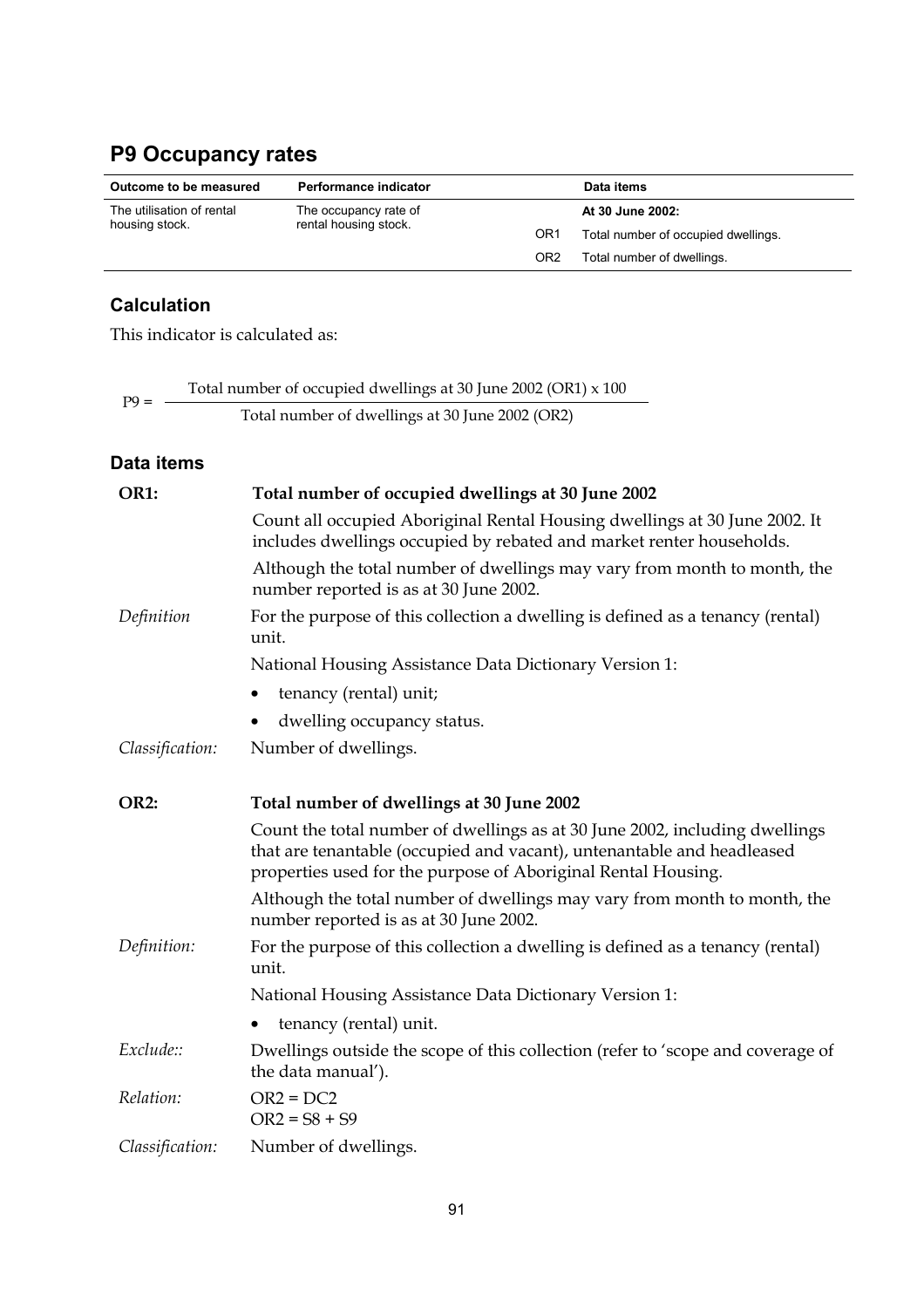## **P10 Turnaround time**

| Outcome to be measured    | Performance indicator      |                 | Data items                                                 |  |
|---------------------------|----------------------------|-----------------|------------------------------------------------------------|--|
| The time taken to utilise | The average time taken for |                 | For year ending 30 June 2002:                              |  |
| vacant stock.             | occupancy of vacant stock. | TT1             | Total number of days that dwellings vacated<br>are vacant. |  |
|                           |                            | TT <sub>2</sub> | Total number of vacancy episodes.                          |  |

### **Calculation**

The indicator is calculated as:

Total number of days that dwellings vacated are vacant for year ending 30 June 2002 (TT1) P10 = Total number of vacancy episodes for year ending 30 June 2002 (TT2)

| TT1          | Total number of days that dwellings vacated are vacant for year<br>ending 30 June 2002                                                                                                                         |  |  |  |  |  |  |
|--------------|----------------------------------------------------------------------------------------------------------------------------------------------------------------------------------------------------------------|--|--|--|--|--|--|
|              | Count the sum of the days that stock was vacant due to the time taken to<br>turn around tenants or allocate tenants to newly acquired dwellings.                                                               |  |  |  |  |  |  |
|              | The total time a dwelling is vacant comprises the days covering the<br>period between the day after the dwelling was vacated up to the day<br>before the dwelling is occupied.                                 |  |  |  |  |  |  |
|              | Calculation: (date occupied - date vacated)                                                                                                                                                                    |  |  |  |  |  |  |
|              | Calculation of days is based on 7 calendar days per week. Weekends and<br>public holidays are included.                                                                                                        |  |  |  |  |  |  |
| Definitions: | National Housing Assistance Data Dictionary Version 1:                                                                                                                                                         |  |  |  |  |  |  |
|              | date dwelling occupied;                                                                                                                                                                                        |  |  |  |  |  |  |
|              | date dwelling vacant.                                                                                                                                                                                          |  |  |  |  |  |  |
| Include:     | For dwellings that were tenanted during the year as a result of:                                                                                                                                               |  |  |  |  |  |  |
|              | normal vacancies, abandonment or refurbishment's - count all days<br>vacant;                                                                                                                                   |  |  |  |  |  |  |
|              | construction or purchase – count all days vacant since the certificate<br>٠<br>of occupancy was completed or the keys were received; and                                                                       |  |  |  |  |  |  |
|              | major redevelopment work completed - count all days vacant since<br>٠<br>the certificate of occupancy was completed or the keys were received.                                                                 |  |  |  |  |  |  |
| Exclude:     | Dwellings undergoing major redevelopment work-exclude the days<br>vacant prior to the certificate of occupancy being completed or the keys<br>being received (e.g. the time that redevelopment work occurred). |  |  |  |  |  |  |
|              | Dwellings still vacant at 30 June 2002 awaiting tenancy.                                                                                                                                                       |  |  |  |  |  |  |
|              | Dwellings newly constructed or purchased or where major<br>re-development work has been completed but properties are still vacant<br>at 30 June 2002 awaiting tenancy.                                         |  |  |  |  |  |  |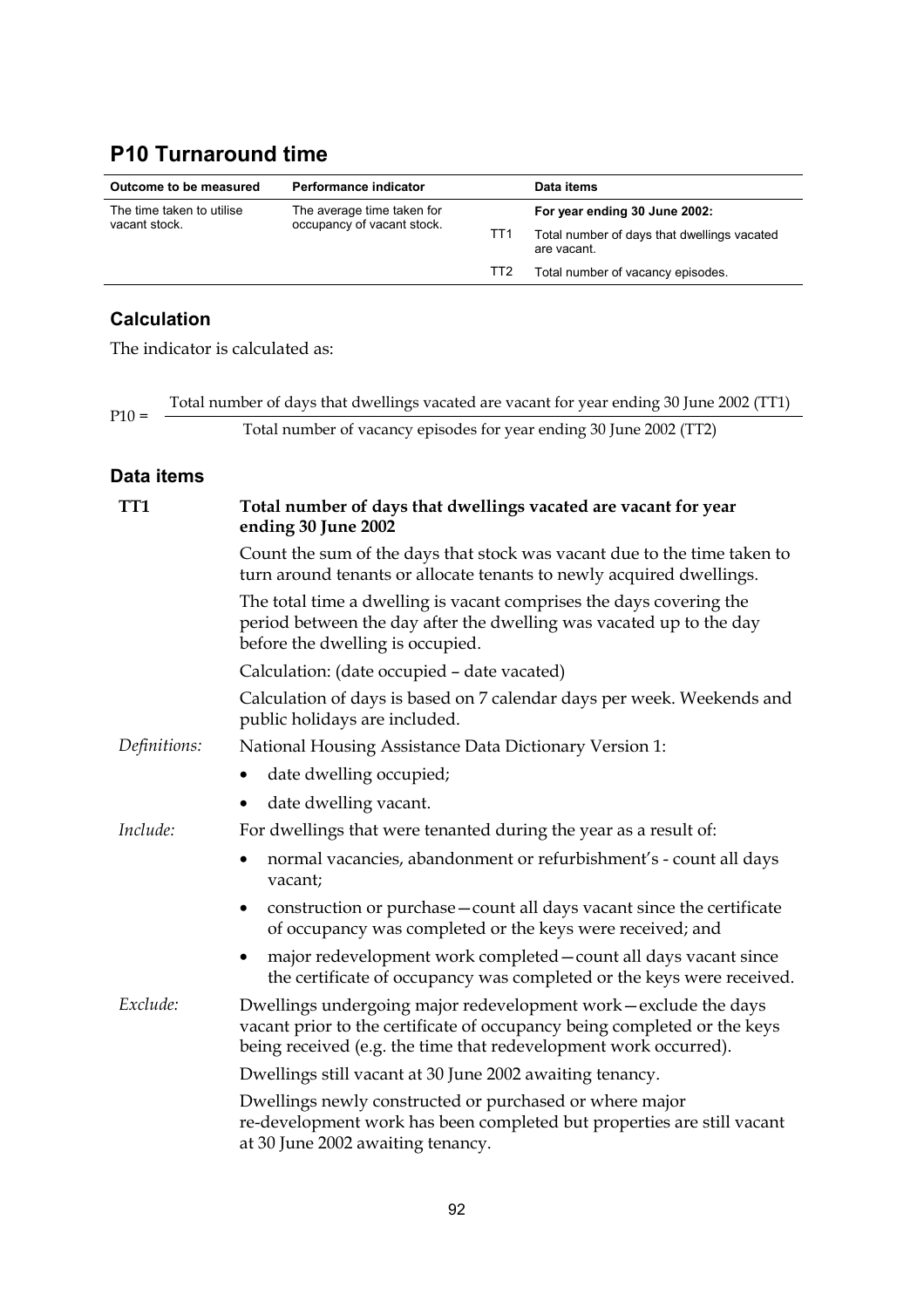| Note:           | For dwellings where more than one vacancy and subsequent tenancy<br>occurs during 2001-02, the days vacant for each occurrence is to be<br>counted.                                                                                        |  |  |  |  |  |
|-----------------|--------------------------------------------------------------------------------------------------------------------------------------------------------------------------------------------------------------------------------------------|--|--|--|--|--|
|                 | Where an agency can supply data based only on the current practice of<br>the agency, this is to be noted; for example, the counting of vacant days<br>from a specific starting day, e.g. Sunday, rather than the actual day of<br>vacancy. |  |  |  |  |  |
| Classification: | Number of days.                                                                                                                                                                                                                            |  |  |  |  |  |
| TT <sub>2</sub> | Total number of vacancy episodes for year ending 30 June 2002                                                                                                                                                                              |  |  |  |  |  |
|                 | This item is the total number of vacancy episodes for all Aboriginal<br>Rental Housing dwellings that were vacated and subsequently tenanted<br>during the year as a result of:                                                            |  |  |  |  |  |
|                 | normal vacancies, abandonment, or refurbishment; and                                                                                                                                                                                       |  |  |  |  |  |
|                 | major redevelopment work was completed; and<br>٠                                                                                                                                                                                           |  |  |  |  |  |
|                 | construction or purchase.                                                                                                                                                                                                                  |  |  |  |  |  |
| Definitions:    | National Housing Assistance Data Dictionary Version 1:                                                                                                                                                                                     |  |  |  |  |  |
|                 | date dwelling occupied;<br>٠                                                                                                                                                                                                               |  |  |  |  |  |
|                 | date dwelling vacated.                                                                                                                                                                                                                     |  |  |  |  |  |
| Include:        | Tenantable dwellings which became vacant in the previous financial<br>year but were not tenanted until this financial year.                                                                                                                |  |  |  |  |  |
|                 | Acquired dwellings which were constructed or purchased, or had major<br>redevelopment work completed in the previous financial year but were<br>not tenanted until this financial year.                                                    |  |  |  |  |  |
| Exclude:        | Dwellings still vacant at 30 June 2002 awaiting tenancy.                                                                                                                                                                                   |  |  |  |  |  |
|                 | Dwellings newly constructed or purchased, or had major redevelopment<br>work completed, but still vacant at 30 June 2002 awaiting tenancy.                                                                                                 |  |  |  |  |  |
| Classification: | Number of vacancies.                                                                                                                                                                                                                       |  |  |  |  |  |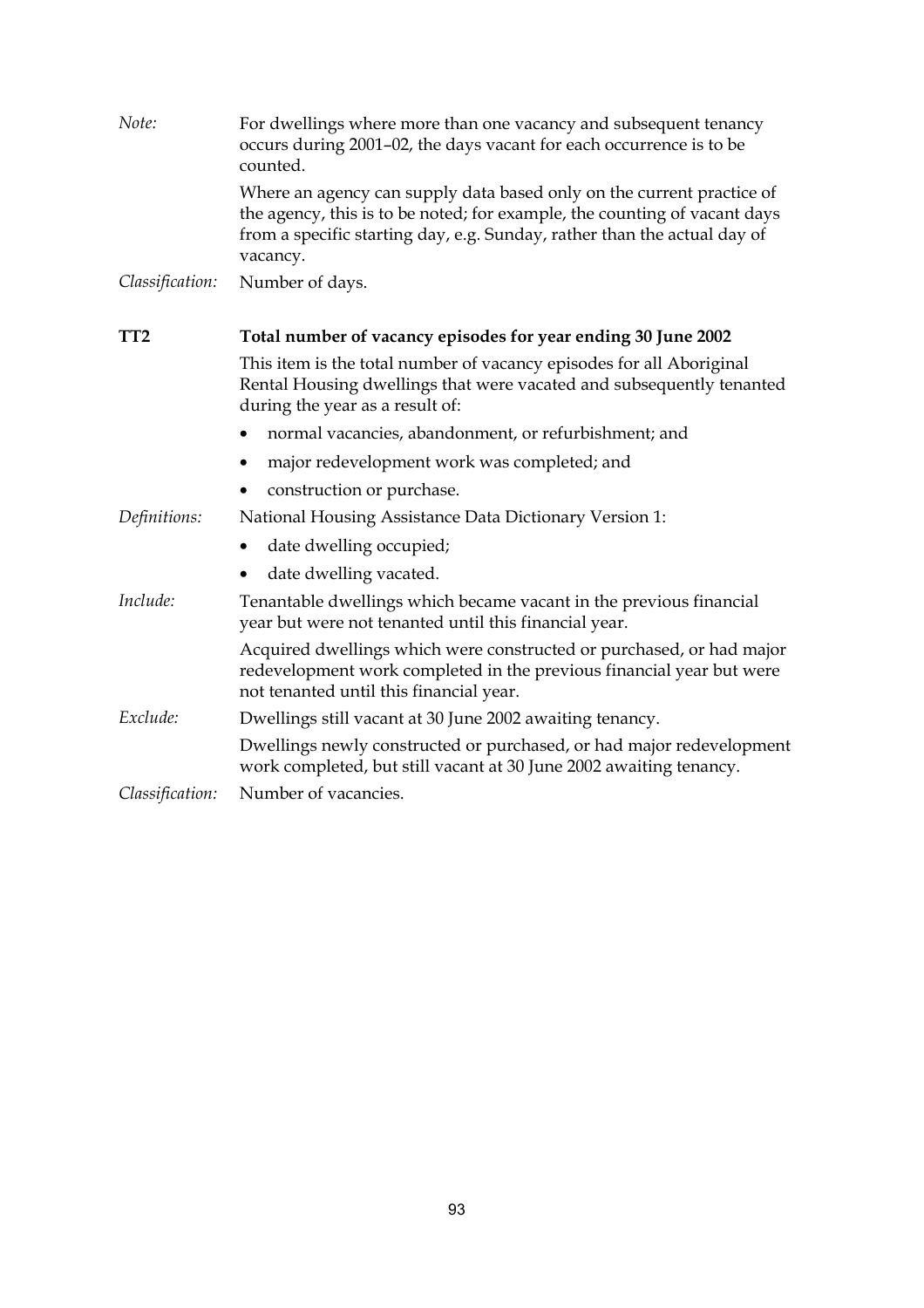### **P11 Rent arrears**

| Outcome to be measured<br>Performance indicator |                                    | Data items      |                                    |
|-------------------------------------------------|------------------------------------|-----------------|------------------------------------|
| The management of rent                          | Total rent actually collected as a |                 | For year ending 30 June 2002:      |
| arrears.                                        | percentage of total rent charged.  | RA <sub>1</sub> | Total rent collected from tenants. |
|                                                 |                                    | RA <sub>2</sub> | Total rent charged to tenants.     |

#### **Calculation**

The indicator is calculated as:

| $P11 =$ | Total rent collected from tenants for year ending 30 June 2002 (RA1)×100 |
|---------|--------------------------------------------------------------------------|
|         | Total rent charged to tenants for year ending 30 June 2002 (RA2)         |

#### **Data items**

 $\overline{a}$ 

| <b>RA1:</b>     | Total rent collected from tenants for year ending 30 June 2002                                                         |  |  |  |  |  |  |
|-----------------|------------------------------------------------------------------------------------------------------------------------|--|--|--|--|--|--|
|                 | Count the total rent paid by tenants for the year ending 30 June 2002.                                                 |  |  |  |  |  |  |
| Definition:     | National Housing Assistance Data Dictionary Version 1:                                                                 |  |  |  |  |  |  |
|                 | rent paid by tenant.<br>$\bullet$                                                                                      |  |  |  |  |  |  |
| Include:        | Rent arrears collected in the year ending 30 June 2002 for the current and<br>previous years.                          |  |  |  |  |  |  |
|                 | Prepaid rent collected in the year ending 30 June 2002 for the current and<br>future years.                            |  |  |  |  |  |  |
| Exclude:        | Arrears still outstanding at the end of the period.                                                                    |  |  |  |  |  |  |
| Classification: | Dollars per year.                                                                                                      |  |  |  |  |  |  |
| <b>RA2:</b>     | Total rent charged to tenants for year ending 30 June 2002                                                             |  |  |  |  |  |  |
|                 | Count the total rent charged to tenants for the year ending 30 June 2002.                                              |  |  |  |  |  |  |
| Definition:     | National Housing Assistance Data Dictionary Version 1:                                                                 |  |  |  |  |  |  |
|                 | rent charged to tenant 9.<br>٠                                                                                         |  |  |  |  |  |  |
| Exclude:        | Commercial rent.                                                                                                       |  |  |  |  |  |  |
|                 | Rent charged on properties outside the scope of this collection (refer to<br>'scope and coverage of the data manual'). |  |  |  |  |  |  |
| Classification: | Dollars per year.                                                                                                      |  |  |  |  |  |  |

<sup>9</sup> The rent charged is the amount of money the household has been asked to pay. It may differ from market rent and may not have been received.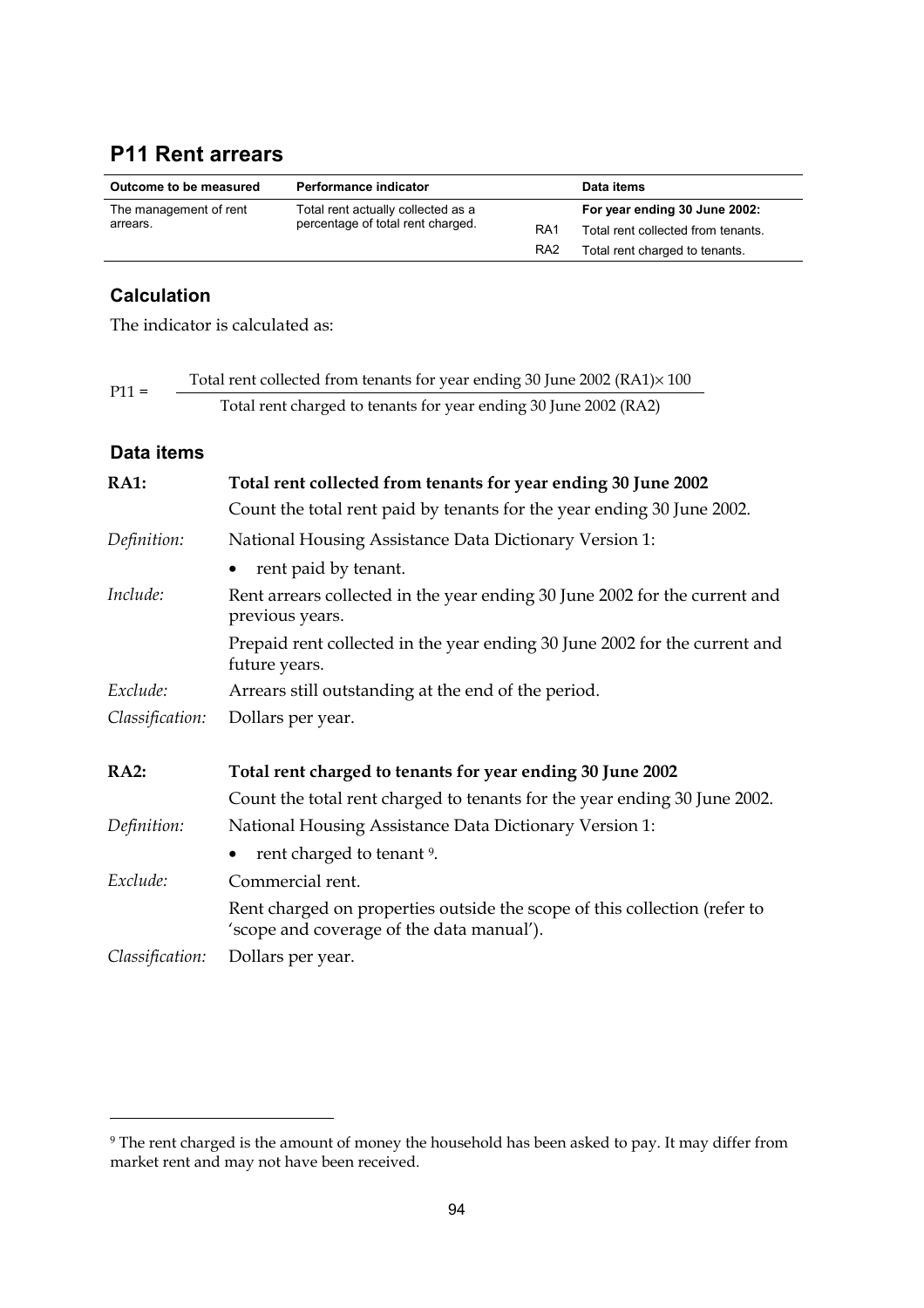# **Appendix 1: Low income household cut-off measure**

### **Purpose**

P4 measures the low income status of households receiving Aboriginal Rental Housing assistance. The *National Housing Assistance Data Dictionary* Version 1 defines low income status and gross household income. This appendix provides household income cut-off tables that allow the low income status of households to be calculated.

*Note*: the 'low income status' definition in the *National Housing Assistance Data Dictionary* Version 1 should *not* be used to identify 'low income A' and 'low income B' households in this collection.

### **Low income cut-off measures**

Two household income cut-off measures have been developed:

- 'low income A' household cut-off measure; and
- 'low income B' household cut-off measure.

The **'low income A' household cut-off measure** captures, as a minimum, all persons in Aboriginal rental housing who receive an income equivalent to or below 100% of the government income support benefits at the pensioner rate. The pensioner (single & couple) benefit rate has been selected as the 'low income A' household cut-off measure as pension rates are higher than allowance rates (e.g. unemployment benefits). The selection of the higher benefit rate should allow all persons receiving up to or equivalent to 100% government income support benefits (e.g. pensioners, unemployed, youth allowance, etc.) to be captured within the 'low income A' household cut-off measure.

It should be noted that this group might include some income earners, provided their total income is not greater than 100% of the pensioner rate of government income support benefits. This is especially likely for young people who are working, as the government allowance rates for young people are lower than those for pensioners and young people would need to be employed to have an equivalent income.

The **'low income B' household cut-off measure** captures those people in Aboriginal rental housing who receive an income above 100% government income support benefits at the pensioner rate (low income A) but not greater than the cut-off point for receiving this benefit.

The 'low income A' and 'low income B' household cut-off measures include:

- adult (single or couple) pension rate;
- where appropriate, family tax benefit part A (up to the full rate);
- income free areas for both adults and children; and
- pharmaceutical allowance.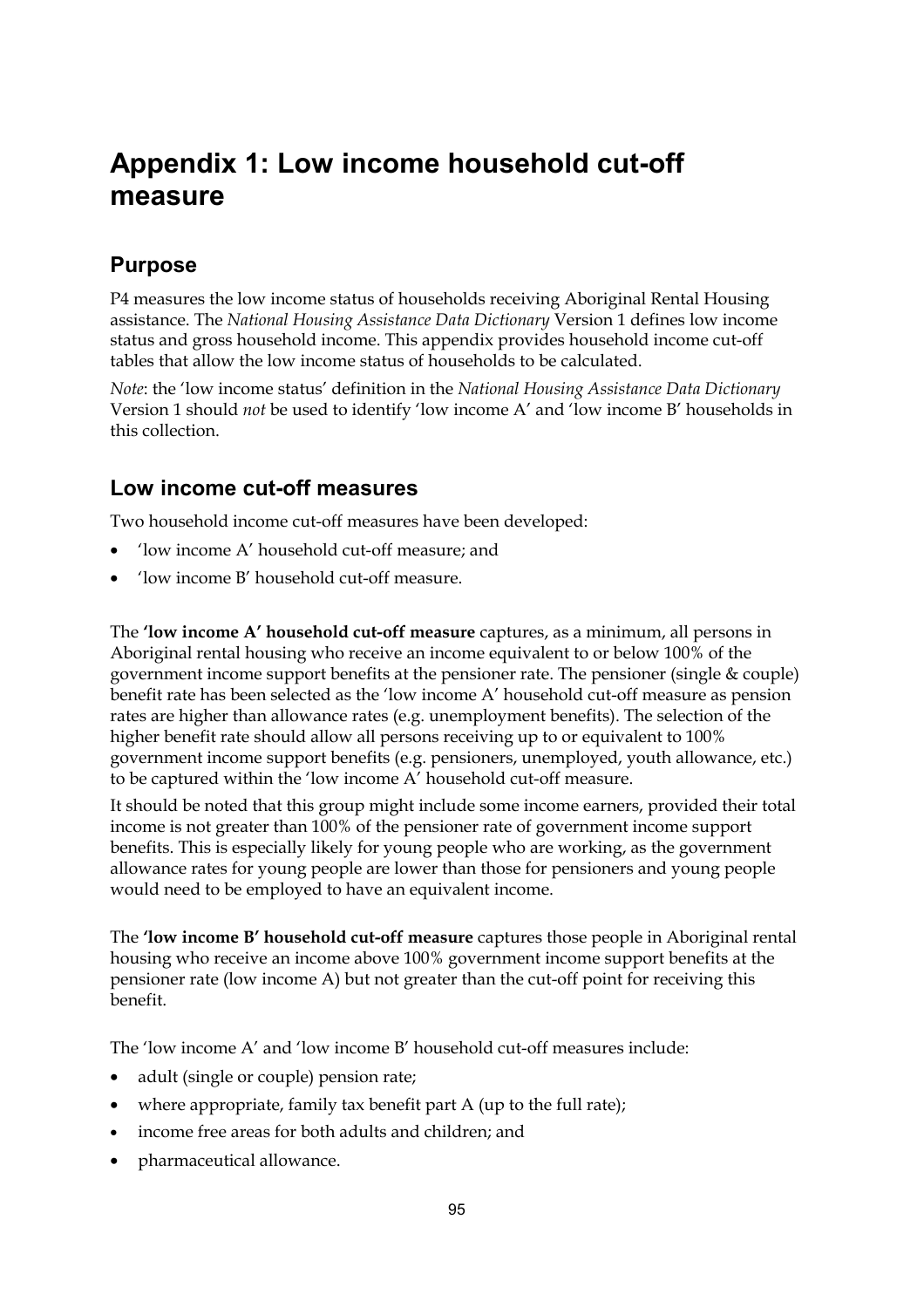### **Household income cut-off tables**

Four household income cut-off tables are provided for calculating the maximum gross weekly income that a household (of a specified composition) can earn to be classified as either 'low income A' or 'low income B':

|                      |   |          | Single adult household |                                          |          |          |
|----------------------|---|----------|------------------------|------------------------------------------|----------|----------|
|                      |   |          |                        | Number of children 13 to 15 years of age |          |          |
| Number of            |   | 0        |                        | $\overline{2}$                           | 3        |          |
| children<br>under 13 | 0 | \$269.80 | \$360.01               | \$450.22                                 | \$540.43 | \$634.84 |
| years of age         |   | \$343.56 | \$433.77               | \$523.98                                 | \$618.39 | \$712.80 |
|                      | 2 | \$417.32 | \$507.53               | \$601.94                                 | \$696.35 | \$790.76 |
|                      | 3 | \$491.08 | \$585.49               | \$679.90                                 | \$774.31 | \$868.72 |
|                      | 4 | \$569.04 | \$663.45               | \$757.86                                 | \$852.27 | \$946.68 |

**Table A1.1 Low income A (Weekly) Single adult household cut-off measure**

*Source*: Department of Family and Community Services (2002).

| Table A1.2 Low income A (Weekly) Couple adult household cut-off measure |  |  |
|-------------------------------------------------------------------------|--|--|
|                                                                         |  |  |

| Couple adult household               |   |                                                              |          |                                          |            |            |  |  |
|--------------------------------------|---|--------------------------------------------------------------|----------|------------------------------------------|------------|------------|--|--|
|                                      |   |                                                              |          | Number of children 13 to 15 years of age |            |            |  |  |
| Number of                            |   | $\Omega$                                                     |          | 2                                        | 3          | 4          |  |  |
| children<br>under 13<br>years of age | 0 | \$455.00                                                     | \$545.21 | \$635.42                                 | \$725.63   | \$820.04   |  |  |
|                                      |   | \$528.76                                                     | \$618.97 | \$709.18                                 | \$803.59   | \$898.00   |  |  |
|                                      | 2 | \$602.52                                                     | \$692.73 | \$787.14                                 | \$881.55   | \$975.96   |  |  |
|                                      | 3 | \$676.28                                                     | \$770.69 | \$865.10                                 | \$959.51   | \$1,053.92 |  |  |
|                                      | 4 | \$754.24                                                     | \$848.65 | \$943.06                                 | \$1.037.47 | \$1,131.88 |  |  |
|                                      |   | Additional children under 13 years of age add \$65.66/child. |          |                                          |            |            |  |  |
|                                      |   | Additional children 13 to 15 years of age add \$82.11/child. |          |                                          |            |            |  |  |

*Source*: Department of Family and Community Services (2002).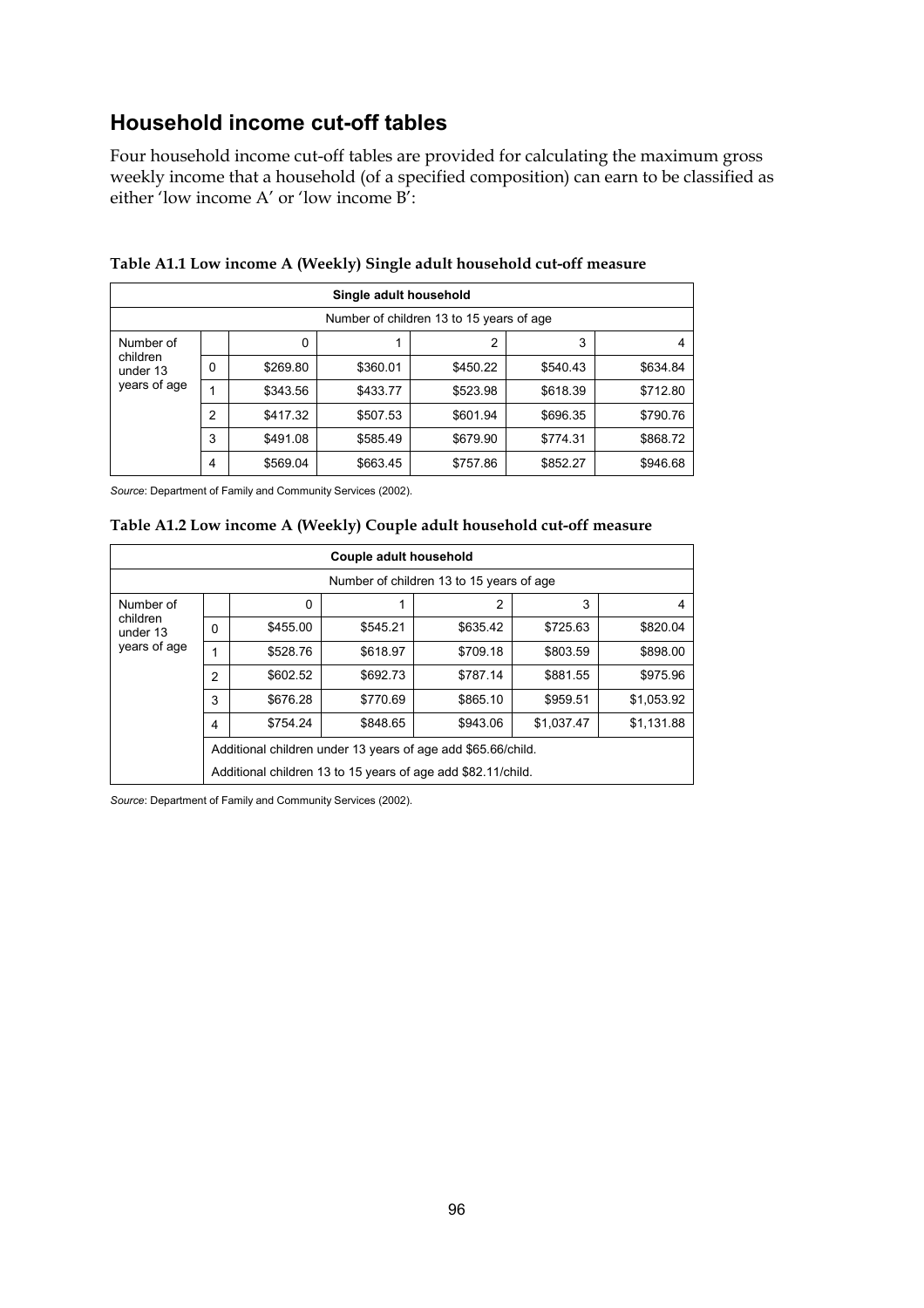| Single adult household                            |                |            |            |            |            |            |
|---------------------------------------------------|----------------|------------|------------|------------|------------|------------|
| Number of Children 13 to 15 years of age          |                |            |            |            |            |            |
| Number of<br>children<br>under 13<br>years of age |                | $\Omega$   |            | 2          | 3          | 4          |
|                                                   | 0              | \$590.50   | \$766.50   | \$960.40   | \$1,154.30 | \$1,348.20 |
|                                                   |                | \$711.67   | \$905.57   | \$1,099.47 | \$1,293.37 | \$1,487.27 |
|                                                   | 2              | \$850.73   | \$1,044.63 | \$1,238.53 | \$1,432.43 | \$1,626.33 |
|                                                   | 3              | \$989.80   | \$1,183.70 | \$1,377.60 | \$1,571.50 | \$1,765.40 |
|                                                   | $\overline{4}$ | \$1,128.87 | \$1,322.77 | \$1,516.67 | \$1,710.57 | \$1,904.47 |

**Table A1.3 Low income B (Weekly) Single adult household cut-off measure**

*Source*: Department of Family and Community Services (2002).

#### **Table A1.4 Low income B (Weekly) Couple adult household cut-off measure**

| Couple adult household               |                |                                                              |            |                                                              |            |            |  |  |
|--------------------------------------|----------------|--------------------------------------------------------------|------------|--------------------------------------------------------------|------------|------------|--|--|
|                                      |                |                                                              |            | Number of children 13 to 15 years of age                     |            |            |  |  |
| Number of                            |                | 0                                                            | 1          | 2                                                            | 3          | 4          |  |  |
| children<br>under 13<br>years of age | $\Omega$       | \$987.50                                                     | \$999.80   | \$1,012.10                                                   | \$1,154.30 | \$1,348.20 |  |  |
|                                      | 1              | \$999.80                                                     | \$1,012.10 | \$1.099.47                                                   | \$1,293.37 | \$1,487.27 |  |  |
|                                      | $\overline{2}$ | \$1,012.10                                                   | \$1,044.63 | \$1,238.53                                                   | \$1,432.43 | \$1,626.33 |  |  |
|                                      | 3              | \$1,024.40                                                   | \$1,183.70 | \$1,377.60                                                   | \$1,571.50 | \$1,765.40 |  |  |
|                                      | 4              | \$1,128.87                                                   | \$1,322.77 | \$1,516.67                                                   | \$1,710.57 | \$1,904.47 |  |  |
|                                      |                | Additional children under 13 years of age add \$65.66/child. |            |                                                              |            |            |  |  |
|                                      |                |                                                              |            | Additional children 13 to 15 years of age add \$82.11/child. |            |            |  |  |

*Source*: Department of Family and Community Services (2002).

 $\ddot{\phantom{a}}$ 

If the household income is less than or equal to the 'low income A' figure in the low income A household cut-off table the household is counted as 'low income A'.

If the household income is greater than the 'low income A' figure but less than or equal to the 'low income B' figure in the low income B household cut-off table they are counted as 'low income B'.

If the household income is greater than the 'low income A' and 'low income B' figure in the low income A and B household cut-off tables they are not included in the count of either 'low income A' or 'low income B' households.

### **Calculating the household income cut-off limit**

To calculate whether a household is 'low income A' or 'low income B' it is necessary to:

- 1. *Calculate the total gross weekly income for the household*10.
- 2. *Identify the number of adults in the household and their relationship*.

The income tables calculate the income cut-off limits for single adult and couple adult households only (including calculations for dependant children). If there is more than one single or couple adult unit in the household, then the 'low income A' and 'low income B' cut off limits need to be recalculated by summing the cut-off amounts for all single and/or

<sup>&</sup>lt;sup>10</sup> Refer to National Housing Assistance Data Dictionary for definition of gross income.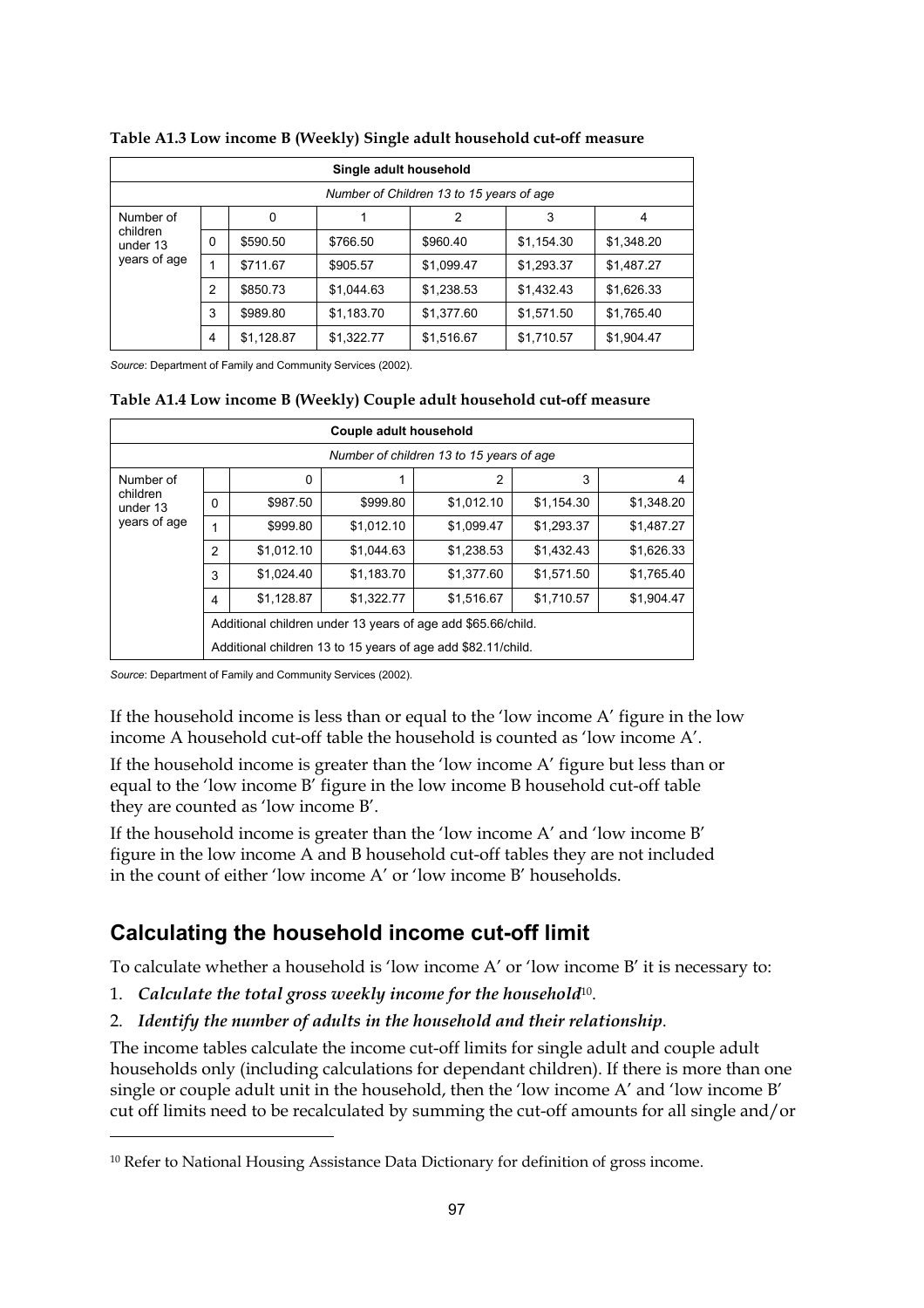couple adult units in the household. *Each* adult unit in the household can receive an income up to:

- (a) that listed in the low income A household income cut-off tables to be classified as 'low income A'; or
- (b) that listed in the low income B household income cut-off tables to be classified as 'low income B'.

For example, two adults living in a household are classified as either a 'couple adult unit' or two 'single adult units'. Group households may be comprised of several 'single' and/or 'couple' adult units. In households where there are multiple 'single' or 'couple' adult units, income units are accumulative. For example, the low income A household cut-off table (listed above) indicates that:

- > three single adults living in a household can earn a total gross weekly income of \$809.40 {3 x \$269.80} to be classified as 'low income A'.
- > a household comprised of one couple and two single adults can earn a total gross weekly income up to \$996.05  $\{[2 \times $269.80] + $456.45\}$  to be classified as 'low income A'.
- 3. *Identify the number of children in the household, the ages of the children and their relationship to adults residing in the household*.

Children under 13 years of age attract a lower income rate than children aged 13 to 15 years of age. Persons 16 years of age or older who are not engaged in employment should receive a benefit independent of their parent and are therefore counted as an adult unit<sup>11</sup>.

The adult-child relationships in the household must be identified as the household income cut-off level varies according to the number of adult units in the household (e.g. single or couple adult units) and the adult-child relationships.

For example, the low income A household cut-off table indicates that:

- > a household with 2 unrelated adults (single) who each have 2 dependents under 13 years for age can earn \$834.64/week (2 x \$417.32); and
- > a couple household with 4 dependants under 13 years of age can earn \$755.69/week.
- 4. *Identify the allowable weekly income for the household composition.*

 $\ddot{\phantom{a}}$ 

The household income cut-off tables indicate the maximum gross weekly income a household can earn to be classified as either 'low income A' or 'low income B'.

The top left hand figure in the single adult household table indicates the maximum gross weekly income a single adult person living alone can earn to be classified as either 'low income A' or 'low income B'.

The top left hand figure in the couple adult household table indicates the maximum gross weekly income a couple can earn to be classified as either 'low income A' or 'low income B'.

In households where there are dependant children the rate of allowance varies according to the age of dependants. The allowable weekly income is identified by:

<sup>&</sup>lt;sup>11</sup> The benefit rate for any non-dependant child 16 years of age or older (e.g. adult income unit) has been calculated at the equivalent level as the pension. A young person receiving youth allowance or unemployment benefits can earn up to the single adult rate specified in the household income cut-off measure to be classified as either 'low income A' or 'low income B'.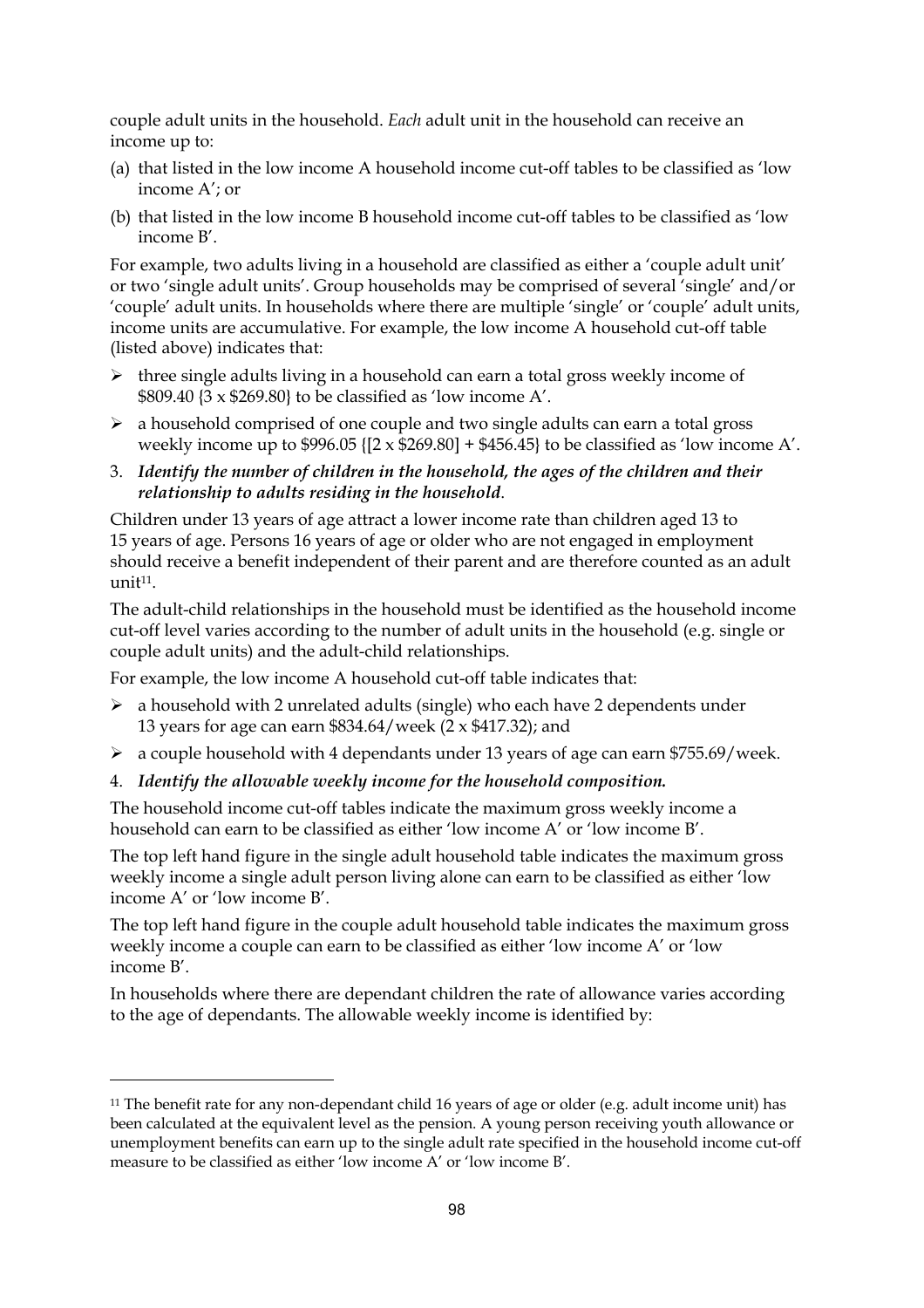- > moving from 'left to right' across the table for the number of dependants 13 to 15 years of age; and
- > moving 'down' the table for the number of dependants under 13 years of age.

*Remember:* The number of adult units in the household is accumulative. So if there is an adult unit with dependants and a couple with no dependants, the allowable income limit for each adult unit must be added together to identify the total gross household income cut-off to be classified as either 'low income A' or 'low income B'.

For example, the 'low income A' household cut-off table allows a single adult household:

- without dependants to earn \$269.80/week;
- with 3 dependants under 13 years of age to earn \$491.08/week; and
- with 3 dependants 13 to 15 years and 2 dependants under 13 years to earn \$696.35/week.

**If there are more than 4 dependants under 13 years of age add \$65.66/week for each extra dependant.**

**If there are more than 4 dependants 13 to 15 years of age add \$82.11/week for each extra dependant.**

A group household with one couple with no children and one couple with two children under 13 years of age can earn \$1060.42/week (\$456.45 + \$603.97) to be classified as 'low income A'.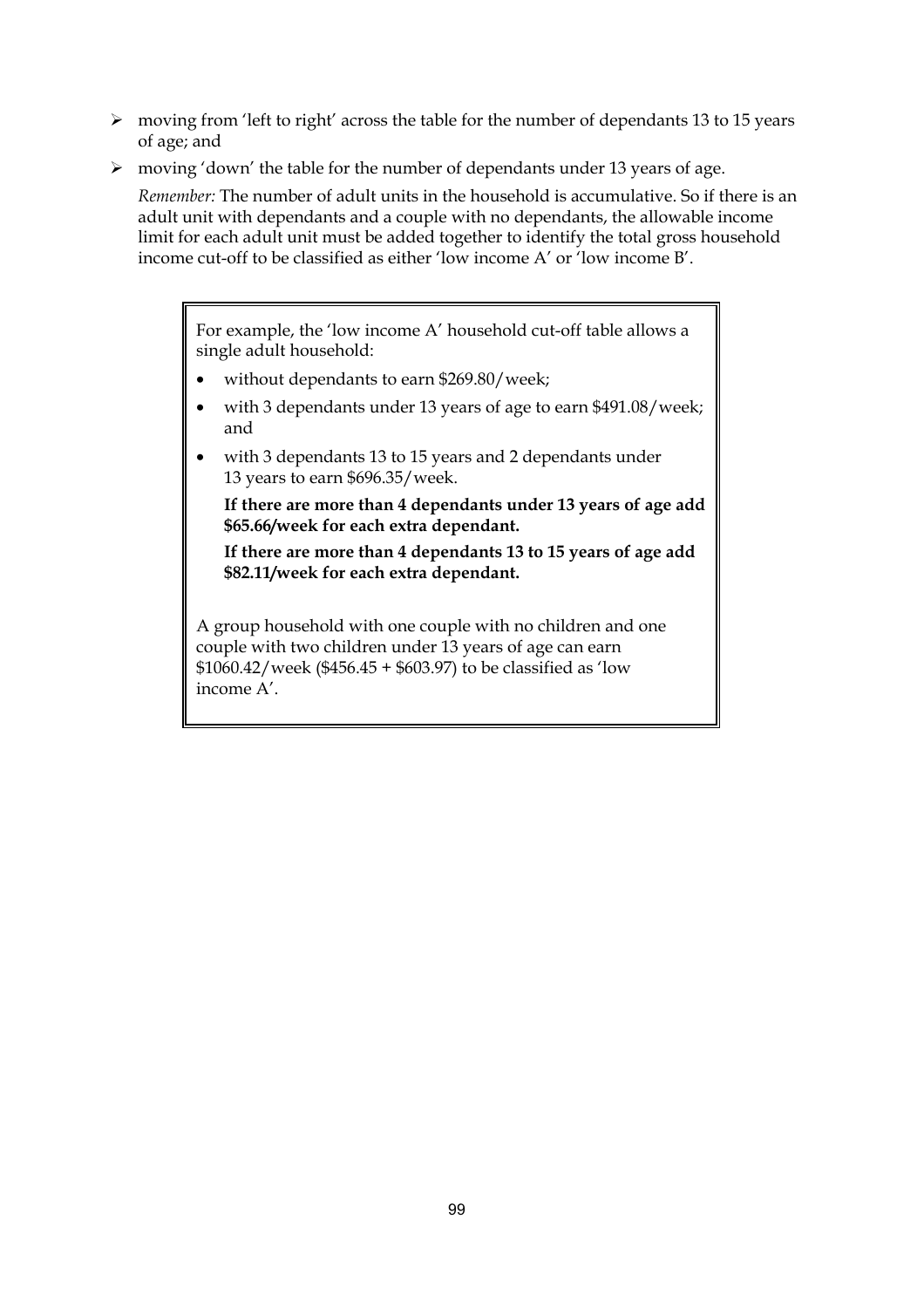# **Appendix 2: CSHA Special need national standard**

### **Purpose**

A CSHA special need national standard is being trialed in the 2001–02 Aboriginal Rental Housing, public and community housing data collections. This standard will be reviewed after the completion of these collections to finalise changes required to the national standard for future data collections. This appendix provides information about the CSHA special need national standard for the 2001–02 data collections.

### **CSHA special need measures**

CSHA performance indicators four and five measure the 'special needs' status of household's receiving Aboriginal Rental Housing assistance. The purpose of these indicators is to capture information about the level of Aboriginal Rental Housing assistance provided to persons who have 'special needs'. A draft discussion paper examines the issues considered in the development of the CSHA special need national standard (AIHW 2001b).

The 'special need' categories identified in the national standard are not exclusive. That is, a household may be counted in more than one 'special need' category. Each household however should be counted only once, regardless of how many 'special need' categories they meet or how many members of the household have a special need.

Jurisdictions are requested to provide footnotes if their definition of a special need household differs from the CSHA national standard.

### **CSHA special need (P5) national standard**

Groups of the population that experience specific difficulties accessing the private rental market are measured in the CSHA special need national standard for indicator P5. The national standard developed for identifying special needs aims to measure only groups in the population whose housing needs are specifically different from most of the population at large. However due to differences in current classifications and data availability the standard currently used in this PI collection relates to only four major special need groups.

The development of a national standard to be used in this data collection has been problematic and more detail is contained in the discussion paper on this standard (AIHW 2001b). It is recognised that the above four groups as defined are somewhat crude measures and not all households falling into this standard would necessarily have special housing needs.

Furthermore the identification of age related special needs tenancy allocations is difficult to operationalise in existing data systems. In this data collection the proxy for identifying 'at risk' youth and frail aged is based on age ranges and the person's status in relation to the tenancy agreement. The data item identifies households for whom allocation or tenancy has been based on the presence of such persons in the household. It attempts to exclude households with such persons present but who are part of a larger household where their age was not considered in the allocation/tenancy process.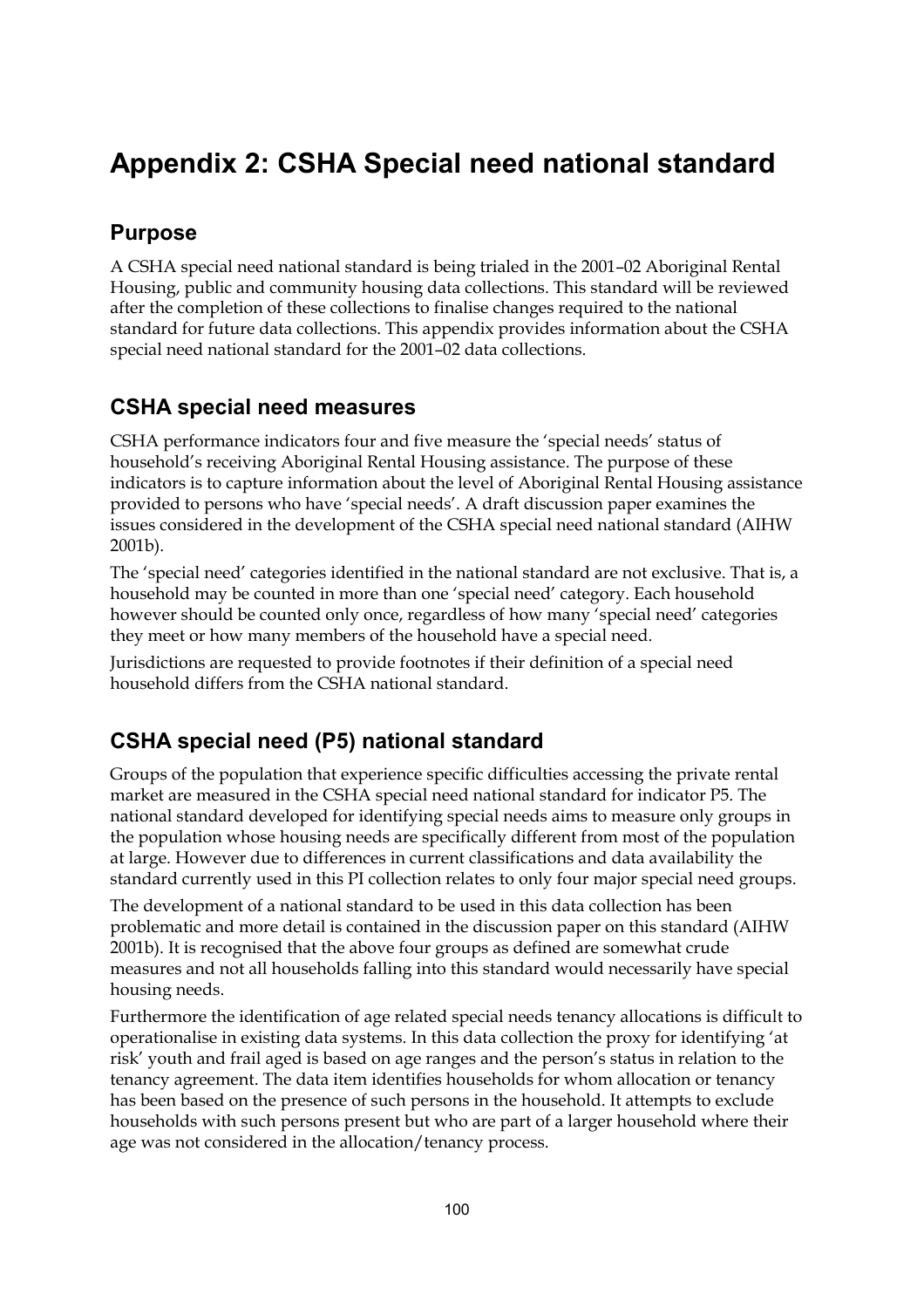The CSHA special need (P5) categories are defined below.

### **CSHA special need (P5) national standard**

CSHA special needs households are those low income households12:

- that have a household member with a disability; or
- where the principle tenant is aged 24 years or under; or
- where the principle tenant is aged 50 years or more.

### **1 Households with a person with a disability**

Defining households that contain a household member who has a disability is based on the approach used by the World Health Organisation for the International Classification of Impairment, Disease and Handicap (ICIDH) (WHO 1997). This is summarised below but it is important to note that for the CSHA data collection jurisdictions are not required to report at this level of detail but only the number of households with a disability (in any group).

Disability is defined in terms of three dimensions:

- Body structures and functions/impairments;
- Activity/activity limitation; and
- Participation/participation restriction.

Disability is the presence and nature of one, some or all of these dimensions associated with current or previous related health conditions, disease or injury. The three dimensions focus in turn on aspects of functioning and disability relevant to:

- the body:
- the individual person; and
- the person in society.

The experience of disability is variable over time and affected by external environmental factors as well as internal personal factors.

Four groups of disability are defined below. These disability groupings are consistent with the *National Community Services Data Dictionary* 'Disability Grouping – International' (AIHW 2000b). For the purpose of the CSHA data collection jurisdictions are not required to report on the total number of households by each disability group. Reporting about the number of households with a disability (in any group) will satisfy the reporting requirements for the CSHA special need (P5) national standard.

### **1.1 Physical/diverse**

 $\overline{a}$ 

Physical/diverse disability is associated with the presence of a common impairment, which may have diverse effects within and among individuals, including effects on physical activities such as mobility. The range and extent of activity limitation and

<sup>&</sup>lt;sup>12</sup> A low income household for the CSHA special need definition is a household who satisfies an eligibility test to receive CSHA funded program assistance.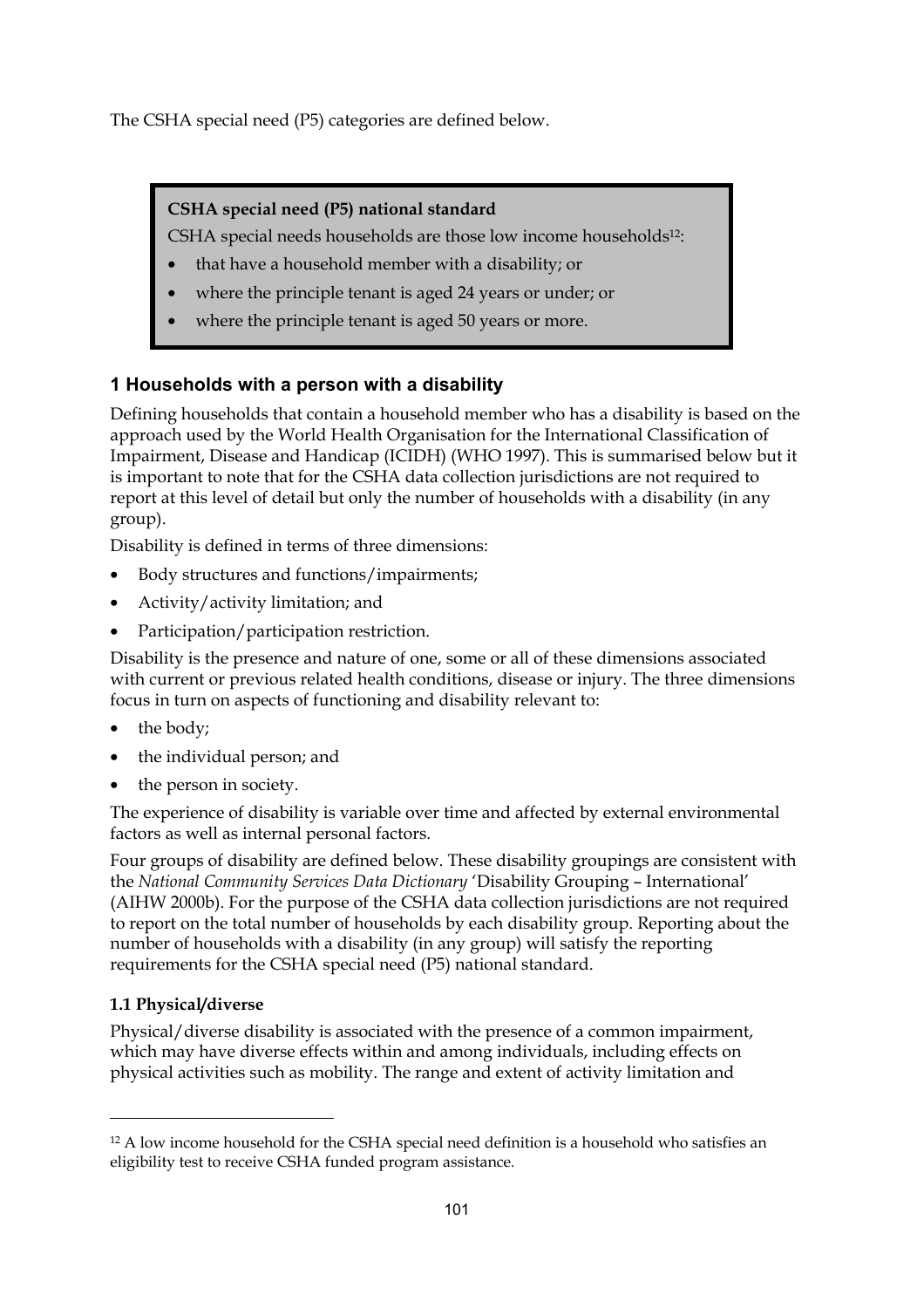participation restriction will vary with the extent of impairment. Environmental factors and support needs are related to areas of activity limitation and participation restriction, and may be required for long periods. Level of supports may vary with both life changes and extent of impairment. This grouping includes such groupings as, for example, physical, acquired brain injury, neurological and persons experiencing chronic medical conditions that impact on the ability to perform physical activities or may affect internal organs such as lung or liver.

#### **1.2 Intellectual/learning**

Intellectual/learning disability is associated with impairment of mental functions with limitations in a range of daily activities and restriction in participation in a range of likely areas. Supports may be needed throughout life, the level of support tends to be consistent over a period of time but may change in association with changes in life circumstances. This grouping will include such groupings as, for example, development delay, intellectual, specific learning/attention deficit disorder and autism.

#### **1.3 Psychiatric**

 $\overline{a}$ 

Psychiatric disability is associated with clinically recognisable symptoms and behaviour patterns associated with distress that may impair personal functioning in normal social activity. Impairments of global and specific mental functions are experienced with associated activity limitations and participation restrictions in a range of areas. Supports needed may vary in range, and may be required with intermittent intensity during the course of the condition. Change in level of supports tends to be related to changes in the level of impairment. This grouping includes conditions such as schizophrenia, affective disorders, anxiety disorders, addictive behaviours, personality disorders, stress, psychosis, depression and adjustment disorders.

#### **1.4 Sensory/speech disability**

Sensory/speech disability is associated with impairment of the eye, ear and related structures. Extent of impairment, and activity limitation tend to remain consistent for long periods. Participation restrictions are in areas of communication primarily, but may include mobility. Availability of a specific range of environmental factors will affect the level of disability experienced by people in the sensory grouping. Once in place, the level of support tends to be relatively consistent. Sensory disability will include such groupings as, for example, deaf, blind, vision, and hearing and speech.

#### **2 Principal tenant aged 24 years or under**

Households where the principal tenant is aged 15–24 years inclusive.

Principal tenant is defined as the person or principal person whose name appears on the tenancy agreement 13. Where this is not clear, it should be the person who is responsible for rental payments.

<sup>13</sup> The *National Housing Assistance Data Dictionary* Version 1 refers to the principal tenant as the reference person.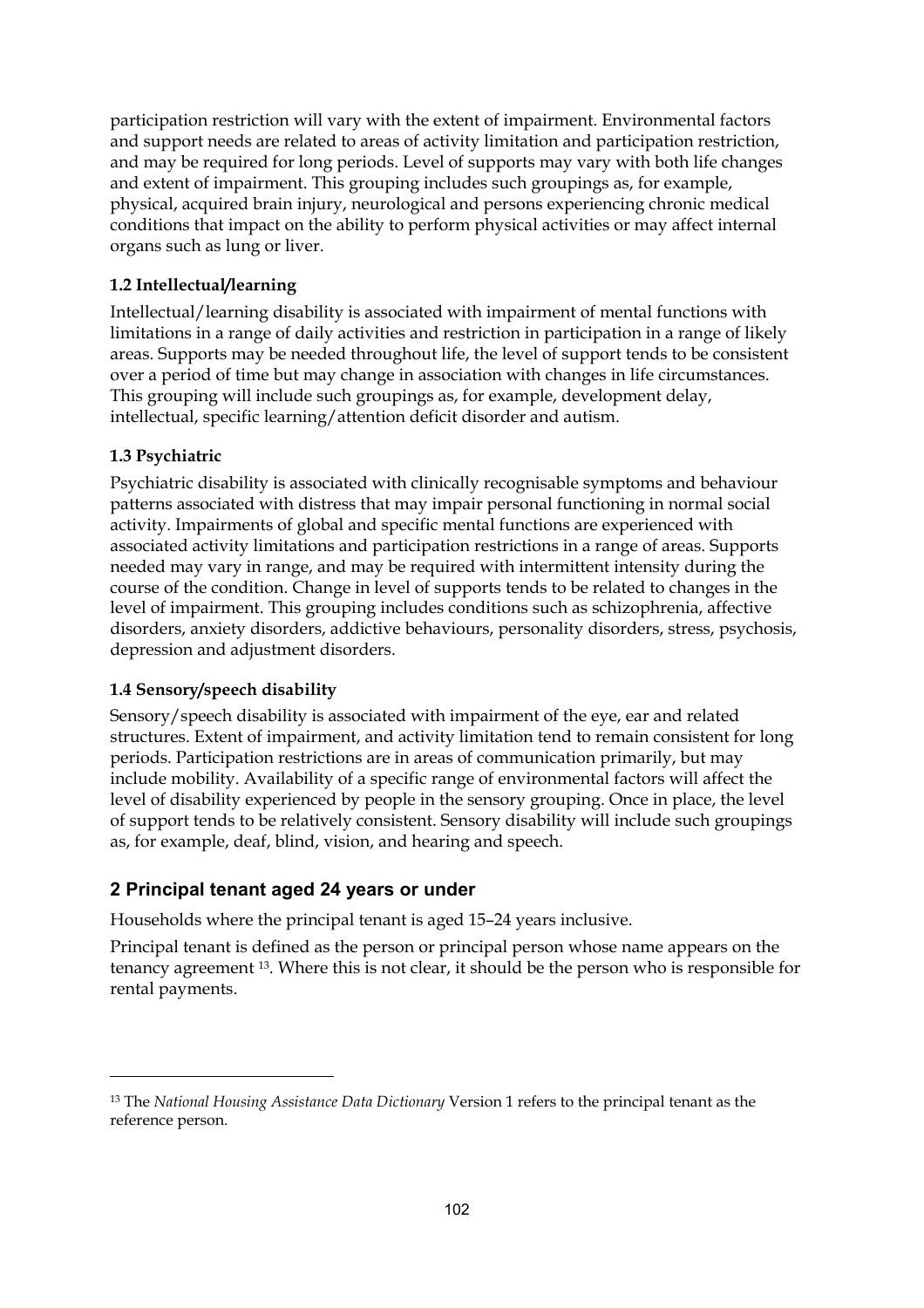### **3 Principal tenant aged 50 years or more 14**

Households where the principal tenant is aged 50 years or more.

Principal tenant is defined as the person or principal person whose name appears on the tenancy agreement. Where this is not clear, it should be the person who is responsible for rental payments.

 $\overline{a}$ 

<sup>14</sup> For the Public Housing and Community Housing Data Collections, households where the principal tenant is aged 75 years or more is the national standard. The standard used for the Aboriginal Rental Housing Program data collection is consistent with that used by the Commonwealth Department of Health and Aged Care for planning the provision of aged care services. It acknowledges that the need for aged care may begin at younger ages for Indigenous people than for their non-Indigenous counterparts due to the reduced life expectancy of Indigenous people and the higher burden of illness (ABS & AIHW 1999:96). The *National Housing Assistance Data Dictionary* Version 1 refers to the principal tenant as the reference person.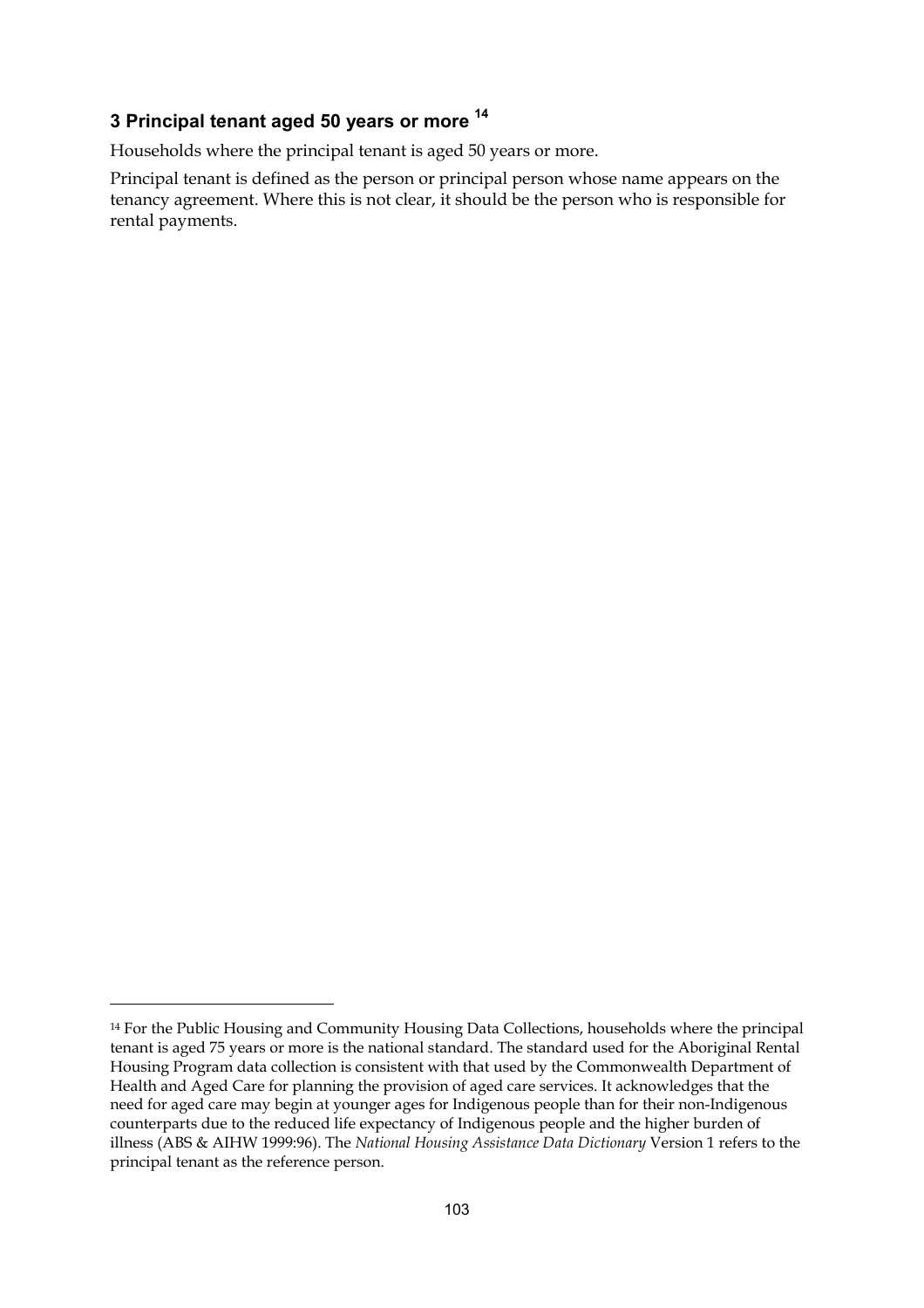# **Appendix 3: CSHA Priority access to those in greatest need national standard**

### **Purpose**

A CSHA greatest need national standard is being trialed in the 2001–02 Aboriginal Rental, public and community housing data collections. This standard will be reviewed after the completion of these collections to finalise changes required to the national standard for future data collections. This appendix provides information about the CSHA greatest need national standard for the 2001–02 data collections.

### **CSHA priority access to those in greatest need measure**

CSHA performance indicator six measures priority access to those in greatest need. The purpose of this indicator is to measure the effectiveness of housing authorities allocation of housing to applicants in greatest need ahead of applicants with less housing needs. A draft discussion paper examines the issues considered in the development of the CSHA greatest need national standard (AIHW 2001c).

The 'greatest need' circumstances identified in the national standard are not exclusive. That is, a household may be counted in more than one 'greatest need' category. Each household however should be counted only once, regardless of how many 'greatest need' circumstances they meet or how many members of the household have a greatest need.

Jurisdictions are requested to provide footnotes if their definition of a greatest need household differs from the CSHA national standard.

### **CSHA priority access to those in greatest need (P6) national standard**

Applicants who were homeless or who did not have access to safe, secure and affordable housing **at the time of housing allocation** are identified in the CSHA priority access to those in greatest need (P6) national standard.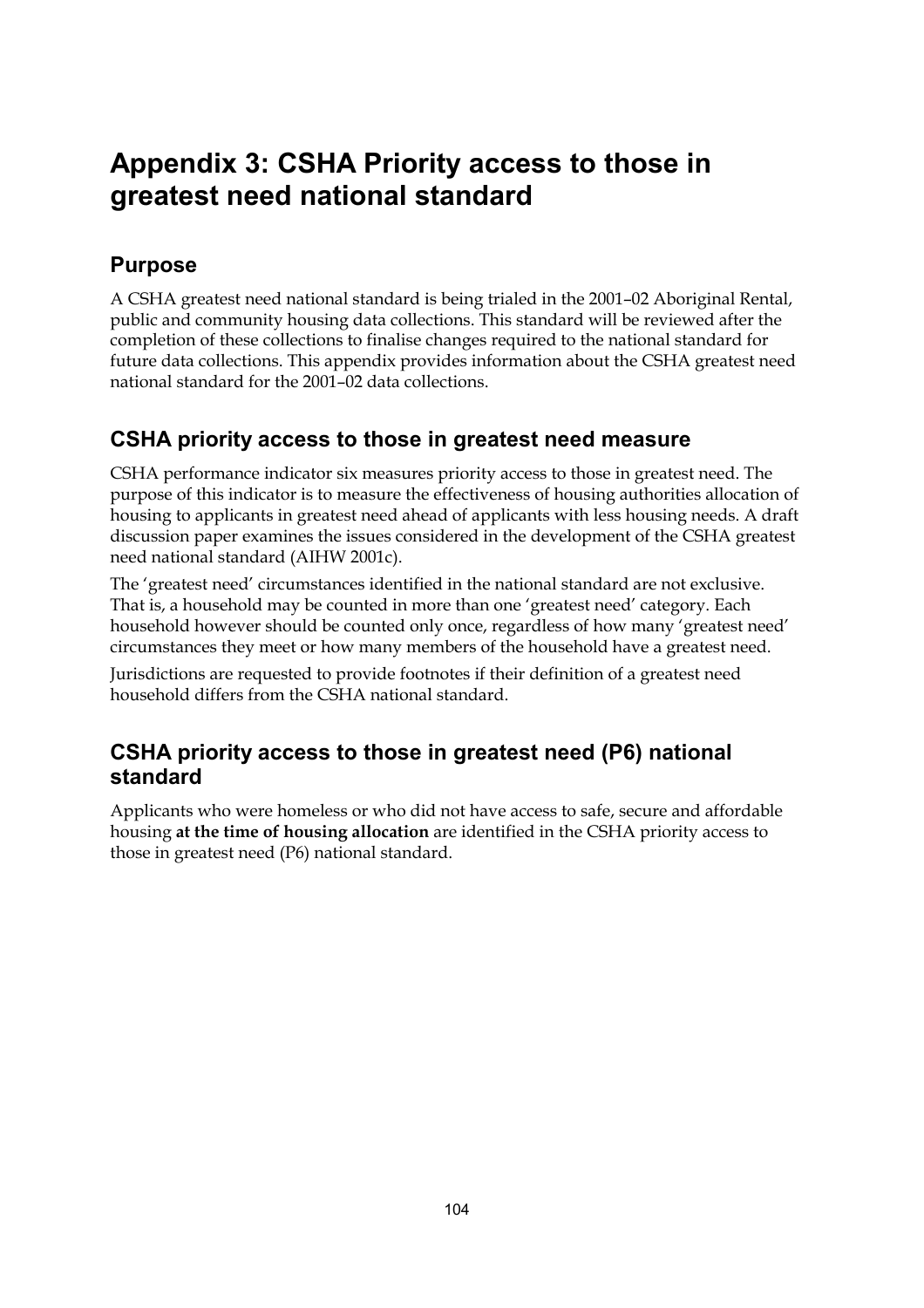#### **The CSHA priority access to those in greatest need (P6) national standard**

Low income households<sup>15</sup> that at the time of allocation were subject to one or more of the following circumstances:

- they were homeless; or
- their life or safety was at risk in their accommodation; or
- their health condition was aggravated by their housing; or
- their housing was inappropriate to their needs; or
- they had very high rental housing costs.

The CSHA priority access to those in greatest need (P6) categories are defined below.

#### **1 Homeless**

 $\overline{a}$ 

Homeless, for the purpose of the CSHA national standard, is defined as an applicant with 'no housing' or an applicant residing in temporary or emergency accommodation at the time of housing allocation. It includes applicants who:

- lived in accommodation provided by a SAAP agency or some other form of emergency accommodation; or
- were totally without permanent shelter (e.g. wandered from place to place, slept out on the street or on park benches, etc.); or
- lived in shelter that was unlawful such as those who were forced to squat in derelict buildings; or
- stayed temporarily with friends or relatives in the short-term (e.g. up to a maximum of 6 weeks duration).

A narrow definition of homeless has been used in this category. It focuses on persons who experienced primary and secondary homelessness (excluding people residing in boarding houses) according to definitions developed by Chamberlain (1999:8). This approach allows a distinction to be made between this category of the national standard and other categories of the national standard that identify persons who do not have access to safe, secure and affordable housing. It is for this reason that the SAAP (AIHW 2000a:xii) and *National Community Services Data Dictionary* (AIHW 2000b:114) definitions of homeless have not been adopted for the CSHA national standard. These definitions of homeless include people who do not have access to safe, secure and adequate housing.

<sup>&</sup>lt;sup>15</sup> A low income household for the CSHA greatest need definition is a household who satisfies an eligibility test to receive CSHA funded program assistance.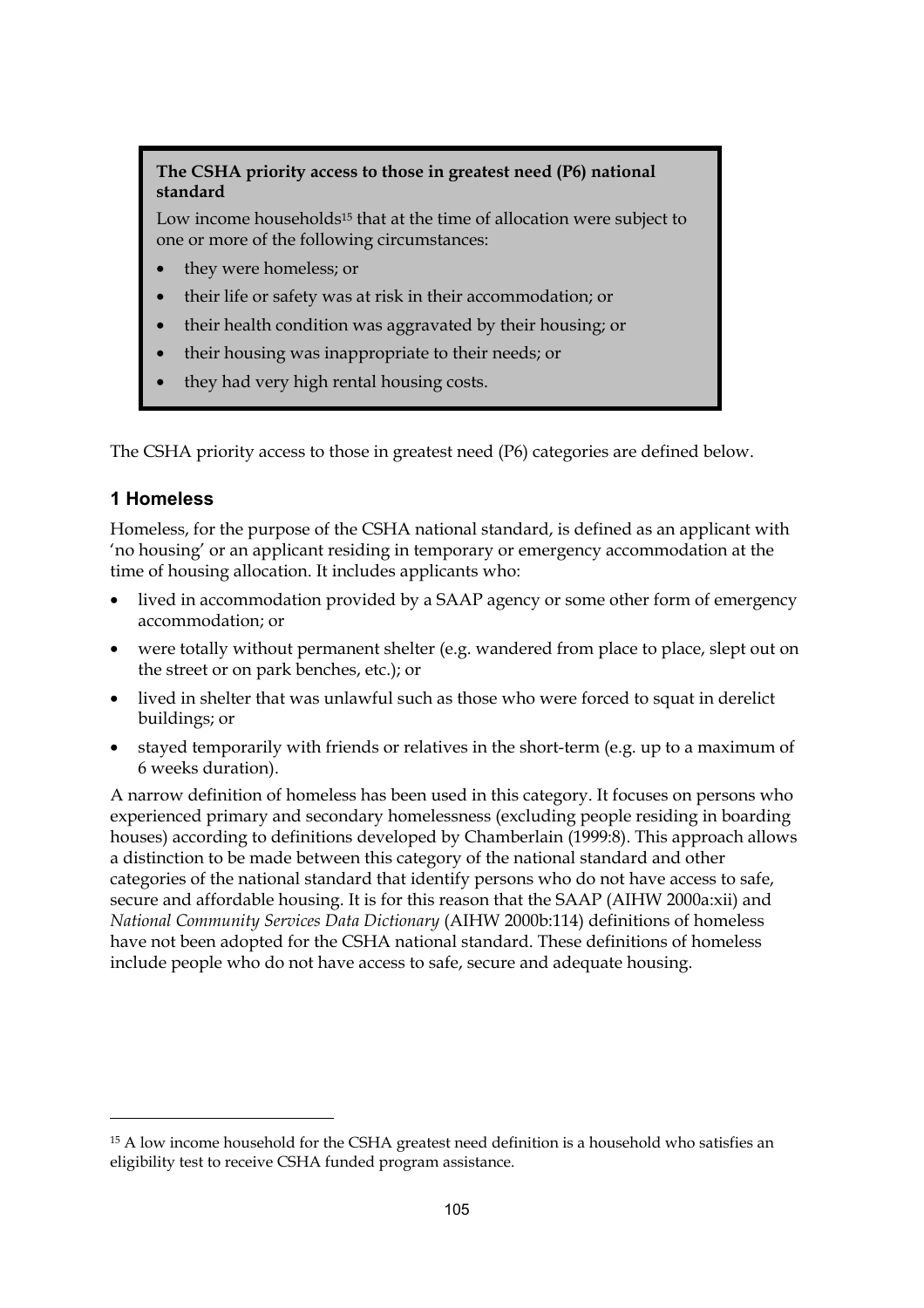### **2 People whose life or safety was at risk in their accommodation**

This category captures applicants living in a situation that placed their life or safety at risk. This includes situations where people were:

- subject to domestic violence, or
- subject to sexual/emotional abuse, or
- subject to child abuse; or
- at risk of violence or who feared for their safety in the home environment.

Violence is defined as any incident involving the occurrence, attempt or threat of either physical or sexual assault. Physical assault involves the use of physical force with the intent to harm or frighten a person. The threat to harm should only be included if it is believed the harm is likely to be carried out. Sexual assault includes acts of a sexual nature against a person's will through the use of physical force, intimidation or coercion, or any attempts to do this (ABS 1996:4).

#### **3 People whose health condition was aggravated by their accommodation**

This category identifies people who lived in a housing situation that was unsuitable for their needs at the time of housing allocation. It includes people who lived in the following situations:

- medical condition or disability which rendered their housing unsuitable (e.g. disabled person who required modified accommodation, elderly persons who were housebound due to mobility problems in highset dwellings);
- appropriate housing stock was either not available, or not available at an affordable cost, in the private rental market (e.g. dwellings with appropriate modifications for a person with a disability);
- a health condition or disability which was caused or exacerbated by the living situation.

### **4 People whose housing was inappropriate to their needs**

This category captures housing situations that indicate a person did not have access to safe and secure housing at the time of allocation and these situations are not included in categories 1 to 3 above (people with housing affordability issues are captured in category 5). Inappropriate housing include persons who:

- lived in poor housing locations that resulted in isolation from community services, social networks and support systems, and these services and supports were necessary to maintain independent living. This category includes families that were divided due to their housing situation; or
- lived in overcrowded situations where an additional two or more bedrooms were required for adequate housing according to the proxy occupancy standard (used in measuring P3 Dwelling to household size); or
- were unable to access accommodation in the private rental market due to discrimination. Discrimination refers to a person who was treated unfairly because they belonged to a particular group of people. Types of discrimination include: sex; race; age; marital status; sexual orientation; or disability (Anti-discrimination board); or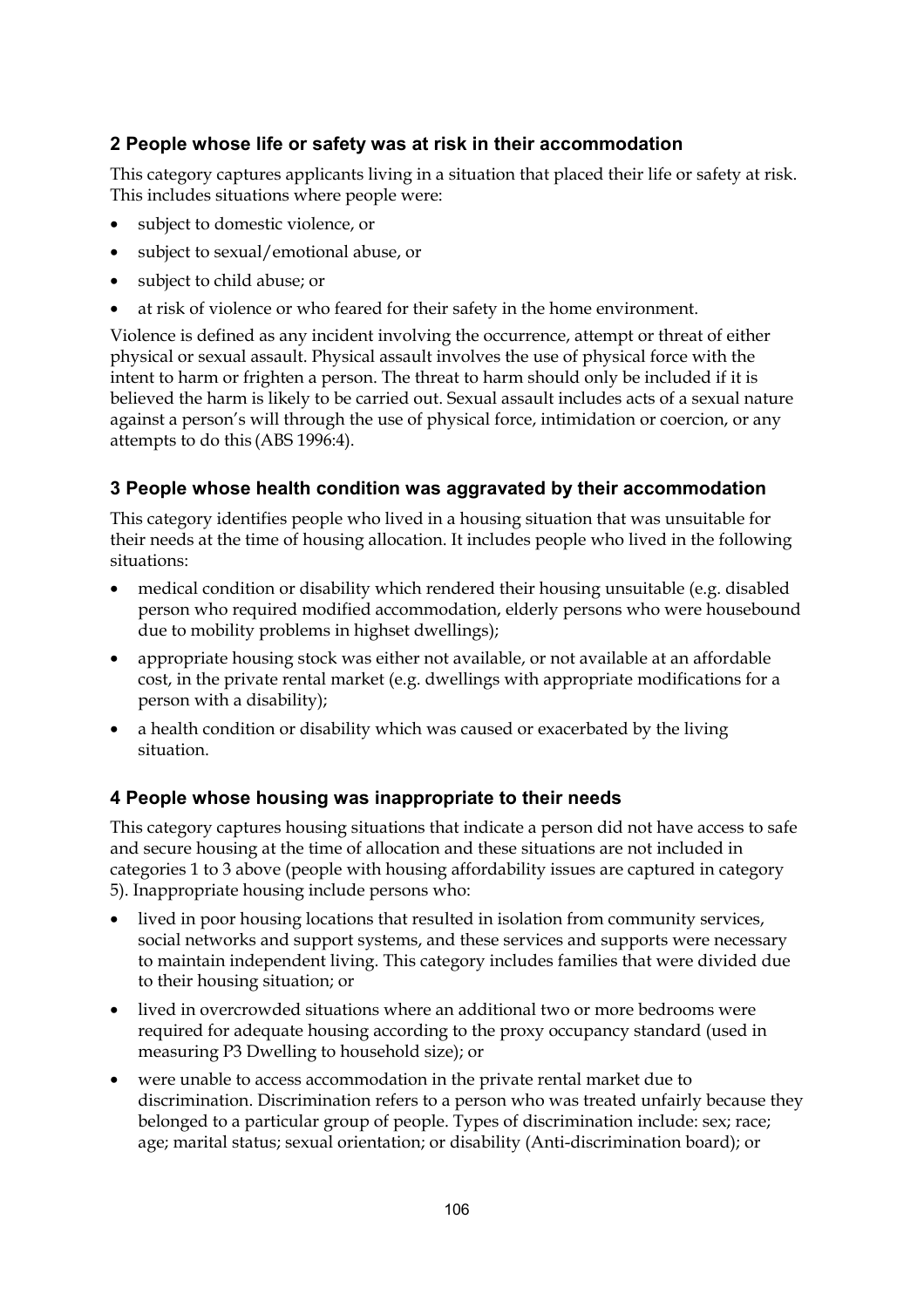- lived in situations where their tenure was insecure and they had received an eviction notice (either written or verbal) and they had no access to adequate legislative protection; or
- lived in housing that had severe structural or other maintenance problems (e.g. property had been declared unfit for human habitation, severe dampness, lacked essential facilities such as cooking or bathroom).

### **5 People with very high rental housing costs**

This category identifies households that paid 41% or more of their income in rent at the time of housing allocation.

This definition is not intended to suggest that households paying between 30–41% of income on rent live in affordable housing situations. The definition aims to capture the group of the population who experience the more severe end of housing affordability problems and the group for which literature suggests are least able to decrease their housing costs (Department Family & Community Services 2001:63).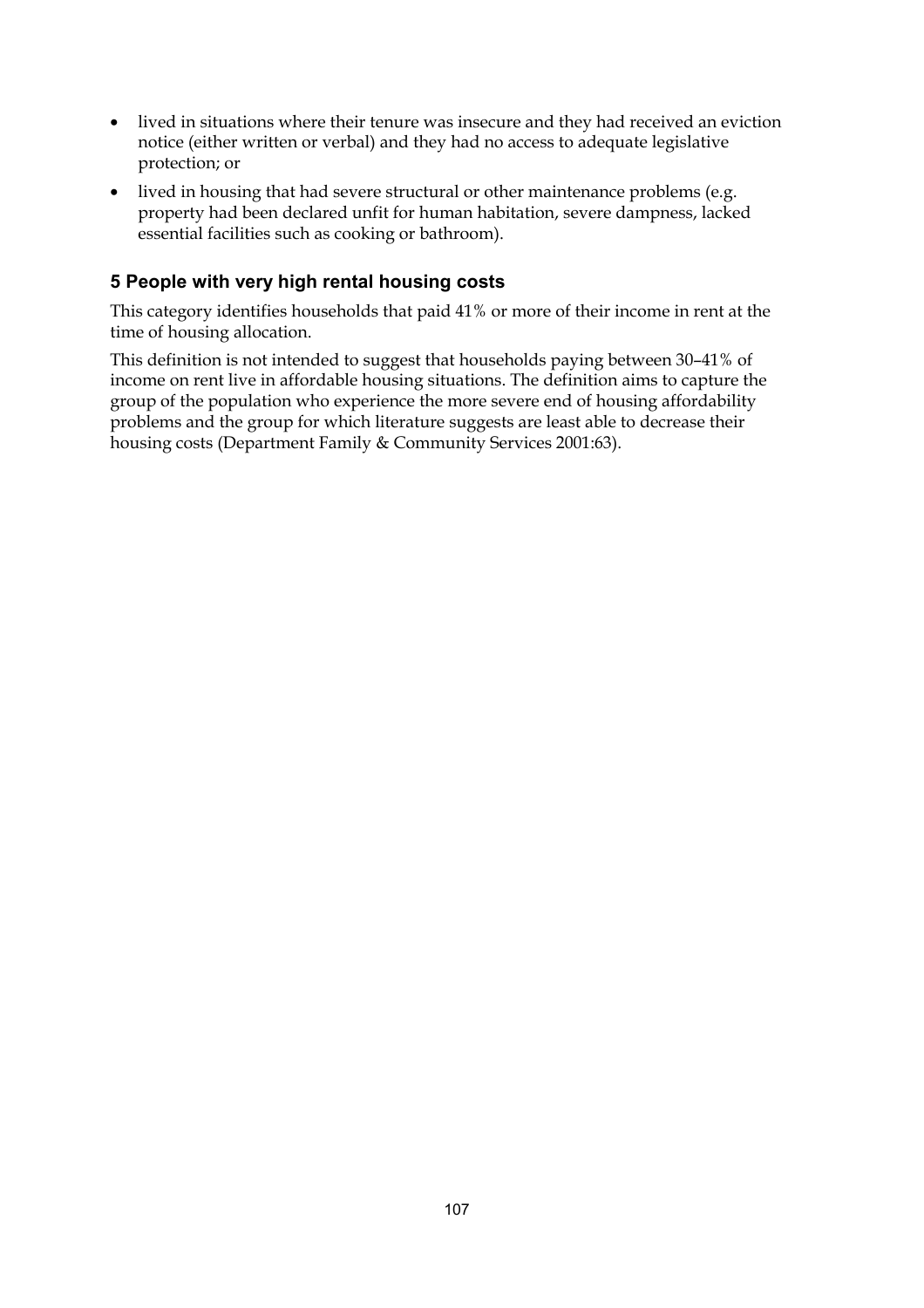# **Appendix 4: RRMA classification system**

The Rural Remote Metropolitan Areas (RRMA) classification divides statistical local areas (SLA) into three groups: metropolitan areas, rural zones and remote zones. A total of seven categories are specified within these zones (Department of Primary Industries and Energy & Department of Human Services and Health 1994: 3).

#### **Metropolitan zone:**

 $\overline{a}$ 

| Capital city:                 | M1               | consists of state and territory capital city statistical<br>divisions;                                               |
|-------------------------------|------------------|----------------------------------------------------------------------------------------------------------------------|
| Other metropolitan<br>centre: | M2               | consists of one or more statistical subdivision which have<br>an urban centre of population 100,000 or more in size. |
| <b>Rural zone:</b>            |                  |                                                                                                                      |
| Large rural centres:          | R1               | SLAs where most of the population reside in urban<br>centres of population 25,000-99,000;                            |
| Small rural centres:          | R <sub>2</sub>   | SLAs in rural zones containing urban centres of<br>population 10,000-24,999;                                         |
| Other rural centres:          | R <sub>3</sub>   | the remaining SLAs within the rural zone - urban centres<br>of population less than 10,000.                          |
| Remote zone:                  |                  |                                                                                                                      |
| Remote centres:               | Rem1             | SLAs in the remote zone containing urban centres of<br>population greater than 5,000.                                |
| Other remote areas:           | Rem <sub>2</sub> | remaining SLAs within the remote zone - urban centres of<br>population less than 5,000.                              |

This Appendix provides a list of postcodes 16 for each jurisdiction that have been aggregated into RRMA categories, allowing the RRMA location of each dwelling to be determined. Some postcodes cover more than one RRMA category. In these situations postcodes contain a proportion weighting across RRMA categories.

### **4.1 Proportional weighting of postcodes across RRMA categories**

Some postcodes cover more than one RRMA category. The tables provide a weighting for postcodes that cover more than one RRMA category. Jurisdictions will need to proportionally weight the location of dwellings across RRMA categories when a postcode covers more than one RRMA category.

For example, where a postcode is listed in M2 as 65% and R2 as 35%, the number of dwellings need to be proportioned across the two RRMA categories by the percentages specified. When proportioning dwellings across RRMA categories, a dwelling should be allocated to only one RRMA category. In situations where:

<sup>&</sup>lt;sup>16</sup> Postcodes for RRMA categories were obtained from the AIHW population database based on 1996 Census results.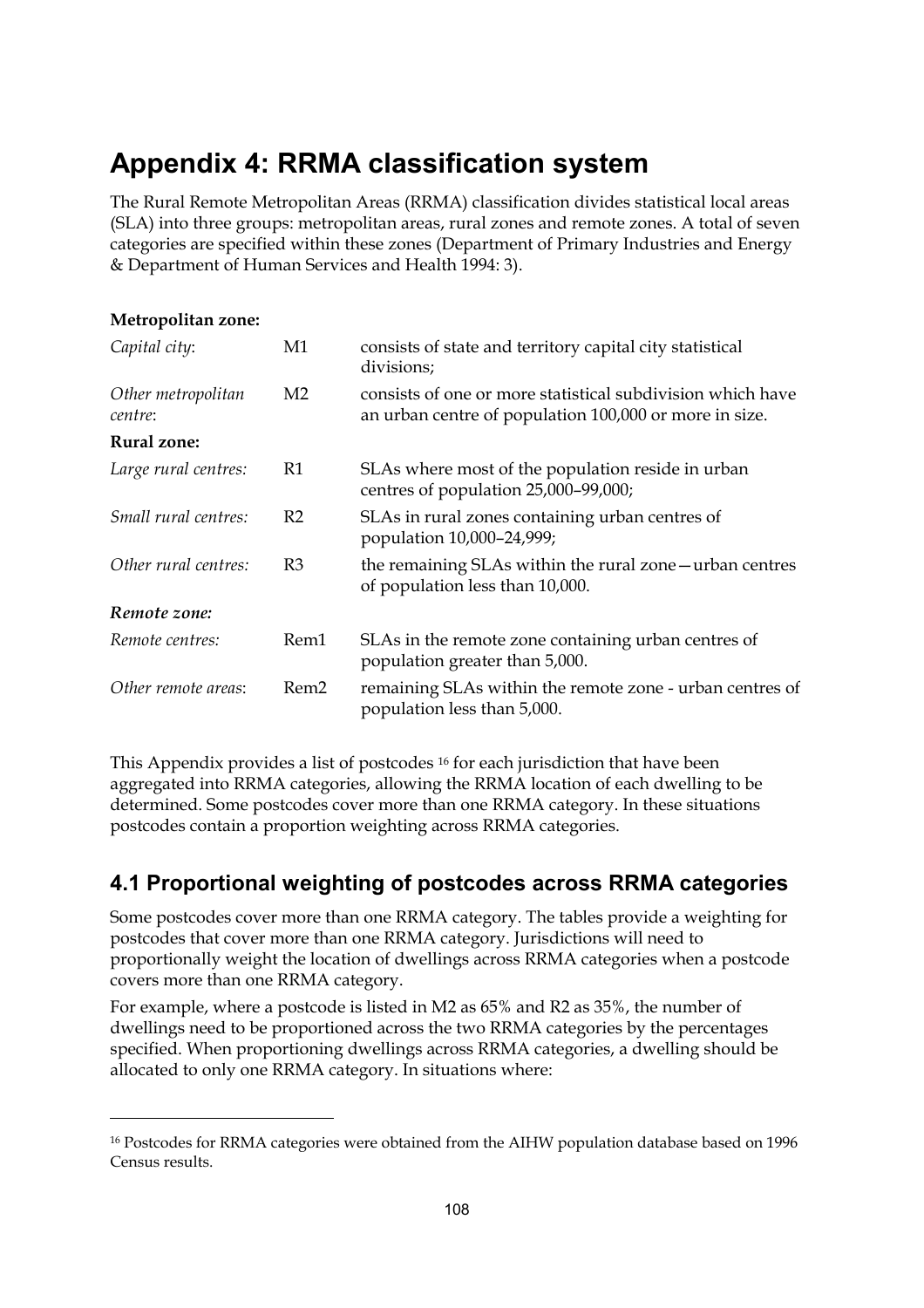- only one dwelling exists in a postcode that is weighted across two RRMA categories, the dwelling should be allocated to the RRMA category with the highest weighting; or
- the proportioning of dwellings, for a postcode, across RRMA categories results in the total number of dwellings in an RRMA category not being a complete figure (e.g. 0.01 to 0.99) the number of dwellings in each RRMA category should be either rounded up or down as follows:
	- (a) figures between 0.99 to 0.5 (= or  $>$  0.5) should be rounded up; and
	- (b) figures between 0.49 and 0.01 (= or < 0.49) should be rounded down.

*Note:* The rounding of dwellings to RRMA categories needs to occur at the postcode level (e.g. for each postcode that has a weighting less than 100%) and not at the RRMA category level (e.g. total number of dwellings for each RRMA category for all postcodes in the jurisdiction).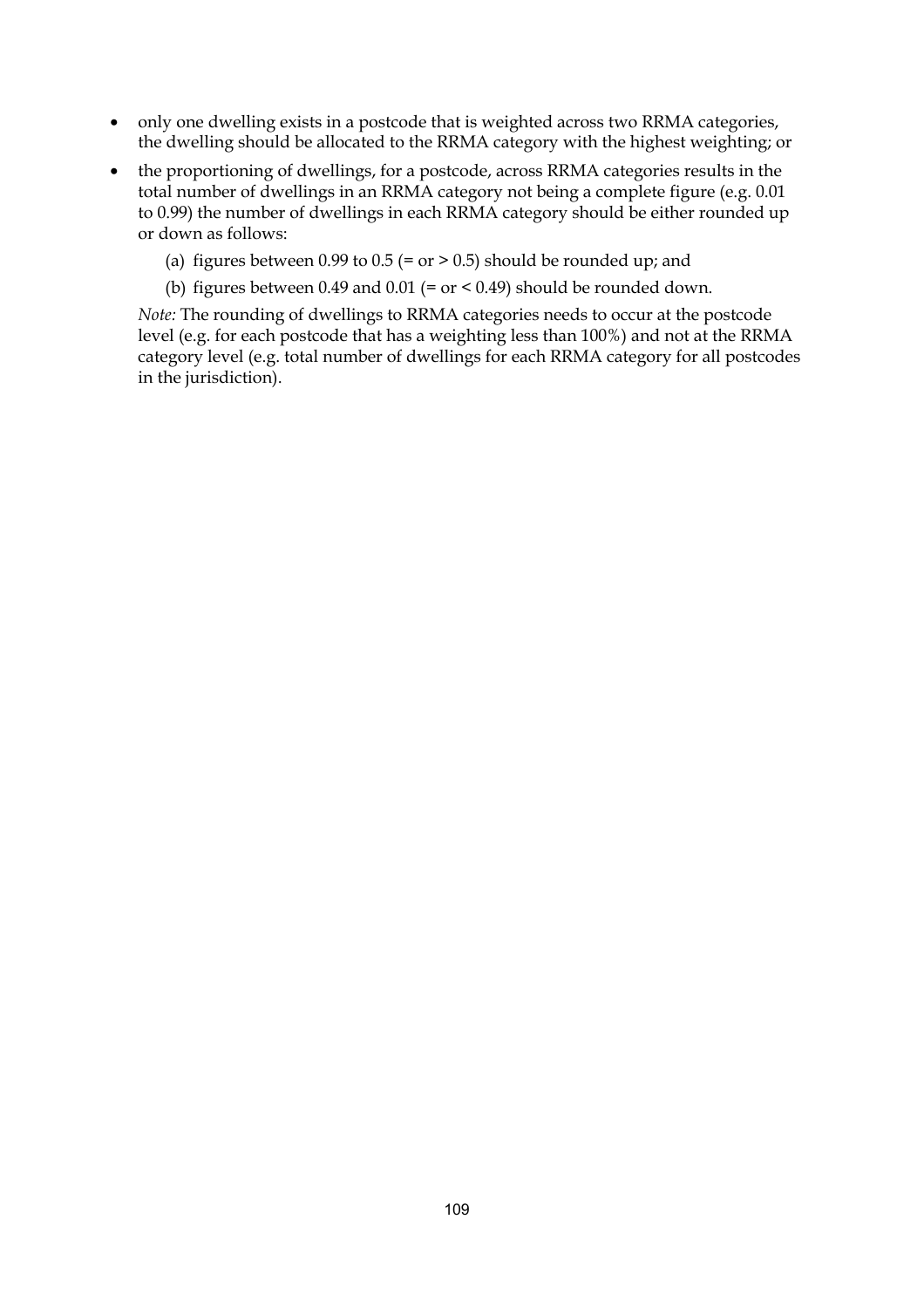# **4.2 New South Wales RRMA classification by postcode**

**Postcode range: 2000–2599 2619–2899 2915–2999**

| Table A4.2: NSW RRMA classification by postcode |  |  |
|-------------------------------------------------|--|--|
|-------------------------------------------------|--|--|

| <b>Postcode</b> | <b>RRMA</b><br>code | Percent | Postcode    | <b>RRMA</b><br>code | Percent        | Postcode    | <b>RRMA</b><br>code | Percent |
|-----------------|---------------------|---------|-------------|---------------------|----------------|-------------|---------------------|---------|
| 2000            | M <sub>1</sub>      | 100     | 2325 - 2327 | M <sub>2</sub>      | 100            | 2407        | R <sub>2</sub>      | 100     |
| 2006 - 2011     | M <sub>1</sub>      | 100     | 2328        | R <sub>2</sub>      | 100            | 2408        | R <sub>3</sub>      | 100     |
| 2015 - 2050     | M1                  | 100     | 2329        | R <sub>3</sub>      | 100            | 2409        | R <sub>2</sub>      | 100     |
| 2052            | M <sub>1</sub>      | 100     | 2330        | M <sub>1</sub>      | $\overline{2}$ | 2410 - 2411 | R3                  | 100     |
| 2060-2077       | M1                  | 100     | 2330        | M <sub>2</sub>      | 2.8            | 2415        | R <sub>2</sub>      | 100     |
| 2079-2097       | M1                  | 100     | 2330        | R <sub>2</sub>      | 95.2           | 2420-2421   | R3                  | 100     |
| 2099-2122       | M1                  | 100     | 2331        | R <sub>2</sub>      | 100            | 2422        | R <sub>2</sub>      | 4.7     |
| 2125-2126       | M1                  | 100     | 2333        | R <sub>2</sub>      | 100            | 2422        | R <sub>3</sub>      | 95.3    |
| 2128-2148       | M1                  | 100     | 2334        | M <sub>2</sub>      | 100            | 2423-2428   | R <sub>2</sub>      | 100     |
| 2150-2168       | M1                  | 100     | 2335        | M <sub>2</sub>      | 65.3           | 2429        | R <sub>1</sub>      | 5.3     |
| 2170-2171       | M1                  | 100     | 2335        | R <sub>2</sub>      | 34.7           | 2429        | R <sub>2</sub>      | 94.7    |
| 2173-2174       | M1                  | 100     | 2336-2339   | R <sub>3</sub>      | 100            | 2430        | R <sub>2</sub>      | 100     |
| 2176-2177       | M1                  | 100     | 2340        | R <sub>1</sub>      | 86             | 2431        | R <sub>3</sub>      | 100     |
| 2190-2200       | M1                  | 100     | 2340        | R <sub>3</sub>      | 14             | 2439        | R <sub>1</sub>      | 100     |
| 2203-2214       | M1                  | 100     | 2341-2347   | R <sub>3</sub>      | 100            | 2440        | R <sub>1</sub>      | 4.3     |
| 2216-2234       | M1                  | 100     | 2350        | R <sub>2</sub>      | 81.9           | 2440        | R <sub>3</sub>      | 95.7    |
| 2250-2251       | M1                  | 100     | 2350        | R <sub>3</sub>      | 18.1           | 2441        | R <sub>1</sub>      | 5.8     |
| 2256-2258       | M1                  | 100     | 2351        | R <sub>2</sub>      | 100            | 2441        | R <sub>2</sub>      | 59.1    |
| 2259            | M <sub>1</sub>      | 94.7    | 2352-2361   | R <sub>3</sub>      | 100            | 2441        | R <sub>3</sub>      | 35.1    |
| 2259            | M <sub>2</sub>      | 5.3     | 2365        | R <sub>3</sub>      | 100            | 2443        | R <sub>1</sub>      | 80.8    |
| 2260-2263       | M1                  | 100     | 2369-2372   | R <sub>3</sub>      | 100            | 2443        | R <sub>2</sub>      | 19.2    |
| 2264-2265       | M <sub>2</sub>      | 100     | 2379-2382   | R <sub>3</sub>      | 100            | 2444-2446   | R1                  | 100     |
| 2267            | M <sub>2</sub>      | 100     | 2385        | R <sub>3</sub>      | 100            | 2447-2449   | R <sub>3</sub>      | 100     |
| 2278            | M <sub>2</sub>      | 100     | 2386-2387   | Rem <sub>2</sub>    | 100            | 2450        | R <sub>2</sub>      | 98.2    |
| 2280-2287       | M2                  | 100     | 2388        | R <sub>3</sub>      | 100            | 2450        | R <sub>3</sub>      | 1.8     |
| 2289-2308       | M <sub>2</sub>      | 100     | 2390        | R <sub>3</sub>      | 100            | 2452        | R <sub>2</sub>      | 100     |
| 2309            | R <sub>2</sub>      | 100     | 2394        | R <sub>2</sub>      | 100            | 2453        | R <sub>3</sub>      | 100     |
| 2311            | R <sub>3</sub>      | 100     | 2395-2397   | R <sub>3</sub>      | 100            | 2454        | R <sub>2</sub>      | 10.8    |
| 2312            | R <sub>2</sub>      | 100     | 2398-2399   | R <sub>2</sub>      | 100            | 2454        | R <sub>3</sub>      | 89.2    |
| 2314-2320       | M2                  | 100     | 2400        | R <sub>2</sub>      | 98.1           | 2455        | R <sub>3</sub>      | 100     |
| 2321            | M2                  | 91.1    | 2400        | R <sub>3</sub>      | 1.9            | 2456        | R <sub>2</sub>      | 91.6    |
| 2321            | R <sub>3</sub>      | 8.9     | 2401-2404   | R <sub>3</sub>      | 100            | 2456        | R <sub>3</sub>      | 8.4     |
| 2322-2323       | M <sub>2</sub>      | 100     | 2405        | R <sub>2</sub>      | 100            | 2460        | R <sub>2</sub>      | 58.7    |
| 2324            | M <sub>2</sub>      | 84      | 2406        | R <sub>2</sub>      | 82.2           | 2460        | R <sub>3</sub>      | 41.3    |
| 2324            | R <sub>2</sub>      | 16      | 2406        | Rem <sub>2</sub>    | 17.8           | 2462-2466   | R <sub>3</sub>      | 100     |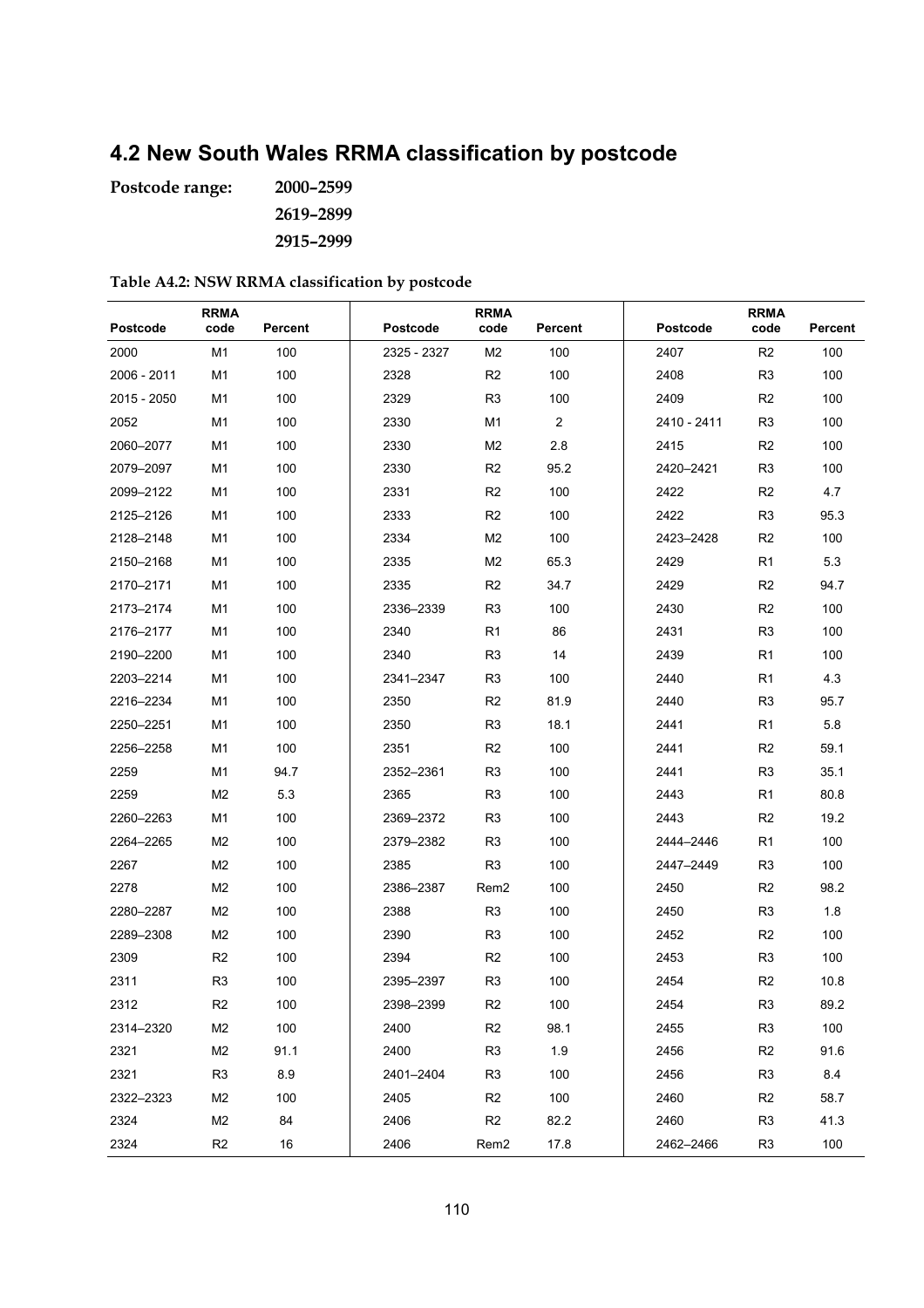# **Postcode range: 2000–2599**

**2619–2899**

**2915–2999**

|           | <b>RRMA</b>    |                |           | <b>RRMA</b>      |         |               | <b>RRMA</b>      |         |
|-----------|----------------|----------------|-----------|------------------|---------|---------------|------------------|---------|
| Postcode  | code           | <b>Percent</b> | Postcode  | code             | Percent | Postcode      | code             | Percent |
| 2469      | R <sub>3</sub> | 100            | 2548-2551 | R <sub>3</sub>   | 100     | 2665-2666     | R <sub>3</sub>   | 100     |
| 2470      | R <sub>2</sub> | 62.8           | 2558-2560 | M <sub>1</sub>   | 100     | 2668          | R <sub>3</sub>   | 100     |
| 2470      | R <sub>3</sub> | 37.2           | 2563-2574 | M1               | 100     | 2669          | R <sub>2</sub>   | 9.1     |
| 2471      | R <sub>1</sub> | 18.6           | 2575-2576 | R <sub>3</sub>   | 100     | 2669          | R <sub>3</sub>   | 62.5    |
| 2471      | R <sub>3</sub> | 81.4           | 2577      | M2               | 0.9     | 2669          | Rem <sub>2</sub> | 28.4    |
| 2472      | R <sub>1</sub> | 5.8            | 2577      | R2               | 8.8     | 2671          | R <sub>3</sub>   | 100     |
| 2472      | R <sub>3</sub> | 94.2           | 2577      | R <sub>3</sub>   | 90.3    | 2672          | Rem <sub>2</sub> | 100     |
| 2473-2476 | R <sub>3</sub> | 100            | 2578-2579 | R <sub>3</sub>   | 100     | 2675          | Rem2             | 100     |
| 2477      | R <sub>2</sub> | 100            | 2580      | R2               | 81.3    | 2680          | R <sub>2</sub>   | 98.4    |
| 2478      | R <sub>2</sub> | 100            | 2580      | R <sub>3</sub>   | 18.7    | 2680          | Rem2             | 1.6     |
| 2479      | R <sub>2</sub> | 16.1           | 2581-2588 | R <sub>3</sub>   | 100     | 2681          | R <sub>2</sub>   | 100     |
| 2479      | R <sub>3</sub> | 83.9           | 2590      | R <sub>3</sub>   | 100     | $2700 - 2701$ | R3               | 100     |
| 2480      | R <sub>1</sub> | 96.1           | 2594      | R <sub>3</sub>   | 100     | 2702          | R1               | 27.5    |
| 2480      | R <sub>2</sub> | $\overline{2}$ | 2619      | M <sub>2</sub>   | 100     | 2702          | R3               | 72.5    |
| 2480      | R <sub>3</sub> | 1.9            | 2620      | M1               | 0.2     | 2703          | R3               | 100     |
| 2481-2484 | R <sub>3</sub> | 100            | 2620      | M2               | 82.4    | 2705-2707     | R <sub>3</sub>   | 100     |
| 2485      | M <sub>2</sub> | 100            | 2620      | R <sub>3</sub>   | 17.4    | 2710          | R <sub>2</sub>   | 14.7    |
| 2486      | M <sub>2</sub> | 98.1           | 2621-2628 | R <sub>3</sub>   | 100     | 2710          | R <sub>3</sub>   | 79.6    |
| 2486      | R <sub>3</sub> | 1.9            | 2630-2633 | R <sub>3</sub>   | 100     | 2710          | Rem2             | 5.7     |
| 2487      | M2             | 94.6           | 2640      | R1               | 96.8    | 2711          | R <sub>3</sub>   | 2.6     |
| 2487      | R <sub>3</sub> | 5.4            | 2640      | R <sub>3</sub>   | 3.2     | 2711          | Rem <sub>2</sub> | 97.4    |
| 2488-2490 | R <sub>3</sub> | 100            | 2641      | R <sub>1</sub>   | 100     | 2712-2714     | R <sub>3</sub>   | 100     |
| 2500      | M <sub>2</sub> | 100            | 2642-2647 | R <sub>3</sub>   | 100     | 2715          | Rem <sub>2</sub> | 100     |
| 2502      | M2             | 100            | 2648      | Rem2             | 100     | 2716          | R <sub>3</sub>   | 100     |
| 2505-2506 | M <sub>2</sub> | 100            | 2649      | R <sub>3</sub>   | 100     | 2717          | Rem <sub>2</sub> | 100     |
| 2508      | M2             | 100            | 2650      | R <sub>1</sub>   | 99.5    | 2720-2722     | R <sub>3</sub>   | 100     |
| 2515-2519 | M <sub>2</sub> | 100            | 2650      | R <sub>3</sub>   | 0.5     | 2725-2727     | R <sub>3</sub>   | 100     |
| 2522      | M <sub>2</sub> | 100            | 2651      | R <sub>1</sub>   | 100     | 2729-2730     | R <sub>3</sub>   | 100     |
| 2525-2530 | M <sub>2</sub> | 100            | 2652      | R <sub>1</sub>   | 50.1    | 2731          | R <sub>2</sub>   | 100     |
| 2533-2534 | M <sub>2</sub> | 100            | 2652      | R <sub>3</sub>   | 36.4    | 2732-2739     | Rem <sub>2</sub> | 100     |
| 2535      | R <sub>2</sub> | 100            | 2652      | Rem <sub>2</sub> | 13.5    | 2745          | M1               | 100     |
| 2536      | R <sub>2</sub> | $1.2$          | 2653      | R <sub>3</sub>   | 100     | 2747-2750     | M1               | 100     |
| 2536      | R <sub>3</sub> | 98.8           | 2655      | R <sub>1</sub>   | 26.3    | 2752-2768     | M1               | 100     |
| 2537      | R <sub>3</sub> | 100            | 2655      | R <sub>3</sub>   | 73.7    | 2770          | M1               | 100     |
| 2538-2540 | R <sub>2</sub> | 100            | 2656      | R <sub>3</sub>   | 100     | 2773-2780     | M <sub>1</sub>   | 100     |
| 2541      | R <sub>2</sub> | 97.4           | 2658-2660 | R <sub>3</sub>   | 100     | 2782-2786     | M1               | 100     |
| 2541      | R <sub>3</sub> | 2.6            | 2661      | R <sub>1</sub>   | 100     | 2787          | M1               | 19.3    |
| 2545-2546 | R <sub>3</sub> | 100            | 2663      | R <sub>3</sub>   | 100     | 2787          | R <sub>3</sub>   | 80.7    |

**Table A4.2 (continued): NSW RRMA classification by postcode**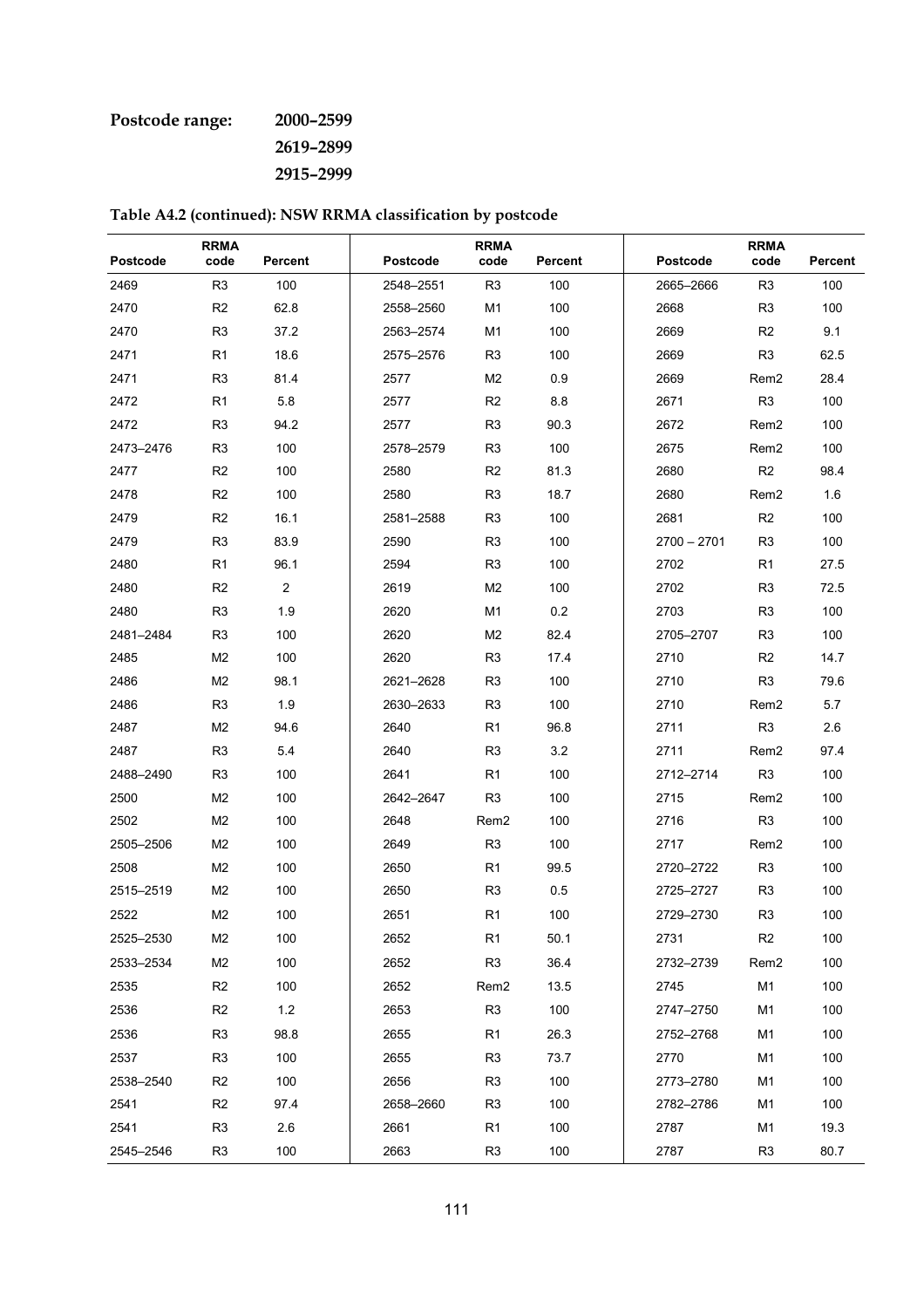### **Postcode range: 2000–2599 2619–2899**

**2915–2999**

| Postcode  | <b>RRMA</b><br>code | <b>Percent</b> | Postcode  | <b>RRMA</b><br>code | Percent |
|-----------|---------------------|----------------|-----------|---------------------|---------|
| 2790      | R <sub>2</sub>      | 100            | 2880      | Rem <sub>2</sub>    | 4.4     |
| 2795      | R <sub>2</sub>      | 84.8           | 2898-2999 | Rem <sub>2</sub>    | 100     |
| 2795      | R3                  | 15.2           |           |                     |         |
| 2797-2799 | R <sub>3</sub>      | 100            |           |                     |         |
| 2800      | R1                  | 91.8           |           |                     |         |
| 2800      | R <sub>3</sub>      | 8.2            |           |                     |         |
| 2803-2810 | R <sub>3</sub>      | 100            |           |                     |         |
| 2820-2821 | R <sub>3</sub>      | 100            |           |                     |         |
| 2823-2824 | R <sub>3</sub>      | 100            |           |                     |         |
| 2825      | R <sub>3</sub>      | 11.5           |           |                     |         |
| 2825      | Rem <sub>2</sub>    | 88.5           |           |                     |         |
| 2827-2828 | R3                  | 100            |           |                     |         |
| 2829      | R3                  | 97.8           |           |                     |         |
| 2829      | Rem <sub>2</sub>    | 2.2            |           |                     |         |
| 2830      | R <sub>1</sub>      | 99.1           |           |                     |         |
| 2830      | R3                  | 0.9            |           |                     |         |
| 2831      | R1                  | 17.7           |           |                     |         |
| 2831      | R <sub>3</sub>      | 34.8           |           |                     |         |
| 2831      | Rem <sub>2</sub>    | 47.5           |           |                     |         |
| 2832-2836 | Rem2                | 100            |           |                     |         |
| 2838-2840 | Rem <sub>2</sub>    | 100            |           |                     |         |
| 2842-2844 | R3                  | 100            |           |                     |         |
| 2845      | R <sub>2</sub>      | 100            |           |                     |         |
| 2846      | R <sub>2</sub>      | 24.2           |           |                     |         |
| 2846      | R3                  | 75.8           |           |                     |         |
| 2847      | R <sub>2</sub>      | 100            |           |                     |         |
| 2848-2850 | R3                  | 100            |           |                     |         |
| 2852      | R <sub>3</sub>      | 100            |           |                     |         |
| 2864-2871 | R <sub>3</sub>      | 100            |           |                     |         |
| 2873      | Rem <sub>2</sub>    | 100            |           |                     |         |
| 2874      | R <sub>3</sub>      | 71.4           |           |                     |         |
| 2874      | Rem <sub>2</sub>    | 28.6           |           |                     |         |
| 2875-2876 | R <sub>3</sub>      | 100            |           |                     |         |
| 2877      | R <sub>3</sub>      | 2.4            |           |                     |         |
| 2877      | Rem <sub>2</sub>    | 97.6           |           |                     |         |
| 2878-2879 | Rem <sub>2</sub>    | 100            |           |                     |         |
| 2880      | R <sub>2</sub>      | 95.6           |           |                     |         |

|  |  | Table A4.2 (continued): NSW RRMA classification by postcode |  |  |  |
|--|--|-------------------------------------------------------------|--|--|--|
|--|--|-------------------------------------------------------------|--|--|--|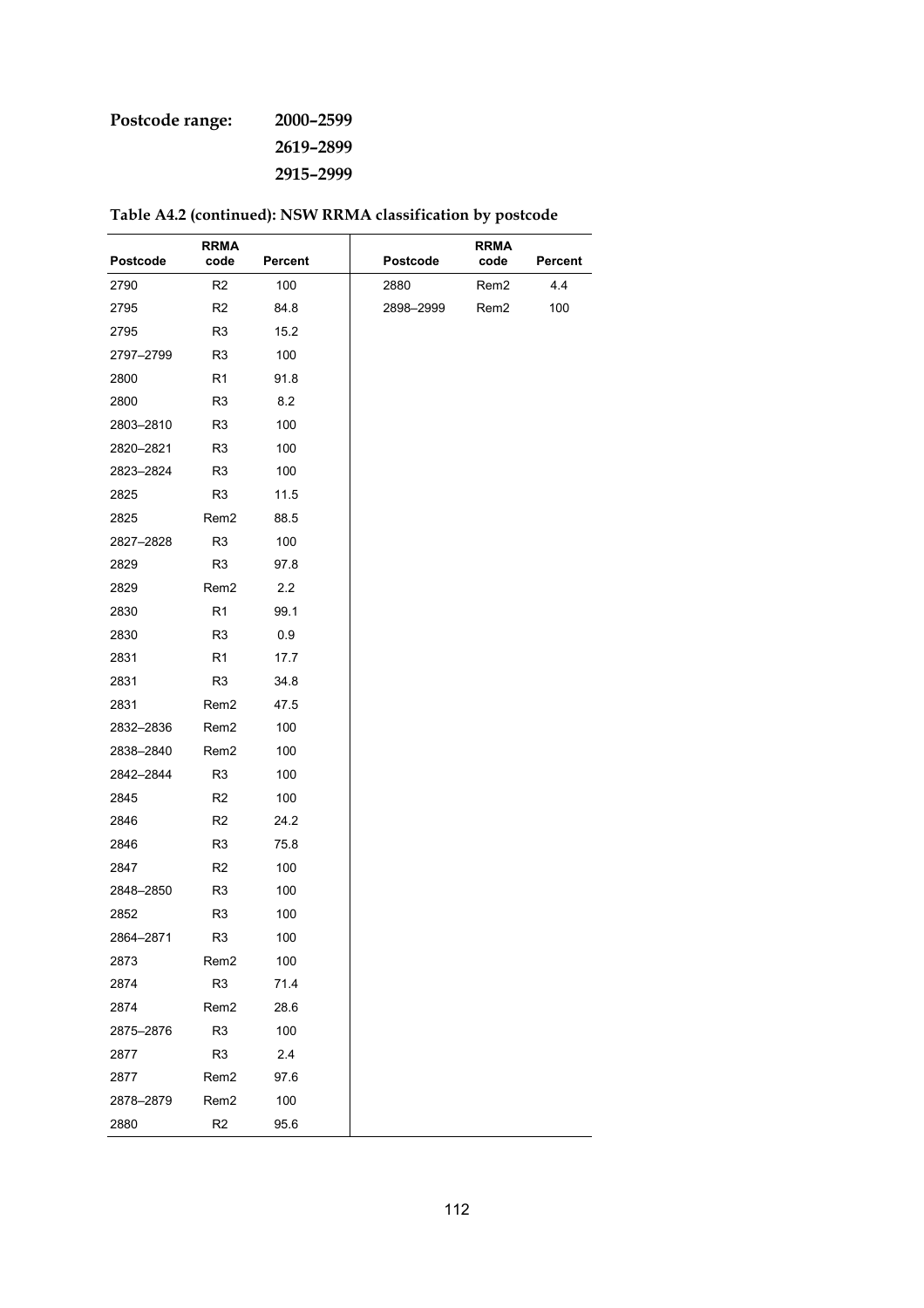# **4.3 Victoria RRMA classification by postcode**

### **Postcode range: 3000–3999**

#### **Table A4.3: VIC RRMA classification by postcode**

|               | <b>RRMA</b>    |         |           | <b>RRMA</b>    |         |                 |                  |         |
|---------------|----------------|---------|-----------|----------------|---------|-----------------|------------------|---------|
| Postcode      | code           | Percent | Postcode  | code           | Percent | <b>Postcode</b> | code             | Percent |
| 3000          | M1             | 100     | 3249      | R <sub>3</sub> | 2.3     | 3373            | R <sub>3</sub>   | 100     |
| $3002 - 3004$ | M1             | 100     | 3250-3251 | R <sub>2</sub> | 100     | 3375            | R <sub>3</sub>   | 100     |
| 3006          | M1             | 100     | 3254      | R <sub>2</sub> | 100     | 3377            | R <sub>3</sub>   | 100     |
| 3011-3013     | M1             | 100     | 3260      | R <sub>2</sub> | 5       | 3379-3381       | R <sub>3</sub>   | 100     |
| 3015-3016     | M1             | 100     | 3260      | R <sub>3</sub> | 95      | 3385            | R <sub>3</sub>   | 100     |
| 3018-3034     | M1             | 100     | 3264-3278 | R <sub>3</sub> | 100     | 3387-3388       | R <sub>3</sub>   | 100     |
| 3036-3049     | M1             | 100     | 3280      | R <sub>2</sub> | 100     | 3390-3393       | R <sub>3</sub>   | 100     |
| 3051-3068     | M1             | 100     | 3281      | R2             | 32.9    | 3395-3396       | R <sub>3</sub>   | 100     |
| 3070-3076     | M1             | 100     | 3281      | R <sub>3</sub> | 67.1    | 3399-3401       | R <sub>3</sub>   | 100     |
| 3078-3079     | M1             | 100     | 3282      | R <sub>3</sub> | 100     | 3407            | R <sub>3</sub>   | 100     |
| 3081-3085     | M1             | 100     | 3284      | R <sub>3</sub> | 100     | 3409            | R <sub>3</sub>   | 100     |
| 3087-3091     | M1             | 100     | 3286-3287 | R <sub>3</sub> | 100     | 3412            | R <sub>3</sub>   | 100     |
| 3093-3097     | M1             | 100     | 3289      | R <sub>3</sub> | 100     | 3414            | R <sub>3</sub>   | 100     |
| 3099          | M1             | 100     | 3292-3294 | R <sub>3</sub> | 100     | 3418-3420       | R <sub>3</sub>   | 100     |
| 3101-3109     | M1             | 100     | 3300      | R <sub>3</sub> | 100     | 3423-3424       | R <sub>3</sub>   | 100     |
| 3111          | M <sub>1</sub> | 100     | 3302-3304 | R <sub>3</sub> | 100     | 3427-3429       | M <sub>1</sub>   | 100     |
| 3113-3116     | M1             | 100     | 3305      | R <sub>2</sub> | 84      | 3430-3435       | R <sub>3</sub>   | 100     |
| 3121-3156     | M1             | 100     | 3305      | R <sub>3</sub> | 16      | 3437-3438       | R <sub>3</sub>   | 100     |
| 3158-3163     | M <sub>1</sub> | 100     | 3309-3312 | R <sub>3</sub> | 100     | 3440-3442       | R <sub>3</sub>   | 100     |
| 3165-3175     | M <sub>1</sub> | 100     | 3314-3315 | R <sub>3</sub> | 100     | 3444            | R <sub>3</sub>   | 100     |
| 3177-3202     | M1             | 100     | 3317-3319 | R <sub>3</sub> | 100     | 3446-3448       | R <sub>3</sub>   | 100     |
| 3204-3207     | M <sub>1</sub> | 100     | 3321      | R <sub>3</sub> | 100     | 3450-3451       | R <sub>3</sub>   | 100     |
| 3211          | R <sub>3</sub> | 100     | 3322      | R <sub>2</sub> | 48      | 3453            | R <sub>3</sub>   | 100     |
| 3212          | M <sub>2</sub> | 100     | 3322      | R <sub>3</sub> | 52      | 3458            | R <sub>3</sub>   | 100     |
| 3214-3220     | M <sub>2</sub> | 100     | 3323-3325 | R <sub>3</sub> | 100     | 3460-3465       | R <sub>3</sub>   | 100     |
| 3221          | M <sub>2</sub> | 76.7    | 3328-3334 | R <sub>3</sub> | 100     | 3467-3469       | R <sub>3</sub>   | 100     |
| 3221          | R <sub>3</sub> | 23.3    | 3335      | M <sub>1</sub> | 100     | 3472            | R <sub>3</sub>   | 100     |
| 3222-3223     | R <sub>2</sub> | 100     | 3337-3338 | M1             | 100     | 3475            | R <sub>3</sub>   | 100     |
| 3224          | M <sub>2</sub> | 100     | 3340-3342 | R <sub>3</sub> | 100     | 3478            | R <sub>3</sub>   | 100     |
| 3225          | R <sub>2</sub> | 16.7    | 3345      | R <sub>3</sub> | 100     | 3480            | R <sub>3</sub>   | 100     |
| 3225          | R <sub>3</sub> | 83.3    | 3350      | R <sub>1</sub> | 100     | 3482-3483       | R <sub>3</sub>   | 100     |
| 3226-3227     | R <sub>2</sub> | 100     | 3351      | R <sub>1</sub> | 14.3    | 3485            | R <sub>3</sub>   | 100     |
| 3228          | R3             | 100     | 3351      | R3             | 85.7    | 3487-3489       | R3               | 100     |
| 3230-3233     | R <sub>3</sub> | 100     | 3352      | R <sub>1</sub> | 59.1    | 3490            | Rem <sub>2</sub> | 100     |
| 3235-3241     | R <sub>3</sub> | 100     | 3352      | R <sub>3</sub> | 40.9    | 3491            | R <sub>3</sub>   | 100     |
| 3242          | R <sub>2</sub> | 100     | 3355-3357 | R <sub>1</sub> | 100     | 3494            | Rem <sub>2</sub> | 100     |
| 3243          | R <sub>2</sub> | 80.6    | 3360-3361 | R <sub>3</sub> | 100     | 3496            | R <sub>2</sub>   | 81.8    |
| 3243          | R <sub>3</sub> | 19.4    | 3363-3364 | R <sub>3</sub> | 100     | 3496            | Rem <sub>2</sub> | 18.2    |
| 3249          | R <sub>2</sub> | 97.7    | 3370-3371 | R <sub>3</sub> | 100     | 3498            | R2               | 100     |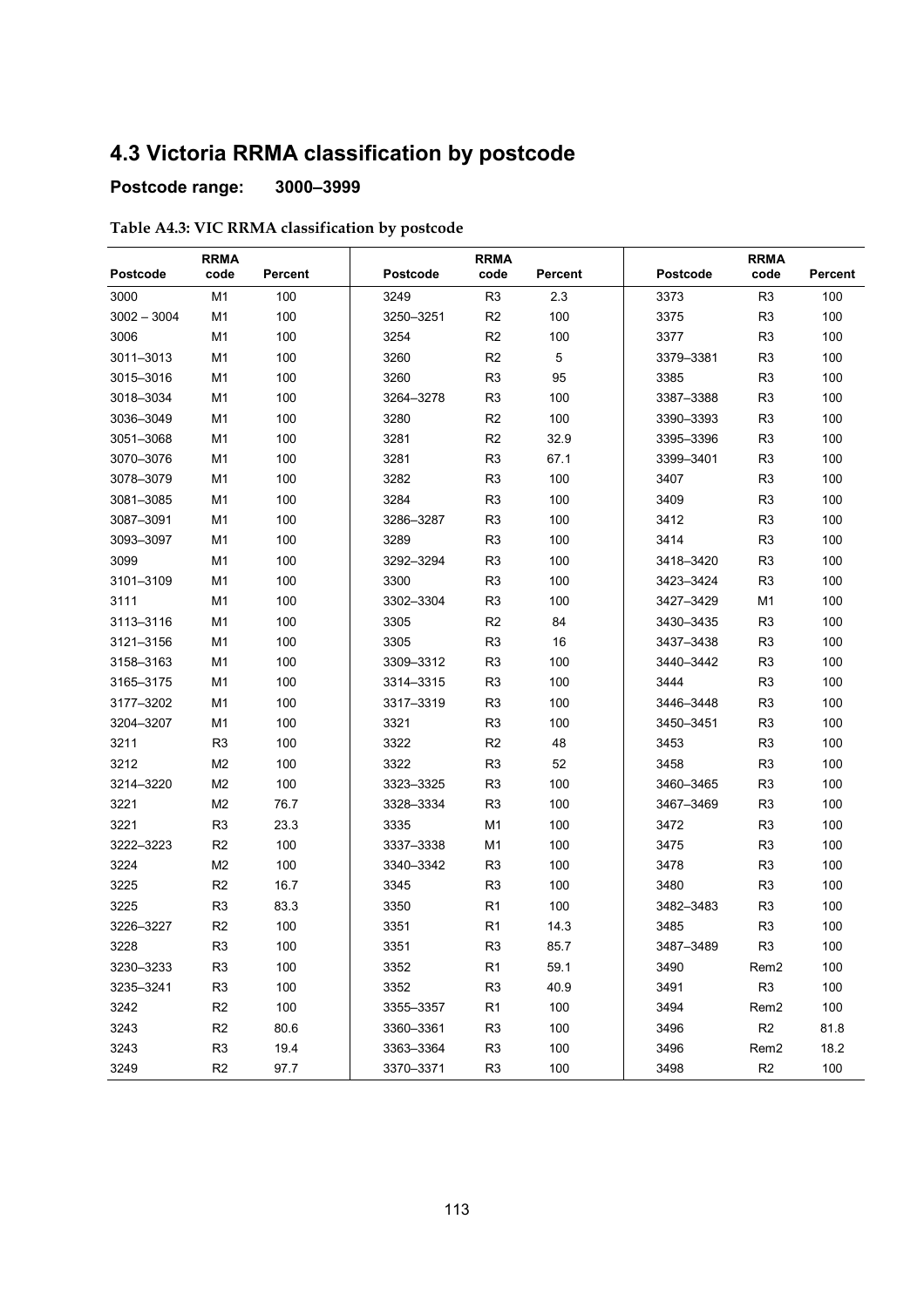### **Postcode range: 3000–3999**

|           | <b>RRMA</b>      |                | <b>RRMA</b>     |                |         | <b>RRMA</b> |                |                |
|-----------|------------------|----------------|-----------------|----------------|---------|-------------|----------------|----------------|
| Postcode  | code             | <b>Percent</b> | <b>Postcode</b> | code           | Percent | Postcode    | code           | <b>Percent</b> |
| 3500      | R2               | 92.5           | 3614            | R1             | 100     | 3737-3741   | R <sub>3</sub> | 100            |
| 3500      | Rem <sub>2</sub> | 7.5            | 3616-3618       | R <sub>3</sub> | 100     | 3744        | R <sub>3</sub> | 100            |
| 3501      | R <sub>2</sub>   | 100            | 3620-3624       | R <sub>3</sub> | 100     | 3746-3747   | R <sub>3</sub> | 100            |
| 3505      | R2               | 100            | 3629            | R <sub>1</sub> | 92.9    | 3749        | R <sub>3</sub> | 100            |
| 3506-3507 | Rem <sub>2</sub> | 100            | 3629            | R <sub>3</sub> | 7.1     | 3750-3752   | M1             | 100            |
| 3509      | Rem <sub>2</sub> | 100            | 3630            | R <sub>1</sub> | 100     | 3753        | R <sub>3</sub> | 100            |
| 3512      | Rem <sub>2</sub> | 100            | 3631            | R <sub>1</sub> | 81.2    | 3754-3755   | M <sub>1</sub> | 100            |
| 3515-3518 | R <sub>3</sub>   | 100            | 3631            | R <sub>3</sub> | 18.8    | 3756        | R3             | 100            |
| 3520-3523 | R <sub>3</sub>   | 100            | 3633            | R <sub>1</sub> | 100     | 3757        | M <sub>1</sub> | 89.7           |
| 3525      | R <sub>3</sub>   | 100            | 3634-3641       | R <sub>3</sub> | 100     | 3757        | R <sub>3</sub> | 10.3           |
| 3527      | R <sub>3</sub>   | 100            | 3644            | R <sub>3</sub> | 100     | 3758        | R <sub>3</sub> | 100            |
| 3529-3531 | R <sub>3</sub>   | 100            | 3646-3647       | R <sub>3</sub> | 100     | 3759-3761   | M1             | 100            |
| 3533      | R <sub>3</sub>   | 100            | 3649            | R <sub>3</sub> | 100     | 3762-3764   | R <sub>3</sub> | 100            |
| 3537      | R <sub>3</sub>   | 100            | 3658-3660       | R <sub>3</sub> | 100     | 3765-3767   | M1             | 100            |
| 3540      | R <sub>3</sub>   | 100            | 3662-3666       | R <sub>3</sub> | 100     | 3770        | M1             | 100            |
| 3542      | R <sub>3</sub>   | 100            | 3669-3670       | R <sub>3</sub> | 100     | 3775        | M1             | 100            |
| 3544      | R <sub>3</sub>   | 100            | 3672-3673       | R <sub>3</sub> | 100     | 3777        | M <sub>1</sub> | 100            |
| 3546      | R <sub>3</sub>   | 100            | 3675            | R <sub>3</sub> | 100     | 3778-3779   | R <sub>3</sub> | 100            |
| 3549      | R <sub>3</sub>   | 100            | 3677            | R <sub>2</sub> | 100     | 3781-3783   | M1             | 100            |
| 3550      | R <sub>1</sub>   | 100            | 3678            | R <sub>2</sub> | 10.6    | 3785-3789   | M <sub>1</sub> | 100            |
| 3551      | R <sub>1</sub>   | 66.5           | 3678            | R <sub>3</sub> | 89.4    | 3791-3793   | M1             | 100            |
| 3551      | R <sub>3</sub>   | 33.5           | 3682-3683       | R <sub>3</sub> | 100     | 3795-3797   | M1             | 100            |
| 3555-3556 | R <sub>1</sub>   | 100            | 3685            | R <sub>3</sub> | 100     | 3799        | M1             | 88.2           |
| 3557-3559 | R <sub>3</sub>   | 100            | 3687            | R <sub>3</sub> | 100     | 3799        | R <sub>3</sub> | 11.8           |
| 3561-3563 | R <sub>3</sub>   | 100            | 3688            | R <sub>1</sub> | 52.2    | 3802-3810   | M1             | 100            |
| 3564      | R <sub>2</sub>   | 85             | 3688            | R <sub>3</sub> | 47.8    | 3812-3815   | M1             | 100            |
| 3564      | R <sub>3</sub>   | 15             | 3690            | R <sub>1</sub> | 100     | 3816        | R <sub>3</sub> | 100            |
| 3565-3568 | R <sub>3</sub>   | 100            | 3691            | R <sub>1</sub> | 53.4    | 3818        | R <sub>3</sub> | 100            |
| 3570-3573 | R <sub>3</sub>   | 100            | 3691            | R <sub>3</sub> | 46.6    | 3820-3822   | R <sub>3</sub> | 100            |
| 3575-3576 | R <sub>3</sub>   | 100            | 3693-3694       | R <sub>1</sub> | 100     | 3823-3825   | R <sub>2</sub> | 100            |
| 3578-3581 | R <sub>3</sub>   | 100            | 3695            | R <sub>3</sub> | 100     | 3831        | R <sub>3</sub> | 100            |
| 3583-3584 | R <sub>3</sub>   | 100            | 3697-3701       | R <sub>3</sub> | 100     | 3833        | R <sub>3</sub> | 100            |
| 3585      | R <sub>3</sub>   | 93.5           | 3705            | R <sub>3</sub> | 100     | 3835        | R2             | 100            |
| 3585      | Rem2             | 6.5            | 3707-3709       | R <sub>3</sub> | 100     | 3840        | R <sub>2</sub> | 100            |
| 3586      |                  | 100            | 3711-3715       | R <sub>3</sub> | 100     | 3842        | R2             | 100            |
| 3588-3591 | R <sub>3</sub>   | 100            | 3717-3720       | R <sub>3</sub> | 100     | 3844        | R <sub>2</sub> | 90.1           |
| 3594-3597 | R <sub>3</sub>   | 100            | 3722-3723       | R <sub>3</sub> | 100     | 3844        | R <sub>3</sub> | 9.9            |
| 3599      | R <sub>3</sub>   | 100            | 3725-3728       | R <sub>3</sub> | 100     | 3847        | R <sub>3</sub> | 100            |
| 3607-3608 | R <sub>3</sub>   | 100            | 3730            | R <sub>3</sub> | 100     | 3850        | R <sub>2</sub> | 88.6           |
| 3610      | R <sub>3</sub>   | 100            | 3732-3733       | R <sub>3</sub> | 100     | 3850        | R <sub>3</sub> | 11.4           |
| 3612      | R <sub>3</sub>   | 100            | 3735            | R <sub>3</sub> | 100     | 3851-3852   | R <sub>3</sub> | 100            |

### **Table A4.3 (continued): VIC RRMA classification by postcode**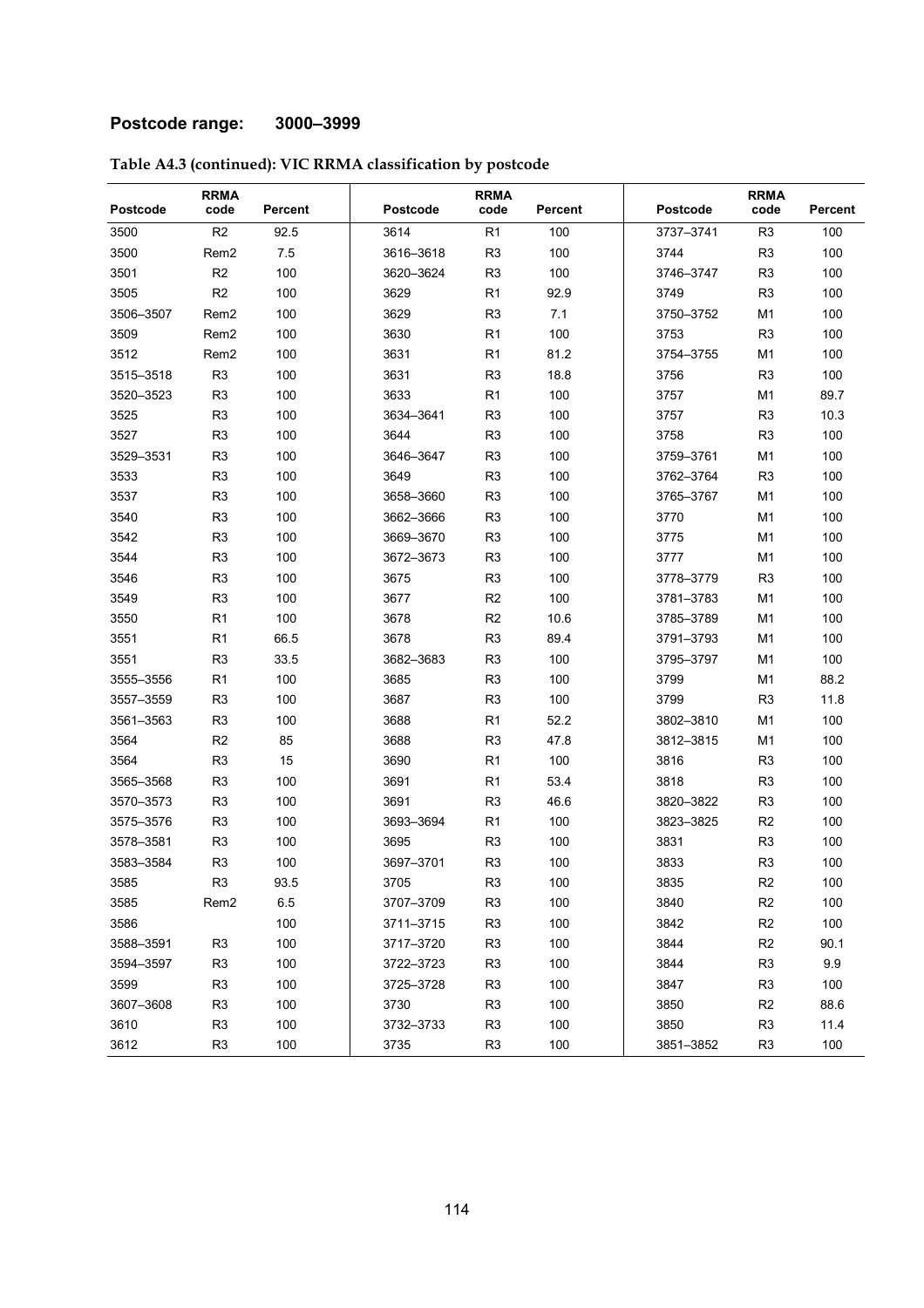### **Postcode range: 3000–3999**

|           | <b>RRMA</b>      |                | <b>RRMA</b> |                |                |
|-----------|------------------|----------------|-------------|----------------|----------------|
| Postcode  | code             | <b>Percent</b> | Postcode    | code           | <b>Percent</b> |
| 3854      | R <sub>2</sub>   | 100            | 3964-3967   | R3             | 100            |
| 3856      | R <sub>2</sub>   | 100            | 3971        | R3             | 100            |
| 3857-3860 | R <sub>3</sub>   | 100            | 3975-3978   | M1             | 100            |
| 3862      | R <sub>3</sub>   | 100            | 3979        | R3             | 100            |
| 3864-3865 | R <sub>3</sub>   | 100            | 3980-3981   | M1             | 100            |
| 3869      | R <sub>2</sub>   | 79.4           | 3984        | M1             | 50.5           |
| 3869      | R <sub>3</sub>   | 20.6           | 3984        | R3             | 49.5           |
| 3870      | R <sub>2</sub>   | 47.5           | 3987-3992   | R <sub>3</sub> | 100            |
| 3870      | R <sub>3</sub>   | 52.5           | 3995-3996   | R <sub>3</sub> | 100            |
| 3871      | R <sub>3</sub>   | 100            | 3999        | Rem2           | 100            |
| 3873–3874 | R <sub>3</sub>   | 100            |             |                |                |
| 3875      | R <sub>2</sub>   | 78             |             |                |                |
| 3875      | R <sub>3</sub>   | 22             |             |                |                |
| 3878      | R <sub>2</sub>   | 100            |             |                |                |
| 3880      | R <sub>2</sub>   | 100            |             |                |                |
| 3882      | R <sub>2</sub>   | 100            |             |                |                |
| 3885      | R <sub>3</sub>   | 65.5           |             |                |                |
| 3885      | Rem <sub>2</sub> | 34.5           |             |                |                |
| 3886-3893 | Rem2             | 100            |             |                |                |
| 3895-3896 | R <sub>3</sub>   | 100            |             |                |                |
| 3898      | R <sub>3</sub>   | 100            |             |                |                |
| 3900      | R <sub>3</sub>   | 100            |             |                |                |
| 3902-3904 | R <sub>2</sub>   | 100            |             |                |                |
| 3909      | R <sub>2</sub>   | 83.6           |             |                |                |
| 3909      | Rem <sub>2</sub> | 16.4           |             |                |                |
| 3910-3913 | M <sub>1</sub>   | 100            |             |                |                |
| 3915-3916 | M1               | 100            |             |                |                |
| 3918-3920 | M1               | 100            |             |                |                |
| 3921      | Rem <sub>2</sub> | 100            |             |                |                |
| 3922-3923 | R <sub>3</sub>   | 100            |             |                |                |
| 3925      | R <sub>3</sub>   | 100            |             |                |                |
| 3926-3931 | M <sub>1</sub>   | 100            |             |                |                |
| 3933-3934 | M1               | 100            |             |                |                |
| 3936-3944 | M1               | 100            |             |                |                |
| 3945-3946 | R <sub>3</sub>   | 100            |             |                |                |
| 3950-3951 | R <sub>3</sub>   | 100            |             |                |                |
| 3953-3954 | R <sub>3</sub>   | 100            |             |                |                |
| 3956-3960 | R <sub>3</sub>   | 100            |             |                |                |
| 3962      | R <sub>3</sub>   | 100            |             |                |                |

#### **Table A4.3 (continued): VIC RRMA classification by postcode**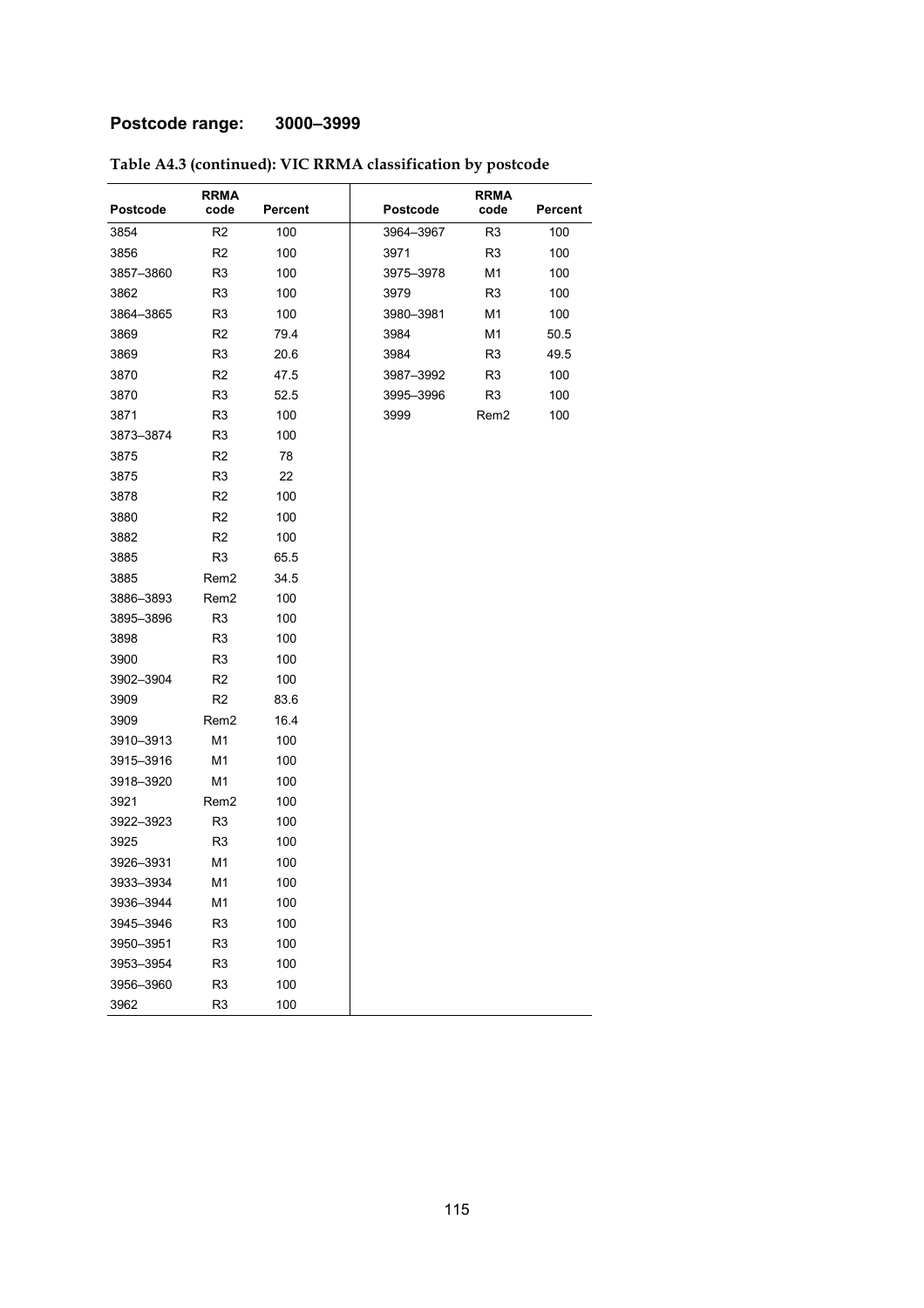# **4.4 Queensland RRMA classification by postcode**

#### **Postcode range: 4000–4999**

#### **Table A4.4: QLD RRMA classification by postcode**

|           | <b>RRMA</b>    |                | <b>RRMA</b>   |                  |         | <b>RRMA</b>     |                  |         |  |
|-----------|----------------|----------------|---------------|------------------|---------|-----------------|------------------|---------|--|
| Postcode  | code           | <b>Percent</b> | Postcode      | code             | Percent | <b>Postcode</b> | code             | Percent |  |
| 4000      | M <sub>1</sub> | 100            | 4346-4347     | R <sub>3</sub>   | 100     | 4550            | R <sub>3</sub>   | 100     |  |
| 4005-4014 | M1             | 100            | 4350          | R <sub>1</sub>   | 95.5    | 4551            | R2               | 100     |  |
| 4017-4022 | M1             | 100            | 4350          | R <sub>3</sub>   | 4.5     | 4552-4554       | R <sub>3</sub>   | 100     |  |
| 4025      | M <sub>1</sub> | 100            | 4352          | R <sub>1</sub>   | 0.3     | 4555            | R <sub>1</sub>   | 60.7    |  |
| 4030-4032 | M <sub>1</sub> | 100            | 4352          | R <sub>3</sub>   | 99.7    | 4555            | R <sub>3</sub>   | 39.3    |  |
| 4034-4037 | M1             | 100            | 4354-4362     | R <sub>3</sub>   | 100     | 4556            | R <sub>1</sub>   | 98.6    |  |
| 4051-4055 | M1             | 100            | 4370          | R <sub>2</sub>   | 66.1    | 4556            | R <sub>3</sub>   | 1.4     |  |
| 4059-4061 | M1             | 100            | 4370          | R <sub>3</sub>   | 33.9    | 4557-4559       | R <sub>1</sub>   | 100     |  |
| 4064-4070 | M <sub>1</sub> | 100            | 4371-4378     | R <sub>3</sub>   | 100     | 4560            | R <sub>1</sub>   | 74.5    |  |
| 4072-4077 | M <sub>1</sub> | 100            | 4380-4385     | R <sub>3</sub>   | 100     | 4560            | R <sub>3</sub>   | 25.5    |  |
| 4101-4125 | M1             | 100            | 4387          | R <sub>3</sub>   | 88.4    | 4561            | R <sub>3</sub>   | 100     |  |
| 4127-4133 | M <sub>1</sub> | 100            | 4387          | Rem <sub>2</sub> | 11.6    | 4562            | R <sub>2</sub>   | 11.9    |  |
| 4151-4161 | M1             | 100            | 4388          | Rem <sub>2</sub> | 100     | 4562            | R <sub>3</sub>   | 88.1    |  |
| 4163-4165 | M1             | 100            | 4390          | R <sub>3</sub>   | 76.5    | 4563            | R <sub>2</sub>   | 100     |  |
| 4169-4174 | M <sub>1</sub> | 100            | 4390          | Rem <sub>2</sub> | 23.5    | 4564            | R <sub>1</sub>   | 100     |  |
| 4178-4179 | M <sub>1</sub> | 100            | 4400-4405     | R <sub>3</sub>   | 100     | 4565-4569       | R <sub>2</sub>   | 100     |  |
| 4183-4184 | M1             | 100            | 4406          | R <sub>3</sub>   | 54.6    | 4570            | R <sub>2</sub>   | 47.6    |  |
| 4205      | M <sub>1</sub> | 100            | 4406          | Rem <sub>2</sub> | 45.4    | 4570            | R <sub>3</sub>   | 52.4    |  |
| 4207      | M1             | 99             | 4407-4408     | R <sub>3</sub>   | 100     | 4571            | R2               | 100     |  |
| 4207      | M2             | $\mathbf{1}$   | 4410-4413     | R <sub>3</sub>   | 100     | 4572            | R <sub>1</sub>   | 100     |  |
| 4208      | M1             | 100            | 4415-4428     | Rem <sub>2</sub> | 100     | 4573            | R <sub>1</sub>   | 75.6    |  |
| 4209-4210 | M2             | 100            | 4454          | Rem <sub>2</sub> | 100     | 4573            | R <sub>2</sub>   | 24.4    |  |
| 4211      | M2             | 97.8           | 4455          | Rem1             | 82.1    | 4574            | R <sub>3</sub>   | 100     |  |
| 4211      | R <sub>3</sub> | 2.2            | 4455          | Rem <sub>2</sub> | 17.9    | 4575            | R <sub>2</sub>   | 100     |  |
| 4212-4221 | M2             | 100            | 4461-4462     | Rem <sub>2</sub> | 100     | 4580-4581       | R <sub>3</sub>   | 100     |  |
| 4223-4230 | M <sub>2</sub> | 100            | 4465          | Rem <sub>2</sub> | 100     | 4600-4601       | R <sub>3</sub>   | 100     |  |
| 4270-4272 | R <sub>3</sub> | 100            | 4467-4468     | Rem <sub>2</sub> | 100     | 4605-4606       | R <sub>3</sub>   | 100     |  |
| 4275      | R <sub>3</sub> | 100            | $4470 - 4472$ | Rem <sub>2</sub> | 100     | 4608            | R <sub>3</sub>   | 100     |  |
| 4280      | M <sub>1</sub> | 100            | $4474 - 4475$ | Rem <sub>2</sub> | 100     | 4610-4615       | R <sub>3</sub>   | 100     |  |
| 4285      | M <sub>1</sub> | 2.1            | 4477 – 4482   | Rem <sub>2</sub> | 100     | 4620-4621       | R <sub>3</sub>   | 100     |  |
| 4285      | R <sub>3</sub> | 97.9           | $4486 - 4494$ | Rem <sub>2</sub> | 100     | 4625-4626       | R <sub>3</sub>   | 100     |  |
| 4287      | R <sub>3</sub> | 100            | 4496 - 4498   | Rem <sub>2</sub> | 100     | 4627            | Rem <sub>2</sub> | 100     |  |
| 4300-4301 | M1             | 100            | $4500 - 4512$ | M1               | 100     | 4630            | R3               | 100     |  |
| 4303-4305 | M1             | 100            | $4514 - 4515$ | R <sub>3</sub>   | 100     | 4650            | R <sub>2</sub>   | 87      |  |
| 4306      | M1             | 60.3           | 4516          | M1               | 100     | 4650            | R <sub>3</sub>   | 13      |  |
| 4306      | R <sub>3</sub> | 39.7           | $4517 - 4519$ | R <sub>3</sub>   | 100     | 4655            | R <sub>2</sub>   | 100     |  |
| 4307      | R <sub>3</sub> | 100            | 4520          | M1               | 100     | 4659            | R <sub>2</sub>   | 100     |  |
| 4309-4313 | R <sub>3</sub> | 100            | 4521          | M1               | 89.5    | 4660            | R <sub>3</sub>   | 100     |  |
| 4340-4344 | R <sub>3</sub> | 100            | 4521          | R <sub>3</sub>   | 10.5    | 4662            | R <sub>2</sub>   | 100     |  |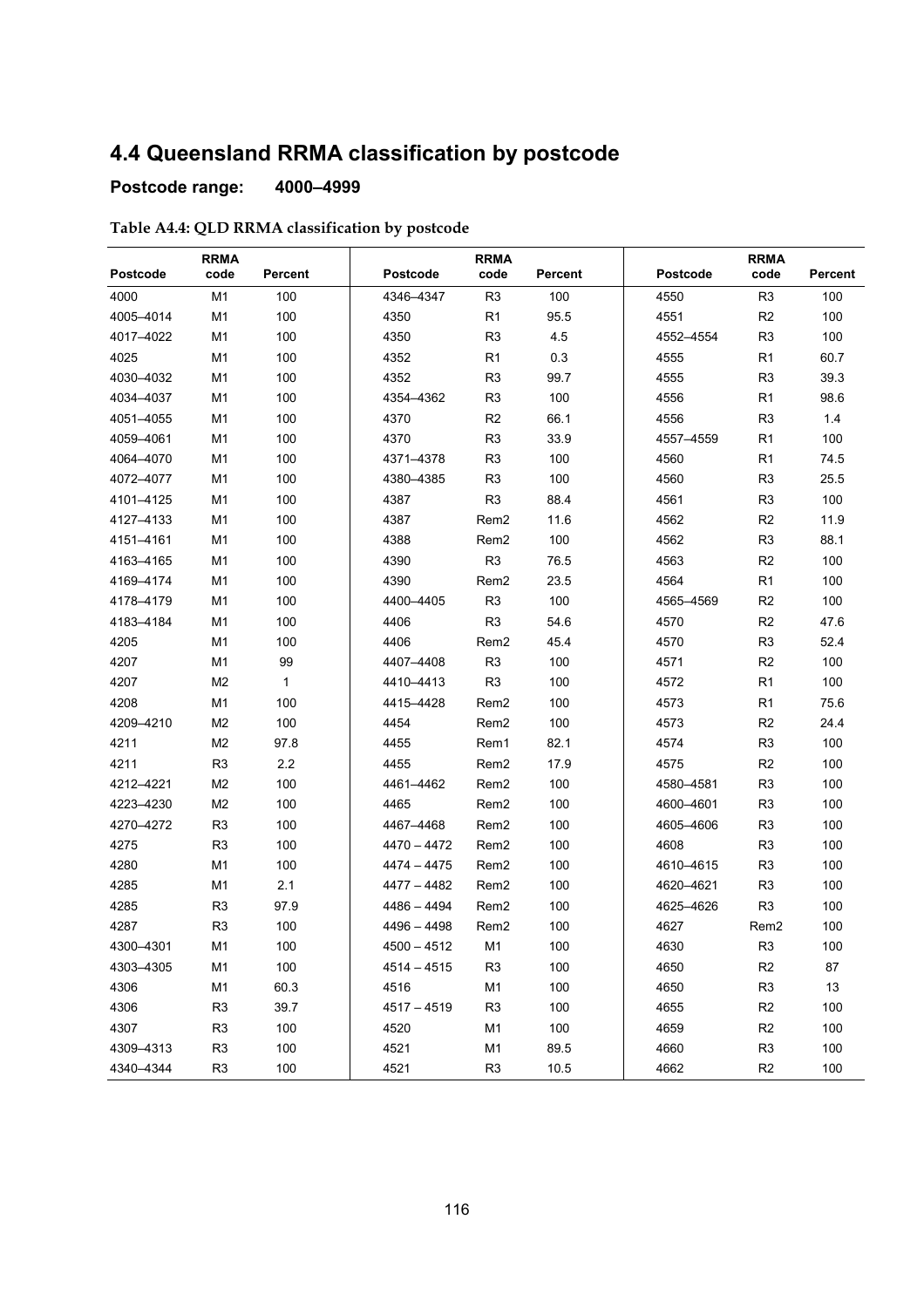### **Postcode range: 4000–4999**

|           | <b>RRMA</b>      |         | <b>RRMA</b> |                  |                |
|-----------|------------------|---------|-------------|------------------|----------------|
| Postcode  | code             | Percent | Postcode    | code             | <b>Percent</b> |
| 4670      | R1               | 84.6    | 4751        | R <sub>3</sub>   | 26             |
| 4670      | R <sub>3</sub>   | 15.4    | 4753-4754   | R <sub>3</sub>   | 100            |
| 4671      | R <sub>3</sub>   | 92.3    | 4756–4803   | R <sub>3</sub>   | 100            |
| 4671      | Rem2             | 7.7     | 4804-4805   | Rem1             | 100            |
| 4673-4674 | R <sub>3</sub>   | 100     | 4806-4809   | R <sub>3</sub>   | 100            |
| 4676-4678 | R <sub>3</sub>   | 100     | 4810-4815   | M2               | 100            |
| 4680      | R <sub>2</sub>   | 66.2    | 4816        | R <sub>3</sub>   | 79.9           |
| 4680      | R <sub>3</sub>   | 33.8    | 4816        | Rem2             | 20.1           |
| 4694-4695 | R <sub>3</sub>   | 100     | 4817        | M <sub>2</sub>   | 92.2           |
| 4697      | R <sub>3</sub>   | 100     | 4817        | R <sub>3</sub>   | 7.8            |
| 4699      | R <sub>3</sub>   | 100     | 4818        | M <sub>2</sub>   | 67             |
| 4700–4701 | R <sub>1</sub>   | 100     | 4818        | R <sub>3</sub>   | 33             |
| 4702      | R <sub>1</sub>   | 6.5     | 4819        | M2               | 100            |
| 4702      | R <sub>3</sub>   | 69.5    | 4820        | R <sub>3</sub>   | 79.3           |
| 4702      | Rem1             | 14.9    | 4820        | Rem2             | 20.7           |
| 4702      | Rem <sub>2</sub> | 9.1     | 4821-4824   | Rem2             | 100            |
| 4703-4706 | R <sub>3</sub>   | 100     | 4825        | Rem1             | 93.1           |
| 4707      | Rem2             | 100     | 4825        | Rem2             | 6.9            |
| 4709      | Rem2             | 100     | 4828        | Rem1             | 100            |
| 4714-4716 | R <sub>3</sub>   | 100     | 4829-4830   | Rem2             | 100            |
| 4717      | Rem1             | 100     | 4849-4850   | R <sub>3</sub>   | 100            |
| 4718      | R <sub>3</sub>   | 90.3    | 4852        | R <sub>3</sub>   | 100            |
| 4718      | Rem1             | 9.7     | 4854-4861   | R3               | 100            |
| 4719      | R <sub>3</sub>   | 100     | 4865        | R1               | 93.7           |
| 4720-4721 | Rem1             | 100     | 4865        | R3               | 6.3            |
| 4722      | Rem1             | 5.7     | 4868-4870   | R <sub>1</sub>   | 100            |
| 4722      | Rem2             | 94.3    | 4871        | R <sub>1</sub>   | 3.8            |
| 4724–4727 | Rem <sub>2</sub> | 100     | 4871        | R <sub>3</sub>   | 45             |
| 4730-4736 | Rem2             | 100     | 4871        | Rem1             | 13.1           |
| 4737-4738 | R <sub>3</sub>   | 100     | 4871        | Rem2             | 38.1           |
| 4739      | Rem2             | 100     | 4872        | R <sub>3</sub>   | 29.4           |
| 4740      | R <sub>1</sub>   | 93.4    | 4872        | Rem1             | 34.4           |
| 4740      | R <sub>3</sub>   | 6.6     | 4872        | Rem <sub>2</sub> | 36.2           |
| 4741      | R1               | 20.8    | 4873        | R <sub>3</sub>   | 100            |
| 4741      | R <sub>3</sub>   | 73.6    | 4874-4876   | Rem <sub>2</sub> | 100            |
| 4741      | Rem2             | 5.6     | 4878-4879   | R <sub>1</sub>   | 100            |
| 4742-4743 | Rem <sub>2</sub> | 100     | 4880        | Rem1             | 100            |
| 4744      | Rem1             | 100     | 4882-4883   | R <sub>3</sub>   | 100            |
| 4745-4746 | Rem <sub>2</sub> | 100     | 4885-4886   | R <sub>3</sub>   | 100            |
| 4750      | R <sub>1</sub>   | 100     | 4890-4891   | Rem <sub>2</sub> | 100            |
| 4751      | R <sub>1</sub>   | 74      | 4999        | Rem <sub>2</sub> | 100            |

### **Table A4.4 (continued): QLD RRMA classification by postcode**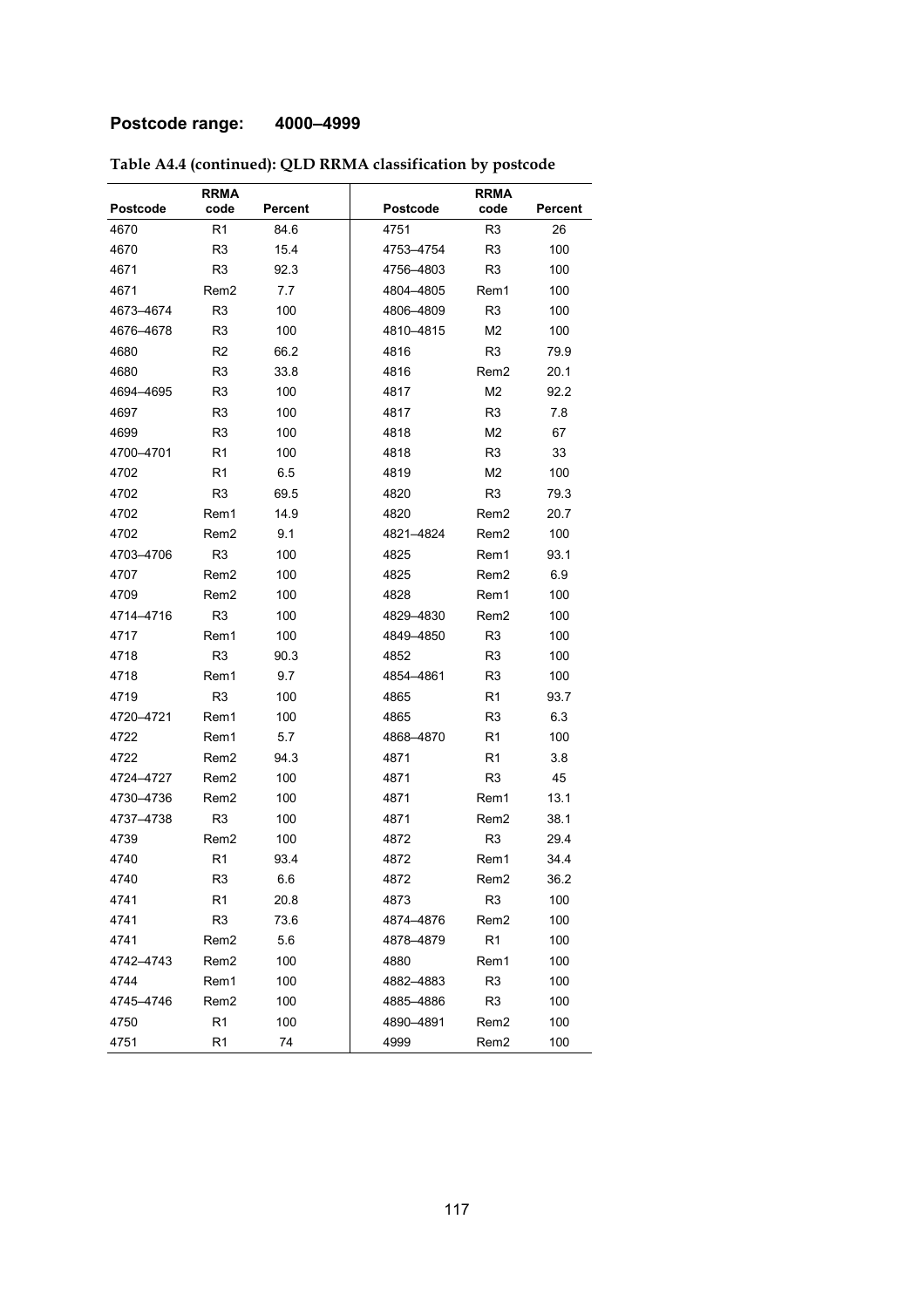# **4.5 Western Australia RRMA classification by postcode**

### **Postcode range: 6000–6999**

#### **Table A4.5: WA RRMA classification by postcode**

| Postcode  | <b>RRMA</b><br>code | <b>Percent</b> | Postcode  | <b>RRMA</b><br>code | Percent | Postcode  | <b>RRMA</b><br>code | Percent |
|-----------|---------------------|----------------|-----------|---------------------|---------|-----------|---------------------|---------|
| 6000-6001 | M <sub>1</sub>      | 100            | 6284-6286 | R <sub>3</sub>      | 100     | 6397-6398 | R <sub>3</sub>      | 100     |
| 6003-6012 | M1                  | 100            | 6288      | R <sub>3</sub>      | 100     | 6401      | R <sub>3</sub>      | 100     |
| 6014-6035 | M1                  | 100            | 6290      | R <sub>3</sub>      | 100     | 6403      | R <sub>3</sub>      | 100     |
| 6037      | M <sub>1</sub>      | 100            | 6302      | R <sub>3</sub>      | 100     | 6405      | R <sub>3</sub>      | 100     |
| 6041-6044 | R <sub>3</sub>      | 100            | 6304      | R <sub>3</sub>      | 100     | 6407      | R <sub>3</sub>      | 100     |
| 6050-6074 | M1                  | 100            | 6306      | R <sub>3</sub>      | 100     | 6409-6412 | R <sub>3</sub>      | 100     |
| 6076      | M <sub>1</sub>      | 100            | 6308-6309 | R <sub>3</sub>      | 100     | 6413-6415 | Rem <sub>2</sub>    | 100     |
| 6081-6083 | M1                  | 100            | 6311-6313 | R <sub>3</sub>      | 100     | 6417-6429 | Rem2                | 100     |
| 6084      | M <sub>1</sub>      | 58.1           | 6315      | R <sub>3</sub>      | 100     | 6430-6434 | Rem1                | 100     |
| 6084      | R <sub>3</sub>      | 41.9           | 6316      | Rem <sub>2</sub>    | 100     | 6435-6445 | Rem <sub>2</sub>    | 100     |
| 6085      | M <sub>1</sub>      | 100            | 6317      | R <sub>3</sub>      | 100     | 6446-6448 | Rem1                | 100     |
| 6090      | M <sub>1</sub>      | 100            | 6318      | Rem <sub>2</sub>    | 100     | 6450      | Rem1                | 100     |
| 6100-6113 | M1                  | 100            | 6320      | R <sub>3</sub>      | 100     | 6460-6467 | R <sub>3</sub>      | 100     |
| 6121-6126 | M1                  | 100            | 6321-6322 | Rem <sub>2</sub>    | 100     | 6468      | Rem <sub>2</sub>    | 100     |
| 6147-6176 | M <sub>1</sub>      | 100            | 6323-6324 | R <sub>3</sub>      | 100     | 6470      | Rem <sub>2</sub>    | 100     |
| 6201-6206 | M1                  | 100            | 6326      | R <sub>3</sub>      | 100     | 6472-6473 | Rem <sub>2</sub>    | 100     |
| 6207-6208 | R <sub>3</sub>      | 100            | 6327-6328 | R <sub>2</sub>      | 100     | 6475-6477 | Rem <sub>2</sub>    | 100     |
| 6210      | R <sub>2</sub>      | 92.9           | 6330-6331 | R <sub>2</sub>      | 100     | 6479-6480 | Rem <sub>2</sub>    | 100     |
| 6210      | R <sub>3</sub>      | 7.1            | 6333      | R <sub>3</sub>      | 100     | 6484      | Rem <sub>2</sub>    | 100     |
| 6213-6215 | R <sub>3</sub>      | 100            | 6335-6338 | Rem <sub>2</sub>    | 100     | 6485      | R <sub>3</sub>      | 100     |
| 6218      | R <sub>3</sub>      | 100            | 6341      | Rem <sub>2</sub>    | 100     | 6487-6490 | Rem <sub>2</sub>    | 100     |
| 6220-6221 | R <sub>3</sub>      | 100            | 6343      | Rem <sub>2</sub>    | 100     | 6501-6507 | R <sub>3</sub>      | 100     |
| 6223-6228 | R <sub>3</sub>      | 100            | 6346      | Rem <sub>2</sub>    | 100     | 6509-6513 | R <sub>3</sub>      | 100     |
| 6229      | R <sub>2</sub>      | 100            | 6348      | Rem <sub>2</sub>    | 100     | 6514-6515 | Rem2                | 100     |
| 6230      | R <sub>2</sub>      | 66.8           | 6350-6353 | Rem <sub>2</sub>    | 100     | 6516      | R <sub>3</sub>      | 100     |
| 6230      | R <sub>3</sub>      | 33.2           | 6355-6359 | Rem <sub>2</sub>    | 100     | 6517-6519 | Rem <sub>2</sub>    | 100     |
| 6231      | R <sub>2</sub>      | 100            | 6361      | Rem <sub>2</sub>    | 100     | 6521      | R <sub>3</sub>      | 100     |
| 6232-6233 | R <sub>3</sub>      | 100            | 6363      | Rem <sub>2</sub>    | 100     | 6522      | Rem <sub>2</sub>    | 100     |
| 6236-6237 | R <sub>3</sub>      | 100            | 6365      | Rem <sub>2</sub>    | 100     | 6525      | R <sub>3</sub>      | 100     |
| 6239-6240 | R <sub>3</sub>      | 100            | 6367-6370 | Rem <sub>2</sub>    | 100     | 6528      | R <sub>2</sub>      | 100     |
| 6243-6244 | R <sub>3</sub>      | 100            | 6372      | Rem <sub>2</sub>    | 100     | 6530-6531 | R <sub>2</sub>      | 100     |
| 6251-6256 | R <sub>3</sub>      | 100            | 6373      | R <sub>3</sub>      | 100     | 6532      | Rem2                | 100     |
| 6258      | R <sub>3</sub>      | 97.8           | 6375-6376 | R <sub>3</sub>      | 100     | 6535-6537 | Rem <sub>2</sub>    | 100     |
| 6258      | Rem <sub>2</sub>    | 2.2            | 6377      | Rem <sub>2</sub>    | 100     | 6556      | M1                  | 100     |
| 6260      | R <sub>3</sub>      | 100            | 6380      | R <sub>3</sub>      | 100     | 6558      | M1                  | 100     |
| 6262      | R <sub>3</sub>      | 100            | 6383-6384 | R <sub>3</sub>      | 100     | 6560      | R <sub>3</sub>      | 100     |
| 6271      | R <sub>3</sub>      | 100            | 6385-6386 | Rem2                | 100     | 6562      | R <sub>3</sub>      | 100     |
| 6275      | R <sub>3</sub>      | 100            | 6390-6395 | R <sub>3</sub>      | 100     | 6564      | R <sub>3</sub>      | 100     |
| 6280-6282 | R <sub>3</sub>      | 100            | 6396      | Rem <sub>2</sub>    | 100     | 6566      | R <sub>3</sub>      | 100     |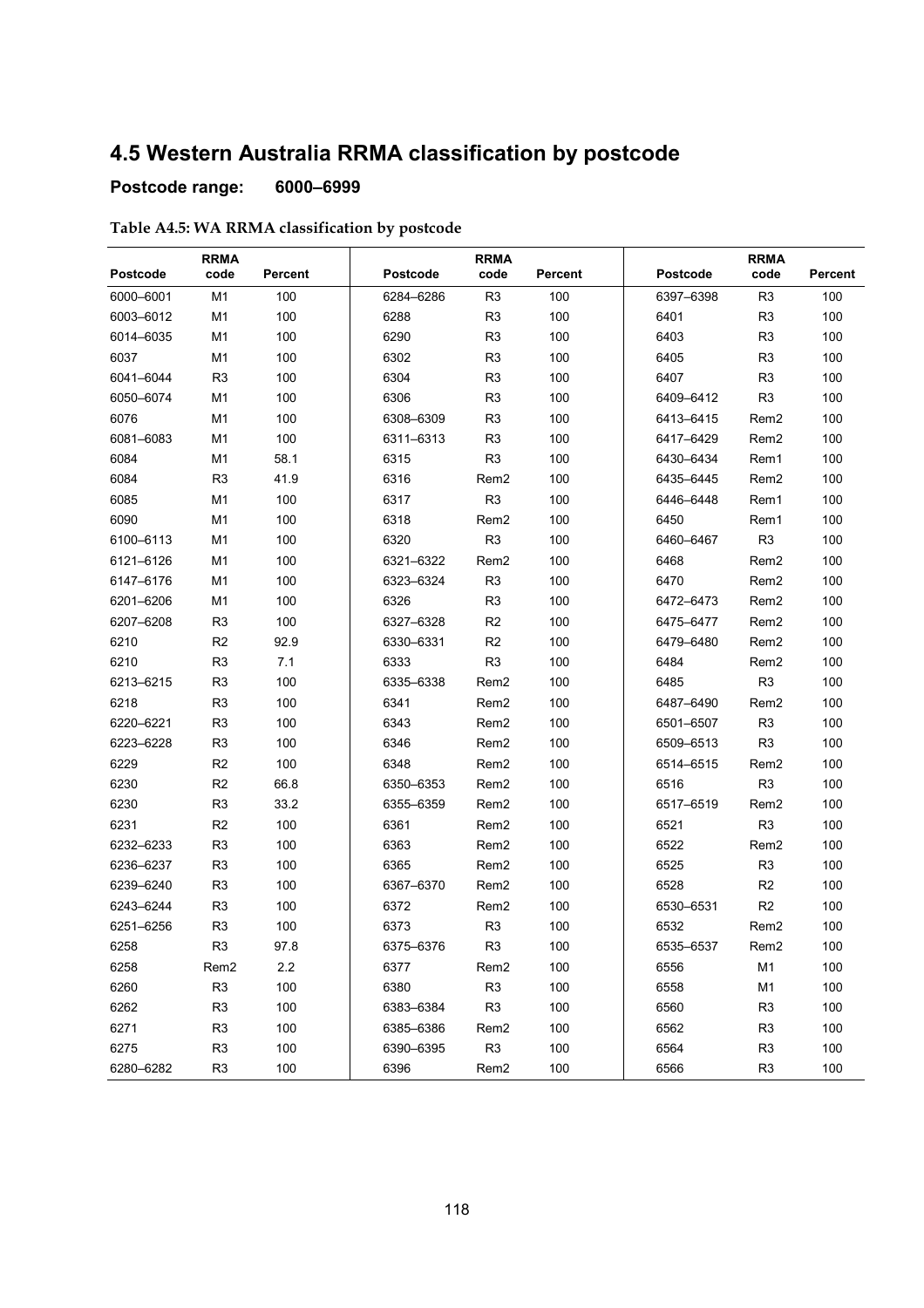### **Postcode range: 6000–6999**

|           | <b>RRMA</b>      |         |           | <b>RRMA</b>    |                |
|-----------|------------------|---------|-----------|----------------|----------------|
| Postcode  | code             | Percent | Postcode  | code           | <b>Percent</b> |
| 6568-6569 | R <sub>3</sub>   | 100     | 6849      | M1             | 100            |
| 6571-6572 | R <sub>3</sub>   | 100     | 6872      | M <sub>1</sub> | 100            |
| 6574–6575 | R <sub>3</sub>   | 100     | 6904      | M1             | 100            |
| 6603      | R <sub>3</sub>   | 100     | 6907      | M1             | 100            |
| 6605-6606 | R <sub>3</sub>   | 100     | 6919-6921 | M1             | 100            |
| 6608-6609 | Rem <sub>2</sub> | 100     | 6926      | M1             | 100            |
| 6612-6614 | Rem <sub>2</sub> | 100     | 6936      | M1             | 100            |
| 6616      | Rem2             | 100     | 6941      | M1             | 100            |
| 6618      | Rem <sub>2</sub> | 100     | 6943      | M1             | 100            |
| 6620      | Rem <sub>2</sub> | 100     | 6946      | M1             | 100            |
| 6623      | Rem <sub>2</sub> | 100     | 6955      | M1             | 100            |
| 6625      | Rem <sub>2</sub> | 100     | 6958      | M1             | 100            |
| 6627–6628 | Rem <sub>2</sub> | 100     | 6966      | M1             | 100            |
| 6630-6632 | Rem <sub>2</sub> | 100     | 6968      | M1             | 100            |
| 6635      | Rem <sub>2</sub> | 100     | 6981      | M1             | 100            |
| 6638-6640 | Rem2             | 100     | 6983      | M1             | 100            |
| 6642      | Rem <sub>2</sub> | 100     | 6987      | M1             | 100            |
| 6646      | Rem <sub>2</sub> | 100     | 6990-6991 | M1             | 100            |
| 6701      | Rem1             | 96.5    | 6999      | Rem2           | 100            |
| 6701      | Rem <sub>2</sub> | 3.5     |           |                |                |
| 6705      | Rem <sub>2</sub> | 100     |           |                |                |
| 6707      | Rem <sub>2</sub> | 100     |           |                |                |
| 6710-6712 | Rem2             | 100     |           |                |                |
| 6713-6715 | Rem1             | 100     |           |                |                |
| 6716      | Rem <sub>2</sub> | 100     |           |                |                |
| 6718      | Rem1             | 100     |           |                |                |
| 6720-6726 | Rem1             | 100     |           |                |                |
| 6728      | Rem <sub>2</sub> | 100     |           |                |                |
| 6731      | Rem <sub>2</sub> | 100     |           |                |                |
| 6733      | Rem2             | 100     |           |                |                |
| 6740      | Rem <sub>2</sub> | 100     |           |                |                |
| 6743      | Rem <sub>2</sub> | 100     |           |                |                |
| 6751-6752 | Rem <sub>2</sub> | 100     |           |                |                |
| 6753      | Rem1             | 100     |           |                |                |
| 6754      | Rem <sub>2</sub> | 100     |           |                |                |
| 6758      | Rem1             | 100     |           |                |                |
| 6760-6762 | Rem1             | 100     |           |                |                |
| 6765      | Rem <sub>2</sub> | 100     |           |                |                |
| 6770      | Rem <sub>2</sub> | 100     |           |                |                |
| 6798-6799 | Rem <sub>2</sub> | 100     |           |                |                |
| 6843      | M1               | 100     |           |                |                |

#### **Table A4.5 (continued): WA RRMA classification by postcode**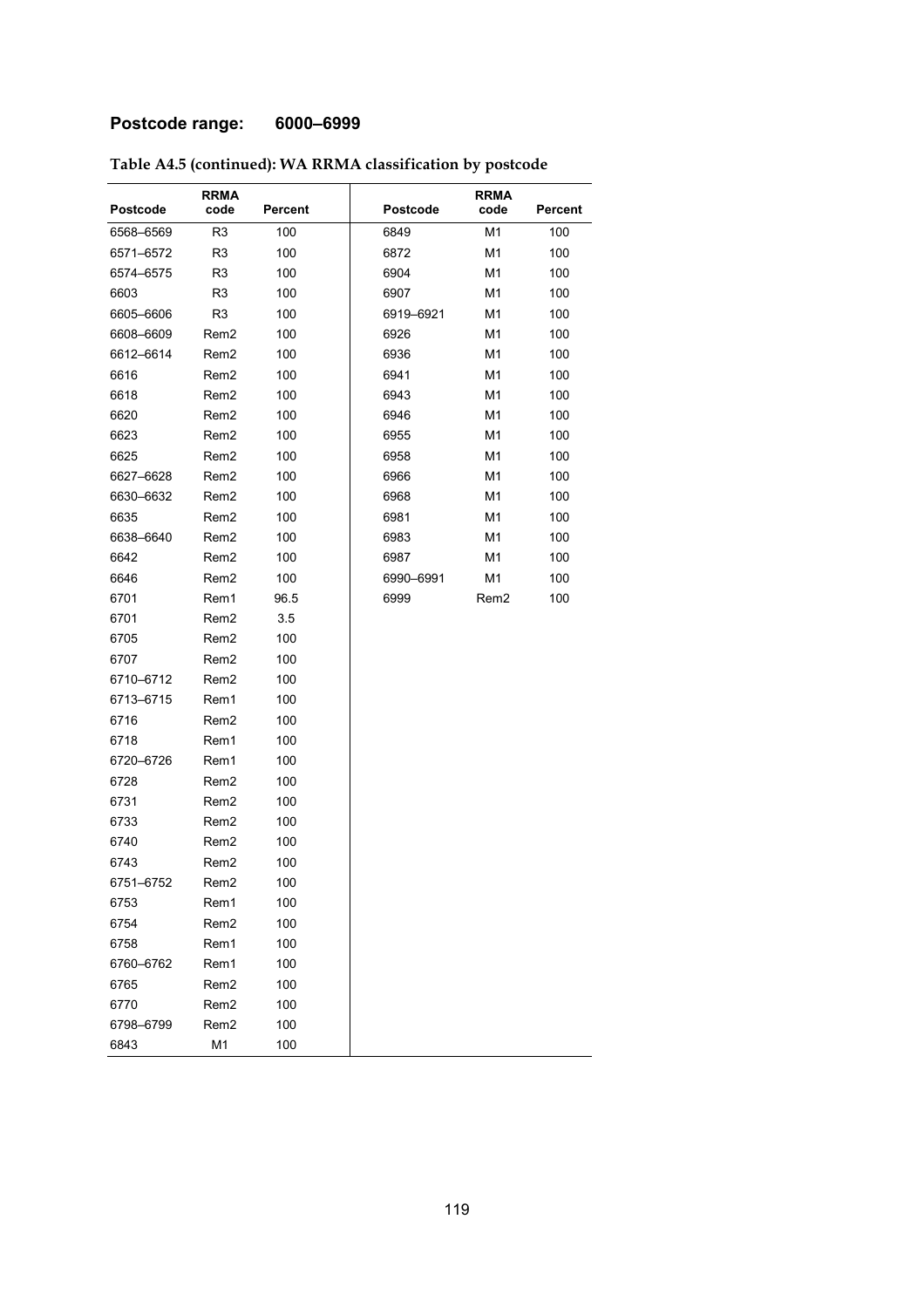## **4.6 South Australia RRMA classification by postcode**

### **Postcode range: 5000–5999**

| Table A4.6: SA RRMA classification by postcode |
|------------------------------------------------|
|------------------------------------------------|

| <b>RRMA</b> |                  | <b>RRMA</b>    |           |                  | <b>RRMA</b> |                 |                  |                |
|-------------|------------------|----------------|-----------|------------------|-------------|-----------------|------------------|----------------|
| Postcode    | code             | <b>Percent</b> | Postcode  | code             | Percent     | <b>Postcode</b> | code             | <b>Percent</b> |
| 5000        | M <sub>1</sub>   | 100            | 5259      | R <sub>3</sub>   | 52.5        | 5495            | R <sub>3</sub>   | 100            |
| 5005-5025   | M <sub>1</sub>   | 100            | 5260-5273 | R <sub>3</sub>   | 100         | 5501-5502       | R <sub>3</sub>   | 100            |
| 5031-5035   | M1               | 100            | 5275-5280 | R <sub>3</sub>   | 100         | 5510            | R <sub>3</sub>   | 100            |
| 5037-5052   | M1               | 100            | 5290      | R <sub>2</sub>   | 100         | 5520-5523       | R <sub>3</sub>   | 100            |
| 5061-5070   | M1               | 100            | 5291      | R <sub>3</sub>   | 100         | 5540            | R <sub>2</sub>   | 90.7           |
| 5072-5076   | M <sub>1</sub>   | 100            | 5301-5304 | R <sub>3</sub>   | 100         | 5540            | R <sub>3</sub>   | 9.3            |
| 5081-5098   | M <sub>1</sub>   | 100            | 5306-5310 | R <sub>3</sub>   | 100         | 5550            | R <sub>3</sub>   | 100            |
| 5106-5117   | M <sub>1</sub>   | 100            | 5311-5312 | Rem <sub>2</sub> | 100         | 5552            | R <sub>3</sub>   | 100            |
| 5118        | M1               | 88.5           | 5320-5322 | R <sub>3</sub>   | 100         | 5554-5556       | R <sub>3</sub>   | 100            |
| 5118        | R <sub>3</sub>   | 11.5           | 5330-5333 | R <sub>3</sub>   | 100         | 5558            | R <sub>3</sub>   | 100            |
| 5120-5121   | M1               | 100            | 5340-5342 | R <sub>3</sub>   | 100         | 5560            | R <sub>3</sub>   | 100            |
| 5125-5127   | M1               | 100            | 5343      | R <sub>3</sub>   | 97.6        | 5570-5573       | R <sub>3</sub>   | 100            |
| 5131        | M1               | 12.8           | 5343      | Rem <sub>2</sub> | 2.4         | 5575-5577       | R <sub>3</sub>   | 100            |
| 5131        | R <sub>3</sub>   | 87.2           | 5344-5346 | R <sub>3</sub>   | 100         | 5580-5583       | R <sub>3</sub>   | 100            |
| 5132-5133   | R <sub>3</sub>   | 100            | 5350-5357 | R <sub>3</sub>   | 100         | 5600            | R <sub>1</sub>   | 98.5           |
| 5134        | M <sub>1</sub>   | 100            | 5360      | R <sub>3</sub>   | 100         | 5600            | Rem <sub>2</sub> | 1.5            |
| 5136-5138   | M1               | 100            | 5371-5374 | R <sub>3</sub>   | 100         | 5601            | Rem <sub>2</sub> | 100            |
| 5139        | R <sub>3</sub>   | 100            | 5381      | R <sub>3</sub>   | 100         | 5602-5605       | R <sub>3</sub>   | 100            |
| 5140-5142   | M1               | 100            | 5400-5401 | R <sub>3</sub>   | 100         | 5606            | R <sub>2</sub>   | 91.3           |
| 5144        | M <sub>1</sub>   | 100            | 5410-5416 | R <sub>3</sub>   | 100         | 5606            | R <sub>3</sub>   | 8.6            |
| 5150-5152   | M1               | 100            | 5417      | R <sub>3</sub>   | 96.4        | 5606            | Rem <sub>2</sub> | 0.1            |
| 5153        | M1               | 53.9           | 5417      | Rem <sub>2</sub> | 3.6         | 5607            | R <sub>3</sub>   | 92.3           |
| 5153        | R <sub>3</sub>   | 46.1           | 5418-5421 | R <sub>3</sub>   | 100         | 5607            | Rem <sub>2</sub> | 7.7            |
| 5154-5159   | M1               | 100            | 5422      | R <sub>3</sub>   | 95.8        | 5608-5609       | R <sub>1</sub>   | 100            |
| 5161-5171   | M1               | 100            | 5422      | Rem <sub>2</sub> | 4.2         | 5630-5632       | R <sub>3</sub>   | 100            |
| 5172        | M1               | 92.8           | 5430-5431 | R <sub>3</sub>   | 100         | 5633            | Rem2             | 100            |
| 5172        | R <sub>3</sub>   | 7.2            | 5432      | Rem <sub>2</sub> | 100         | 5640-5642       | R <sub>3</sub>   | 100            |
| 5173-5174   | M1               | 100            | 5433      | R <sub>3</sub>   | 100         | 5650-5655       | Rem <sub>2</sub> | 100            |
| 5201-5204   | R <sub>3</sub>   | 100            | 5434      | R <sub>3</sub>   | 54.4        | 5660-5661       | Rem2             | 100            |
| 5210-5214   | R <sub>3</sub>   | 100            | 5434      | Rem <sub>2</sub> | 45.6        | 5670-5671       | Rem <sub>2</sub> | 100            |
| 5220-5223   | Rem <sub>2</sub> | 100            | 5440      | Rem <sub>2</sub> | 100         | 5680            | Rem <sub>2</sub> | 100            |
| 5231-5238   | R <sub>3</sub>   | 100            | 5451-5455 | R <sub>3</sub>   | 100         | 5690            | Rem <sub>2</sub> | 100            |
| 5240–5245   | R3               | 100            | 5460-5462 | R3               | 100         | 5700            | R <sub>2</sub>   | 100            |
| 5250-5252   | R <sub>3</sub>   | 100            | 5464      | R <sub>3</sub>   | 100         | 5710            | R <sub>2</sub>   | 69.1           |
| 5253        | R <sub>2</sub>   | 100            | 5470-5473 | R <sub>3</sub>   | 100         | 5710            | Rem <sub>2</sub> | 30.9           |
| 5254        | R <sub>2</sub>   | 93.4           | 5480-5483 | R <sub>3</sub>   | 100         | 5720            | Rem <sub>2</sub> | 100            |
| 5254        | R <sub>3</sub>   | 6.6            | 5485-5486 | R <sub>3</sub>   | 100         | 5722-5725       | Rem <sub>2</sub> | 100            |
| 5255-5256   | R <sub>3</sub>   | 100            | 5490-5491 | R <sub>3</sub>   | 100         | 5730-5734       | Rem <sub>2</sub> | 100            |
| 5259        | R <sub>2</sub>   | 47.5           | 5493      | Rem <sub>2</sub> | 100         | 5999            | Rem <sub>2</sub> | 100            |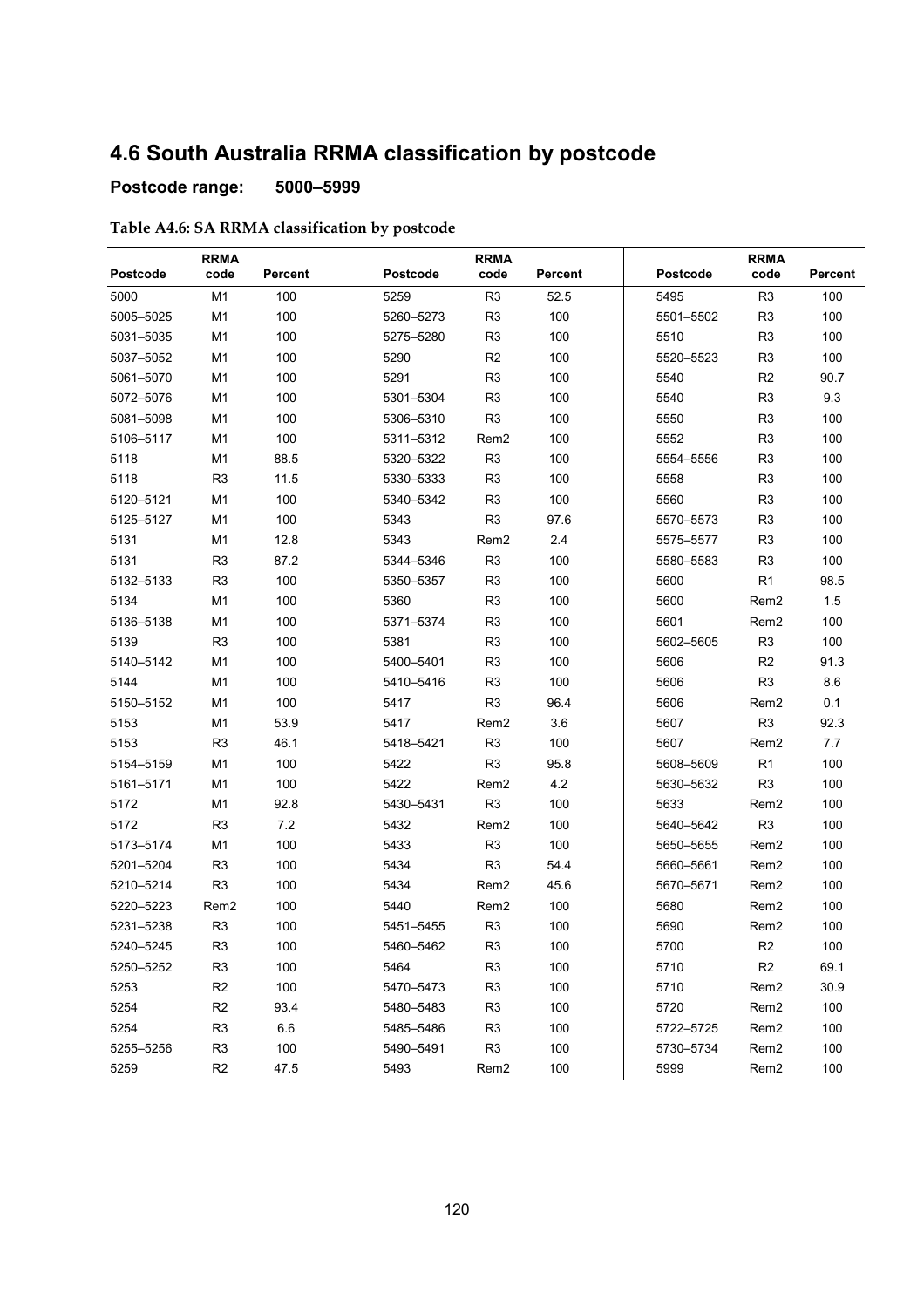## **4.7 Tasmania RRMA classification by postcode**

### **Postcode range: 7000–7499**

|           | <b>RRMA</b>      |         |                 | <b>RRMA</b>    |         |
|-----------|------------------|---------|-----------------|----------------|---------|
| Postcode  | code             | Percent | <b>Postcode</b> | code           | Percent |
| 7000      | M <sub>1</sub>   | 100     | 7270            | R <sub>3</sub> | 3.8     |
| 7004-7005 | M1               | 100     | 7275            | R1             | 60.6    |
| 7007-7012 | M1               | 100     | 7275            | R3             | 39.4    |
| 7015–7025 | M1               | 100     | 7276            | R1             | 100     |
| 7026-7027 | R <sub>3</sub>   | 100     | 7277            | R1             | 89.2    |
| 7030      | M1               | 76.7    | 7277            | R3             | 10.8    |
| 7030      | R3               | 23.3    | 7290            | R1             | 100     |
| 7050      | M <sub>1</sub>   | 100     | 7291–7292       | R3             | 100     |
| 7052-7055 | M1               | 100     | 7300-7307       | R3             | 100     |
| 7109      | R <sub>3</sub>   | 100     | 7310            | R2             | 92.4    |
| 7112-7113 | R3               | 100     | 7310            | R3             | 7.6     |
| 7116-7117 | R <sub>3</sub>   | 100     | 7315–7316       | R <sub>3</sub> | 100     |
| 7119-7120 | R3               | 100     | 7320            | R2             | 100     |
| 7139      | R3               | 100     | 7321            | R2             | 23      |
| 7140      | M1               | 57.1    | 7321            | R <sub>3</sub> | 77      |
| 7140      | R <sub>3</sub>   | 42.9    | 7322            | R <sub>2</sub> | 100     |
| 7150      | M1               | 57.8    | 7325            | R2             | 100     |
| 7150      | R <sub>3</sub>   | 42.2    | 7330-7331       | R <sub>3</sub> | 100     |
| 7155      | R <sub>3</sub>   | 100     | 7466-7470       | R <sub>3</sub> | 100     |
| 7162-7163 | R3               | 100     | 7999            | Rem2           | 100     |
| 7170-7171 | M <sub>1</sub>   | 100     |                 |                |         |
| 7172      | M1               | 85.3    |                 |                |         |
| 7172      | R <sub>3</sub>   | 14.7    |                 |                |         |
| 7173-7180 | M <sub>1</sub>   | 100     |                 |                |         |
| 7182-7187 | R <sub>3</sub>   | 100     |                 |                |         |
| 7190      | R <sub>3</sub>   | 100     |                 |                |         |
| 7209-7216 | R3               | 100     |                 |                |         |
| 7248–7250 | R1               | 100     |                 |                |         |
| 7252      | R1               | 42      |                 |                |         |
| 7252      | R3               | 58      |                 |                |         |
| 7253–7254 | R <sub>3</sub>   | 100     |                 |                |         |
| 7255-7257 | Rem <sub>2</sub> | 100     |                 |                |         |
| 7258      | R <sub>1</sub>   | 47.9    |                 |                |         |
| 7258      | R3               | 52.1    |                 |                |         |
| 7259      | R <sub>1</sub>   | 25.9    |                 |                |         |
| 7259      | R <sub>3</sub>   | 74.1    |                 |                |         |
| 7260–7265 | R <sub>3</sub>   | 100     |                 |                |         |
| 7267-7268 | R <sub>3</sub>   | 100     |                 |                |         |
| 7270      | R <sub>1</sub>   | 96.2    |                 |                |         |

### **Table A4.7: TAS RRMA classification by postcode**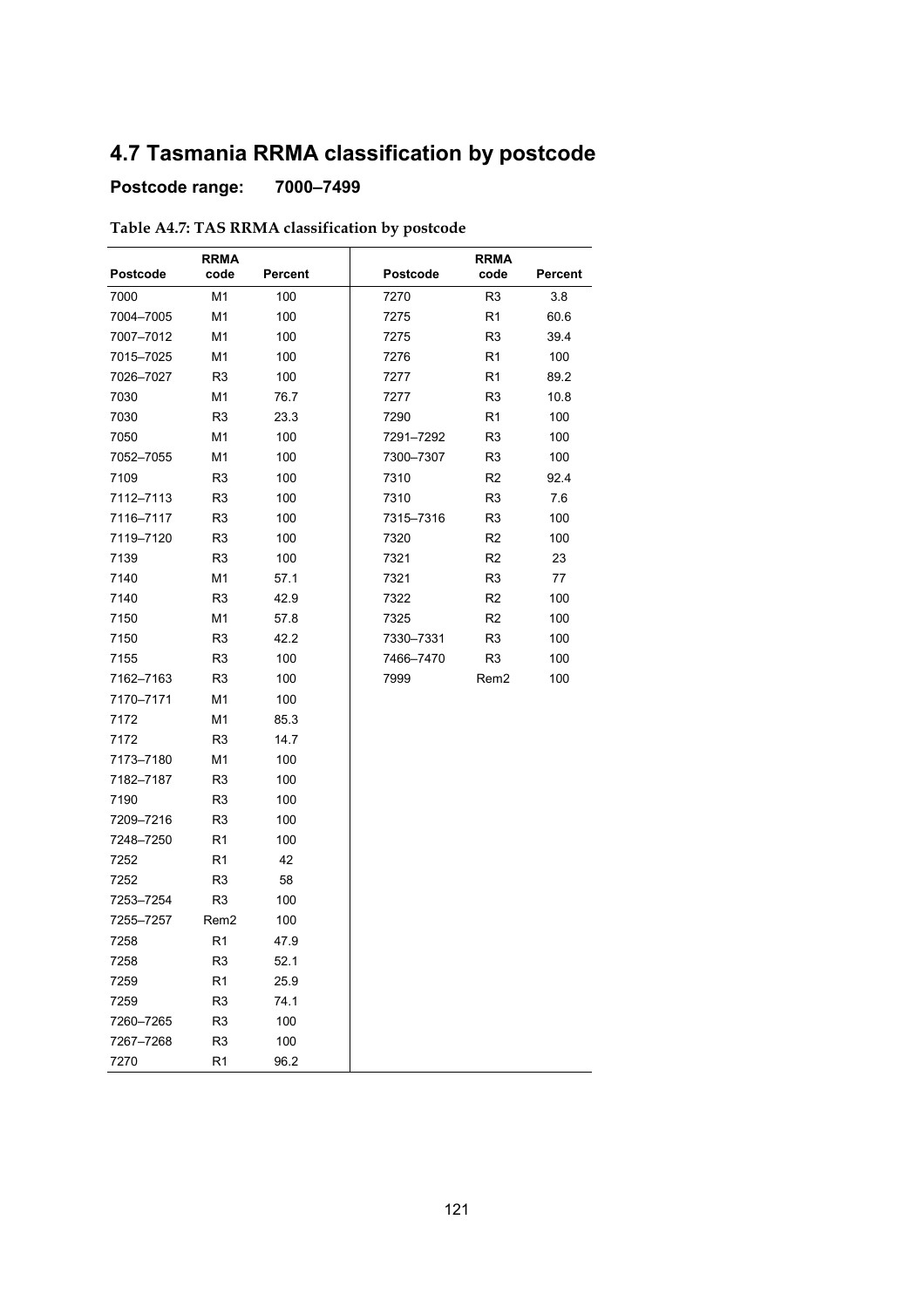# **4.8 Australian Capital Territory RRMA classification by postcode<sup>17</sup>**

**Postcode range: 2600–2618 2900–2914**

**Table A4.8: ACT RRMA classification by postcode**

| Postcode    | <b>RRMA code</b> | Percent |
|-------------|------------------|---------|
| 2600-2607   | М1               | 100     |
| 2609        | М1               | 100     |
| 2611        | М1               | 99.1    |
| 2611        | R3               | 0.9     |
| 2612        | М1               | 100     |
| 2614-2615   | М1               | 100     |
| 2617        | М1               | 100     |
| 2618        | М1               | 45.7    |
| 2618        | R3               | 54.3    |
| 2900        | М1               | 100     |
| 2902-2906   | М1               | 100     |
| 2911-2914   | М1               | 100     |
| * 0200<br>ļ | M1               | 100     |

*\*Company: Fisher & Paykel ACT*

 $\overline{a}$ 

<sup>&</sup>lt;sup>17</sup> For ACT dwellings with postcode 2620 the following rules apply; dwellings located in Oaks Estate are to be allocated the code M1; dwellings located in Tharwa, Cotter and other outlying areas are to be allocated the code R3.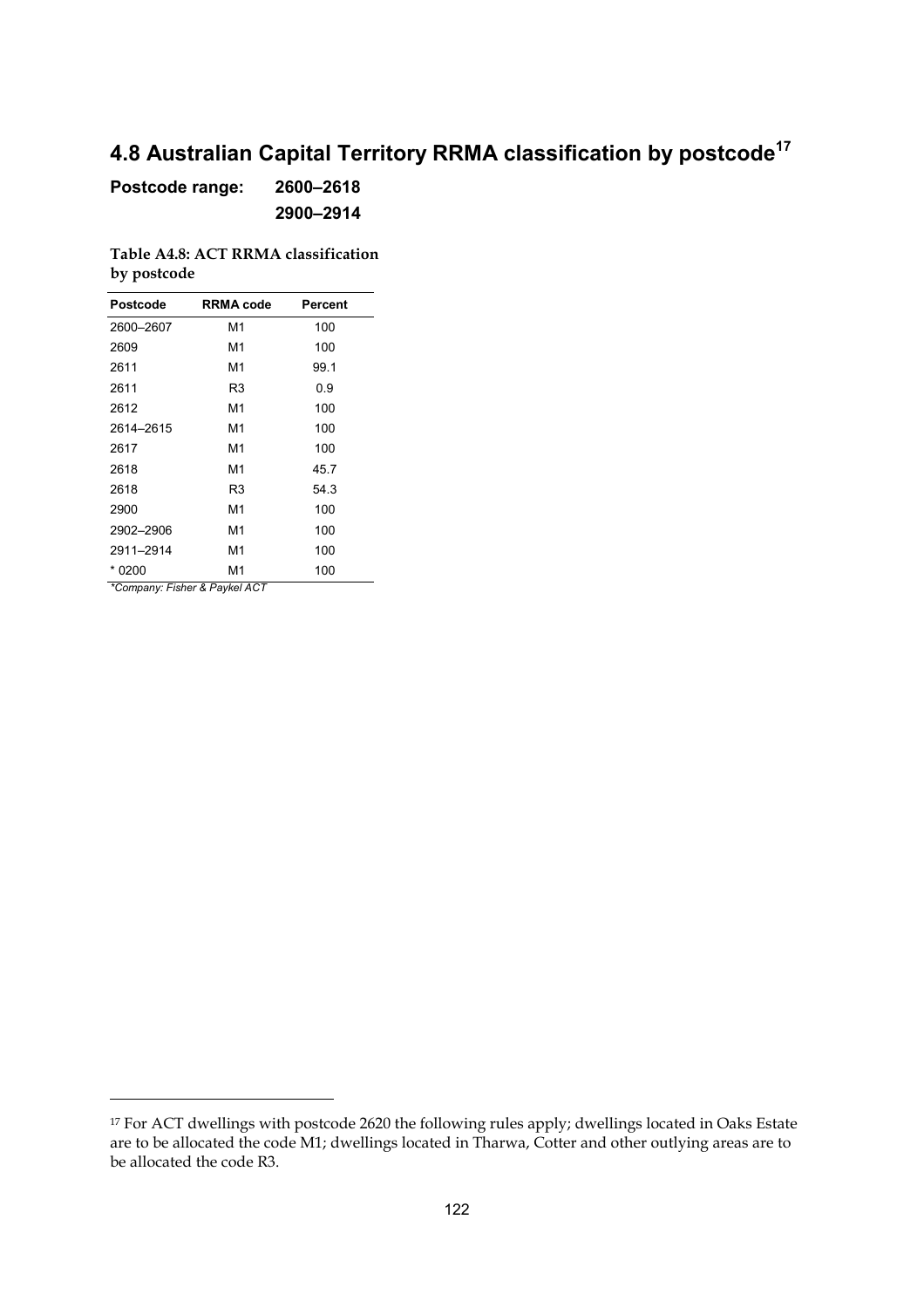## **4.9 Northern Territory RRMA classification by postcode**

**Postcode range: 0800–0899**

**Table A4.9: NT RRMA classification by postcode**

| Postcode  | <b>RRMA code</b> | Percent |
|-----------|------------------|---------|
| 0800      | M1               | 100     |
| 0810      | M <sub>1</sub>   | 100     |
| 0812      | M1               | 100     |
| 0820      | M <sub>1</sub>   | 100     |
| 0822      | M1               | 4.2     |
| 0822      | R <sub>3</sub>   | 27.9    |
| 0822      | Rem <sub>2</sub> | 67.9    |
| 0828      | M <sub>1</sub>   | 66.8    |
| 0828      | R <sub>3</sub>   | 33.2    |
| 0830      | M1               | 100     |
| 0832      | M <sub>1</sub>   | 100     |
| 0835-0837 | R <sub>3</sub>   | 100     |
| 0845-0846 | R <sub>3</sub>   | 100     |
| 0847      | Rem <sub>2</sub> | 100     |
| 0850      | Rem1             | 90.3    |
| 0850      | Rem2             | 9.7     |
| 0852      | Rem <sub>2</sub> | 100     |
| 0853      | Rem1             | 100     |
| 0854      | Rem2             | 100     |
| 0860      | Rem <sub>2</sub> | 100     |
| 0862      | Rem <sub>2</sub> | 100     |
| 0870      | Rem1             | 100     |
| 0872      | Rem1             | 20.4    |
| 0872      | Rem <sub>2</sub> | 79.6    |
| 0880-0881 | Rem2             | 100     |
| 0885-0886 | Rem <sub>2</sub> | 100     |
| * 0909    | M <sub>1</sub>   | 100     |
| 1999      | Rem <sub>2</sub> | 100     |

*\*National University Darwin*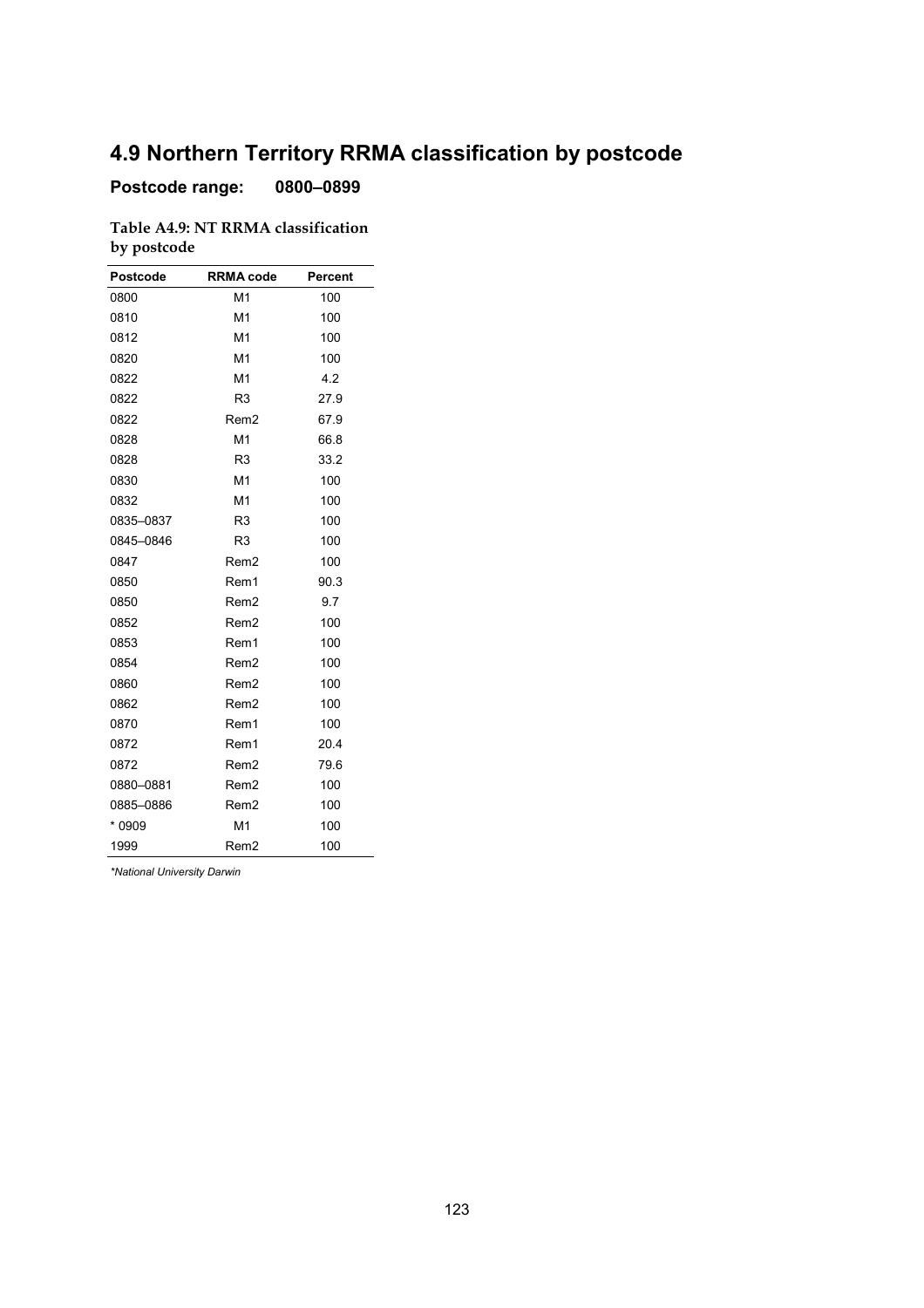# **Appendix 5: Listing of data items**

#### **Data item code and description** Data relationships

|                   | <b>P2 Affordability</b>                                                                                                                                  |                                       |
|-------------------|----------------------------------------------------------------------------------------------------------------------------------------------------------|---------------------------------------|
| AF1               | Total rents charged for week of 30 June 2002                                                                                                             |                                       |
| AF <sub>2</sub>   | Total market rent value of dwellings for which a rent was charged for week of 30 June<br>2002                                                            |                                       |
| AF3               | Total value of Commonwealth rent assistance entitlements for households where a rent<br>was charged for week of 30 June 2002                             |                                       |
|                   | P3 Match of dwelling to household size                                                                                                                   |                                       |
| HS <sub>1</sub>   | Total number of households with overcrowding at 30 June 2002                                                                                             |                                       |
| HS <sub>2</sub>   | Total number of households occupying Aboriginal Rental Housing for which household<br>composition and dwelling details are known at 30 June 2002         | $HS2 = < L18$                         |
|                   | <b>P4 Low income</b>                                                                                                                                     |                                       |
| LI1a              | Total number of new households with low income A for year ending 30 June 2002                                                                            |                                       |
| LI <sub>1</sub> b | Total number of new households with low income B for year ending 30 June 2002                                                                            |                                       |
| Ll2a              | Total number of new households with special needs but not on low income A for year<br>ending 30 June 2002                                                |                                       |
| LI <sub>2</sub> b | Total number of new households with special needs but not on low income B for year<br>ending 30 June 2002                                                |                                       |
| LI3               | Total number of new households where income and household composition details are<br>known for year ending 30 June 2002                                  | $LI3 = < S2$                          |
| LI4               | Total number of new households where income; household composition; and special<br>needs details are known for year ending 30 June 2002                  | $LI4 = < S2$                          |
| LI5               | Total number of all rebated households at 30 June 2002                                                                                                   |                                       |
| LI6               | Total number of all special needs households paying market rent at 30 June 2002                                                                          |                                       |
| LI7               | Total number of households paying market rent where special needs details are not<br>known at 30 June 2002                                               |                                       |
| LI8               | Total number of all households at 30 June 2002                                                                                                           | $L18 = > HS2$                         |
|                   | P5 Special needs                                                                                                                                         |                                       |
| SN <sub>1</sub>   | Total number of new households with special needs for year ending 30 June 2002                                                                           |                                       |
| SN <sub>2</sub>   | Total number of new households for whom details of whether or not they have special<br>needs are known for year ending 30 June 2002                      | $SN2 = < S2$                          |
|                   | P6 Priority access to those in greatest need                                                                                                             |                                       |
| PA <sub>1</sub>   | Total number of new greatest need households who have been allocated housing within<br>less than three months for year ending 30 June 2002               |                                       |
| PA <sub>2</sub>   | Total number of new greatest need households who have been allocated housing within<br>three months to less than six months for year ending 30 June 2002 |                                       |
| PA3               | Total number of new greatest need households who have been allocated housing within<br>six months to less than one year for year ending 30 June 2002     |                                       |
| PA4               | Total number of new greatest need households who have been allocated housing within<br>one year to less than two years for year ending 30 June 2002      |                                       |
| PA5               | Total number of new greatest need households who have been allocated housing within<br>two years or more for year ending 30 June 2002                    |                                       |
| PA6               | Total number of new greatest need households who have been allocated housing for<br>year ending 30 June 2002                                             | $PA6 = Sum PA1$ to<br>PA <sub>5</sub> |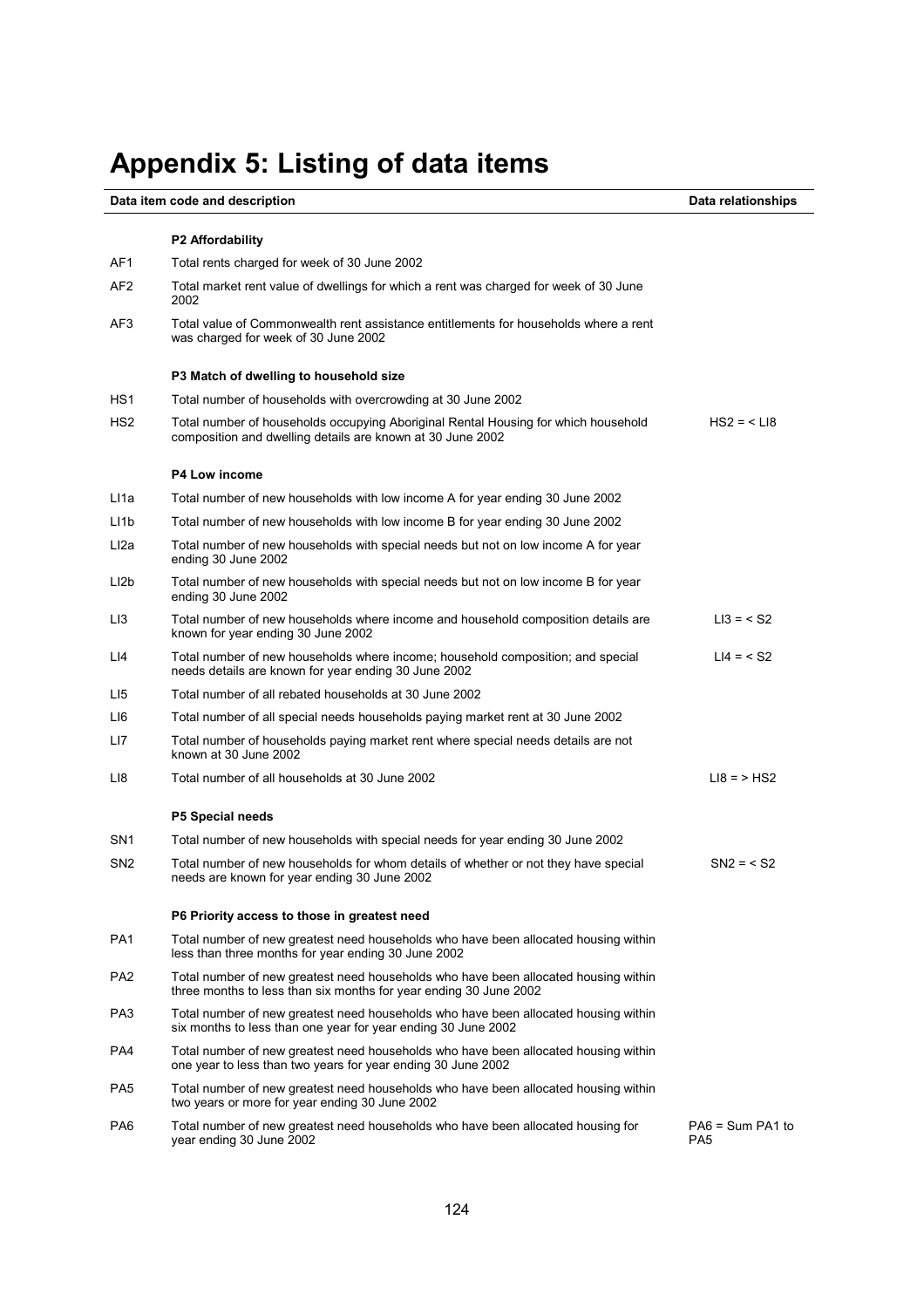| PA7             | Total number of new households allocated housing within less than three months for year<br>ending 30 June 2002                                                                 |                                                            |
|-----------------|--------------------------------------------------------------------------------------------------------------------------------------------------------------------------------|------------------------------------------------------------|
| PA8             | Total number of new households allocated housing within three months to less than six<br>months for year ending 30 June 2002                                                   |                                                            |
| PA <sub>9</sub> | Total number of new households allocated housing within six months to less than one year<br>for year ending 30 June 2002                                                       |                                                            |
| <b>PA10</b>     | Total number of new households allocated housing within one year to less than two years<br>for year ending 30 June 2002                                                        |                                                            |
| <b>PA11</b>     | Total number of new households allocated housing within two years or more for year<br>ending 30 June 2002                                                                      |                                                            |
| PA12            | Total number of new households allocated housing for year ending 30 June 2002                                                                                                  | $PA12 = Sum PAT$<br>to PA11<br>$PA12 = S2$                 |
|                 | P8 Direct costs per unit                                                                                                                                                       |                                                            |
| DC <sub>1</sub> | Total direct costs for year ending 30 June 2002                                                                                                                                |                                                            |
| DC <sub>2</sub> | Total number of dwellings at 30 June 2002                                                                                                                                      | $DC2 = OR2$                                                |
|                 | P9 Occupancy rates                                                                                                                                                             |                                                            |
| OR <sub>1</sub> | Total number of occupied dwellings at 30 June 2002                                                                                                                             |                                                            |
| OR <sub>2</sub> | Total number of dwellings at 30 June 2002                                                                                                                                      | $OR2 = DC2$<br>$OR2 = S8 + S9$                             |
|                 | P10 Turnaround time                                                                                                                                                            |                                                            |
| TT <sub>1</sub> | Total number of days that dwellings vacated are vacant for year ending 30 June 2002                                                                                            |                                                            |
| TT <sub>2</sub> | Total number of vacancy episodes for year ending 30 June 2002                                                                                                                  |                                                            |
|                 | <b>P11 Rent arrears</b>                                                                                                                                                        |                                                            |
| RA <sub>1</sub> | Total rent collected from tenants for year ending 30 June 2002                                                                                                                 |                                                            |
| RA <sub>2</sub> | Total rent charged to tenants for year ending 30 June 2002                                                                                                                     |                                                            |
|                 | Descriptor data                                                                                                                                                                |                                                            |
| S1              | Total number of all households assisted with rebated Aboriginal rental housing for year<br>ending 30 June 2002                                                                 |                                                            |
| S2              | Total number of new households assisted for year ending 30 June 2002                                                                                                           | $S2 = > L13$<br>$S2 = > L14$<br>$S2 = SNI2$<br>$S2 = PA12$ |
| S4              | Total number of households who relocated from one Aboriginal Rental Housing dwelling<br>to another Aboriginal Rental Housing dwelling for year ending 30 June 2002 (transfers) |                                                            |
| S6              | Total number of 'greatest need' applicants on waiting list at 30 June 2002                                                                                                     |                                                            |
| S7              | Total number of applicants on waiting list at 30 June 2002                                                                                                                     |                                                            |
| S8              | Total number of tenantable dwellings at 30 June 2002                                                                                                                           |                                                            |
| S9              | Total number of untenantable dwellings at 30 June 2002                                                                                                                         |                                                            |
| S10             | Number of rebated households paying 20% or less of assessable income in rent at 30 June<br>2002                                                                                |                                                            |
| S <sub>11</sub> | Number of rebated households paying more than 20% but not more than 25% of<br>assessable income in rent at 30 June 2002                                                        |                                                            |
| S12             | Number of rebated households paying more than 25% but not more than 30% of<br>assessable income in rent at 30 June 2002                                                        |                                                            |
| S13             | Number of rebated households paying more than 30% of assessable income in rent at 30<br>June 2002                                                                              |                                                            |
| S14             | Total number of rebated households occupying Aboriginal Rental Housing for whom<br>income details are known at 30 June 2002                                                    | $S14 = Sum S10 to$<br>S <sub>13</sub>                      |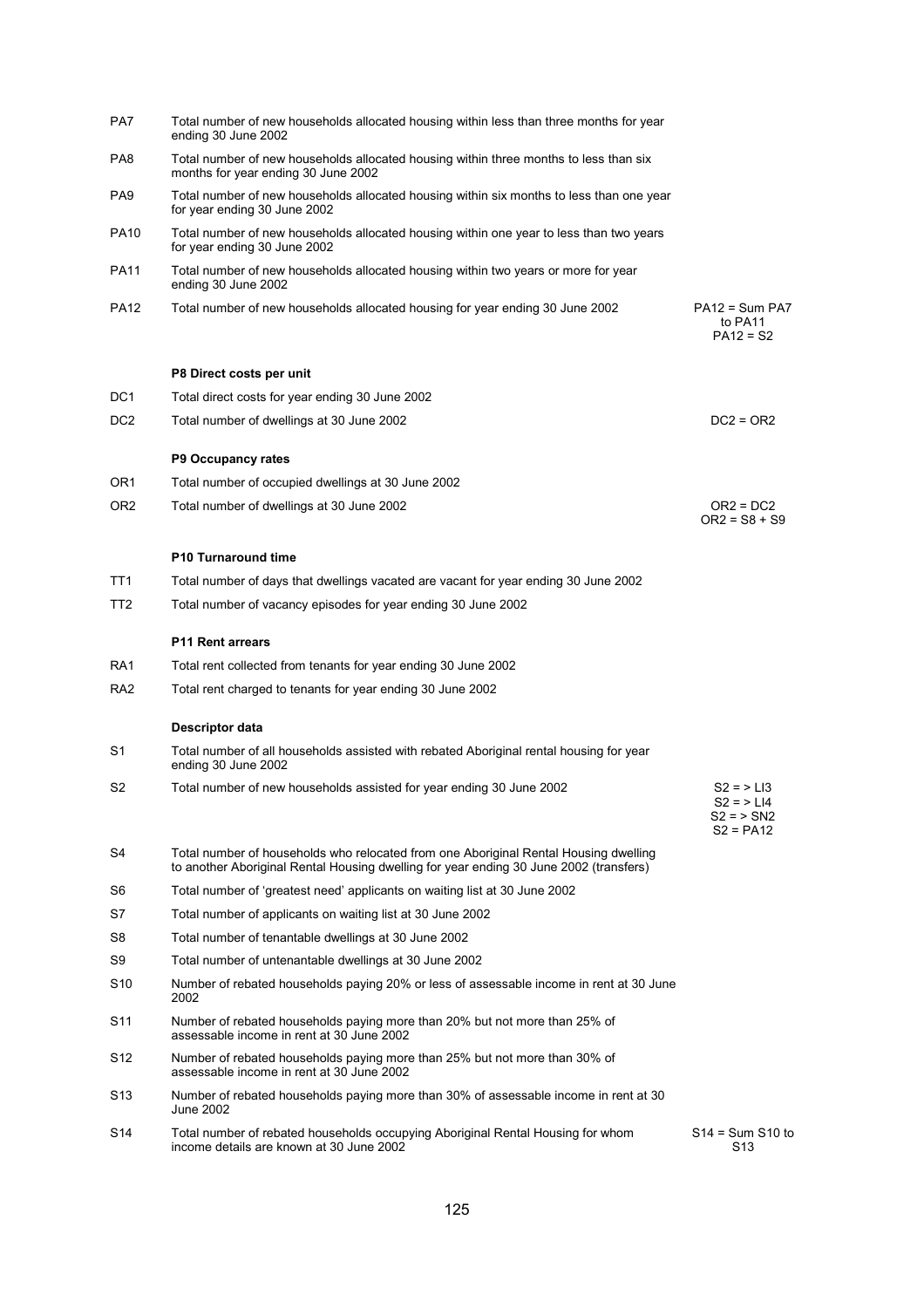- S15 Number of households with moderate overcrowding at 30 June 2002
- S16 Number of households with under utilisation at 30 June 2002
- S17 Total number of dwellings in capital cities at 30 June 2002
- S18 Total number of dwellings in other metropolitan centres at 30 June 2002
- S19 Total number of dwellings in large rural centres at 30 June 2002
- S20 Total number of dwellings in small rural centres at 30 June 2002
- S21 Total number of dwellings in other rural centres at 30 June 2002
- S22 Total number of dwellings in remote centres at 30 June 2002
- S23 Total number of dwellings in other remote centres at 30 June 2002